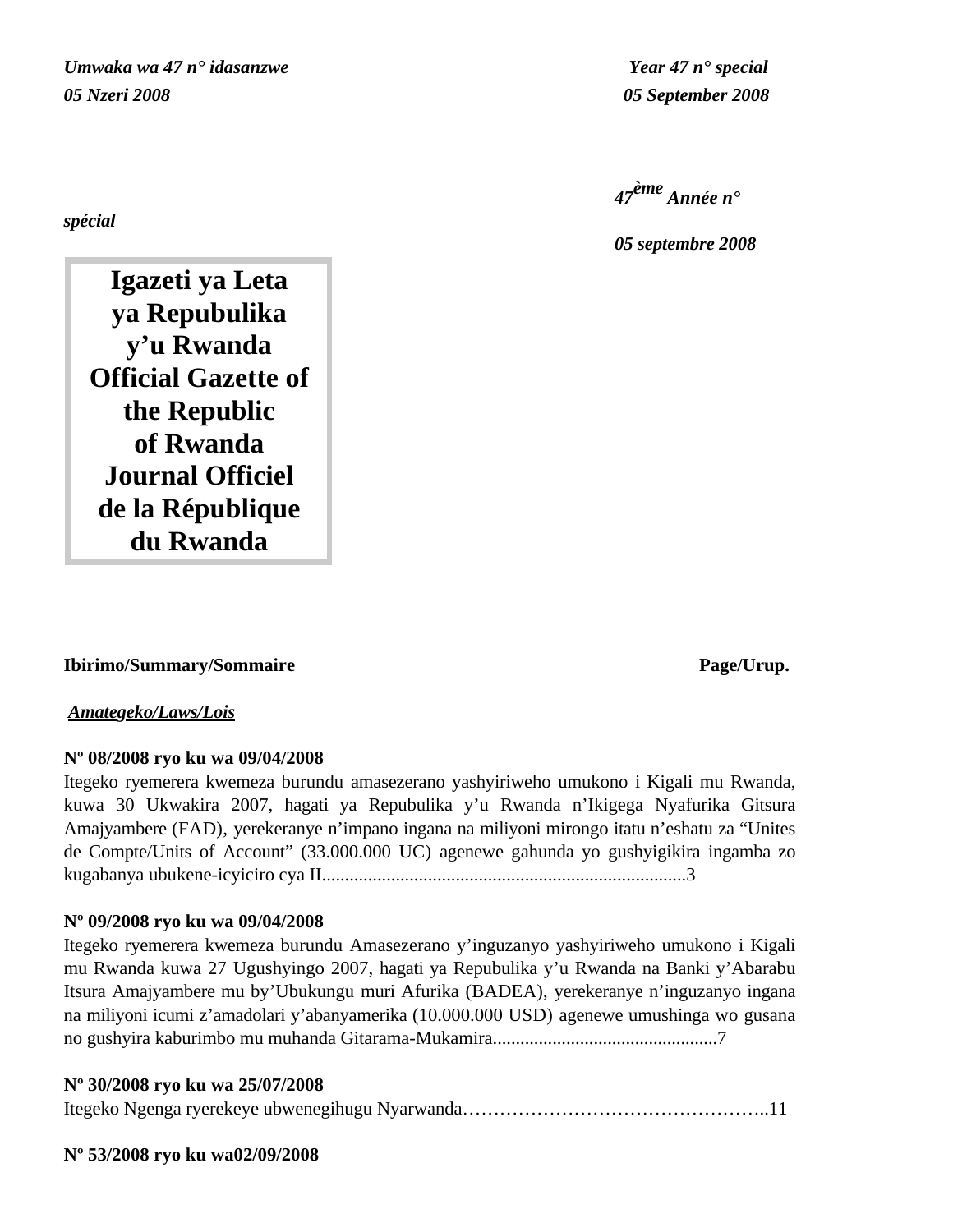Itegeko Ngenga rishyiraho Urwego rushinzwe iterambere mu Rwanda (RDB) rikanagena inshingano, imiterere n'imikorere byarwo……………………………………………………….33

## **Nº 08/2008 of 09/04/2008**

Law authorising ratification of the Protocol signed in Kigali, Rwanda on October 30, 2007, between the Republic of Rwanda and the African Development Fund (ADF), relating to the grant of thirty three million Units of Account (UA 33,000,000) for the Poverty Reduction Strategy Support Program-Phase II…………………………………………………………………………3

## **Nº 09/2008 of 09/04/2008**

Law authorising ratification of the Loan Agreement signed in Kigali, Rwanda on November 27, 2007, between the Republic of Rwanda and the Arab Bank for Economic Development in Africa (BADEA), relating to the loan of ten million American Dollars (USD 10,000,000) for the Gitarama-Mukamira Road Rehabilitation And Asphalting Project……………………………….7

## **Nº 30/2008 of 25/07/2008**

Organic Law relating to Rwandan nationality……………………………………………………11 **Nº 53/2008 of 02/09/2008** Organic Law establishing Rwanda Development Board (RDB) and determining its responsibilities, organisation and functioning……………………………………………………33

## **Nº 08/2008 du 09/04/2008**

Loi autorisant ratification du Protocole d'Accord signé à Kigali, au Rwanda le 30 octobre 2007, entre la République du Rwanda et le Fonds Africain de Developpement (FAD), relatif au don de trente trois millions d'Unités de Compte (33.000.000 UC) pour le Programme d'Appui à la Stratégie de Réduction de la Pauvreté-Phase II……………………………………………………3

## **Nº 09/2008 du 09/04/2008**

Loi autorisant ratification de l'Accord de prêt signé à Kigali, au Rwanda le 27 novembre 2007, entre la Répubulique du Rwanda et la Banque Arabe pour le Développement Economique en Afrique (BADEA), relatif au prêt de dix millions de Dollars Américains (10.000.000 USD) pour le Projet de Réhabilitation et d'asphaltage de la route Gitarama-Mukamira……………………...7

## **Nº 30/2008 du 25/07/2008**

Loi Organique portant Code de la nationalité Rwandaise………………………………………..11

## **Nº 53/2008 du 02/09/2008**

Loi Organique portant création de l'Office pour la Promotion du Développement au Rwanda (RDB) et déterminant sa mission, son organisation et son fonctionnement……………………...33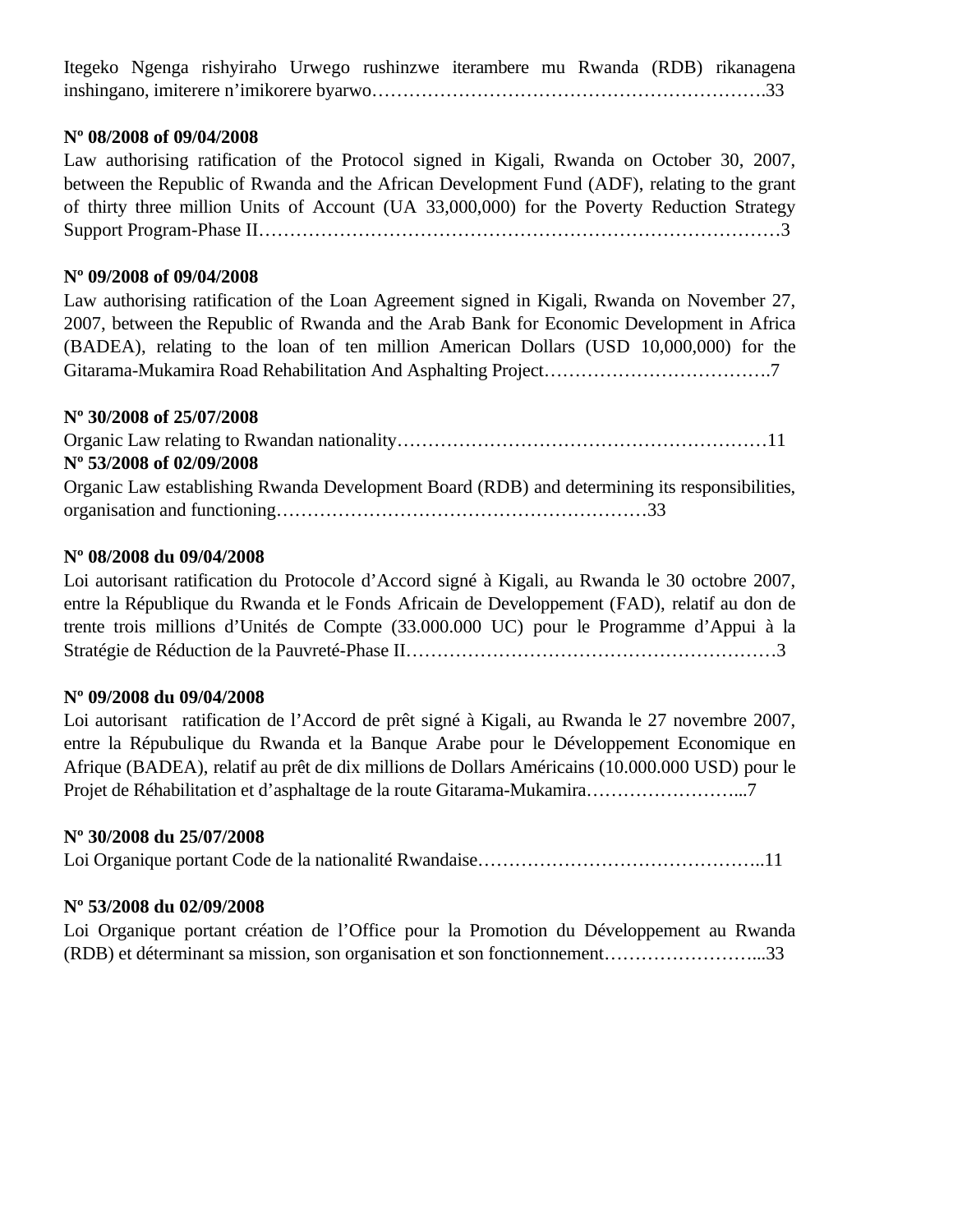| ITEGEKO Nº 08/2008 RYO KU                          |                  | <b>TABLE OF CONTENTS</b>                                   |                         | <b>TABLE DES MATIERES</b>                                     |
|----------------------------------------------------|------------------|------------------------------------------------------------|-------------------------|---------------------------------------------------------------|
| WA 09/4/2008 RYEMERERA                             | L                |                                                            | L                       |                                                               |
| <b>KWEMEZA</b><br><b>BURUNDU</b>                   | $\mathbf A$      |                                                            | $\mathbf 0$             |                                                               |
| AMASEZERANO Y'INGUZANYO                            | W                |                                                            | 1                       |                                                               |
| YASHYIRIWEHO UMUKONO I                             | N                | Article One: Authorisation for                             | N                       | Article premier: Autorisation de                              |
| KIGALI MU RWANDA KUWA 27                           |                  | ratification                                               |                         | ratification                                                  |
| UGUSHYINGO 2007, HAGATI YA                         | $\bf{0}$         |                                                            | $\boldsymbol{0}$        |                                                               |
| REPUBULIKA Y'U RWANDA NA                           | 8                |                                                            | 8                       |                                                               |
| BANKI Y'ABARABU ITSURA                             | $\prime$         |                                                            |                         |                                                               |
| <b>AMAJYAMBERE</b><br><b>MU</b>                    | $\boldsymbol{2}$ | <b>Article 2: Commencement</b>                             | $\overline{\mathbf{c}}$ | <b>Article 2: Entrée en vigueur</b>                           |
| BY'UBUKUNGU MURI AFURIKA                           | 0                |                                                            | $\bf{0}$                |                                                               |
| (BADEA), YEREKERANYE                               | $\bf{0}$         |                                                            | $\bf{0}$                |                                                               |
| N'INGUZANYO INGANA NA                              | 8                |                                                            | 8                       |                                                               |
| <b>MILIYONI</b><br>ICUMI                           | $\mathbf 0$      |                                                            | D                       |                                                               |
| Z ' A M A D O L A R I                              | F                |                                                            | $\bf{U}$                |                                                               |
| Y'ABANYAMERIKA (10.000.000                         | $\bf{0}$         |                                                            | $\bf{0}$                |                                                               |
| USD) AGENEWE UMUSHINGA                             | 9                |                                                            | 9                       |                                                               |
| WO GUSANA NO GUSHYIRA                              |                  |                                                            |                         |                                                               |
| KABURIMBO MU MUHANDA                               | 4                |                                                            | 4                       |                                                               |
| <b>GITARAMA-MUKAMIRA</b>                           |                  |                                                            |                         |                                                               |
|                                                    | $\mathbf{2}$     | LAW Nº 08/2008 OF 09/4/2008                                | $\overline{2}$          | LOI Nº 08/2008 DU 09/4/2008                                   |
|                                                    | $\bf{0}$         | AUTHORISING                                                | $\bf{0}$                | <b>AUTORISANT</b><br><b>RATIFICATION</b>                      |
|                                                    | $\bf{0}$         | RATIFICATION OF THE                                        | $\bf{0}$                | DE L'ACCORD DE PRET SIGNE A                                   |
|                                                    |                  | <b>LOAN AGREEMENT SIGNED</b>                               |                         | KIGALI, AU RWANDA LE 27                                       |
| <b>ISHAKIRO</b>                                    | A<br> U          | IN KIGALI, RWANDA ON<br>NOVEMBER 27, 2007,                 | A                       | NOVEMBRE 2007,<br><b>ENTRE LA</b><br>REPUBULIQUE DU RWANDA ET |
|                                                    | T                | <b>BETWEEN THE REPUBLIC</b>                                |                         | U LA BANQUE ARABE POUR LE                                     |
|                                                    | H <sup>2</sup>   | OF RWANDA AND THE ARAB                                     |                         | TDEVELOPPEMENT                                                |
| Ingingo ya mbere: Uruhushya rwo                    | $\mathbf{O}$     | <b>BANK FOR ECONOMIC</b>                                   |                         | O ECONOMIQUE EN AFRIQUE                                       |
| kwemeza burundu                                    | $\bf{R}$         | DEVELOPMENT IN AFRICA                                      | $\bf R$                 | (BADEA), RELATIF AU PRET DE                                   |
|                                                    | I                | (BADEA), RELATING TO                                       | $\bf{I}$                | DIX MILLIONS DE DOLLARS                                       |
|                                                    | S                | THE LOAN OF TEN                                            | ${\bf S}$               | <b>AMERICAINS</b> (10.000.000 USD)                            |
| Ingingo ya 2: Igihe itegeko ritangira              | $\bf{I}$         | MILLION AMERICAN                                           |                         | A POUR LE PROJET<br><b>DE</b>                                 |
| gukurikizwa                                        | N                | DOLLARS (USD 10,000,000)                                   |                         | NREHABILITATION<br>E T                                        |
|                                                    | G                | FOR THE GITARAMA-                                          | Т                       | D'ASPHALTAGE DE LA ROUTE                                      |
|                                                    | R                | MUKAMIRA<br><b>ROAD</b>                                    | $\bf R$                 | <b>GITARAMA-MUKAMIRA</b>                                      |
|                                                    | A                | REHABILITATION AND                                         | $\mathbf A$             |                                                               |
|                                                    | Т                | <b>ASPHALTING PROJECT</b>                                  | T                       |                                                               |
|                                                    | $\bf{I}$         |                                                            | I                       |                                                               |
|                                                    | F                |                                                            | F                       |                                                               |
|                                                    | T                |                                                            | $\mathbf{I}$            |                                                               |
|                                                    | $\mathbf C$      |                                                            | $\mathbf C$             |                                                               |
|                                                    | A                |                                                            | $\bf{A}$                | Nous, KAGAME Paul,                                            |
| ITEGEKO Nº 08/2008 RYO KU                          | T                | We, KAGAME Paul,                                           | Т                       | Président de la République;                                   |
| WA 09/4/2008 RYEMERERA                             | $\bf{I}$         | President of the Republic;                                 | $\bf{I}$                |                                                               |
| <b>KWEMEZA</b><br><b>BURUNDU</b>                   | $\mathbf 0$      |                                                            |                         | O LE PARLEMENT A ADOPTE ET                                    |
| AMASEZERANO Y'INGUZANYO                            | N                | THE PARLIAMENT HAS                                         | $\mathbf N$             | NOUS SANCTIONNONS,                                            |
| YASHYIRIWEHO UMUKONO I<br>KIGALI MU RWANDA KUWA 27 | $\bf o$<br>F     | <b>ADOPTED</b><br>AND<br><b>WE</b><br>SANCTION, PROMULGATE | D                       | PROMULGUONS LA LOI DONT<br>$E\vert L A$<br>SUIT<br>E T        |
| UGUSHYINGO 2007, HAGATI YA                         | T                | THE FOLLOWING LAW AND                                      | $\mathbf{L}$            | <b>TENEUR</b><br>ORDONNONS QU'ELLE SOIT                       |
| REPUBULIKA Y'U RWANDA NA                           |                  | H ORDER IT BE PUBLISHED IN                                 |                         | PUBLIEE AU JOURNAL                                            |
| BANKI Y'ABARABU ITSURA                             | $\mathbf{E}$     | THE OFFICIAL GAZETTE                                       | ${\bf A}$               | OFFICIEL DE LA REPUBLIQUE                                     |
| <b>AMAJYAMBERE</b><br>M U                          | $\mathbf{L}$     | OF THE REPUBLIC OF                                         | C                       | <b>DU RWANDA</b>                                              |
| BY'UBUKUNGU MURI AFURIKA                           | $\bf{O}$         | <b>RWANDA</b>                                              | $\mathbf C$             |                                                               |
| (BADEA), YEREKERANYE                               | A                |                                                            | $\mathbf 0$             |                                                               |
| N'INGUZANYO INGANA NA                              | ${\bf N}$        |                                                            | $\bf{R}$                | LE PARLEMENT:                                                 |
| ICUMI<br>MILIYONI                                  | A                | THE PARLIAMENT:                                            | D                       |                                                               |
| Z ' A M A D O L A R I                              | G                |                                                            | D                       | La Chambre des Députés en sa séance du                        |
| Y'ABANYAMERIKA (10.000.000                         | R                | The Chamber of Deputies, in its                            | E                       | 14 mars 2008;                                                 |
| USD) AGENEWE UMUSHINGA                             | E                | session of March 14, 2008;                                 | ${\bf P}$               |                                                               |
| WO GUSANA NO GUSHYIRA                              | ${\bf E}$        |                                                            | $\mathbf R$             | Le Sénat en sa séance du 18 mars 2008;                        |
| KABURIMBO MU MUHANDA                               | M                | The Senate, in its session of March                        | E                       |                                                               |
| <b>GITARAMA-MUKAMIRA</b>                           | E                | 18, 2008;                                                  | T                       | Vu la Constitution de la République du                        |
|                                                    | ${\bf N}$        |                                                            | S <sub>1</sub>          | Rwanda du 04 juin 2003, telle que                             |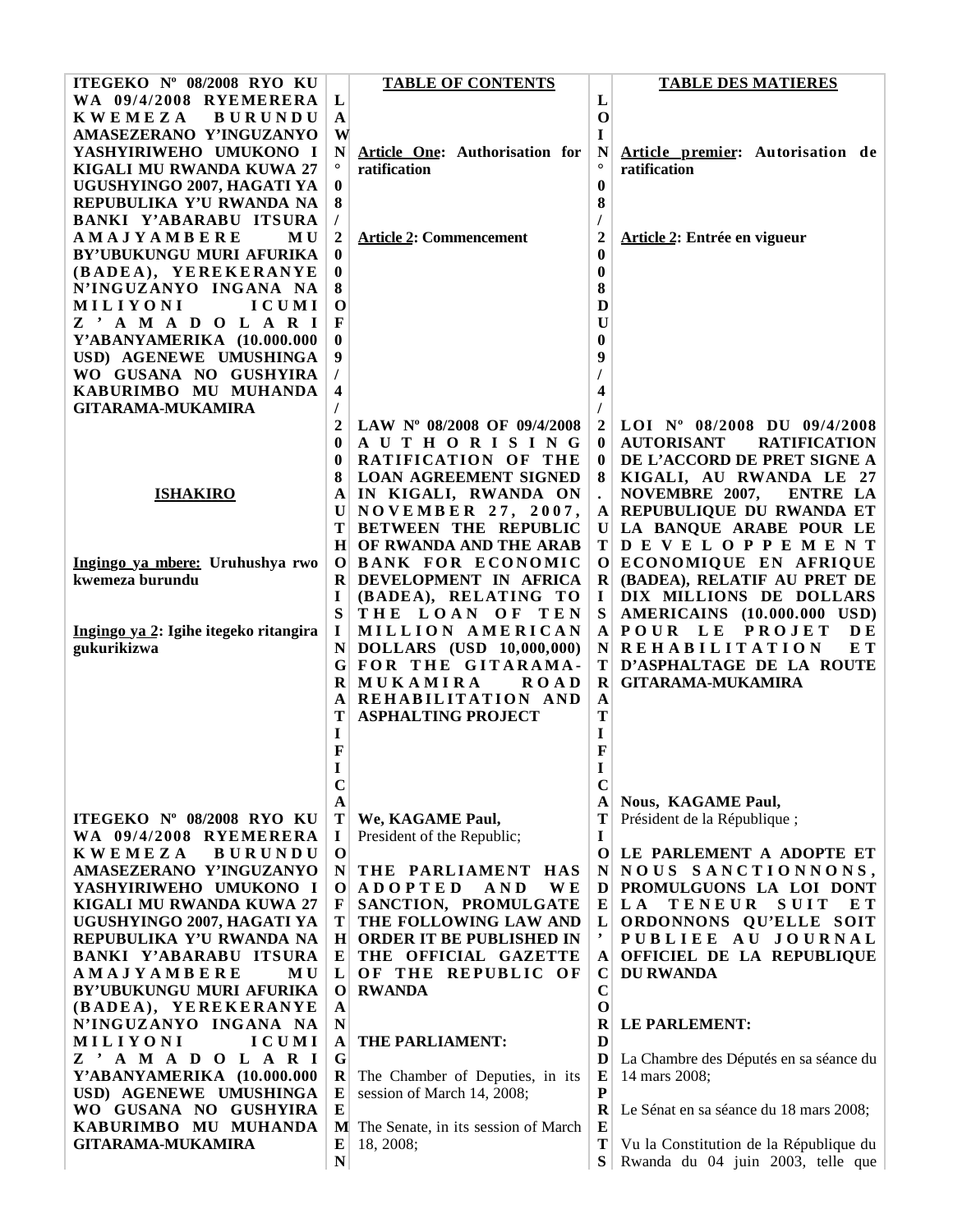**Twebwe, KAGAME Paul**, Perezida wa Repubulika;

**I N T E K O I S H I N G A AMATEGEKO YEMEJE, NONE N A T W E D U H A M I J E , DUTANGAJE ITEGEKO RITEYE RITYA KANDI DUTEGETSE KO RYANDIKWA MU IGAZETI YA LETA YA REPUBULIKA Y'U RWANDA**

#### **I N T E K O I S H I N G A AMATEGEKO:**

Umutwe w'Abadepite, mu nama yawo yo kuwa 14 Werurwe 2008;

Umutwe wa Sena, mu nama yawo yo kuwa 18 Werurwe 2008;

Ishingiye ku Itegeko Nshinga rya Repubulika y'u Rwanda ryo kuwa 04 Kamena 2003, nk'uko ryavuguruwe kugeza ubu, cyane cyane mu ngingo zaryo, iya 62, iya 66, iya 67, iya 88, iya 89, iya 90, iya 92, iya 93, iya 95, iya 108, iya 118, iya 189, iya 190 n'iya 201;

Imaze gusuzuma Amasezerano y'inguzanyo yashyiriweho umukono i Kigali mu Rwanda kuwa 27 Ugushyingo 2007, hagati ya Repubulika y'u Rwanda na Banki y'Abarabu Itsura Amajyambere mu by'Ubukungu muri Afurika (BADEA), yerekeranye n'inguzanyo ingana na miliyoni icumi z'amadolari y'Abanyamerika (10.000.000 USD) agenewe umushinga wo gusana no gushyira kaburimbo mu muhanda Gitarama-Mukamira;

### **YEMEJE:**

#### **Ingingo ya mbere: Uruhushya rwo kwemeza burundu**

A m a s e z e r a n o y ' i n g u z a n y o yashyiriweho umukono i Kigali mu Rwanda kuwa 27 Ugushyingo 2007, hagati ya Repubulika y'u Rwanda na Banki y'Abarabu Itsura Amajyambere mu by'Ubukungu muri Afurika (BADEA), yerekeranye n'inguzanyo ingana na miliyoni icumi z'amadolari y'Abanyamerika (10.000.000 USD) agenewe umushinga wo gusana no gushyira kaburimbo mu muhanda Gitarama-Mukamira, yemerewe kwemezwa burundu.

**T S I G N E D** Pursuant to the Constitution of the Republic of Rwanda of June 4, 2003, as amended to date, especially in Articles 62, 66, 67, 88, 89, 90, 92, 93, 95, 108, 118, 189, 190 and 201;

**N K** After consideration of the loan **I G A L I R W A N** agreement signed in Kigali, Rwanda on November 27, 2007, between the Republic of Rwanda and the Arab Bank for Economic Development in Africa (BADEA), relating to the loan of Ten Million American dollars (USD 10,000,000) for the Gitarama-Mukamira Road Rehabilitation and asphalting Project;

**N ADOPTS:**

**I**

**,** 

**D A O N**

**O**

**M B**

> **, 2**

> **,**

**T W E**

**N T**

**E**

**P U B L I C O F R W A N D**

**V E Article One: Authorisation for ratification**

**E** The loan agreement signed in **R 2 7 0 0 7 B E** Kigali, Rwanda on November 27, 2007, between the Republic of Rwanda and the Arab Bank for Economic Development in Africa (BADEA), relating to the loan of Ten Million American dollars  $(USD 10,000,000)$  for the Gitarama-Mukamira Road Rehabilitation and asphalting Project, is hereby authorised for ratification.

#### **E Article 2 : Commencement**

**H R E** This Law shall come into force on the date of its publication in the Official Gazette of the Republic of Rwanda.

Kigali, on 09/4/2008

The President of the Republic **KAGAME Paul** (sé)

> The Prime Minister **MAKUZA Bernard** (sé)

révisée à ce jour, spécialement en ses articles 62, 66, 67, 88, 89, 90, 92, 93, 95, 108, 118, 189, 190 et 201;

Après examen de l'Accord de prêt signé à Kigali, au Rwanda le 27 Novembre 2007, entre la République du Rwanda et la Banque Arabe pour le Développement Economique en Afrique (BADEA), relatif au prêt de dix millions de dollars américains (10.000.000 USD) pour le Projet de Réhabilitation et d'asphaltage de la route Gitarama-Mukamira;

### **ADOPTE:**

**I G N E A K I G A L I , A U R W A N D A L E 2 7 N O V E M B R E 2 0 0 7 , E N T R E L A R E P**  $U$ **B U L I Q U E D U R W A N D A E T**

### **Article premier: Autorisation de ratification**

L'Accord de prêt signé à Kigali, au Rwanda le 27 novembre 2007, entre la République du Rwanda et la Banque Arabe pour le Développement Economique en Afrique (BADEA), relatif au prêt de dix millions de dollars américains (10.000.000 USD) pour le Projet de Réhabilitation et d'asphaltage de la route Gitarama-Mukamira, est autorisé à être ratifié.

#### **Article 2: Entrée en vigueur**

La présente loi entre en vigueur le jour de sa publication au Journal Officiel de la République du Rwanda.

Kigali, le 09/4/2008

Le Président de la République **KAGAME Paul** (sé)

> Le Premier Ministre **MAKUZA Bernard** (sé)

Le Ministre des Finances et de la Planification Economique **MUSONI James** (sé)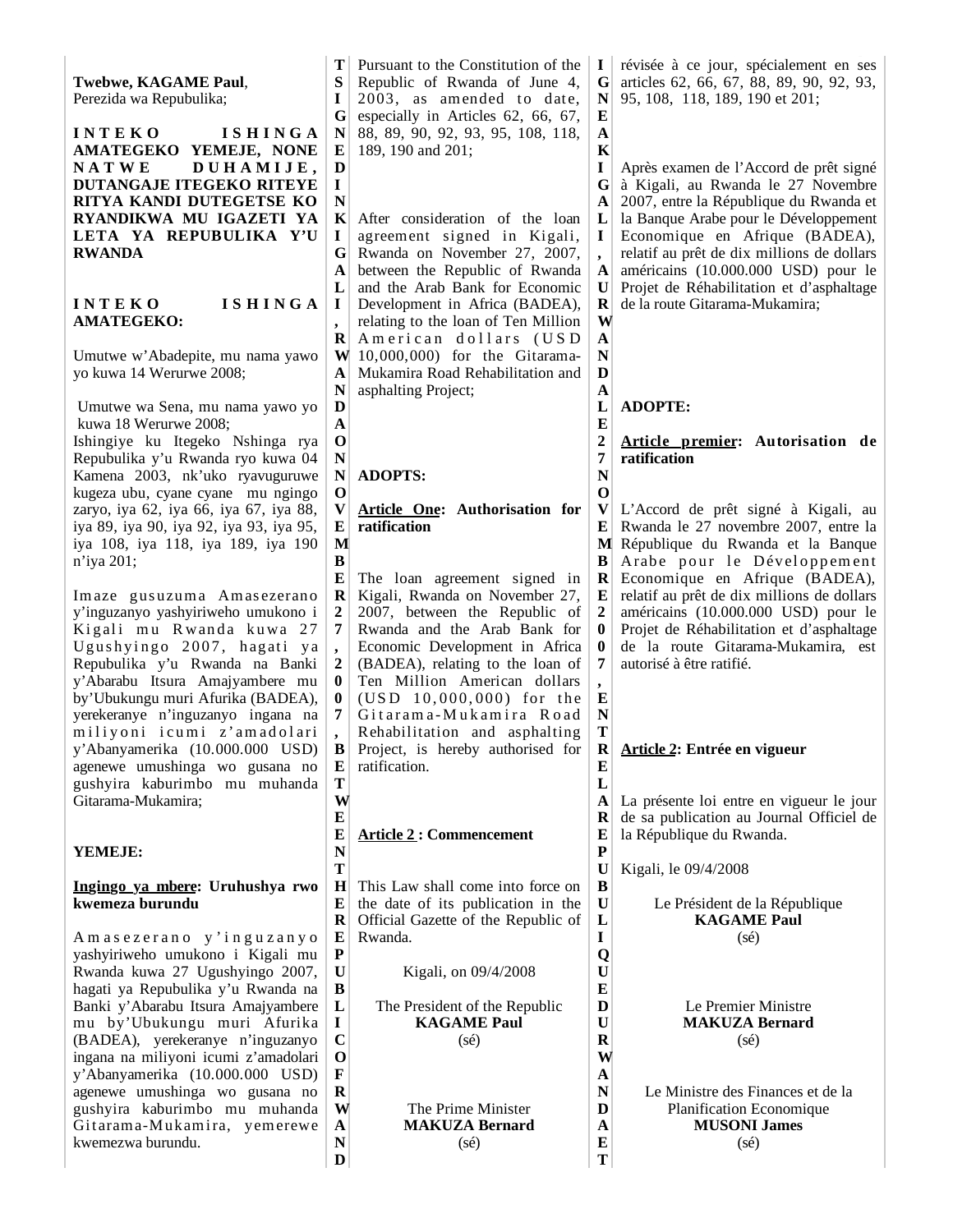| Ingingo ya 2: Igihe itegeko ritangira | $\mathbf A$                              |                                  | L                         | Le Ministre des Affaires Etrangères et de |
|---------------------------------------|------------------------------------------|----------------------------------|---------------------------|-------------------------------------------|
| gukurikizwa                           | $\mathbf A$                              | The Minister of Finance and      | $\mathbf A$               | la Coopération                            |
|                                       | N                                        | <b>Economic Planning</b>         | $\bf{B}$                  | <b>MUSEMINALI Rosemary</b>                |
| Iri tegeko ritangira gukurikizwa ku   | D                                        | <b>MUSONI James</b>              | $\mathbf A$               | $(s\acute{e})$                            |
| munsi ritangarijweho mu Igazeti ya    | T                                        | $(s\acute{e})$                   | N                         |                                           |
| Leta ya Repubulika y'u Rwanda.        | H                                        |                                  | Q                         | Le Ministre des Infrastructures           |
|                                       | ${\bf E}$                                | The Minister of Foreign Affairs  | $\mathbf U$               | <b>BIHIRE Linda</b>                       |
| Kigali, ku wa 09/4/2008               | $\mathbf A$                              | and Cooperation                  | $\bf{E}$                  | $(s\acute{e})$                            |
|                                       | $\bf R$                                  | <b>MUSEMINALI Rosemary</b>       | $\mathbf{A}$              |                                           |
| Perezida wa Repubulika                | $\mathbf A$                              | $(s\acute{e})$                   | $\mathbf R$               |                                           |
| <b>KAGAME</b> Paul                    | $\bf{B}$                                 |                                  | $\mathbf{A}$              | Vu et scellé du Sceau de la               |
| $(s\acute{e})$                        | $\bf{B}$                                 | The Minister of Infrastructure   | $\bf{B}$                  | République :                              |
|                                       | $\mathbf A$                              | <b>BIHIRE Linda</b>              | $\bf{E}$                  |                                           |
|                                       | N                                        | $(s\acute{e})$                   | ${\bf P}$                 |                                           |
| Minisitiri w'Intebe                   | $\bf K$<br>$\mathbf F$                   |                                  | $\mathbf 0$<br>U          | Le Ministre de la Justice/Garde des       |
| <b>MAKUZA Bernard</b>                 | $\mathbf{o}$                             | Seen and sealed with the Seal of | $\mathbf R$               | Sceaux<br><b>KARUGARAMA Tharcisse</b>     |
|                                       | $\mathbf R$                              | the Republic:                    | L                         |                                           |
| $(s\acute{e})$                        | ${\bf E}$                                |                                  | $\bf{E}$                  | $(s\acute{e})$                            |
|                                       | $\mathbf C$                              | The Minister of Justice/Attorney | $\mathbf{D}$              |                                           |
| Minisitiri w'Imari n'Igenamigambi     | $\mathbf 0$                              | General                          | $\bf{E}$                  |                                           |
| <b>MUSONI James</b>                   | $\mathbf N$                              | <b>KARUGARAMA Tharcisse</b>      | $\boldsymbol{\mathrm{V}}$ |                                           |
| (sé)                                  | $\mathbf 0$                              | (sé)                             | $\bf{E}$                  |                                           |
|                                       | M                                        |                                  | L                         |                                           |
|                                       | $\mathbf I$                              |                                  | $\mathbf 0$               |                                           |
| Minisitiri w'Ububanyi n'Amahanga      | $\mathbf C$                              |                                  | ${\bf P}$                 |                                           |
| n'Ubutwererane                        | D                                        |                                  | ${\bf P}$                 |                                           |
| <b>MUSEMINALI Rosemary</b>            | $\bf{E}$                                 |                                  | $\bf{E}$                  |                                           |
| (sé)                                  | $\boldsymbol{\mathrm{V}}$                |                                  | M                         |                                           |
|                                       | ${\bf E}$                                |                                  | $\bf{E}$                  |                                           |
| Minisitiri w'Ibikorwa Remezo          | $\mathbf{L}$                             |                                  | $\mathbf N$               |                                           |
| <b>BIHIRE Linda</b>                   | $\mathbf 0$                              |                                  | T                         |                                           |
| $(s\acute{e})$                        | $\mathbf P$                              |                                  | E                         |                                           |
|                                       | M                                        |                                  | $\mathbf C$               |                                           |
|                                       | $\bf{E}$                                 |                                  | $\mathbf{o}$              |                                           |
| Bibonywe kandi bishyizweho            | $\mathbf N$                              |                                  | $\mathbf N$               |                                           |
| Ikirango cya Repubulika:              | T                                        |                                  | $\mathbf 0$               |                                           |
|                                       | $\mathbf I$                              |                                  | M                         |                                           |
| Minisitiri w'Ubutabera/Intumwa        | $\mathbf N$                              |                                  | $\mathbf I$               |                                           |
| Nkuru ya Leta                         | $\mathbf A$                              |                                  | Q                         |                                           |
| <b>KARUGARAMA Tharcisse</b>           | $\mathbf F$                              |                                  | U                         |                                           |
| (sé)                                  | $\mathbf R$                              |                                  | $\frac{E}{E}$             |                                           |
|                                       | $\frac{I}{C}$                            |                                  | $\mathbf N$               |                                           |
|                                       | $\mathbf{A}$                             |                                  | $\mathbf{A}$              |                                           |
|                                       |                                          |                                  | $\mathbf F$               |                                           |
|                                       | $\overline{\mathcal{L}}$<br>$\mathbf{B}$ |                                  | $\overline{\mathbf{R}}$   |                                           |
|                                       | $\mathbf A$                              |                                  | $\mathbf I$               |                                           |
|                                       | $\mathbf{D}$                             |                                  |                           |                                           |
|                                       | $\bf{E}$                                 |                                  | Q<br>U                    |                                           |
|                                       | $\mathbf{A}$                             |                                  | $\bf{E}$                  |                                           |
|                                       | $\mathcal{E}$                            |                                  | $\overline{(\ }$          |                                           |
|                                       | ,                                        |                                  | $\mathbf{B}$              |                                           |
|                                       | $\mathbf R$                              |                                  | $\mathbf{A}$              |                                           |
|                                       | $\bf{E}$                                 |                                  | $\mathbf{D}$              |                                           |
|                                       | $\mathbf{L}$                             |                                  | $\bf{E}$                  |                                           |
|                                       | $\mathbf{A}$                             |                                  | $\mathbf{A}$              |                                           |
|                                       | T                                        |                                  | $\mathcal{L}$             |                                           |
|                                       | $\mathbf I$                              |                                  | ,                         |                                           |
|                                       | $\mathbf N$                              |                                  | $\mathbf R$               |                                           |
|                                       | G<br>T                                   |                                  | E<br>$\mathbf L$          |                                           |
|                                       | $\mathbf 0$                              |                                  | $\mathbf{A}$              |                                           |
|                                       | T                                        |                                  | T                         |                                           |
|                                       | $\mathbf H$                              |                                  | $\mathbf I$               |                                           |
|                                       | т.                                       |                                  | $\mathbf{r}_{\mathrm{B}}$ |                                           |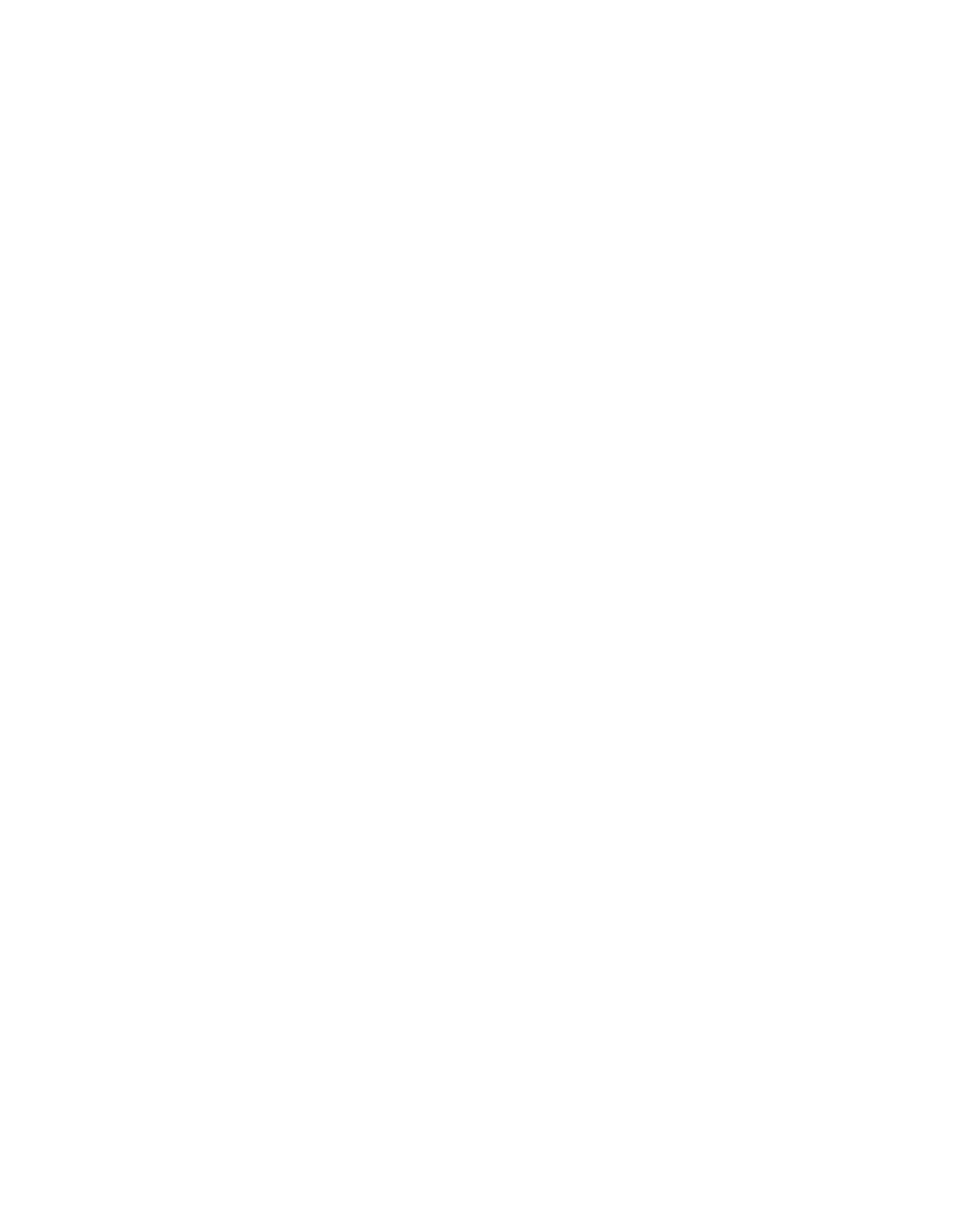| ITEGEKO Nº 09/2008 RYO KUWA           |                |                                      |                | <b>TABLE DES MATIERES</b>            |
|---------------------------------------|----------------|--------------------------------------|----------------|--------------------------------------|
| 09/4/2008 RYEMERERA KWEMEZA           | L              |                                      | L              |                                      |
| BURUNDU AMASEZERANO                   | $\mathbf{A}$   | <b>TABLE OF CONTENTS</b>             | $\mathbf 0$    |                                      |
| Y'INGUZANYO YASHYIRIWEHO              | W              |                                      | I              | Article premier: Autorisation de     |
| UMUKONO I KIGALI MU RWANDA            | N              |                                      | N              | ratification                         |
| KUWA 27 UGUSHYINGO 2007,              | $\circ$        | Article One: Authorisation for       | $\circ$        |                                      |
| HAGATI YA REPUBULIKA Y'U              | $\bf{0}$       | ratification                         | $\bf{0}$       |                                      |
| RWANDA NA BANKI Y'ABARABU             | 9              |                                      | 9              |                                      |
| ITSURA AMAJYAMBERE MU                 | $\overline{I}$ |                                      |                | Article 2: Entrée en vigueur         |
| BY'UBUKUNGU MURI AFURIKA              | 2              |                                      | $\overline{2}$ |                                      |
| (BADEA), YEREKERANYE                  | $\bf{0}$       | <b>Article 2: Commencement</b>       | $\bf{0}$       |                                      |
| N'INGUZANYO INGANA NA                 | $\bf{0}$       |                                      | $\bf{0}$       |                                      |
|                                       |                |                                      |                |                                      |
| MILIYONI ICUMI Z'AMADOLARI            | 8              |                                      | 8              |                                      |
| Y'ABANYAMERIKA (10.000.000            | $\mathbf{O}$   |                                      | $\bf{D}$       |                                      |
| USD) AGENEWE UMUSHINGA WO             | $\mathbf F$    |                                      | $\bf U$        |                                      |
| GUSANA NO GUSHYIRA                    | $\bf{0}$       |                                      | $\bf{0}$       |                                      |
| KABURIMBO MU MUHANDA                  | 9              |                                      | 9              |                                      |
| <b>GITARAMA-MUKAMIRA</b>              | T              |                                      |                |                                      |
|                                       | 4              |                                      | 4              |                                      |
|                                       |                |                                      | $\prime$       |                                      |
|                                       | $\mathbf{2}$   |                                      | $\overline{2}$ |                                      |
| <b>ISHAKIRO</b>                       | 0              |                                      | $\bf{0}$       |                                      |
|                                       | 0              |                                      | $\bf{0}$       |                                      |
|                                       | 8              |                                      | 8              |                                      |
| Ingingo ya mbere: Uruhushya rwo       | $\mathbf A$    |                                      | A              | LOI $N^{\circ}$ 09/2008 DU 09/4/2008 |
| kwemeza burundu                       | $\bf{U}$       |                                      | U              | AUTORISANT RATIFICATION              |
|                                       | T              | LAW $N^{\circ}$ 09/2008 OF 09/4/2008 |                | T DE L'ACCORD DE PRET SIGNE          |
|                                       |                | HAUTHORISING                         | $\mathbf{O}$   | A KIGALI, AU RWANDA LE 27            |
| Ingingo ya 2: Igihe itegeko ritangira |                | O RATIFICATION OF THE                |                | R NOVEMBRE 2007, ENTRE LA            |
| gukurikizwa                           |                | <b>R LOAN AGREEMENT SIGNED</b>       | 1              | REPUBULIQUE DU RWANDA                |
|                                       | 1              | IN KIGALI, RWANDA ON                 | S              | ET LA BANQUE ARABE POUR              |
|                                       | S              | <b>NOVEMBER 27, 2007,</b>            | $\mathbf A$    | LE DEVELOPPEMENT                     |
|                                       | I              | <b>BETWEEN THE REPUBLIC</b>          | $\mathbf{N}$   | ECONOMIQUE EN AFRIQUE                |
|                                       | N              | OF RWANDA AND THE ARAB               | T              | (BADEA), RELATIF AU PRET             |
|                                       | G              | <b>BANK FOR ECONOMIC</b>             |                | R DE DIX MILLIONS DE                 |
|                                       |                | R DEVELOPMENT IN AFRICA              | $\mathbf{A}$   | DOLLARS AMERICAINS                   |
|                                       | A              | (BADEA), RELATING TO                 | Т              | (10.000.000 USD) POUR LE             |
|                                       | т              | THE LOAN OF TEN                      | $\bf{I}$       | PROJET DE REHABILITATION             |
|                                       | I              | MILLION AMERICAN                     | F              | ET D'ASPHALTAGE DE LA                |
|                                       |                |                                      |                |                                      |
|                                       | F              | DOLLARS (USD 10,000,000)             | $\bf{I}$       | <b>ROUTE</b><br>GITARAMA-            |
|                                       | $\mathbf{I}$   | FOR THE GITARAMA-                    |                | C MUKAMIRA                           |
|                                       |                | MUKAMIRA<br><b>ROAD</b>              | $\mathbf A$    |                                      |
|                                       | A              | REHABILITATION AND                   | T              |                                      |
|                                       | т              | <b>ASPHALTING PROJECT</b>            | $\mathbf I$    |                                      |
|                                       | I              |                                      | $\mathbf 0$    |                                      |
| ITEGEKO Nº 09/2008 RYO KUWA           | $\mathbf 0$    |                                      | N              | <b>Nous, KAGAME Paul,</b>            |
| 09/4/2008 RYEMERERA KWEMEZA           | N              |                                      | D              | Président de la République;          |
| BURUNDU AMASEZERANO                   |                | O We, KAGAME Paul,                   | $\bf{E}$       |                                      |
| Y'INGUZANYO YASHYIRIWEHO              | $\mathbf F$    | President of the Republic;           | L              | LE PARLEMENT A ADOPTE ET             |
| UMUKONO I KIGALI MU RWANDA            | T              |                                      | ,              | NOUS SANCTIONNONS,                   |
| KUWA 27 UGUSHYINGO 2007,              |                | H THE PARLIAMENT HAS                 |                | A PROMULGUONS LA LOI DONT            |
| HAGATI YA REPUBULIKA Y'U              |                | $E$ ADOPTED<br>AND<br><b>WE</b>      |                | CLA TENEUR SUIT ET                   |
| RWANDA NA BANKI Y'ABARABU             |                | L SANCTION, PROMULGATE               | C              | ORDONNONS QU'ELLE SOIT               |
| ITSURA AMAJYAMBERE MU                 |                | O THE FOLLOWING LAW AND              |                | O PUBLIEE AU JOURNAL                 |
| BY'UBUKUNGU MURI AFURIKA              | A              | ORDER IT BE PUBLISHED                | $\bf R$        | OFFICIEL DE LA REPUBLIQUE            |
| (BADEA), YEREKERANYE                  |                | N IN THE OFFICIAL GAZETTE            | $\mathbf{D}$   | <b>DU RWANDA</b>                     |
| N'INGUZANYO INGANA NA                 |                | A OF THE REPUBLIC OF                 | D              |                                      |
| MILIYONI ICUMI Z'AMADOLARI            |                | <b>G</b> RWANDA                      | E              | LE PARLEMENT:                        |
| Y'ABANYAMERIKA (10.000.000            | $\bf{R}$       |                                      | $\mathbf P$    |                                      |
|                                       |                |                                      |                |                                      |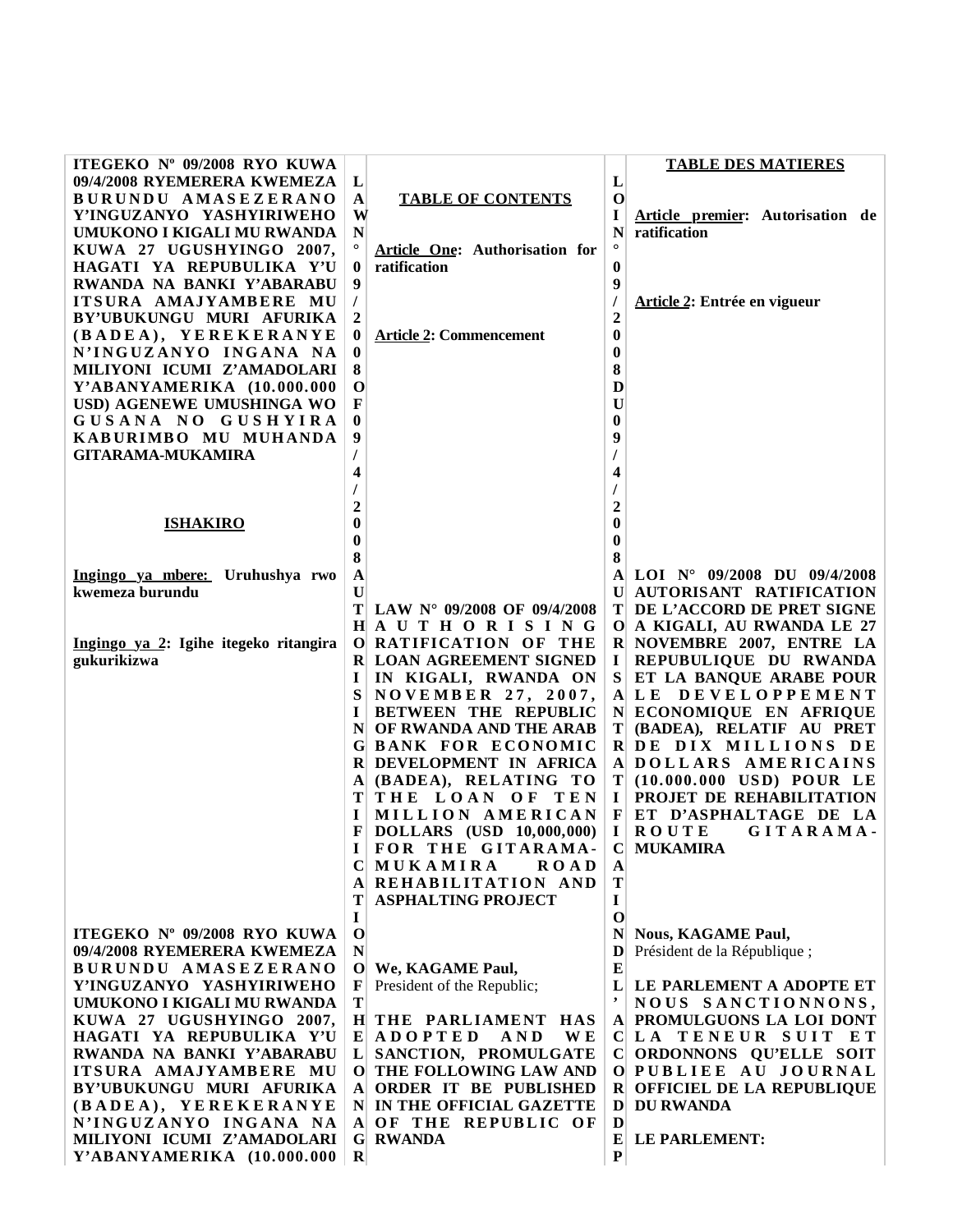| USD) AGENEWE UMUSHINGA WO<br>GUSANA NO GUSHYIRA<br>KABURIMBO MU MUHANDA                                                                                                                                                                                                                              | E<br>${\bf E}$                                                                       | THE PARLIAMENT:<br>M The Chamber of Deputies, in its                                                                                                                                                  | E<br>T                                                        | R La Chambre des Députés en sa séance<br>du 14 mars 2008;                                                                                                                                                                                                                                            |
|------------------------------------------------------------------------------------------------------------------------------------------------------------------------------------------------------------------------------------------------------------------------------------------------------|--------------------------------------------------------------------------------------|-------------------------------------------------------------------------------------------------------------------------------------------------------------------------------------------------------|---------------------------------------------------------------|------------------------------------------------------------------------------------------------------------------------------------------------------------------------------------------------------------------------------------------------------------------------------------------------------|
| <b>GITARAMA-MUKAMIRA</b>                                                                                                                                                                                                                                                                             | E<br>N                                                                               | session of March 14, 2008;                                                                                                                                                                            | S<br>I                                                        | Le Sénat en sa séance du 18 mars<br>2008:                                                                                                                                                                                                                                                            |
| Twebwe, KAGAME Paul,<br>Perezida wa Repubulika;                                                                                                                                                                                                                                                      | T<br>S<br>I<br>G                                                                     | The Senate, in its session of March<br>18, 2008;                                                                                                                                                      | $\mathbf G$<br>N<br>E<br>$ {\bf A} $                          | Vu la Constitution de la République<br>du Rwanda du 04 juin 2003, telle que                                                                                                                                                                                                                          |
| INTEKO ISHINGA AMATEGEKO<br>YEMEJE, NONE NATWE<br>DUHAMIJE, DUTANGAJE<br><b>ITEGEKO RITEYE RITYA KANDI</b><br>DUTEGETSE KO RYANDIKWA MU<br>IGAZETI YA LETA YA                                                                                                                                        | N<br>E<br>D<br>I<br>N<br>K                                                           | Pursuant to the Constitution of the<br>Republic of Rwanda of June 4,<br>2003, as amended to date,<br>especially in Articles 62, 66, 67,<br>88, 89, 90, 92, 93, 95, 108, 118,<br>189, 190 and 201;     | $\bf{l}$<br>G<br>A<br>L<br>1                                  | $\mathbf{K}$ révisée à ce jour, spécialement en ses<br>articles 62, 66, 67, 88, 89, 90, 92,<br>93, 95, 108, 118, 189, 190 et 201;<br>Après examen de l'Accord de prêt                                                                                                                                |
| REPUBULIKA Y'U RWANDA                                                                                                                                                                                                                                                                                | I<br>G<br>$\mathbf A$                                                                | After consideration of the loan                                                                                                                                                                       | $\mathbf{U}$                                                  | signé à Kigali, au Rwanda le 27<br>Novembre 2007, entre la République<br>du Rwanda et la Banque Arabe pour le                                                                                                                                                                                        |
| <b>INTEKO ISHINGA AMATEGEKO:</b>                                                                                                                                                                                                                                                                     | L<br>$\mathbf I$                                                                     | agreement signed in Kigali,<br>Rwanda on November 27, 2007,                                                                                                                                           |                                                               | $\mathbf{R}$ Développement Economique en<br>W Afrique (BADEA), relatif au prêt de                                                                                                                                                                                                                    |
| Umutwe w'Abadepite, mu nama yawo yo<br>kuwa 14 Werurwe 2008;                                                                                                                                                                                                                                         | $\overline{\phantom{a}}$<br>R<br>W                                                   | between the Republic of Rwanda<br>and the Arab Bank for Economic<br>Development in Africa (BADEA),                                                                                                    | A <br>N<br>D                                                  | dix millions de dollars américains<br>$(10.000.000$ USD) pour le Projet de<br>Réhabilitation et d'asphaltage de la                                                                                                                                                                                   |
| Umutwe wa Sena, mu nama yawo yo<br>kuwa 18 Werurwe 2008;                                                                                                                                                                                                                                             | A<br>N<br>D                                                                          | relating to the loan of Ten Million<br>American dollars (USD<br>10,000,000) for the Gitarama-                                                                                                         | A<br>L<br>E                                                   | route Gitarama-Mukamira;                                                                                                                                                                                                                                                                             |
| Ishingiye ku Itegeko Nshinga rya<br>Repubulika y'u Rwanda ryo kuwa 04<br>Kamena 2003, nk'uko ryavuguruwe<br>kugeza ubu, cyane cyane<br>mu ngingo                                                                                                                                                     | $\mathbf A$<br>$\mathbf 0$<br>$\mathbf N$<br>$\mathbf N$                             | Mukamira Road Rehabilitation and<br>asphalting Project;<br><b>ADOPTS:</b>                                                                                                                             | $\mathbf{2}$<br>7<br>N<br>O                                   | <b>ADOPTE:</b><br>Article premier: Autorisation de<br>ratification                                                                                                                                                                                                                                   |
| zaryo, iya 62, iya 66, iya 67, iya 88, iya<br>89, iya 90, iya 92, iya 93, iya 95, iya<br>108, iya 118, iya 189, iya 190 n'iya 201;                                                                                                                                                                   | $\mathbf 0$<br>$\mathbf{V}$<br>E                                                     | Article One: Authorisation for<br>ratification                                                                                                                                                        | V<br>Е                                                        | M L'Accord de prêt signé à Kigali, au                                                                                                                                                                                                                                                                |
| Imaze gusuzuma Amasezerano<br>y'inguzanyo yashyiriweho umukono i<br>Kigali mu Rwanda kuwa 27 Ugushyingo<br>2007, hagati ya Repubulika y'u Rwanda<br>na Banki y'Abarabu Itsura Amajyambere<br>mu by'Ubukungu muri Afurika<br>(BADEA), yerekeranye n'inguzanyo<br>ingana na miliyoni icumi z'amadolari | M<br>$\, {\bf B}$<br>E<br>$\mathbf R$<br>$\boldsymbol{2}$<br>7                       | The loan agreement signed in<br>Kigali, Rwanda on November 27,<br>2007, between the Republic of<br>Rwanda and the Arab Bank for<br>Economic Development in Africa<br>(BADEA), relating to the loan of | В<br>R<br>E<br>$\boldsymbol{2}$<br>$\bf{0}$<br>$\bf{0}$<br>7  | Rwanda le 27 novembre 2007, entre la<br>République du Rwanda et la Banque<br>Arabe pour le Développement<br>Economique en Afrique (BADEA),<br>relatif au prêt de dix millions de<br>dollars américains (10.000.000 USD)<br>pour le Projet de Réhabilitation et<br>d'asphaltage de la route Gitarama- |
| y'Abanyamerika (10.000.000 USD)<br>agenewe umushinga wo gusana no<br>gushyira kaburimbo mu muhanda<br>Gitarama-Mukamira;                                                                                                                                                                             | $\bf{0}$<br>$\bf{0}$<br>7<br>$\overline{\phantom{a}}$<br>B                           | Ten Million American dollars<br>(USD 10,000,000) for the<br>Gitarama-Mukamira Road<br>Rehabilitation and asphalting<br>Project, is hereby authorised for                                              | E<br>N<br>T<br>$\mathbf R$<br>$\bf{E}$                        | Mukamira, est autorisé à être ratifié.<br>Article 2: Entrée en vigueur                                                                                                                                                                                                                               |
| YEMEJE:                                                                                                                                                                                                                                                                                              | E<br>T                                                                               | ratification.                                                                                                                                                                                         | L<br>A                                                        | La présente loi entre en vigueur le jour<br>de sa publication au Journal Officiel                                                                                                                                                                                                                    |
| Ingingo ya mbere: Uruhushya rwo<br>kwemeza burundu                                                                                                                                                                                                                                                   | W<br>${\bf E}$<br>$\bf{E}$                                                           | <b>Article 2: Commencement</b>                                                                                                                                                                        | R<br>$\bf{E}$<br>${\bf P}$                                    | de la République du Rwanda.<br>Kigali, le 09/4/2008                                                                                                                                                                                                                                                  |
| Amasezerano y'inguzanyo yashyiriweho<br>umukono i Kigali mu Rwanda kuwa 27<br>Ugushyingo 2007, hagati ya Repubulika<br>y'u Rwanda na Banki y'Abarabu Itsura                                                                                                                                          | N<br>T<br>$\mathbf H$<br>${\bf E}$                                                   | This Law shall come into force on<br>the date of its publication in the<br>Official Gazette of the Republic of<br>Rwanda.                                                                             | $\mathbf U$<br>$\bf{B}$<br>$\mathbf U$<br>$\mathbf{L}$        | Le Président de la République<br><b>KAGAME Paul</b><br>$(s\acute{e})$                                                                                                                                                                                                                                |
| Amajyambere mu by'Ubukungu muri<br>Afurika (BADEA), yerekeranye<br>n'inguzanyo ingana na miliyoni icumi<br>z'amadolari y'Abanyamerika (10.000.000<br>USD) agenewe umushinga wo gusana no<br>gushyira kaburimbo mu muhanda<br>Gitarama-Mukamira, yemerewe                                             | $\mathbf R$<br>${\bf E}$<br>$\mathbf{P}$<br>$\mathbf U$<br>$\bf{B}$<br>L<br>$\bf{I}$ | Kigali, on 09/4/2008<br>The President of the Republic<br><b>KAGAME Paul</b><br>$(s\acute{e})$                                                                                                         | $\mathbf I$<br>Q<br>U<br>E<br>D<br>$\mathbf U$<br>$\mathbf R$ | Le Premier Ministre<br><b>MAKUZA Bernard</b><br>$(s\acute{e})$<br>Le Ministre des Finances et de la<br>Planification Economique                                                                                                                                                                      |
| kwemezwa burundu.<br>Ingingo ya 2: Igihe itegeko ritangira                                                                                                                                                                                                                                           | $\mathbf C$<br>$\mathbf{o}$<br>$\mathbf F$                                           | The Prime Minister<br><b>MAKUZA Bernard</b>                                                                                                                                                           | W<br>A<br>N                                                   | <b>MUSONI James</b><br>$(s\acute{e})$                                                                                                                                                                                                                                                                |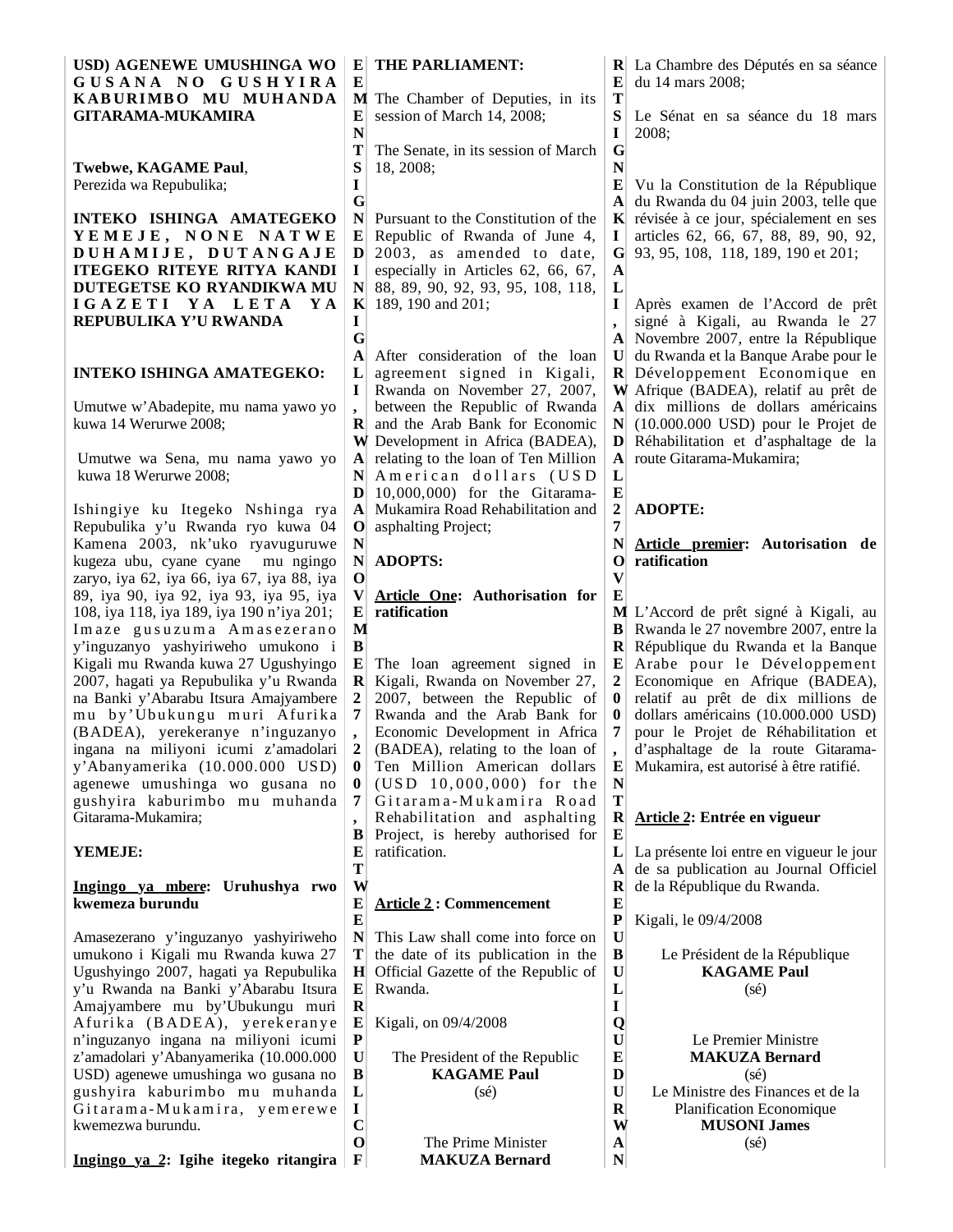| gukurikizwa<br>Iri tegeko ritangira gukurikizwa ku munsi<br>ritangarijweho mu Igazeti ya Leta ya<br>Repubulika y'u Rwanda.<br>Kigali, kuwa 09/4/2008 | $\mathbf R$<br>W<br>$\mathbf A$<br>$\mathbf N$<br>D<br>$\mathbf A$<br>$\mathbf A$  | (sé)<br>The Minister of Finance and<br><b>Economic Planning</b><br><b>MUSONI James</b><br>$(s\acute{e})$ | $\mathbf{D}$<br>$\mathbf A$<br>${\bf E}$<br>T<br>L<br>$\mathbf A$<br>$\bf{B}$ | Le Ministre des Affaires Etrangères et<br>de la Coopération<br><b>MUSEMINALI Rosemary</b><br>$(s\acute{e})$ |
|------------------------------------------------------------------------------------------------------------------------------------------------------|------------------------------------------------------------------------------------|----------------------------------------------------------------------------------------------------------|-------------------------------------------------------------------------------|-------------------------------------------------------------------------------------------------------------|
| Perezida wa Repubulika<br><b>KAGAME Paul</b><br>$(s\acute{e})$                                                                                       | $\mathbf N$<br>D<br>$\mathbf T$<br>H<br>$\bf{E}$                                   | The Minister of Foreign Affairs<br>and Cooperation<br><b>MUSEMINALI Rosemary</b><br>$(s\acute{e})$       | $\mathbf A$<br>$\mathbf N$<br>Q<br>$\mathbf U$<br>$\bf{E}$                    | Le Ministre des Infrastructures<br><b>BIHIRE Linda</b><br>$(s\acute{e})$                                    |
| Minisitiri w'Intebe<br><b>MAKUZA Bernard</b><br>(sé)<br>Minisitiri w'Imari n'Igenamigambi                                                            | $\mathbf A$<br>$\mathbf R$<br>$\mathbf{A}$<br>$\bf{B}$<br>$\bf{B}$                 | The Minister of Infrastructure<br><b>BIHIRE Linda</b><br>(sé)                                            | $\mathbf A$<br>$\mathbf R$<br>$\mathbf{A}$<br>$\bf{B}$<br>$\bf{E}$            | Vu et scellé du Sceau de la<br>République :<br>Le Ministre de la Justice/Garde des                          |
| <b>MUSONI James</b><br>$(s\acute{e})$                                                                                                                | $\mathbf{A}$<br>$\mathbf N$<br>$\mathbf K$<br>$\mathbf F$<br>$\mathbf 0$           | Seen and sealed with the Seal of<br>the Republic:<br>The Minister of Justice/Attorney                    | ${\bf P}$<br>$\mathbf 0$<br>$\mathbf U$<br>$\mathbf R$<br>L                   | Sceaux<br><b>KARUGARAMA Tharcisse</b><br>$(s\acute{e})$                                                     |
| Minisitiri w'Ububanyi n'Amahanga<br>n'Ubutwererane<br><b>MUSEMINALI Rosemary</b><br>(sé)                                                             | $\mathbf R$<br>${\bf E}$<br>$\mathbf C$<br>$\mathbf 0$<br>${\bf N}$                | General<br><b>KARUGARAMA Tharcisse</b><br>$(s\acute{e})$                                                 | $\bf{E}$<br>D<br>$\bf{E}$<br>$\boldsymbol{\mathrm{V}}$<br>$\bf{E}$            |                                                                                                             |
| Minisitiri w'Ibikorwa Remezo                                                                                                                         | $\mathbf{o}$<br>M<br>I<br>$\mathbf C$<br>D                                         |                                                                                                          | L<br>$\mathbf 0$<br>$\mathbf P$<br>${\bf P}$<br>$\bf{E}$                      |                                                                                                             |
| <b>BIHIRE Linda</b><br>$(s\acute{e})$<br>Bibonywe kandi bishyizweho Ikirango<br>cya Repubulika:                                                      | $\bf{E}$<br>$\boldsymbol{\mathrm{V}}$<br>$\bf{E}$<br>L<br>$\mathbf 0$<br>${\bf P}$ |                                                                                                          | M<br>$\bf{E}$<br>$\mathbf N$<br>T<br>$\bf{E}$<br>$\mathbf C$                  |                                                                                                             |
| Minisitiri w'Ubutabera/Intumwa Nkuru<br>ya Leta<br><b>KARUGARAMA Tharcisse</b><br>(sé)                                                               | M<br>$\bf{E}$<br>$\mathbf N$<br>T<br>$\mathbf I$                                   |                                                                                                          | $\mathbf 0$<br>$\mathbf N$<br>$\mathbf 0$<br>M<br>$\mathbf I$                 |                                                                                                             |
|                                                                                                                                                      | $\mathbf N$<br>$\boldsymbol{\rm{A}}$<br>$\mathbf{F}$<br>$\mathbf R$                |                                                                                                          | Q<br>$\mathbf U$<br>$\bf{E}$<br>$\bf{E}$<br>$\mathbf N$                       |                                                                                                             |
|                                                                                                                                                      | I<br>$\mathbf C$<br>$\mathbf{A}$<br>(<br>$\, {\bf B}$<br>$\boldsymbol{\rm{A}}$     |                                                                                                          | $\mathbf A$<br>$\mathbf F$<br>$\mathbf R$<br>$\mathbf I$<br>Q                 |                                                                                                             |
|                                                                                                                                                      | $\mathbf{D}$<br>$\bf{E}$<br>$\mathbf{A}$                                           |                                                                                                          | $\mathbf U$<br>$\bf{E}$<br>$\overline{(\ }$<br>$\bf{B}$                       |                                                                                                             |
|                                                                                                                                                      | $\mathbf{\dot{R}}$<br>${\bf E}$<br>L<br>$\mathbf{A}$<br>T                          |                                                                                                          | $\mathbf A$<br>$\mathbf{D}$<br>$\bf{E}$<br>$\mathbf{A}$<br>).                 |                                                                                                             |
|                                                                                                                                                      | $\mathbf I$<br>${\bf N}$                                                           |                                                                                                          | $\overset{\text{\tiny 3}}{R}$<br>$\bf{E}$                                     |                                                                                                             |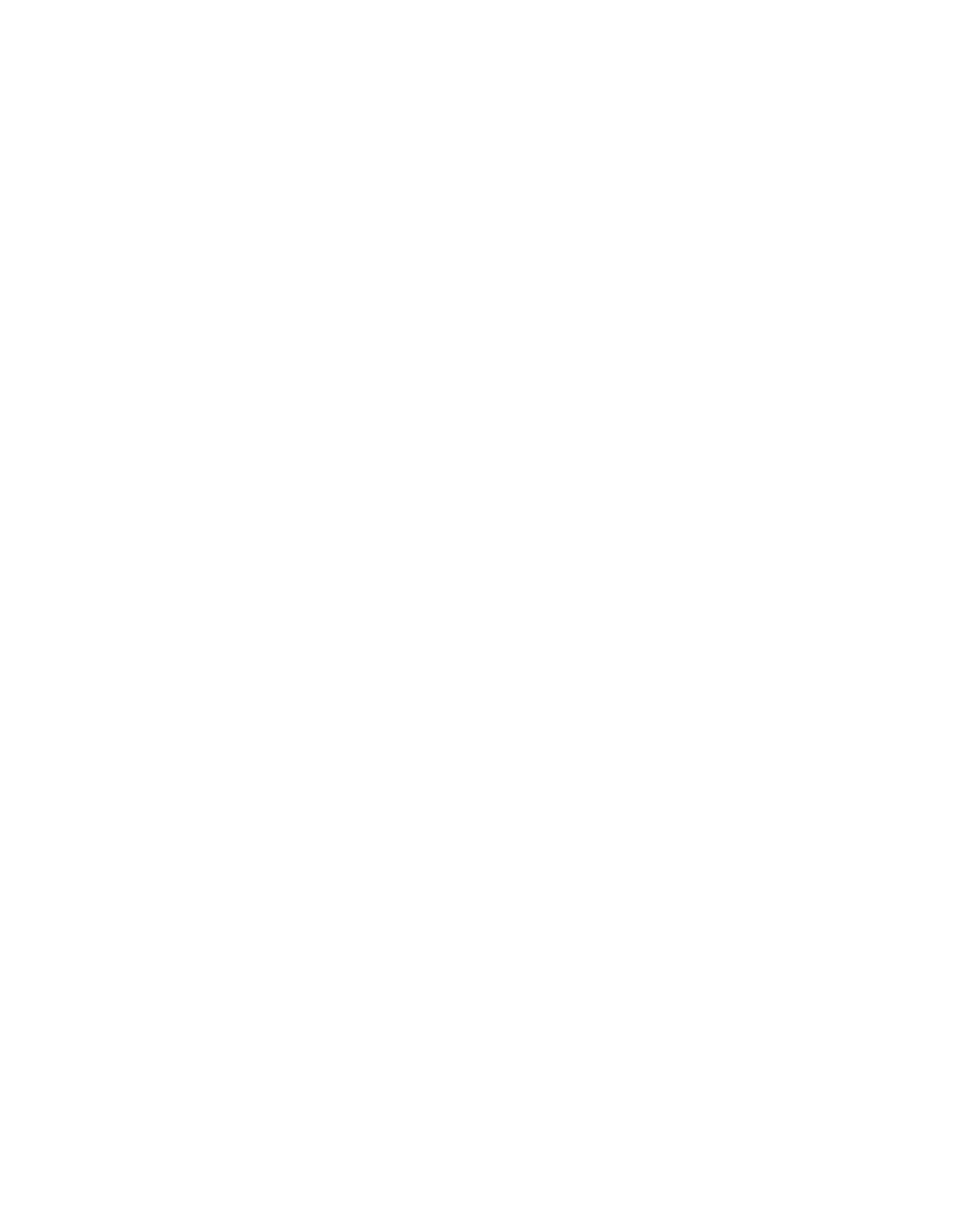| ITEGEKO NGENGA N°          | ORGANIC LAW N°                      | LOI ORGANIQUE N°                    |  |
|----------------------------|-------------------------------------|-------------------------------------|--|
| 30/2008 RYO KU WA          | 30/2008 OF 25/07/2008               | 30/2008 DU 25/07/2008               |  |
| 25/07/2008 RYEREKEYE       | <b>RELATING</b><br>T O              | PORTANT CODE DE LA                  |  |
|                            |                                     |                                     |  |
| <b>UBWENEGIHUGU</b>        | R W A N D<br>$A \tN$                | NATIONALITE                         |  |
| <b>NYARWANDA</b>           | <b>NATIONALITY</b>                  | <b>RWANDAISE</b>                    |  |
|                            |                                     |                                     |  |
| <b>ISHAKIRO</b>            |                                     | <b>TABLES DES MATIERES</b>          |  |
|                            |                                     |                                     |  |
|                            | <b>TABLE OF CONTENTS</b>            |                                     |  |
| <b>INTERURO YA MBERE:</b>  |                                     | <b>TITRE PREMIER: DES</b>           |  |
| <b>INGINGO RUSANGE</b>     | <b>TITLE ONE: GENERAL</b>           | <b>DISPOSITIONS</b>                 |  |
|                            | <b>PROVISIONS</b>                   | <b>GENERALES</b>                    |  |
|                            |                                     |                                     |  |
| Ingingo ya mbere: Icyo iri |                                     |                                     |  |
| tegeko ngenga rigamije     |                                     | Article premier: Objet de la        |  |
|                            | <b>Article one: Purpose of this</b> | présente loi organique              |  |
| Ingingo ya 2: Ibisobanuro  | organic law                         |                                     |  |
|                            |                                     |                                     |  |
|                            |                                     | <b>Article 2: Définitions</b>       |  |
| $Ingingo$ y a $3:$         |                                     |                                     |  |
| Ubwenegihugu burenze       | <b>Article 2: Definitions</b>       | Article 3: Double                   |  |
| bumwe                      |                                     | nationalité                         |  |
|                            |                                     |                                     |  |
|                            | <b>Article 3: Dual nationality</b>  |                                     |  |
| Ingingo ya 4: Imyaka       |                                     | Article 4: Age de la majorité       |  |
| y'ubukure                  | <b>Article 4: Majority age</b>      |                                     |  |
|                            |                                     | <b>Article 5: Droits et devoirs</b> |  |
|                            |                                     | inhérents à l'acquisition de        |  |
| $Ingingo$ ya 5:            | Article 5: Rights and               |                                     |  |
| Uburenganzira              | obligations of a person who         | la nationalité                      |  |
| n'inshingano by'uhawe      | has acquired nationality            |                                     |  |
| ubwenegihugu               |                                     | TITRE II : DE LA                    |  |
|                            | <b>TITLE II: RWANDAN</b>            | NATIONALITE                         |  |
|                            |                                     |                                     |  |
| <b>INTERURO YA II:</b>     | NATIONALITY BY                      | RWANDAISE PAR                       |  |
| <b>UBWENEGIHUGU</b>        | PARENTAL DESCENT                    | <b>FILIATION</b>                    |  |
| <b>NYARWANDA</b>           |                                     |                                     |  |
| <b>BUSHINGIYE KU</b>       | Article 6: Rwandan                  | Article 6: Naître d'un              |  |
| <b>GUKOMOKA KU</b>         | parental descent                    | parent rwandais                     |  |
|                            |                                     |                                     |  |
| <b>MUNYARWANDA</b>         |                                     |                                     |  |
|                            |                                     |                                     |  |
| Ingingo ya 6: Gukomoka     | <b>Article 7: Rwandan</b>           | Article 7: Naître d'un              |  |
| ku Munyarwanda             | parental descent as a               | parent rwandais comme               |  |
|                            |                                     |                                     |  |
|                            | condition of granting               | condition d'octroi de la            |  |
| Ingingo ya 7: Gukomoka     | nationality                         | nationalité                         |  |
| munyarwanda<br>k u         |                                     |                                     |  |
| bishingirwaho mu gutanga   | <b>TITLE III: ACQUIRED</b>          | <b>TITRE III: DE LA</b>             |  |
|                            |                                     |                                     |  |
| ubwenegihugu               | <b>RWANDAN</b>                      | <b>NATIONALITE</b>                  |  |
|                            | <b>NATIONALITY</b>                  | <b>RWANDAISE PAR</b>                |  |
| <b>INTERURO YA III:</b>    |                                     | <b>ACOUISITION</b>                  |  |
| <b>UBWENEGIHUGU</b>        |                                     |                                     |  |
| <b>NYARWANDA</b>           | <b>CHAPTER ONE:</b>                 |                                     |  |
|                            |                                     |                                     |  |
| <b>BUTANGWA</b>            | <b>RWANDAN</b>                      | <b>CHAPITRE PREMIER:</b>            |  |
|                            | NATIONALITY BY                      | DE LA NATIONALITE                   |  |
| <b>UMUTWE WA MBERE:</b>    | <b>BIRTH IN RWANDA</b>              | <b>RWANDAISE EN RAISON</b>          |  |
| <b>UBWENEGIHUGU</b>        |                                     | DE LA NAISSANCE AU                  |  |
|                            |                                     |                                     |  |
| <b>NYARWANDA</b>           |                                     | <b>RWANDA</b>                       |  |
| <b>BUSHINGIYE KU</b>       | <b>Article 8: Foreigner born in</b> |                                     |  |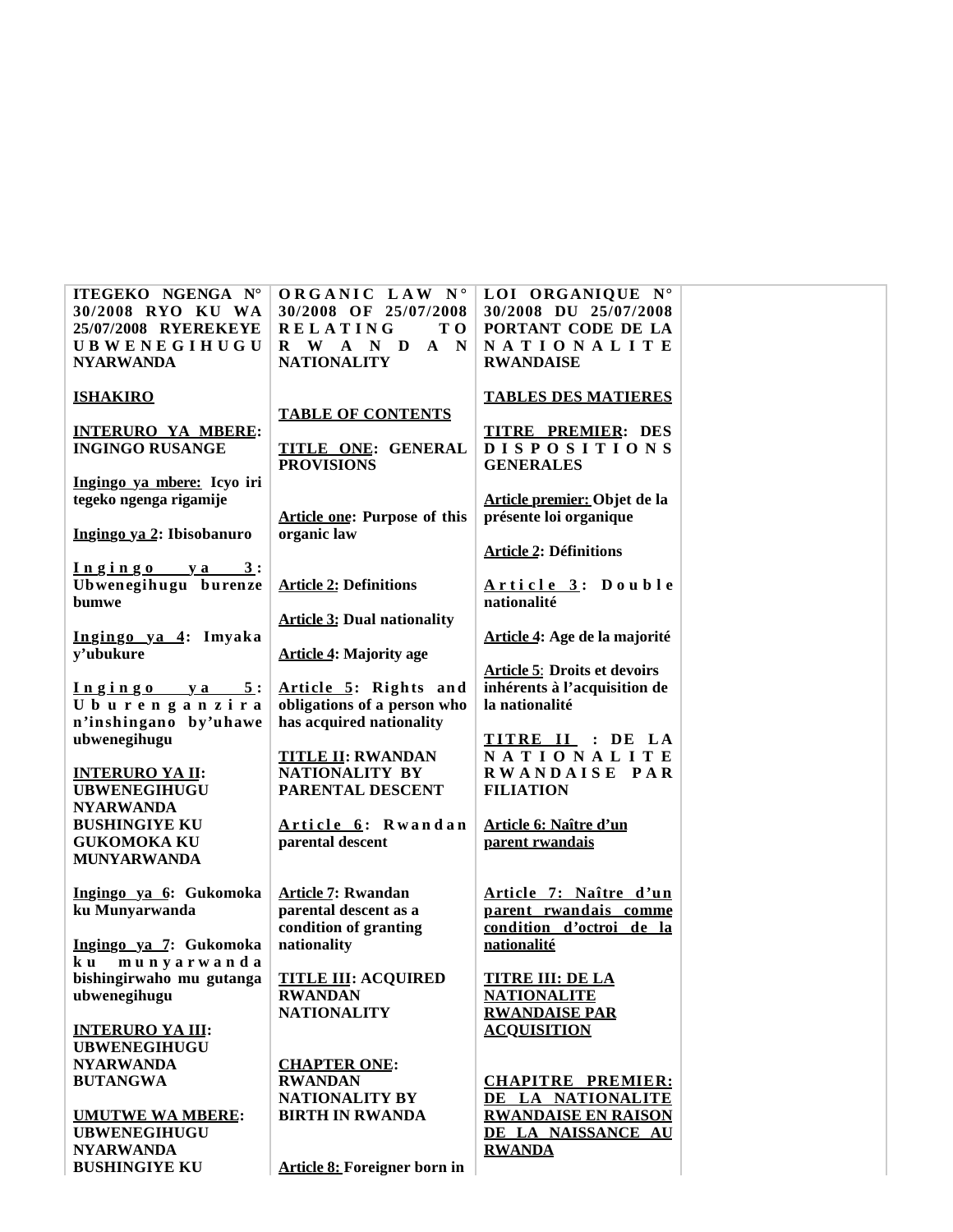| <b>KUVUKIRA MU</b><br><b>RWANDA</b>                                                                 | Rwanda whose parents are<br>known.                                                                         | Article 8: Etranger né au<br>Rwanda de parents connus                                                            |
|-----------------------------------------------------------------------------------------------------|------------------------------------------------------------------------------------------------------------|------------------------------------------------------------------------------------------------------------------|
| Ingingo ya 8:<br>Umunyamahanga uvukiye<br>mu Rwanda ku babyeyi<br>hazwi                             | Article 9: Child born in<br>Rwanda whose parents are<br>unknown.                                           | Article 9: Enfant né au<br>Rwanda de parents<br>inconnus                                                         |
| Ingingo ya 9: Umwana<br>uvukiye mu Rwanda ku<br>babyeyi batazwi                                     | Article 10: Territory of<br>Rwanda                                                                         | <b>Article 10 : Territoire</b><br>rwandais                                                                       |
| Ingingo ya 10: Ubutaka<br>bw'u Rwanda                                                               | <b>CHAPTER II: RWANDAN</b><br>NATIONALITY BY<br><b>MARRIAGE</b>                                            | <b>CHAPITRE II: DE</b><br>L'ACQUISITION DE LA<br>NATIONALITE<br>RWANDAISE PAR                                    |
| UMUTWE WA II:<br><b>UBWENEGIHUGU</b><br>NYARWANDA<br>BUSHINGIYE KU                                  | <b>Article 11: Marriage with a</b><br>Rwandan                                                              | <b>MARIAGE</b><br><b>Article 11: Mariage avec un</b><br><b>Rwandais</b>                                          |
| <b>ISHYINGIRWA</b><br>Ingingo ya 11:<br>Gushyingiranwa<br>n'Umunyarwanda                            | CHAPTER III:<br>R W A N D A<br>N<br>NATIONALITY BY<br><b>ADOPTION</b>                                      | <b>CHAPITRE III : DE</b><br><b>L'ACQUISITION</b><br>DE LA NATIONALITE<br><b>RWANDAISE PAR</b><br><b>ADOPTION</b> |
| UMUTWE WA III:<br><b>UBWENEGIHUGU</b><br>NYARWANDA<br>BUTURUTSE KU                                  | Article 12: Adoption by a<br>Rwandan                                                                       | <b>Article 12 : Adoption par</b><br>un Rwandais                                                                  |
| KUGIRWA UMWANA<br>Ingingo ya 12: Kugirwa<br>umwana n'Umunyarwanda<br>UMUTWE WA IV:                  | <b>CHAPTER IV: RWANDAN</b><br>NATIONALITY BY<br><b>NATURALIZATION</b><br><b>Article 13: Naturalization</b> | <b>CHAPITRE IV: DE</b><br>L'ACQUISITION DE LA<br>NATIONALITE<br>RWANDAISE PAR<br><b>NATURALISATION</b>           |
| <b>UBWENEGIHUGU</b><br>NYARWANDA<br><b>BUSHINGIYE KU</b><br>K U G I R W<br>A<br><b>UMUNYARWANDA</b> | <b>Article 14: Conditions</b><br>relating to naturalization.                                               | <b>Article 13: Naturalisation</b><br>Article 14 : Conditions de                                                  |
| Ingingo ya 13 : Kugirwa<br>umunyarwanda                                                             | <b>Article 15: Publicising the</b><br>person who request for the<br>nationality                            | naturalisation<br>Article 15: Informer le                                                                        |
| Ingingo ya 14 : Ibisabwa<br>kugira ngo<br>Umunyamahanga agirwe                                      | <b>Article 16: Facilitating the</b><br>process of acquiring the<br>nationality for a foreigner             | public de la personne qui<br>demande la nationalité<br>Article 16: Faciliter le                                  |
| Umunyarwanda<br>Ingingo ya 15: Itangazwa<br>ry'uwasabye ubwenegihugu                                | in the interest to Rwanda<br>. Article 17: Nationality<br>arising from birth to<br>naturalized parents     | processus d'acquisition de<br>nationalité pour un<br>étranger dans l'intérêt du<br>Rwanda                        |
| Ingingo ya 16: Korohereza<br>umunyamahanga usaba<br>ubwenegihugu kubera<br>inyungu afitiye u Rwanda | <b>TITLE IV: RENOUNCING</b><br>$\mathbf{R}$<br>W A N D A N<br><b>NATIONALITY</b>                           | <b>Article 17 : Nationalité issue</b><br>des parents naturalisés<br>TITRE IV: DE LA                              |
| $Ingingo$ ya 17:<br>Ubwenegihugu bushingiye<br>guhabwa<br>k u                                       | Article 18: Renouncing<br>nationality                                                                      | RENONCIATION A LA<br>NATIONALITE<br><b>RWANDAISE</b>                                                             |
| ubwenegihugu<br>kw'ababyeyi                                                                         | <b>TITLE V: DEPRIVATION</b><br>O F<br><b>RWANDAN</b><br><b>NATIONALITY</b>                                 | <b>Article 18: Renonciation à</b><br>la nationalité                                                              |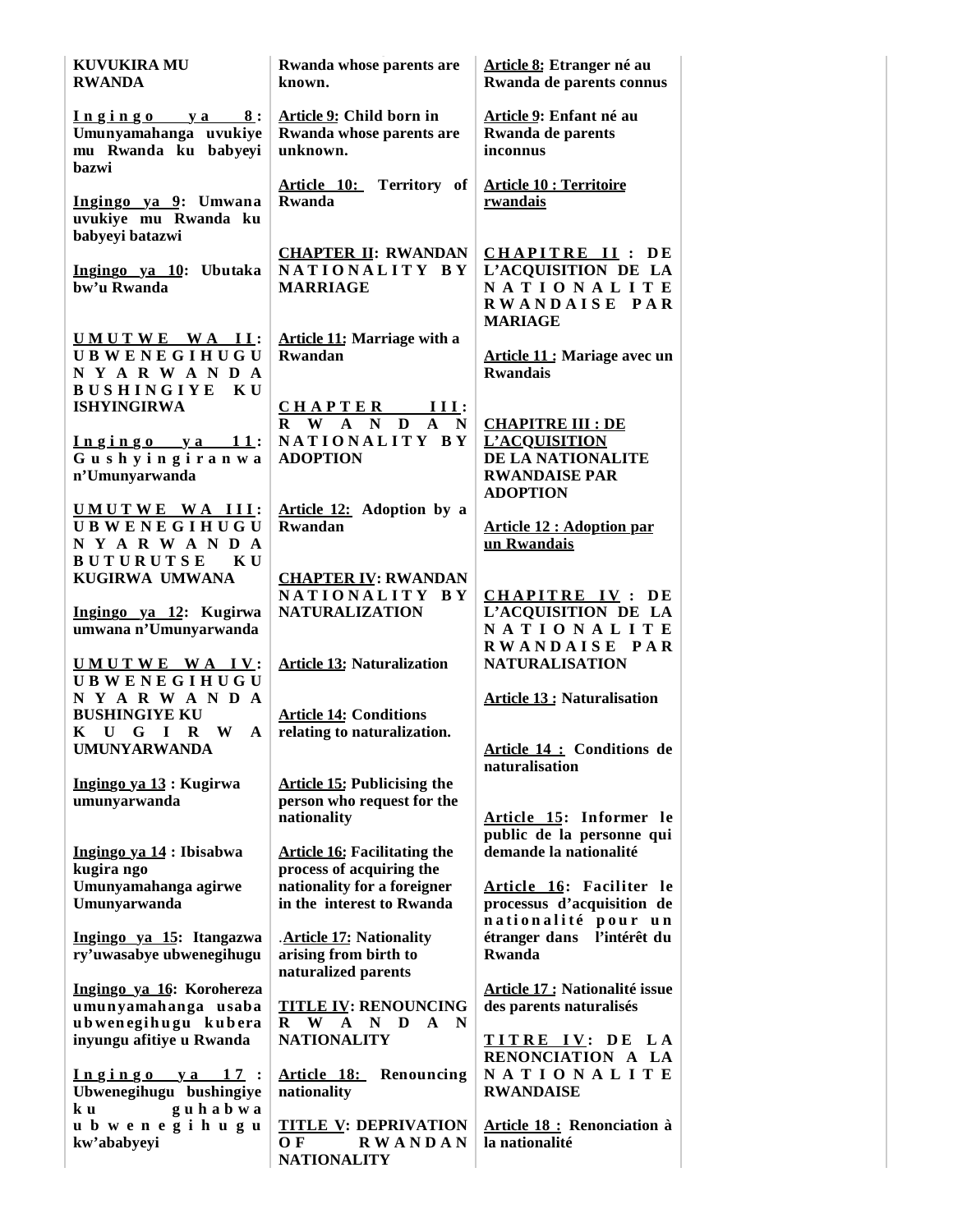| INTERURO YA IV:<br>$\mathbf{E}$<br>$\mathbf{K}$<br>$\mathbf{U}$ R<br>$\mathbf{K}$<br>$\mathbf{A}$<br><b>UBWENEGIHUGU</b><br><b>NYARWANDA</b> | <b>Article 19: Deprivation of</b><br>nationality                           | TITRE V: DE LA<br>DECHEANCE DE LA<br>NATIONALITE<br><b>RWANDAISE</b>                                    |
|----------------------------------------------------------------------------------------------------------------------------------------------|----------------------------------------------------------------------------|---------------------------------------------------------------------------------------------------------|
| Ingingo ya 18: Kureka<br>ubwenegihugu                                                                                                        | <b>Article 20: Procedures</b><br>relating to deprivation of<br>nationality | Article 19 : Déchéance de la<br>nationalité                                                             |
| <b>INTERURO YA V:</b><br>IYAMBURWA<br>RY'UBWENEGIHUGU<br><b>NYARWANDA</b>                                                                    | Article 21: Effects of<br>deprivation to children and<br>spouse            | Article 20 : Procédure<br>relative à la perte de la<br>nationalité                                      |
| <u>Ingingo ya 19:</u><br>K w a m b u r w a<br>ubwenegihugu                                                                                   | <b>TITLE VI: RECOVERY</b><br><b>RWANDAN</b><br>OЕ<br><b>NATIONALITY</b>    | Article 21 : Effets de la<br>déchéance de la nationalité<br>pour les enfants et le<br>conjoint du déchu |
| Ingingo ya 20: Uburyo bwo<br>kwamburwa ubwenegihugu                                                                                          | Article 22: Recovery of<br>nationality of origin                           | <b>TITRE VI: DU</b><br><b>RECOUVREMENT DE LA</b><br><b>NATIONALITE</b>                                  |
| Ingingo ya 21: Ingaruka<br>ku bana no ku<br>washyingiranywe<br>n'uwambuwe<br>ubwenegihugu                                                    | Article 23: Conditions<br>relating to recovery of<br>acquired nationality  | <b>RWANDAISE</b><br><b>Article 22: Recouvrement</b><br>de la nationalité d'origine                      |
| INTERURO YA VI:<br><b>UGUSUBIRANA</b>                                                                                                        | <b>Article 24: Prohibition to</b><br>recover nationality                   | Article 23: Conditions de<br>recouvrement de la<br>nationalité acquise                                  |
| <b>UBWENEGIHUGU</b><br><b>NYARWANDA</b><br>$Ingingo$ ya $22$ :                                                                               | <b>TITLE VII: PROOF OF</b><br><b>NATIONALITY</b>                           | <b>Article 24: Interdictions de</b><br>recouvrer de la nationalité                                      |
| Ugusubirana<br>ubwenegihugu<br>bw'inkomoko                                                                                                   | Article 25: Proof of<br>nationality of origin                              | <b>TITRE VII : DE LA</b><br>PREUVE DE LA<br><b>NATIONALITE</b>                                          |
| $Ingingo$ y a $23$ :<br>Ugusubirana<br>ubwenegihugu butangwa                                                                                 | <b>Article 26: Responsible of</b><br>proof of nationality                  | Article 25 : Preuve de la<br>nationalité d'origine                                                      |
| Ingingo ya 24<br>$\cdot$ :<br>Udashobora gusubirana<br>ubwenegihugu                                                                          | Article 27: Doubt on<br>nationality                                        | Article 26 : Chargé de la<br>preuve de la nationalité                                                   |
| <b>INTERURO YA VII:</b><br><b>IBYEMEZO</b>                                                                                                   | Article 28: Proof of<br>nationality                                        | Article 27 : Doute sur la<br>nationalité                                                                |
| <b>N'IBIMENYETSO</b><br><b>BY'UBWENEGIHUGU</b>                                                                                               | TITLE VIII:<br>NATIONALITY CLAIMS                                          | <b>Article 28: Preuve de</b><br>nationalité                                                             |
| Ingingo ya 25: Icyemezo<br>cy'ubwenegihugu<br>Nyarwanda bw'inkomoko                                                                          | <b>Article 29: Claims relating</b><br>to nationality                       | TITRE VIII : DU<br><b>CONTENTIEUX DE LA</b><br><b>NATIONALITE</b>                                       |
| Ingingo ya 26: Utanga<br>ibyemezo by'ubwenegihugu                                                                                            | Article 30: Organs in<br>charge of cases relating to<br>nationality        | <b>Article 29: Contentieux sur</b><br>la nationalité                                                    |
| <u>Ingingo ya 27</u> :<br>Gushidikanya ku<br>bwenegihugu                                                                                     | <b>Article 31:</b> Proceedings<br>relating to nationality                  | Article 30 : Instances en<br>charge du contentieux de<br>nationalité                                    |
| Ingingo ya 28: Ibimenyetso<br>by'ubwenegihugu                                                                                                | Article 32: Attempting to<br>have a nationality                            | Article 31: Poursuite des<br>affaires en matière de la<br>nationalité                                   |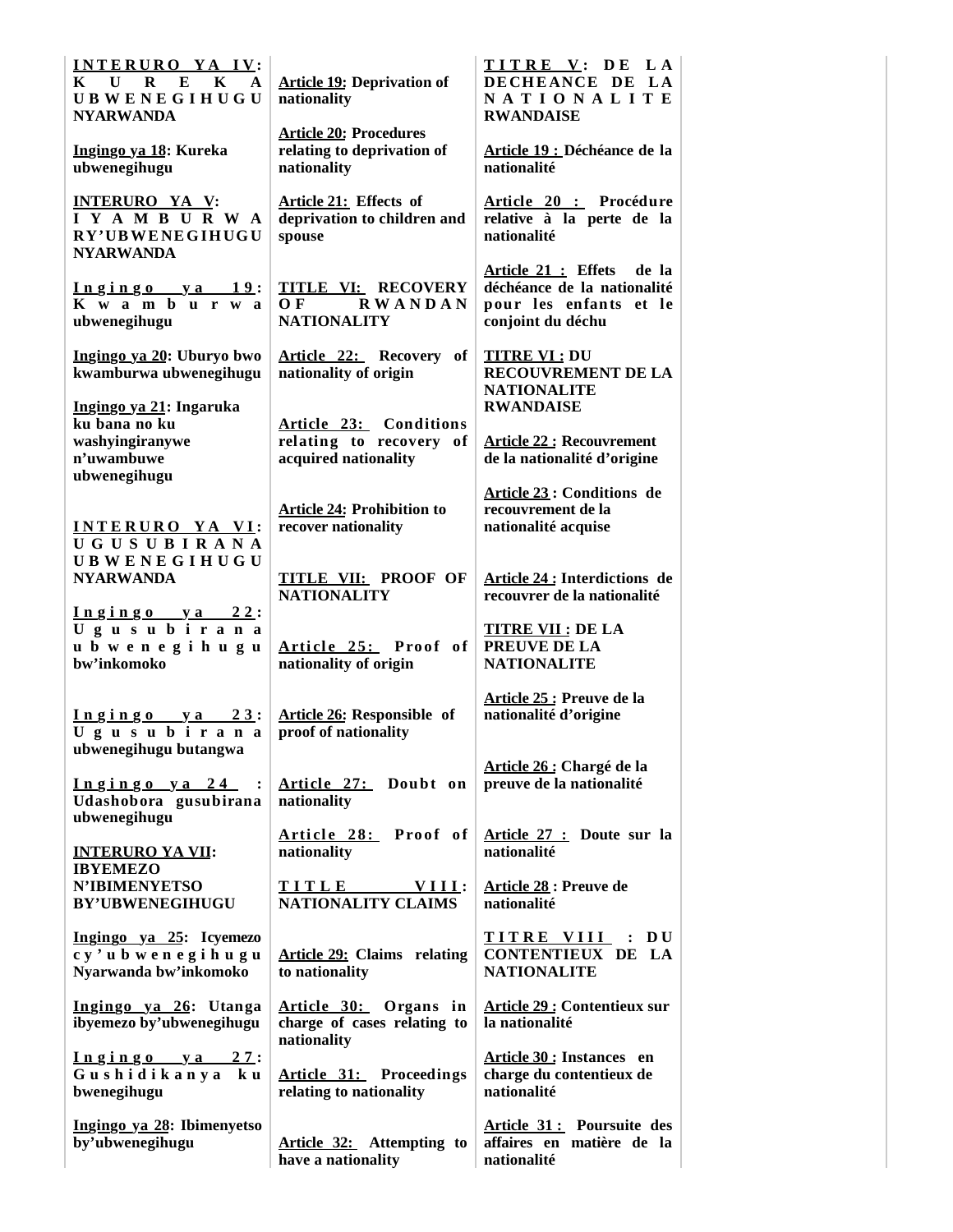| INTERURO YA VIII:<br><b>IMANZA ZEREKEYE</b><br><b>UBWENEGIHUGU</b><br>Ingingo ya 29: Imanza<br>zerekeye ubwenegihugu<br>Ingingo ya 30: Inzego zigira<br>uruhare mu manza zerekeye<br>ubwenegihugu<br>Ingingo ya 31: Uko imanza<br>z'ubwenegihugu<br>zikurikiranwa<br>Ingingo ya 32: Kwiha<br>ubwenegihugu<br>INTERURO YA IX:<br>I K E M U R W A<br>R Y' I B I B A Z O<br><b>BYATURUKA</b><br>KU KUBA UMUNTU<br><b>AFITE UBWENEGIHUGU</b><br><b>BURENZE BUMWE</b><br>Ingingo ya 33: Impaka ku<br>bwenegihugu burenze<br>bumwe<br>NTERURO YA X:<br><b>INGINGO ZINYURANYE</b><br><b>N'IZISOZA</b><br>Ingingo ya 34: Amafaranga<br>atangwa mu gusaba no mu<br>guhabwa<br>ubwenegihugu Nyarwanda<br>Ingingo ya 35: Indahiro,<br>icyemezo cy'ubwenegihugu<br>no gutangazwa<br>Ingingo ya 36:<br>Kwiyandikisha k'uwahawe<br>ubwenegihugu<br>$Ingingo$ ya $37$ :<br>Kumenyekanisha<br>ubwenegihugu bu<br>Ingingo ya 38: Agaciro | TITLE IX:<br>SETTLEMENT OF<br>DISPUTES RELATING<br>T O<br><b>DUAL</b><br><b>NATIONALITY</b><br><b>Article 33: Disputes relating</b><br>to dual nationality<br>TITLE X:<br>MISCELLANEOUS AND<br><b>FINAL PROVISIONS</b><br><b>Article 34: Fees relating to</b><br>application and acquisition<br>of Rwandan nationality<br>Article 35: Oath, certificate<br>and publication<br><b>Article 36: Registration due</b><br>to the acquisition of<br>nationality<br>Article 37: Declaration of<br>dual nationality<br><b>Article 38: Validity of</b><br>marriage contracted abroad<br>Abrogating<br><u>Article 39:</u><br>provisions<br><b>Article 40: Commencement</b> | Article 32: Usurpation de<br>la nationalité<br>TITRE IX :<br><b>DU</b><br>REGLEMENT DES<br><b>CONFLITS RELATIFS A</b><br>L A<br><b>DOUBLE</b><br><b>NATIONALITE</b><br><b>Article 33: Contestation</b><br>relative à la double<br>nationalité<br><b>TITRE X: DES</b><br><b>DISPOSITIONS</b><br><b>DIVERSES ET FINALES</b><br>Article 34: Frais relatifs à la<br>demande et à l'acquisition<br>de la nationalité rwandaise<br><b>Article 35: Serment,</b><br>certificat de nationalité et<br>publication<br><b>Article 36: Enregistrement</b><br>consécutive à l'acquisition<br>de la nationalité<br><b>Article 37 : Déclaration de</b><br>la double nationalité<br>Article 38: Validité du<br>mariage contracté à<br>l'étranger.<br><b>Article 39: Disposition</b><br>abrogatoire<br>Article 40: Entrée en<br>vigueur |
|-------------------------------------------------------------------------------------------------------------------------------------------------------------------------------------------------------------------------------------------------------------------------------------------------------------------------------------------------------------------------------------------------------------------------------------------------------------------------------------------------------------------------------------------------------------------------------------------------------------------------------------------------------------------------------------------------------------------------------------------------------------------------------------------------------------------------------------------------------------------------------------------------------------------------|------------------------------------------------------------------------------------------------------------------------------------------------------------------------------------------------------------------------------------------------------------------------------------------------------------------------------------------------------------------------------------------------------------------------------------------------------------------------------------------------------------------------------------------------------------------------------------------------------------------------------------------------------------------|-----------------------------------------------------------------------------------------------------------------------------------------------------------------------------------------------------------------------------------------------------------------------------------------------------------------------------------------------------------------------------------------------------------------------------------------------------------------------------------------------------------------------------------------------------------------------------------------------------------------------------------------------------------------------------------------------------------------------------------------------------------------------------------------------------------------------|
| k'ubushyingiranwe<br>bwakorewe mu mahanga                                                                                                                                                                                                                                                                                                                                                                                                                                                                                                                                                                                                                                                                                                                                                                                                                                                                               |                                                                                                                                                                                                                                                                                                                                                                                                                                                                                                                                                                                                                                                                  |                                                                                                                                                                                                                                                                                                                                                                                                                                                                                                                                                                                                                                                                                                                                                                                                                       |
| Ingingo ya 39: Ivanwaho<br>ry'ingingo zinyuranyije<br>n'iri tegeko ngenga<br>Ingingo ya 40: Igihe itegeko<br>ngenga ritangira<br>gukurikizwa                                                                                                                                                                                                                                                                                                                                                                                                                                                                                                                                                                                                                                                                                                                                                                            |                                                                                                                                                                                                                                                                                                                                                                                                                                                                                                                                                                                                                                                                  |                                                                                                                                                                                                                                                                                                                                                                                                                                                                                                                                                                                                                                                                                                                                                                                                                       |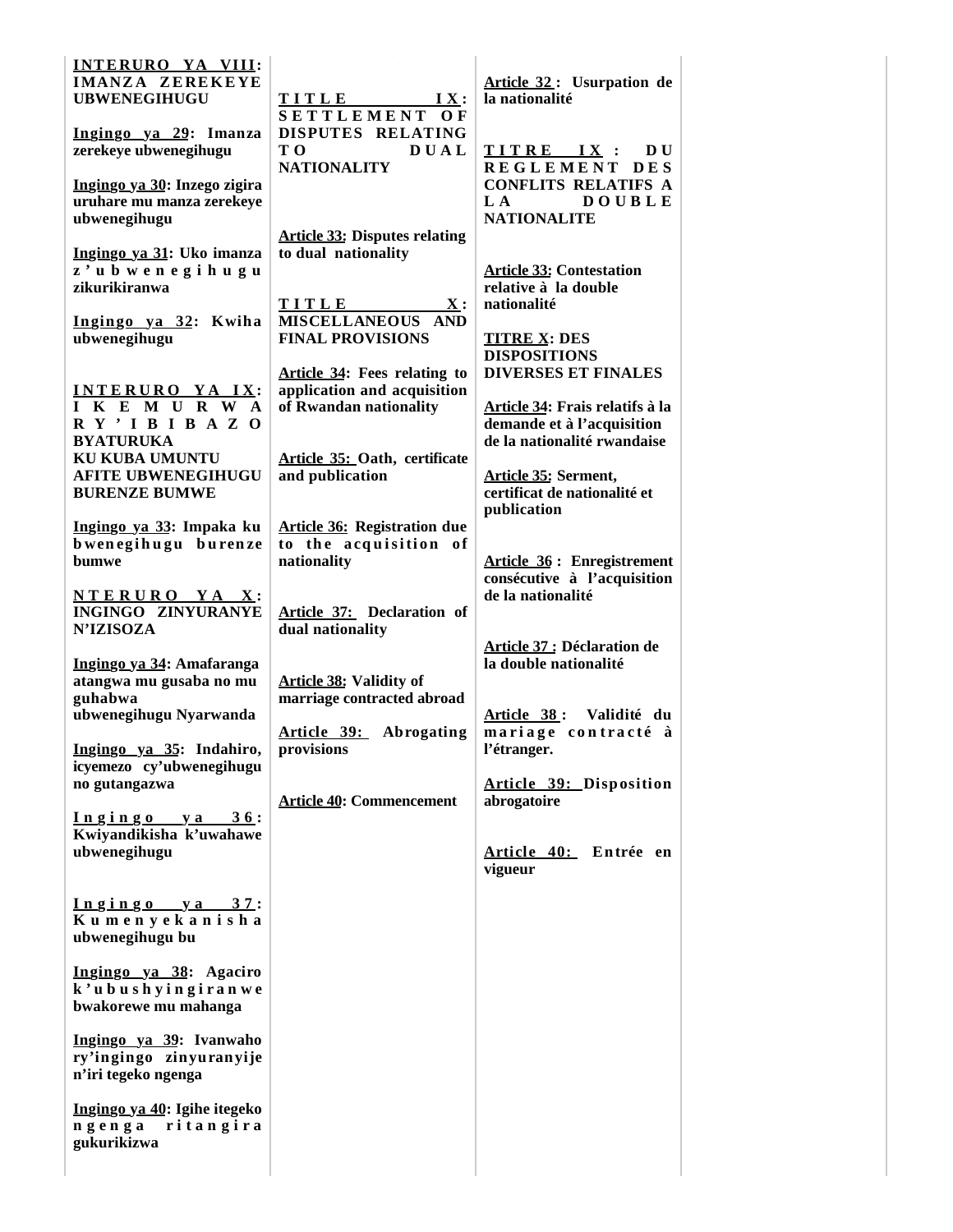| ITEGEKO NGENGA N°<br>30/2008 RYO KU WA<br>25/07/2008 RYEREKEYE<br><b>UBWENEGIHUGU</b><br><b>NYARWANDA</b>                                                                                                                                        | ORGANIC LAW N°<br>30/2008 OF 25/07/2008<br><b>RELATING</b><br>TО<br>R W A N D<br>$\mathbf{A}$<br>$\mathbf N$<br><b>NATIONALITY</b>                                                                           | LOI ORGANIQUE N°<br>30/2008 DU 25/07/2008<br>PORTANT CODE DE LA<br>NATIONALITE<br><b>RWANDAISE</b>                                                                                                                        |
|--------------------------------------------------------------------------------------------------------------------------------------------------------------------------------------------------------------------------------------------------|--------------------------------------------------------------------------------------------------------------------------------------------------------------------------------------------------------------|---------------------------------------------------------------------------------------------------------------------------------------------------------------------------------------------------------------------------|
| Twebwe, KAGAME Paul,<br>Perezida wa Repubulika;                                                                                                                                                                                                  | We, KAGAME Paul,<br>President of the Republic;                                                                                                                                                               | <b>Nous, KAGAME Paul,</b><br>Président de la République;                                                                                                                                                                  |
| INTEKO ISHINGA<br>AMATEGEKO YEMEJE,<br><b>NATWE</b><br><b>NONE</b><br>DUHAMIJE,<br>DUTANGAJE ITEGEKO<br>NGENGA RITEYE RITYA<br>KANDI DUTEGETSE KO<br><b>RYANDIKWA</b><br>MU<br>IGAZETI YA LETA YA<br>REPUBULIKA Y'U<br><b>RWANDA</b>             | THE PARLIAMENT HAS<br>ADOPTED AND WE<br>SANCTION,<br>PROMULGATE THE<br>FOLLOWING ORGANIC<br><b>LAW AND ORDER IT BE</b><br>PUBLISHED IN THE<br><b>OFFICIAL GAZETTE OF</b><br>THE REPUBLIC OF<br><b>RWANDA</b> | LE PARLEMENT A<br>ADOPTE ET NOUS<br>SANCTIONNONS,<br>PROMULGUONS LA LOI<br>ORGANIQUE DONT LA<br>TENEUR SUIT ET<br>ORDONNONS QU'ELLE<br>SOIT PUBLIEE AU<br><b>JOURNAL OFFICIEL DE</b><br>LA REPUBLIQUE DU<br><b>RWANDA</b> |
| <b>INTEKO ISHINGA</b>                                                                                                                                                                                                                            | THE PARLIAMENT:                                                                                                                                                                                              | LE PARLEMENT:                                                                                                                                                                                                             |
| <b>AMATEGEKO:</b>                                                                                                                                                                                                                                | The Chamber of Deputies, in                                                                                                                                                                                  | La Chambre des Députés, en<br>sa séance du 30 mai 2008;                                                                                                                                                                   |
| Umutwe w'Abadepite, mu<br>nama yawo yo ku wa 30                                                                                                                                                                                                  | its session of May 30, 2008;                                                                                                                                                                                 | Le Sénat, en sa séance du 22                                                                                                                                                                                              |
| Gicurasi 2008;                                                                                                                                                                                                                                   | The Senate, in its session of<br>May 22, 2008;                                                                                                                                                               | mai 2008;                                                                                                                                                                                                                 |
| Umutwe wa Sena, mu nama<br>yawo yo ku wa 22 Gicurasi<br>2008;<br>Ishingiye ku Itegeko Nshinga<br>rya Repubulika y'u Rwanda<br>ryo ku wa 4 Kamena 2003<br>nk'uko ryavuguruwe kugeza<br>ubu, cyane cyane mu ngingo<br>zaryo iya 7, iya 62, iya 66, | Pursuant to the Constitution<br>of the Republic of Rwanda of<br>4 June 2003 as amended to<br>date, especially in Articles 7,<br>62, 66, 67, 88, 89, 90, 92,<br>93, 94, 95, 108, 118, 172,<br>190 and 201;    | Vu la Constitution de la<br>République du Rwanda du 4<br>juin 2003 telle que révisée à<br>ce jour, spécialement en ses<br>articles 7, 62, 66, 67,<br>88,<br>89, 90, 92, 93, 94, 95, 108,<br>118, 172, 190 et 201;         |
| iya 67, iya 88, iya 89, iya 90,<br>iya 92, iya 93, iya 94, iya 95,<br>iya 108, iya 118, iya 172, iya<br>190 n'iya 201;<br>Isubiye ku Itegeko Ngenga n°                                                                                           | Having reviewed the Organic<br>$Law n^o 29/2004$ of<br>03/12/2004 on Rwandan<br>nationality;                                                                                                                 | Revu la Loi Organique n°<br>29/2004 du 03/12/2004<br>portant Code de la nationalité<br>Rwandaise;                                                                                                                         |
| 29/2004 ryo kuwa<br>03/12/2004 ryerekeye<br>ubwenegihugu Nyarwanda;                                                                                                                                                                              | <b>ADOPTS:</b>                                                                                                                                                                                               | <b>ADOPTE:</b>                                                                                                                                                                                                            |
| YEMEJE:                                                                                                                                                                                                                                          | <b>TITLE ONE: GENERAL</b><br><b>PROVISIONS</b>                                                                                                                                                               | <b>TITRE PREMIER: DES</b><br><b>DISPOSITIONS</b><br><b>GENERALES</b>                                                                                                                                                      |
| <b>INTERURO YA MBERE:</b><br><b>INGINGO RUSANGE</b>                                                                                                                                                                                              |                                                                                                                                                                                                              | Article premier: Objet de la<br>présente loi organique                                                                                                                                                                    |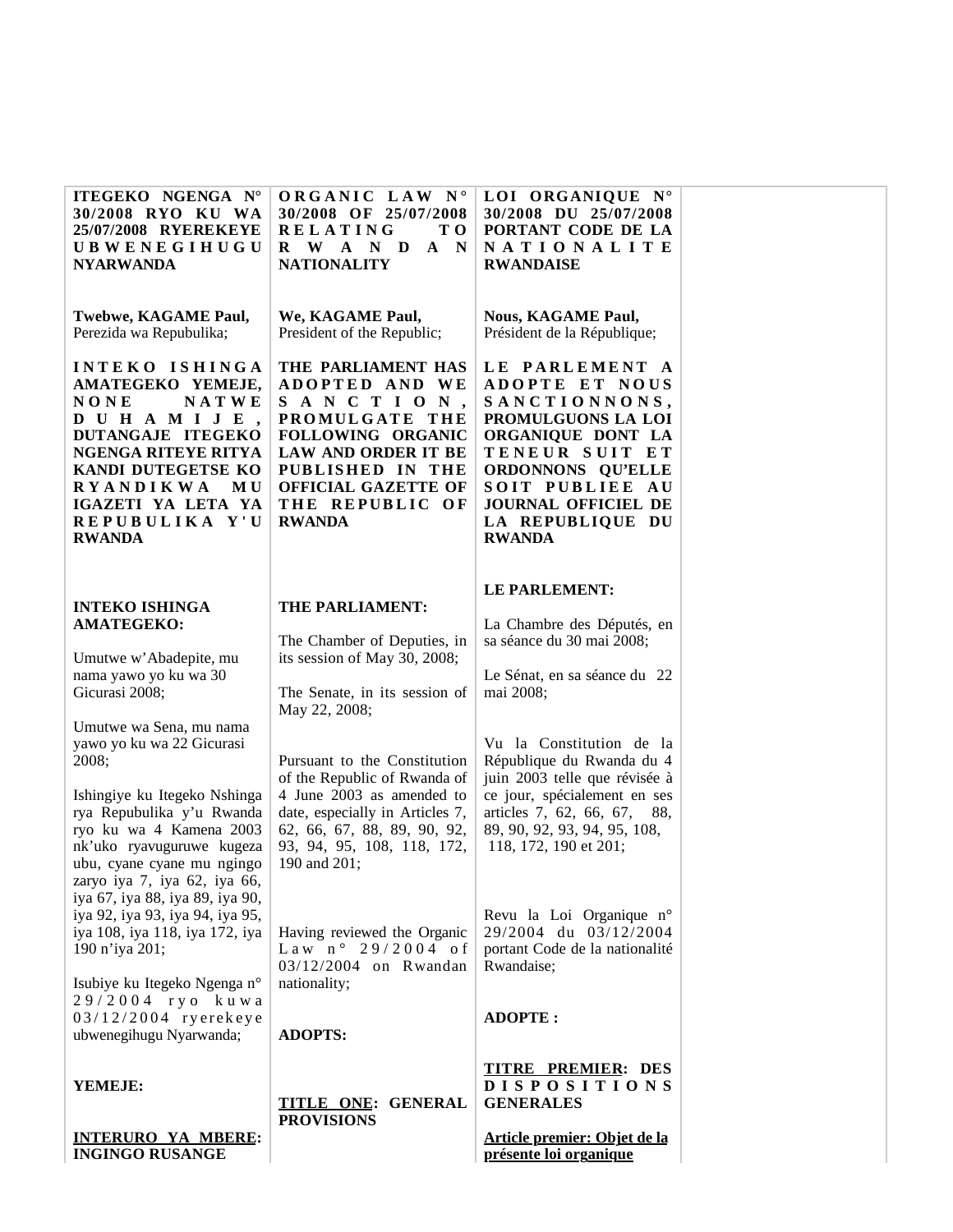### **Ingingo ya mbere: Icyo iri tegeko ngenga rigamije**

Iri tegeko ngenga rigena ibishingirwaho mu kugira ubwenegihugu nyarwanda, kubugumana, kubukoresha no kubutakaza.

#### **Ingingo ya 2: Ibisobanuro**

Muri iri tegeko ngenga amagambo akurikira afite ibisobanuro bikurikira:

1° **''Igihugu '':** Igihugu cy'u Rwanda ;

2° **''Umunyarwanda":** umuntu wese ufite ubwenegihugu Nyarwanda hakurikijwe uko iri tegeko ngenga ribiteganya cyangwa uwabuhawe hakurikijwe amategeko yaribanjirije yerekeye ubwenegihugu Nyarwanda ;

3° **''Iteka rya Perezida'':** Iteka rya Perezida wa Repubulika rishyiraho uburyo ubwenegihugu nyarwanda busabwa n'uko butangwa ;

4° **''Ubuyobozi Bukuru '':** Urwego rushinzwe Abinjira n'Abasohoka mu Gihugu;

5° **''Umuyobozi Mukuru '':** ukuriye Ubuyobozi Bukuru bw'Abinjira n'Abasohoka mu Gihugu;

6° **''Umunyamahanga '':** umuntu wese udafite ubwenegihugu Nyarwanda ;

7° **''Umuntu udafite ubwenegihugu'':** Umuntu udafite igihugu nk'uko bisobanurwa n'amasezerano y'Umuryango w'Abibumbye yo ku wa 28/9/1954 yerekeye abantu batagira ubwenegihugu;

8° **''Umubyeyi'':** se cyangwa nyina w'umwana cyangwa se uwagize umwana uwe ataramubyaye byemewe n'amategeko.

### **Article One: Purpose of this Organic Law**

This Organic Law determines conditions of acquisition, retention, enjoyment and deprivation of Rwandan nationality.

### **Article 2: Definitions**

In this Organic Law, the following terms shall have the following meanings**:**

1° **'State'':** State of Rwanda;

2° **''Rwandan national''**: anyone who holds Rwandan nationality under the provisions of this Organic Law or whoever acquired it under earlier laws on Rwandan nationality;

3° **''Presidential Order'':** Presidential Order establishing procedures for the application and granting of Rwandan nationality;

4° **''Directorate General**'': Agency responsible for Immigration and Emigration;

5° **''Director General'':** Head of Immigration and Emigration Agency;

6° **''Foreigner**'': anyone who does not hold Rwandan nationality;

7° **''Stateless person**'': anyone without a State as described in the United Nations Convention of 28/9/1954 on stateless persons;

8° **''Parent'':** biological or adoptive father or mother of a child**;**

**Article 3: Dual nationality**

Dual nationality shall be

La présente loi organique détermine les conditions d'acquisition, de conservation, de jouissance et de perte de la nationalité rwandaise.

#### **Article 2: Définitions**

Dans la présente loi organique, les termes repris ci-après ont les significations suivantes:

1° **''Etat'' :** Etat Rwandais ;

2° **''Citoyen Rwandais''** : personne ayant la nationalité rwandaise en vertu de la présente loi organique ou des lois antérieures sur la nationalité Rwandaise ;

3° **''Arrêté Présidentiel''** : Arrêté Présidentiel portant modalités de demande et d'octroi de la nationalité rwandaise ;

4° **''Direction Générale'' :** Institution chargée de l'Immigration et Emigration ;

5° **''Directeur Général''** : Dirigeant de l'Immigration et Emigration.

6° **''Etranger'' :** tout individu n'ayant pas la nationalité rwandaise ;

7° **''Apatride''**: individu sans patrie tel que défini par le Pacte des Nations Unies du 28/9/1954 relatif aux apatrides ;

8° **''Parent '':** père ou mère de l'enfant ou son adoptant ;

**A r t i c l e 3 : D o u b l e nationalité**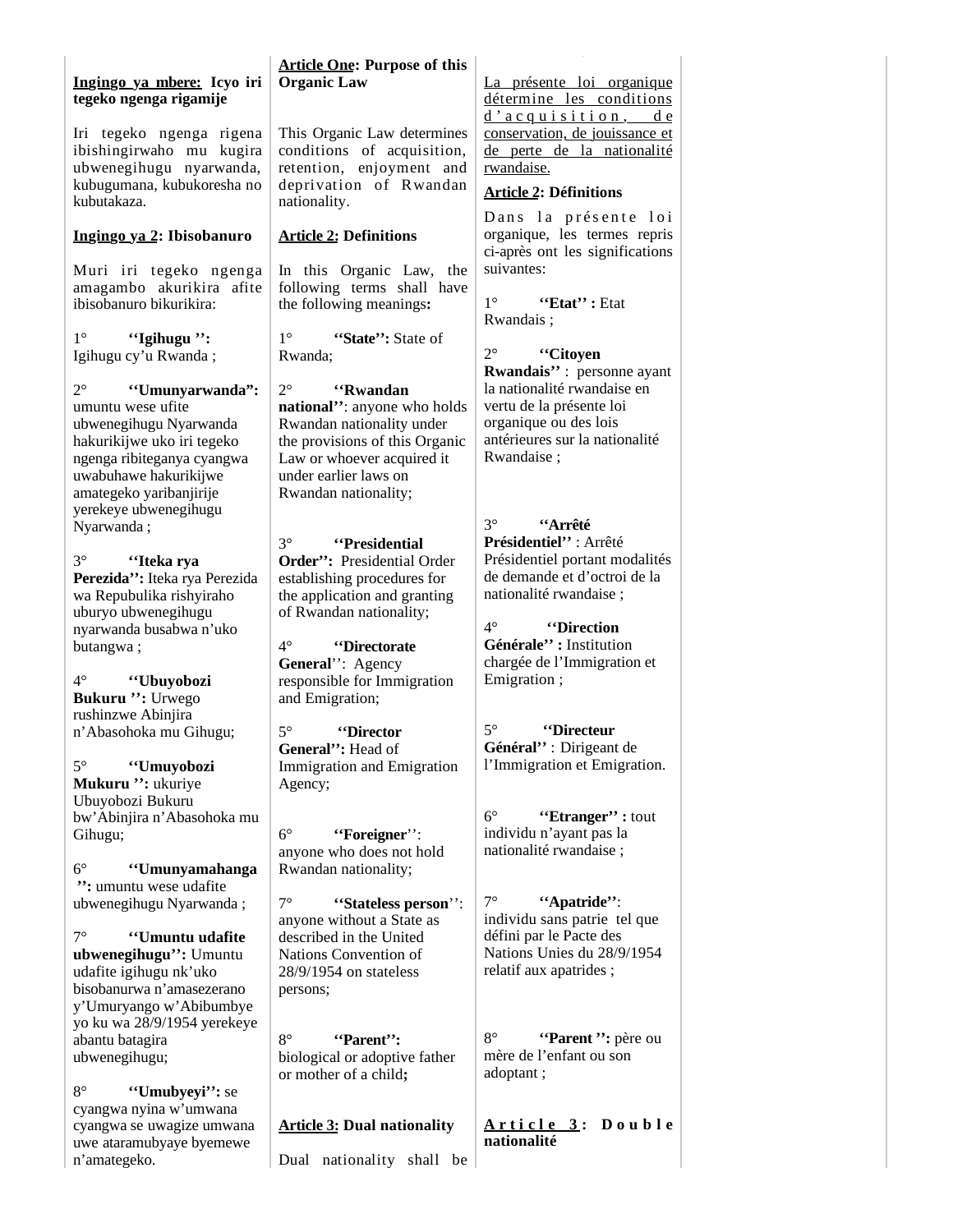$Ingingo$   $ya$   $3$ : **Ubwenegihugu burenze bumwe**

Ubwenegihugu burenze bumwe buremewe.

#### **In gin go ya 4: Imyaka y'ubukure**

Muri iri tegeko ngenga, imyaka y'ubukure ni cumi n'umunani (18) yuzuye.

#### $Ingingo$   $ya$   $5$ : **U b u r e n g a n z i r a n'inshingano by'uhawe ubwenegihugu**

Bit ab ang amiye Itegeko Nshinga n'andi mategeko yihariye, umuntu wese uhawe ubwenegihugu Nyarwanda n k ' u k o b i t e g a n y w a n ' a m a t e g e k o , a f i t e uburenganzira n'inshingano byose by'Umunyarwanda uhereye igihe abuherewe.

#### **INTERURO YA II: UBWENEGIHUGU NYARWANDA BUSHINGIYE KU GUKOMOKA KU MUNYARWANDA**

**Ingingo ya 6: Gukomoka ku Munyarwanda**

A fite ubwenegihugu Nyarwanda umuntu wese ufite umwe mu babyeyi be w'Umunyarwanda.

#### **Ingingo ya 7: Gukomoka k u m u n y a r w a n d a bishingirwaho mu gutanga ubwenegihugu**

Gukom oka ku m ubyeyi bishingirwaho mu gutanga ubwenegihugu**,** ni ibyemewe n'am at egeko ari ho m u R wanda. Ibishingirwaho kugira ngo hemezwe ko umuntu akomoka ku mubyeyi w'Umunyarwanda biteganywa n'Iteka rya Perezida.

permitted.

### **Article 4: Majority age**

Under this Organic Law, majority age shall be eighteen (18) years of age.

### **Article 5: Rights and obligations of a person who**  has been granted **nationality**

Without prejudice to the Constitution as well as other specific laws, any person who has been granted Rwandan nationality as provided for by the law shall, from the time it has been granted to him/her, enjoy the rights and duties of a Rwandan.

### **TITLE II: RWANDAN NATIONALITY BY PARENTAL DESCENT**

### **A r ti c l e 6 : R w a n d a n parental descent**

Shall be Rwandan any person whose one of the parents is Rwandan.

#### **Article 7: Rwandan parental descent as a condition of granting nationality**

Parental descent shall be taken into consideration in matters of granting nationality only where it has been provided for by the laws in force in Rwanda. Conditions for determining whether a person is of Rwandan parental descent shall be provided for by Presidential Order**.**

**TITLE III: ACQUIRED RWANDAN NATIONALITY**

**CHAPTER ONE: RWANDAN NATIONALITY BY BIRTH IN RWANDA** La double nationalité est permise.

## **Article 4: Age de la majorité**

Au sens de la présente loi organique, l'âge de la majorité est fixé à dix huit (18) ans révolus.

### **Article 5**: **Droits et devoirs inhérents à l'acquisition de la nationalité**

Sans préjudice des dispositions de la Constitution et d'autres lois**,**  tout individu qui acquiert la n ationalité rwandaise c o n f o r m é m e n t a u x dispositions légales, dispose à partir de son acquisition, de tous les droits et devoirs de citoyen rwandais.

### **T IT RE II : DE L A N A T I O N A L I T E R W A N D A I S E P A R FILIATION**

### **Article 6: Naître d'un parent rwandais**

Est Rwandais, tout individu dont l'un des parents est Rwandais.

### **Article 7: Naître d'un parent rwandais comme condition d'octroi de la nationalité**

La filiation ne produit d'effets en matière d'attribution de la nationalité que si elle est établie dans les conditions déterminées par les lois en vigueur au Rwanda. Les conditions pour établir que l'individu est de parent rwandais sont déterminées par Arrêté Présidentiel.

#### **TITRE III: DE LA NATIONALITE RWANDAISE PAR ACQUISITION**

**CHAPITRE PREMIER: DE LA NATIONALITE**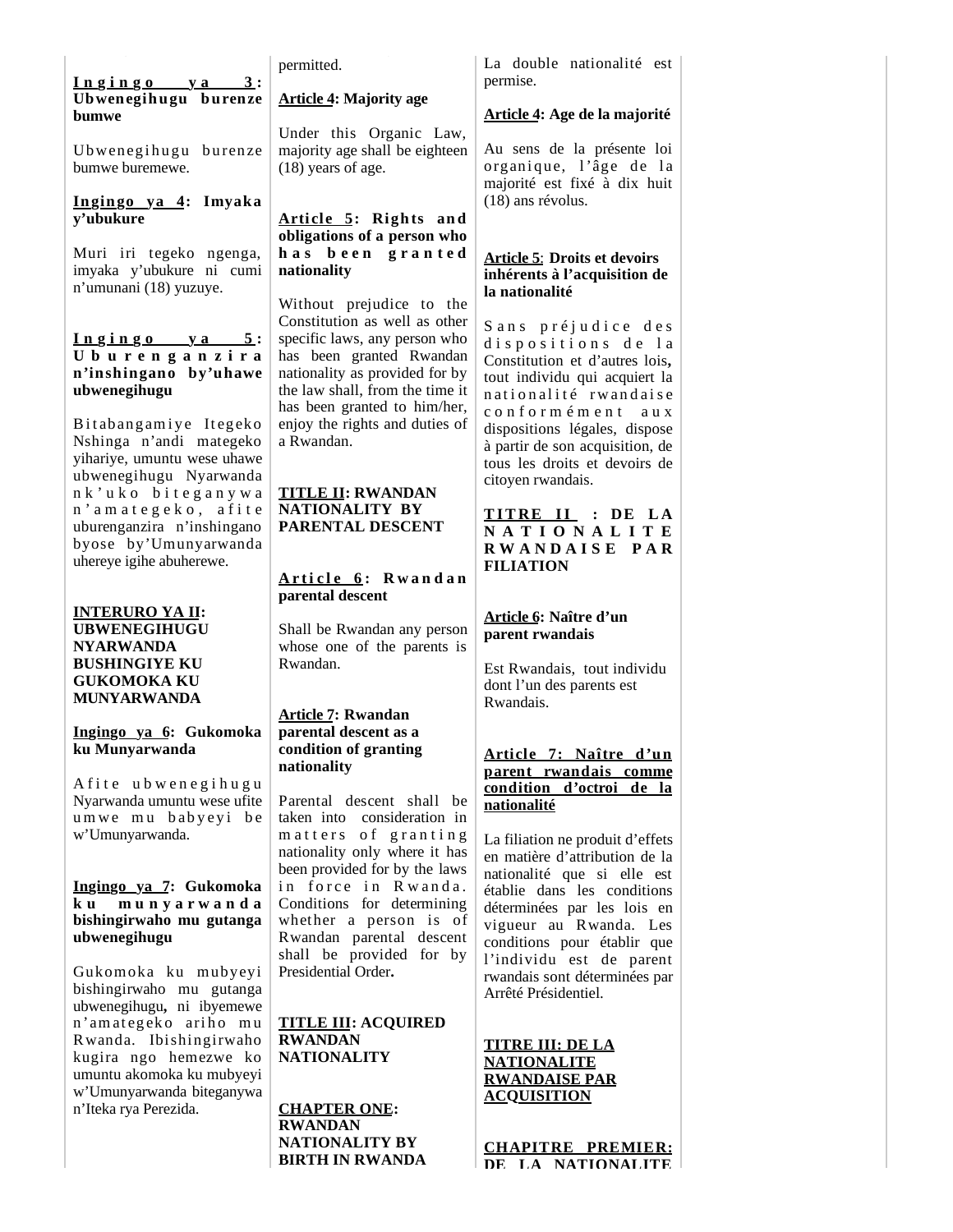### **INTERURO YA III: UBWENEGIHUGU NYARWANDA BUTANGWA**

**UMUTWE WA MBERE: UBWENEGIHUGU NYARWANDA BUSHINGIYE KU KUVUKIRA MU RWANDA** 

#### $I_n$   $g$   $i_n$   $g$   $o$   $y$   $a$   $g$   $s$ **Umunyamahanga uvukiye mu Rwanda ku babyeyi bazwi**

Umunyamahanga wese uvukiye ku butaka bw'u R w a n d a a b y a w e n'abanyamahanga batuye mu Rwanda ashobora, kuva afite imyaka cumi n'umunani (18) y ' a m a v u k o , g u h a b w a ubwenegihugu Nyarwanda, mu gihe abisabye Umuyobozi Mukuru. Uburyo busabwa n ' u b u r y o b u t a n g w a bit eganywa n'It eka rya Perezida.

#### **Ingingo ya 9: Umwana uvukiye mu Rwanda ku babyeyi batazwi**

Umwana uvukiye mu Rwanda ku babyeyi batazwi cyangwa bad afite ubwenegihugu cyangwa udashobora guhabwa ubwenegihugu bw'umwe mu b a b y e y i b e n i Umunyarwanda.

Umwana w'uruhinja utoraguwe ku butaka bw'u Rwanda, afatwa nk'uvukiye mu Rwanda, iyo nta kimenyetso kibivuguruza gihari.

#### **Ingingo ya 10: Ubutaka bw'u Rwanda**

Ubutaka bw'u Rwanda ni ubus esure bw'ubutaka. imigezi, ibiyaga n'ubw'ikirere biri mu mbibi za Repubulika y'u Rwanda.

Mu kugena ubutaka bw'u Rwanda, hitabwa ku mbibi z'u Rwanda nk'uko zigaragazwa n'amasezerano mpuzamahanga yemewe n'u Rwanda n'amategeko y'u

### **Article 8: Foreigner born in Rwanda whose parents are known.**

Any foreigner born on Rwandan territory from alien parents residing in Rwanda may, from the age of eighteen (18), acquire Rwandan nationality provided he or she applies for it to the Director General. The relevant procedures for the application and granting of Rwandan nationality shall be provided for by Presidential Order.

### **Article 9: Child born in Rwanda whose parents are unknown.**

Any child born in Rwanda from unknown or stateless parents or who cannot acquire the nationality of one of his or her parents shall be Rwandan.

New born baby found on the Rwandan territory shall be considered as born in Rwanda in case of lack of proof to the contrary.

#### **Article 10: Territory of Rwanda**

Rwandan territory shall mean such areas of land, rivers, lakes and airspace within the borders of the Republic of Rwanda.

In determining Rwandan territory, consideration shall be given to Rwanda's boundaries as indicated by international treaties ratified by Rwanda and Rwandan laws.

### **CHAPTER II: RWANDAN N A T I O N A L I T Y B Y MARRIAGE**

#### **Article 11: Marriage with a Rwandan**

Any foreigner or stateless person married to a Rwandan m ay acq uire Rwandan

### **DE LA NATIONALITE RWANDAISE EN RAISON DE LA NAISSANCE AU RWANDA**

#### **Article 8: Etranger né au Rwanda de parents connus**

Tout étranger né sur le territoire rwandais de parents étrangers résidant au Rwanda peut, à partir de l'âge de dix huit (18) ans, acquérir la nationalité rwandaise à condition qu'il en fasse la demande au Directeur Général. La procédure de demande et d'octroi est fixée par Arrêté Présidentiel.

#### **Article 9: Enfant né au Rwanda de parents inconnus**

Tout enfant né au Rwanda de parents inconnus ou apatrides ou à qui la nationalité de l'un de ses parents au moins ne peut lui être attribuée est Rwandais.

Le nouveau-né trouvé sur le territoire Rwandais est considéré comme né au Rwanda, à défaut de preuve contraire.

### **Article 10 : Territoire Rwandais**

Le territoire rwandais comprend l'espace terrestre, fluvial, lacustre et aérien constituant les limites des frontières de la République du Rwanda.

Pour la détermination du territoire rwandais, il est tenu compte des frontières résultant des traités internationaux ratifiés par le R w and a et des lois rwandaises.

**C H A P I T R E I I : D E L'ACQUISITION DE LA N A T I O N A L I T E R W A N D A I S E P A R MARIAGE**

**Article 11 : Mariage avec un Rwandais**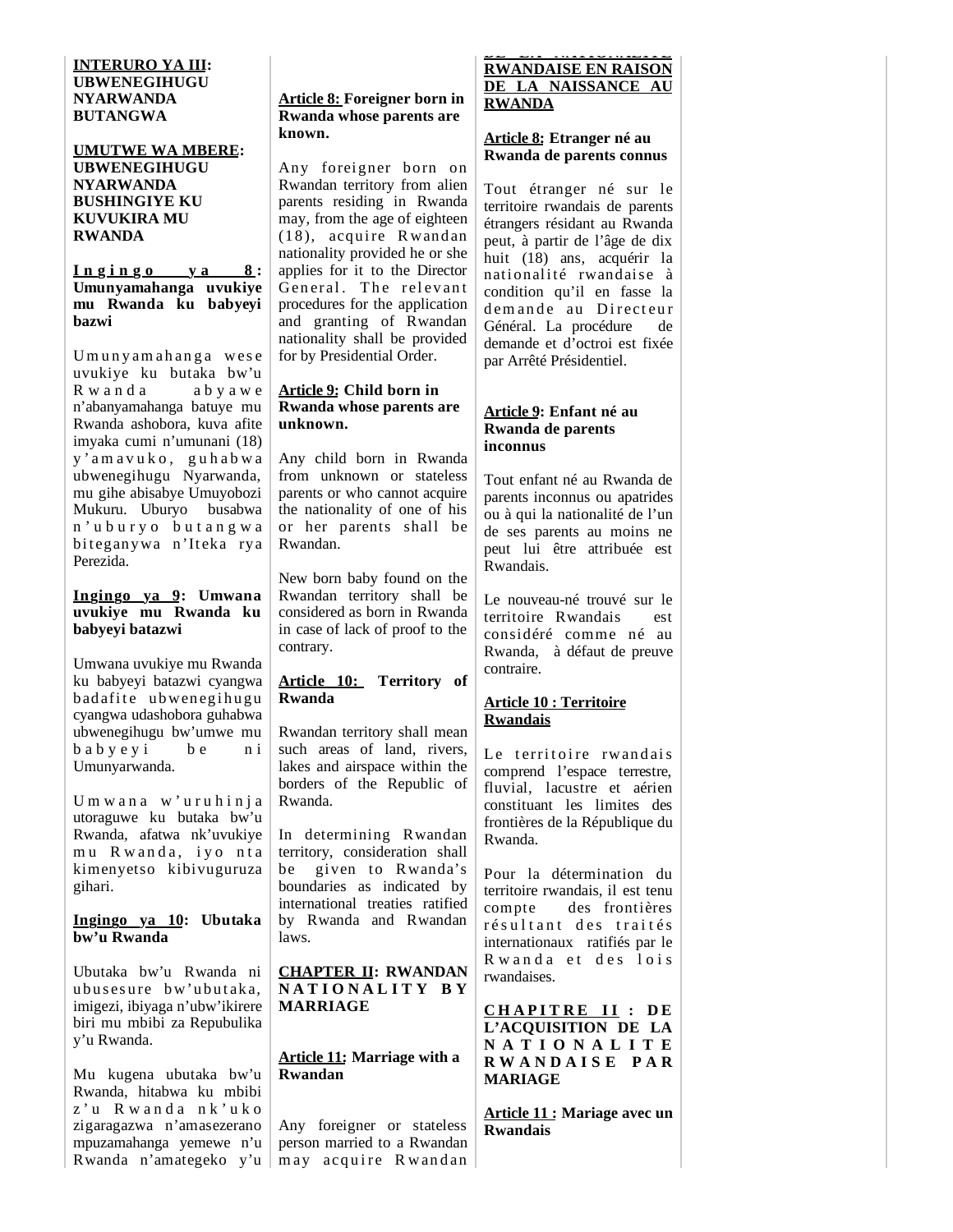Rwanda.

### **U M U T W E W A I I : U B W E N E G I H U G U N Y A R W A N D A B U S H I N G I Y E K U ISHYINGIRWA**

#### $\ln \sin \varrho$  **va**  $11$ : **G u s h y i n g i r a n w a n'Umunyarwanda**

Umunyamahanga cyangwa u m u n t u u d a fit e u b w e n e g i h u g u u s h y i n g i r a n y w e n'Umunyarwanda ashobora guhabwa ubwenegihugu Nyarwanda nyuma y'imyaka itatu (3) uhereye ku munsi yasezeraniyeho, mu gihe abisabye Umuyobozi Mukuru kandi akaba yarakomeje  $k$ u b a n a n ' u w o bashyingiranywe kugeza ku munsi abigaragarijeho. Uko busabwa n'uko butangwa bigenwa n'Iteka rya Perezida. Ishyingirwa ariko ntirishobora guhesha umuntu ubwenegihugu Nyarwanda mu gihe ritanditswe mu bitabo by'irangamimerere by'u Rwanda.

Iseswa ry'ishyingirwa nyuma yo guhabwa ubwenegihugu Nyarwanda ntirishobora kugira icyo ribangamiraho ubwenegihugu bwabonywe n'uwasezeranye nta buryarya akoresheje n'ubw'abana babyaye.

**U M U T W E W A I I I : U B W E N E G I H U G U N Y A R W A N D A B U T U R U T S E K U KUGIRWA UMWANA**

### **Ingingo ya 12: Kugirwa umwana n'Umunyarwanda**

Ahita aba Umunyarwanda, umwana ufite ubwenegihugu bw'ubunyamahanga cyangwa udafite ubwenegihugu, utarageza ku myaka y'ubukure cyangwa utarigeze ahabwa ubukure n'amategeko iyo agizwe umwana n'umubyeyi w ' U m u n y a r w a n d a utaramubyaye.

nationality after three (3) years from the date of marriage upon application to the Director General and provided that he/she has continued living with his/her spouse until the date of the application. Modalities for application and acquisition are determined by a Presidential Order. Marriage however cannot guarantee Rwandan nationality if it has not been registered in a Rwandan Registry of civil status.

Dissolution of marriage after the acquisition of Rwandan nationality cannot have adverse effect on the nationality acquired in good faith by the spouse and the children born of that marriage.

**C H A P T E R I I I : R W A N D A N N A T I O N A L I T Y B Y ADOPTION**

#### **Article 12: Adoption by a Rwandan**

Shall automatically become Rwandan any child who has foreign nationality or who is stateless, who has not yet attained majority age or who has never been emancipated if he/she is adopted by a Rwandan.

#### **CHAPTER IV: RWANDAN N A T I O N A L I T Y B Y NATURALIZATION**

#### **Article 13: Naturalization**

Rwandan nationality by naturalization shall be applied for to and granted by the Director General. Modalities for applying for and being granted the Rwandan nationality shall be determined by Presidential L'étranger ou l'apatride qui épouse un Rwandais peut, après un délai de trois (3) ans à compter de la célébration du mariage, acquérir la nationalité rwandaise, s'il en fait une demande au Directeur Général et si les époux ont continué à partager la vie conjugale jusqu'à la date de la déclaration. Les modalités de demande et d'acquisition de cette nationalité sont déterminées par Arrêté Présidentiel. Il ne peut toutefois en bénéficier que dans la mesure où le mariage a été enregistré à l'Office de l'état civil Rwandais.

La dissolution du mariage ultérieure à l'acquisition de la nationalité rwandaise ne peut porter atteinte à cette nationalité acquise par le conjoint qui a contracté le mariage de bonne foi ni à celle des enfants issus de ce mariage.

#### **CHAPITRE III : DE L'ACQUISITION DE LA NATIONALITE RWANDAISE PAR ADOPTION**

#### **Article 12 : Adoption par un Rwandais**

Devient Rwandais de plein droit, l'enfant mineur non émancipé de nationalité étrangère ou apatride adopté par un Rwandais.

#### **CH A P I T R E I V : D E L'ACQUISITION DE LA N A T I O N A L I T E R W A N D A I S E P A R NATURALISATION**

### **Article 13 : Naturalisation**

La demande de naturalisation est adressée au Directeur Général qui est compétent pour l'octroyer. Les modalités de demande et d'octroi de la nationalité rwandaise sont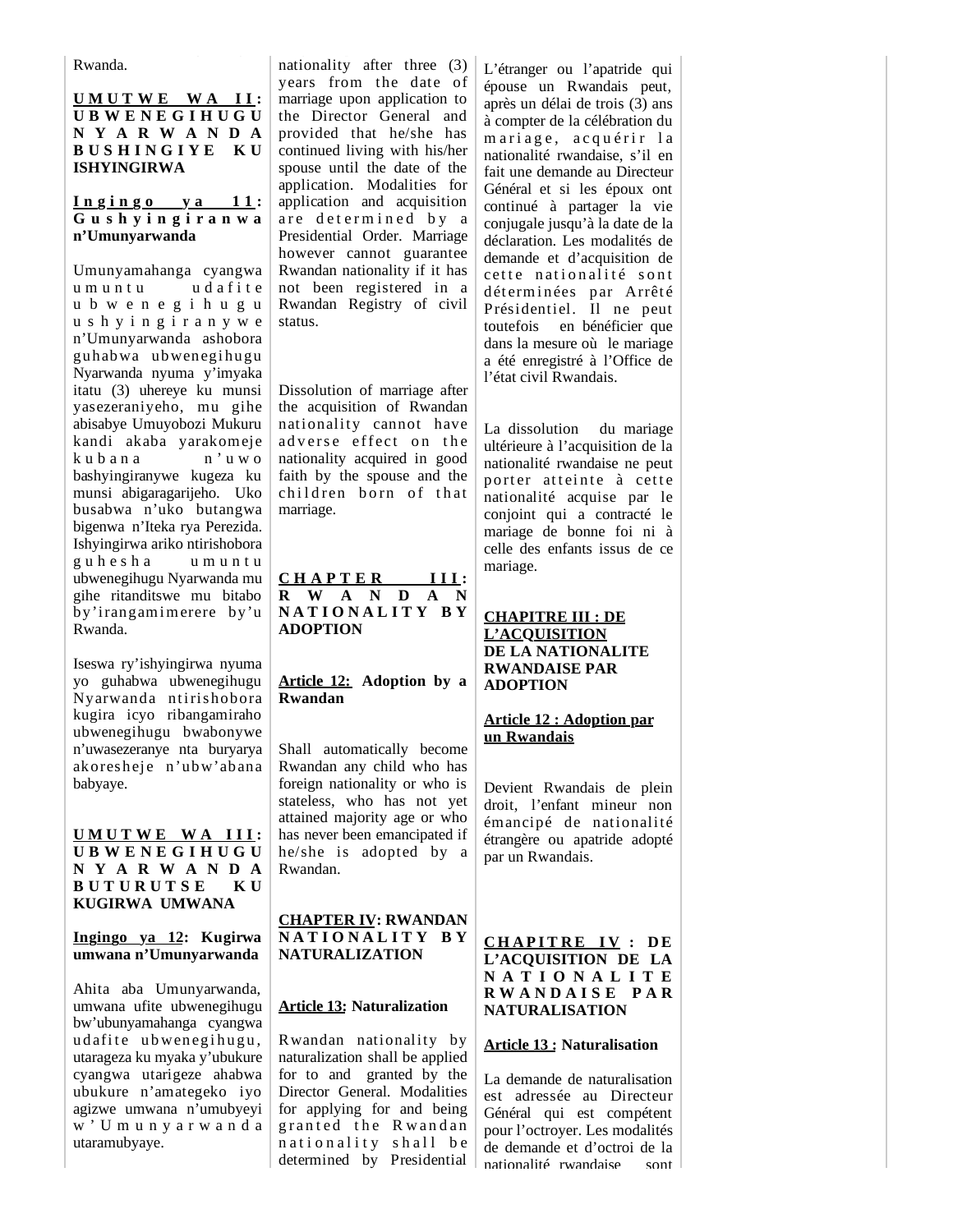#### **U M U T W E W A I V : U B W E N E G I H U G U N Y A R W A N D A BUSHINGIYE KU K U G I R W A UMUNYARWANDA**

#### **Ingingo ya 13 : Kugirwa umunyarwanda**

Ubwenegihugu Nyarwanda bushingiye ku kugirwa Umunyarwanda busabwa Umuyobozi Mukuru ari na we ubutanga. Uko busabwa n'uko butangwa bigenwa n'Iteka rya Perezida.

#### **Ingingo ya 14 : Ibisabwa kugira ngo umunyamahanga agirwe Umunyarwanda**

 Umunyamahanga wese usaba kugirwa Umunyarwanda agomba kuba yujuje ibi bikurikira:

1° kuba afite nibura imyaka cumi n'umunani (18) y'amavuko kandi igihe asabiye akaba aba mu Rwanda kuva nibura mu myaka itanu (5) ishize kandi ahaba mu buryo bwemewe n'amategeko. Igihe yamaze ari mu mahanga kubera impamvu z'akazi k'Igihugu cyangwa yiga afite uruhushya rutaziguye cyangwa ruziguye rw'ubutegetsi bw'u Rwanda, na cyo kirabarwa mu gihe amaze mu Rwanda;

2° kuba afite mu Rwanda ibikorwa birambye;

3° kugira umuco wa gipfura no kuba atarakatiwe igihano cy'igifungo kingana cyangwa kiri hejuru y'amezi atandatu (6) kitigeze gisubikwa cyangwa hatarabaye ihanagurabusembwa;

4° kuba aha agaciro umuco Nyarwanda no kuba akunze Igihugu;

5° kuba atarigeze afatirwa icyemezo kitigeze Order.

**Article 14: Conditions relating to naturalization.**

Any foreigner applying for the Rwandan nationality by naturalization shall have to fulfil the following conditions:

1° to be at least eighteen (18) years old and a legal resident of Rwanda for at least past five (5) years at the time of submission of his/her application, including the time spent abroad either on official mission or on studies with the direct or indirect permission from the Rwandan authorities;

2° to be the owner of sustainable activities in Rwanda;<br> $3^{\circ}$ to be of good behaviour and morals and not to have been definitively convicted to an imprisonment sentence of six (6) months or more without suspension or rehabilitation;

4° to respect Rwandan culture and to be patriotic;

5° not to have been subject to a non cancelled decision of being expelled from the Rwandan territory; 6° not to be characterized by the genocide ideology;

7° not to be a burden to the State and to the people;

#### **Article 15: Publicising the person who request for the nationality**

The Directorate General shall make public the name of the person who requested for the nationality for possible comments. Modalities for so doing shall be provided for by a Presidential Order.

**Article 16: Facilitating the process of acquiring the** 

nationalité romandaise déterminées par Arrêté Présidentiel.

### **Article 14 : Conditions de naturalisation**

Tout étranger demandant la naturalisation doit réunir les conditions suivantes :

1° être âgé de dix huit (18) ans au moins et, au moment du dépôt de la demande, avoir légalement sa résidence habituelle au Rwanda depuis cinq (5) ans au moins; étant inclus dans cette période les séjours accomplis à l'étranger soit au service du Rwanda, soit pour études avec l'accord direct ou indirect des autorités rwandaises ;

2° avoir au Rwanda des réalisations à caractère durable ;<br> $3^\circ$ 

être de bonne vie et mœurs et n'avoir subi aucune condamnation définitive à une peine d'emprisonnement supérieure ou égale à six (6) mois non assortie de sursis ni de réhabilitation ;

4° respecter la culture rwandaise et faire marque de patriotisme à l'égard de l'Etat ;

5° ne pas avoir été l'objet d'une mesure non reportée d'expulsion du territoire Rwandais;

6° ne pas faire preuve d'indices d'idéologie du génocide;

7° ne pas constituer une charge pour l'Etat et la collectivité publique;

### **Article 15: Informer le public de la personne qui demande la nationalité**

La Direction Générale rend public le nom de la personne qui introduit la demande de nationalité en vue d'éventuels commentaires Les modalités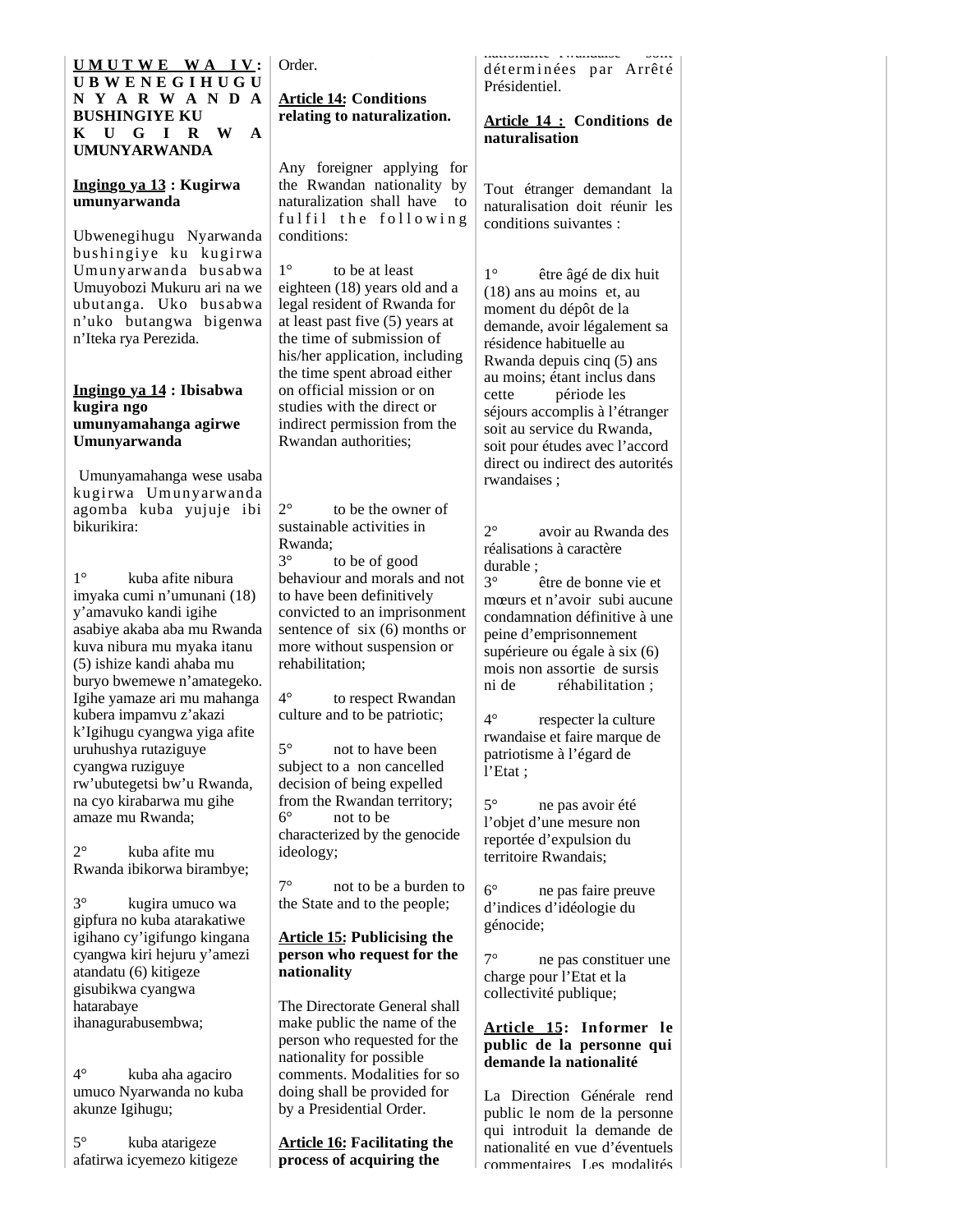gisubirwaho cyo kwirukanwa mu Gihugu;

6° kuba atagaragarwaho ibimenyetso by'ingengabitekerezo ya jenoside;

7° kutaba umutwaro ku Gihugu no ku bantu;

### **Ingingo ya 15: Itangazwa ry'uwasabye ubwenegihugu**

Ubuyobozi Bukuru butangaza uwasabye ubwenegihugu kugira ngo ufite icyo avuga k'uwabusabye abigaragaze*.* Uko bikorwa biteganywa n'Iteka rya Perezida.

### **Ingingo ya 16: Korohereza umunyamahanga usaba u b wen egi h u gu k u b era inyungu afitiye u Rwanda**

Bitabangamiye ibivugwa mu gice cya 3°, icya 4°, icya 5°, icya 6° n'icya 7° by'igika cya mbere cy'ingingo ya 14, um unyam ahanga ufitiye inyungu u Rwanda ashobora k o r o h e r e z w a gu h a b w a ubwenegihugu Nyarwanda.

#### **I n g i n g o y a 1 7 : Ubwenegihugu bushingiye k u g u h a b w a ubwenegihugu kw'ababyeyi**

Ahita aba Umunyarwanda kimwe n'abamubyaye, iyo ubuvuke bwe bwem ewe n'amategeko y'u Rwanda, umwana muto utarahawe ubukure iyo se cyangwa nyina a h a w e u b w e n e g i h u g u Nyarwanda.

#### **I N T E R U R O Y A I V : K U R E K A U B W E N E G I H U G U NYARWANDA**

### **Ingingo ya 18: Kureka ubwenegihugu**

Umuntu mukuru usanzwe afite ubundi bwenegihugu cyangwa ushaka gufata

## **nationality for a foreigner in the interest of Rwanda**

Without prejudice to the provisions of points 3°, 4°, 5° 6° and 7° of paragraph one of article 14, a foreigner who is of interest to Rwanda may be facilitated in the acquisition of the Rwandan nationality.

#### **Article 17: Nationality arising from birth to naturalized parents**

A minor who is not e m a n c i p a t e d sh a l l automatically be Rwandan like his/her parents if his/her birth is legally recognized in Rwanda and his/her father or mother has acquired Rwandan nationality.

**TITLE IV: RENOUNCING R W A N D A N NATIONALITY**

### **Article 18: Renouncing nationality**

 A person with majority age having any other nationality or wishing to acquire the nationality of another country and who wishes to renounce Rwandan nationality, shall inform the Director General according to procedures determined by a Presidential Order.

Renouncing Rwandan nationality should not compromise the laws of Rwanda, and renouncing it with the intention of seeking refugee status or being stateless in Rwanda shall not be permitted.

### **TITLE V: DEPRIVATION O F R W A N D A N NATIONALITY**

### **Article 19: Deprivation of nationality**

No person shall be deprived of Rwandan nationality of origin.

commentaires. Les modalités d'en informer le public sont prévues par Arrêté Présidentiel.

### **Article 16: Faciliter le processus d'acquisition de n a t i o n a l i t é p o u r u n étranger dans l'intérêt du Rwanda**

Sans préjudice des dispositions des points 3°, 4°, 5° 6° et 7° de l'alinéa premier de l'article 14, l'étranger qui présente un intérêt pour le Rwanda peut être facilité dans l'acquisition de nationalité Rwandaise.

### **Article 17 : Nationalité issue des parents naturalisés**

Devient Rwandais de plein droit au même titre que ses géniteurs, à condition que sa filiation soit établie conformément à la loi rwandaise, l'enfant mineur non émancipé dont le père ou la mère acquiert la nationalité rwandaise.

### **T I T R E I V : D E L A RENONCIATION A LA N A T I O N A L I T E RWANDAISE**

#### **Article 18 : Renonciation à la nationalité**

Une personne majeure ayant déjà une autre nationalité ou voulant acquérir la nationalité d'un autre pays tout en voulant renoncer à la nationalité rwandaise, le déclare au Directeur Général s e l o n l e s m o d a l i t é s déterminées par arrêté présidentiel.

La renonciation à la nationalité rwandaise ne doit pas aller à l'encontre des lois rwandaises et il n'est pas admis de renoncer à la nationalité rwandaise pour se déclarer réfugié ou apatride tout en résidant au Rwanda.

**T I T R E V : D E L A DECHEANCE DE L A**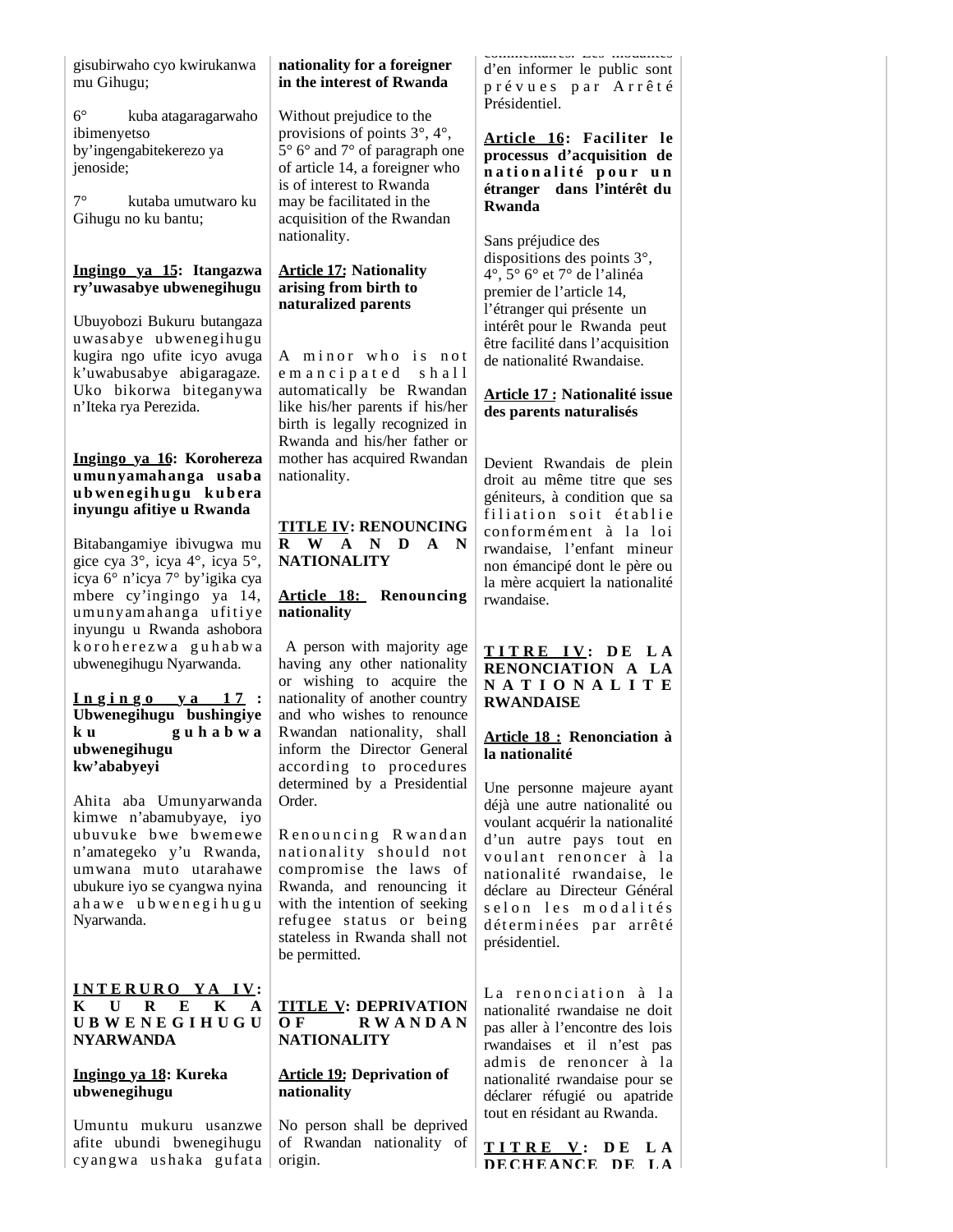ubwenegihugu bw'ikindi gihugu akifuza kureka ubwenegihugu Nyarwanda, abimenyesha Umuyobozi Mukuru mu buryo but eganywa n'It eka rya Perezida**.**

Kureka ubwenegihugu Ny arwanda ntibigomba kubangamira amategeko y'u Rwanda kandi kureka ubwenegihugu Nyarwanda ukaba ushaka kuba impunzi c y a n g w a k u t a g i r a ubwenegihugu uri mu Rwanda ntibyemewe**.**

### **INTERURO YA V: I Y A M B U R W A RY'UB WE NE G I H UG U NYARWANDA**

#### $I$  **n**  $g$  **i**  $n$  **g**  $o$  **y**  $a$  **19**: **K w a m b u r w a ubwenegihugu**

Ntawe ushobora kwamburwa ubwenegihugu nyarwanda bw'inkomoko.

Icyakora umuntu ashobora kwamburwa ubwenegihugu nyarwanda butangwa, iyo:

1° yahawe cyangwa yasubiranye ubwenegihugu nyarwanda ku buryo buteganyijwe n'amategeko, ariko akoresheje amayeri, imvugo ibeshya, inyandiko irimo ikinyoma cyangwa igize icyo iyobamo, ruswa yo kugura umwe mu bagize uruhare mu mihango yubahirizwa cyangwa ubundi buriganya;

2° yasabye kandi agahabwa ubwenegihugu nyarwanda agambiriye kugirira nabi Igihugu.

Uretse ibiteganyijwe mu gice cya mbere cy'igika cya 2 cy'iyi ngingo, ubwenegihugu ntibushobora kwamburwa iyo bishobora gutuma ubwatswe asigara nta bwenegihugu afite.

**Ingingo ya 20: Uburyo bwo kwamburwa ubwenegihugu**

Kwamburwa ubwenegihugu Nyarwanda bikurikiranwa

A person may be deprived of the acquired Rwandan nationality if:

1° he/she acquired or recovered Rwandan nationality in accordance with the law but through manoeuvres, false statement, falsified or erroneous documents, fraud, corruption of one among those who had a role in the relevant procedures or any other fraudulent act;

2° he/she applied for and was granted Rwandan nationality with the intention of betraying the country; With exception of provisions of point 1° of paragraph two of this Article, the deprivation of nationality may not be declared if it may cause statelessness to the applicant.

#### **Article 20: Procedures relating to deprivation of nationality**

Deprivation of Rwandan nationality shall be prosecuted, where there are sufficient grounds, by the Prosecution in a competent court of the defendant's domicile or residence. The decision shall be made in a period not exceeding three (3) months from the day the case is presented.

Both the Prosecution and the defendant shall have the right to appeal through procedures provided for by laws.

Where the case of deprivation of nationality is finally determined, the relevant decisions shall be published in the Official Gazette of Republic of Rwanda upon request by the Directorate General and communicated to the Registry of civil status at the place where the deprived person was registered. **Article 21: Effects of** 

### **DECHEANCE DE LA N A T I O N A L I T E RWANDAISE**

### **Article 19 : Déchéance de la nationalité**

Personne ne peut être déchu de la nationalité rwandaise d'origine.

Peut être déchu de la nationalité rwandaise acquise, la personne qui:

1° a acquis ou recouvré la nationalité rwandaise selon les modes prévus par la loi, mais par dol, fausse déclaration, présentation d'une pièce contenant une assertion mensongère ou erronée, corruption d'une des personnes appelées à prendre part au déroulement de la procédure ou par tout autre procédé déloyal ;

2° a demandé et acquis la nationalité en vue de mettre le Pays en péril.

Toutefois, sauf pour les dispositions prévues au point 1° de l'alinéa 2 du présent article, la déchéance ne pourra pas être prononcée si elle aurait pour effet de rendre la personne apatride.

#### **Article 20 : Procédure relative à la perte de la nationalité**

Lorsque les circonstances le justifient, la déchéance de la nationalité rwandaise est poursuivie par le Ministère Public, devant le tribunal compétent du lieu du domicile ou de la résidence du défendeur. La décision doit être rendue dans les trois (3) mois à compter de l'introduction de l'action en déchéance.

Le Ministère Public et le défendeur disposent du droit de recours conformément aux dispositions légales en vigueur.

Lorsque la décision prononçant la déchéance de la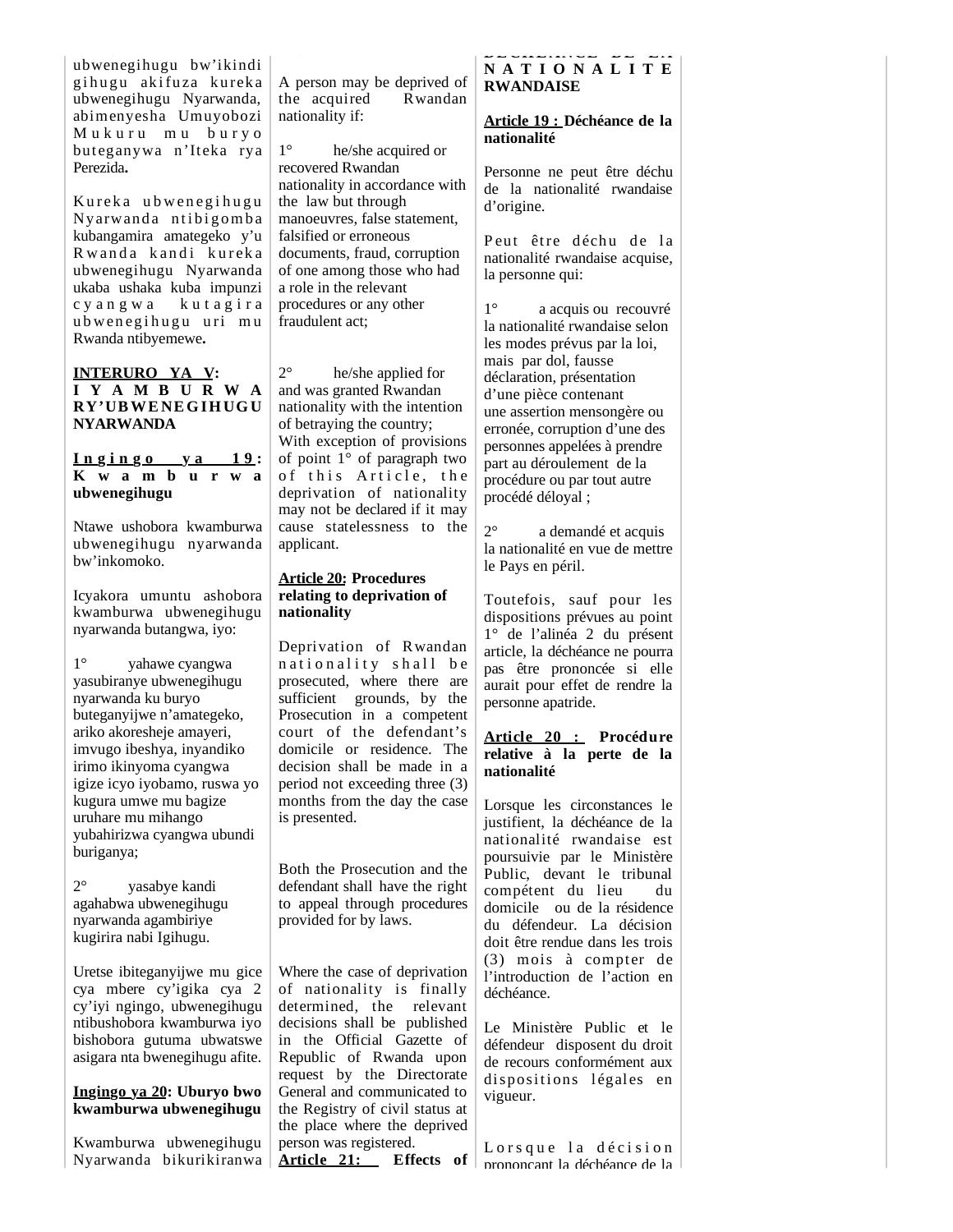n'ubushinjacyaha mu rukiko rubifitiye ububasha rw'aho uregwa atuye cyangwa aba, iyo habaye impamvu zishobora gutuma abwam burwa. Urubanza rugomba kuba rwaciwe mu gihe kitarenze amezi atatu (3) ikirego gitanzwe.

Ubushinjacyaha n'uregwa bafite uburenganzira bwo kujurira nk'uko amategeko asanzwe abiteganya.

Igihe urubanza rwambura ubwenegihugu rwaciwe burundu, igice cyarwo c y e r e k e y e i b y e m e z o gitangazwa mu Igazeti ya Leta ya Repubulika y'u Rwanda bisabwe n'Ubuyobozi Bukuru kandi bikamenyeshwa ibiro by'irangamimerere by'aho ubwambuwe yanditse. **Ingingo ya 21: Ingaruka ku bana no ku washyingiranywe n'uwambuwe ubwenegihugu** 

Kwamburwa ubwenegihugu nyarwanda bivugwa mu ngingo ya 19 y'iri tegeko ngenga ntibigira ingaruka ku bana no ku wo bashyingiranywe babubonye bimuturutseho, keretse ibivugwa mu gace 1° k'igika cya 2 cy'iyo ngingo.

#### **I N T E R U R O Y A V I : U G U S U B I R A N A U B W E N E G I H U G U NYARWANDA**

**I n g i n g o y a 2 2 : U g u s u b i r a n a u b w e n e g i h u g u bw'inkomoko**

Umunyarwanda cyangwa umukomokaho wavukijwe ubwenegihugu bw'u Rwanda hagati y'itariki ya mbere Ugushyingo 1959 n'iya 31 Ukuboza 1994 kubera guhabwa ubwenegihugu bw'am ahanga asubirana a t a g o m b y e k u b i s a b a ubwenegihugu iyo agarutse

### **deprivation to children and spouse**

The deprivation of Rwandan nationality referred to in Article 19 of this Organic Law cannot have adverse effects on the deprived person's spouse and children if they subsequently acquired it, except with regard to the contents of point 1° of the Paragraph 2 of the above Article.

**TITLE VI: RECOVERY O F R W A N D A N NATIONALITY**

### **Article 22: Recovery of nationality of origin**

Rwandan or his or her descendant who was deprived of his or her Rwandan nationality between November 1, 1959 and December 31, 1994 due to acquisition of foreign nationality shall upon their returning home re-acquire their Rwandan nationality of origin without applying for that matter.

However, person referred to in paragraph 1 of this Article wishing to stay in foreign countries shall recover the R w and an nationality accordance with the laws governing the registration of the Rwandans.

Any person with Rwandan origin and his or her descendant shall have the right to acquire the Rwandan nationality upon request thereof to the Director General in accordance with a Presidential Order.

### **Article 23: Conditions relating to recovery of acquired nationality**

Recovery of acquired Rwandan nationality is applied for to and granted by

prononçant la déchéance de la nationalité est devenue définitive, son dispositif est publié au Journal Officiel de la République du Rwanda à la demande de la Direction Générale et est portée à la connaissance de l'Office de l'état civil du lieu où l'intéressé a été enregistré. **Article 21 : Effets de la déchéance de la nationalité pour les enfants et le conjoint du déchu**

La déchéance de la nationalité rwandaise dont il est question à l'article 19 de la présente loi organique ne peut pas être étendue ni aux enfants, ni à l'époux de la personne déchue s'ils l'ont acquise subséquemment, sauf en ce qui concerne les cas énoncés au point 1° de l'alinéa 2 dudit article.

#### **TITRE VI : DU RECOUVREMENT DE LA NATIONALITE RWANDAISE**

### **Article 22 : Recouvrement de la nationalité d'origine**

Le Rwandais ou son

descendant qui, entre le 1er novembre 1959 et le 31 décembre 1994, a perdu la nationalité Rwandaise suite à l'acquisition d'une nationalité étrangère recouvre la n ationalité rwandaise d'origine sans aucune demande y relative s'il vient s'installer au Rwanda.

Toutefois, la personne visée à l'alinéa 1 du présent article préférant rester à l'étranger recouvre la nationalité Rwandaise aux conditions prévues par les lois relatives à l'enregistrement des Rwandais.

Toute personne d'origine rwandaise et son descendant ont droit d'acquérir la nationalité Rwandaise s'ils le demandent au Directeur Général selon les modalités prévues par arrêté présidentiel.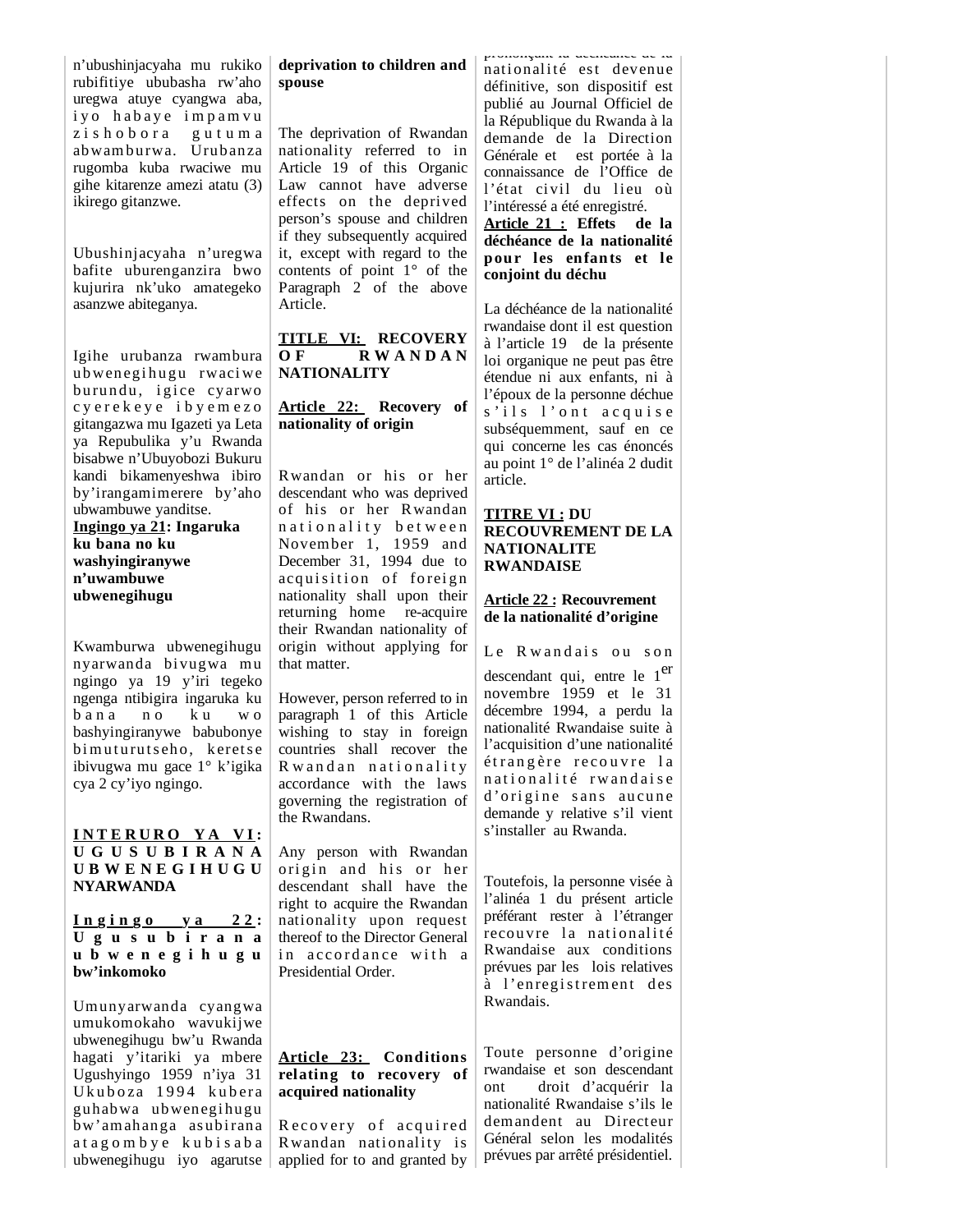gutura mu Rwanda.

Icyakora Umunyarwanda uvugwa mu gika cya mbere cy'iyi ngingo wahisemo gutura mu mahanga asubirana ubwenegihugu Nyarwanda hub ahiri jwe am ategeko y ' i y a n d i k w a ry'Abanyarwanda.

Umuntu wese ukomoka mu Rwanda n'umukomokaho afite uburenganzira bwo guhabwa ubwenegihugu bw'u Rwanda, iyo abisabye Umuyobozi Mukuru. Uko busabwa n'uko butangwa bigenwa n'Iteka rya Perezida.

#### $Ingingo$   $ya$   $23$ : **U g u s u b i r a n a ubwenegihugu butangwa**

Gusubirana ubwenegihugu b u t a n g w a b i s a b w a Umuyobozi Mukuru ari nawe ubyemera. Usaba gusubirana ubwenegihugu agomba kwerekana ikigaragaza ko yigeze kuba Umunyarwanda, impamvu yari yarabutakaje n ' i m p a m v u a s h a k a kubusubirana**.** Uko bikorwa bigenwa n'Iteka rya Perezida.

### **I n g i n g o y a 2 4 : Udashobora gusubirana ubwenegihugu**

Ntashobora gusubirana ubwenegihugu nyarwanda **:**

1° uwatswe ubwenegihugu Nyarwanda hakurikijwe ibiteganywa n'ingingo ya 19 y'iri tegeko ngenga;

2° iyo usaba ari umuntu ushobora guhungabanya umutekano n'ubusugire bw'igihugu, wafatiwe icyemezo cyo kwirukanwa mu gihugu cyangwa wafatiwe ibyemezo byerekeye umutekano we.

the Director General. The applicant for the recovery of Rwandan nationality shall provide proof of his/her earlier status as Rwandan, the reasons why he/she had lost it and why he/she wants to recover it. The relevant procedures shall be provided for by a Presidential Order.

### **Article 24: Prohibition to recover nationality**

No person shall recover Rwandan nationality if:

1° he/she was deprived of Rwandan nationality in accordance with the provisions of Article 19 of this Organic Law;

2° he/she is a security threat whom it had been decided to expel from the country or with regard to whom a decision was taken for his/her own security.

## **TITLE VII: PROOF OF NATIONALITY**

 $Article 25: Proof of$ **nationality of origin**

The proof of Rwandan nationality of origin shall be the birth certificate. Such a birth certificate may be disregarded if there is any new contradictory information regarding its accuracy.

Proof of one's acquisition of Rwandan nationality shall be the legal deed which led to its acquisition.

Proof of one's deprivation of Rwandan nationality shall be the legal deed which led to its deprivation.

**Article 26: Authorities** r**esponsible for granting of the proof and certificate of** 

### **Article 23 : Conditions de recouvrement de la nationalité acquise**

La demande de recouvrement de la nationalité rwandaise acquise est adressée au Directeur Général et accordée par celui-ci. Celui qui demande le recouvrement de la nationalité doit apporter la preuve qu'il a eu la qualité de Rwandais, indiquer la cause de la perte de la nationalité et la raison pour laquelle il demande le recouvrement. Les modalités de demande y relatives sont déterminées par Arrêté Présidentiel.

### **Article 24 : Interdictions de recouvrer de la nationalité**

Ne peut recouvrer la nationalité rwandaise:

1° l'impétrant qui a été déchu de la nationalité rwandaise par application de l'article 19 de la présente loi organique;

2° l'impétrant socialement dangereux ou qui a fait l'objet d'une mesure d'expulsion ou de sûreté personnelle.

### **TITRE VII : DE LA PREUVE DE LA NATIONALITE**

#### **Article 25 : Preuve de la nationalité d'origine**

La preuve de la nationalité rwandaise d'origine est établie par l'acte de naissance. Un tel acte est facultatif s'il est trouvé d'autres informations contraires.

La preuve de l'acquisition de la nationalité rwandaise est établie par l'acte juridique qui est à la base de son iiii i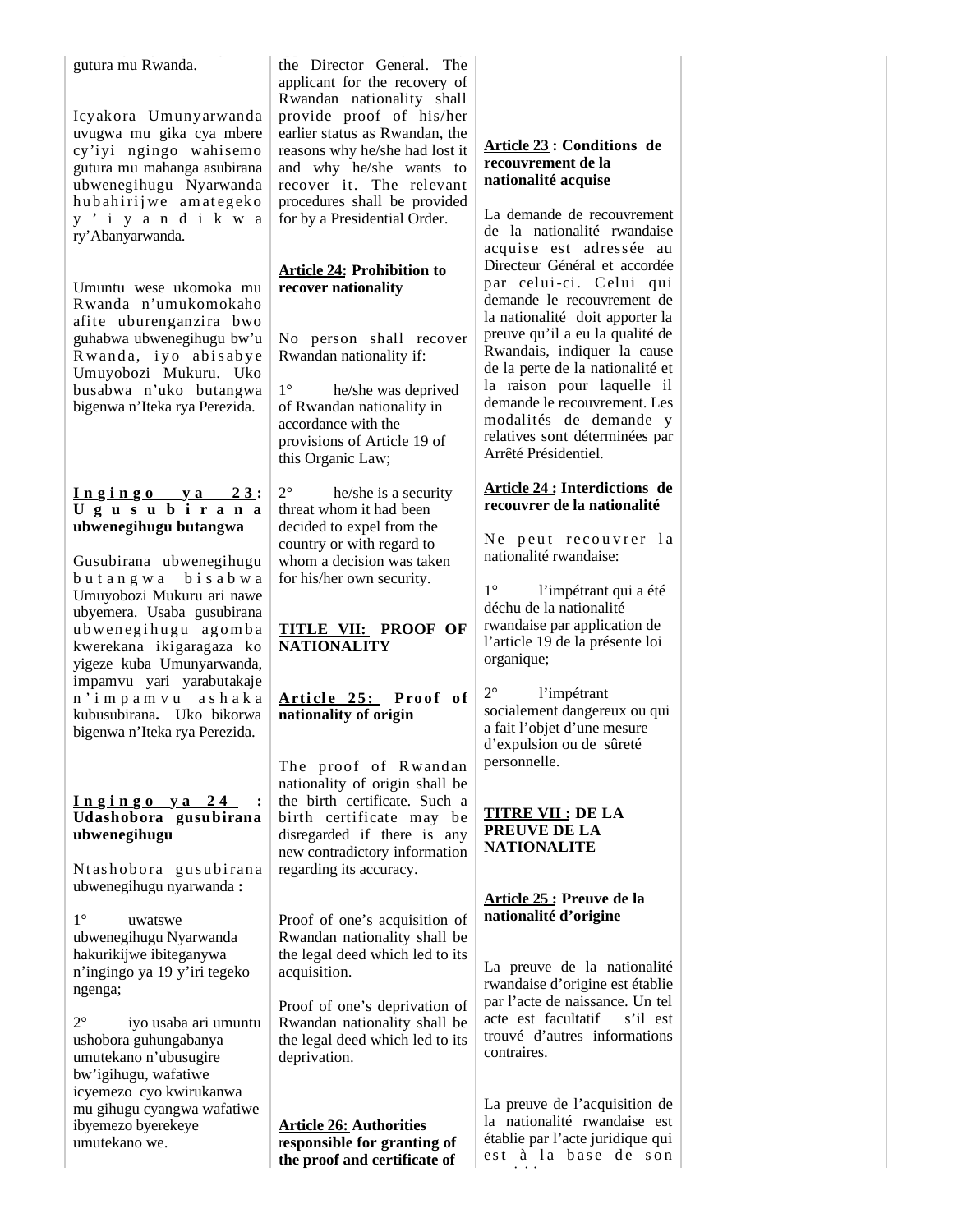#### **INTERURO YA VII: IBYEMEZO N'IBIMENYETSO BY'UBWENEGIHUGU**

### **Ingingo ya 25: Icyemezo c y ' u b w e n e g i h u g u Nyarwanda bw'inkomoko**

Icyemezo cy'ubwenegihugu Nyarwanda bw'inkomoko ni inyandiko y'amavuko. Iyi n y a n d i k o i s h o b o r a kutitabwaho iyo hagaragaye andi makuru ayivuguruza.

Kuba umuntu yarahawe ubwenegihugu Nyarwanda bigaragazwa n'inyandiko y'icyabumuhesheje.

Kuba umuntu yaratakaje ubwenegihugu Nyarwanda bigaragazwa n'inyandiko y'icyabumwambuye.

### **Ingingo ya 26: Abatanga ibyemezo by'ubwenegihugu**

U m w a n d i t s i w'irangamimerere amategeko abihera ububasha ni we u t a n g a i b y e m e z o by'ubwenegihugu Nyarwanda bushingiye ku gukomoka ku Munyarwanda iyo ababishaka babyatse.

Umuyobozi Mukuru ni we u t a n g a i c y e m e z o cy'ubwenegihugu Nyarwanda bushingiye ku bwenegihugu butangwa.

#### $Ingingo$   $ya$   $27$ : **G u s h i d i k a n y a k u bwenegihugu**

U w o u b w e n e g i h u g u N y a r w a n d a b w e bushidikanywaho ni we ugomba gutanga ikimenyetso cyemeza ko abufite. Icyakora ushidikanya ku bwenegihugu Nyarwanda bw'umuntu ufite i n d a n g a m u n t u y'Ubunyarwanda, urwandiko Nyarwanda rw'abajya mu mahanga cyangwa icyemezo cy'ubwenegihugu Nyarwanda, ni we ugomba kubitangira ibimenyetso.

### **nationality**

The Registrar of civil status shall be responsible for issuing proof of Rwandan nationality by origin upon the request of the applicant.

The Director General shall be the one to grant the certificate of acquired nationality.

### **Article 27: Doubt on nationality**

The burden of proof of Rwandan nationality shall rest with the person whose nationality is contested. However, this burden shall rest with the contesting person who is doubtful of an individual who holds a Rwandan identity card, a R wandan passport or a R w and an citizenship certificate.

### $Article$  28: Proof of **nationality**

A Rwandan identity card, a Rwandan passport, or a R w and an citizenship certificate shall be considered as proof of Rwandan nationality.

However, in case of doubt, any other means may be used to prove the truth**,** using particulars entered in the Register of civil status or available at the Directorate General.

### **T I T L E V I I I : NATIONALITY CLAIMS**

### **Article 29: Claims relating to nationality**

Contentious matters on nationality, either in isolation or arising from appeals against administrative decisions, shall be submitted to competent courts.

#### acquisition.

La preuve de la perte de la nationalité Rwandaise est établie par l'acte juridique qui est à la base de sa perte.

#### **Article 26 : Autorités habilitées pour délivrer la preuve et le certificat de nationalité**

L'Officier de l'état civil habilité délivre la preuve de la nationalité rwandaise d'origine à la requête des intéressés.

Le Directeur Général délivre le certificat de nationalité acquise.

#### **Article 27 : Doute sur la nationalité**

La charge de la preuve, en matière de nationalité rwandaise incombe à celui dont la nationalité est contestée. Toutefois, cette charge incombe à celui qui conteste la qualité de Rwandais à un individu titulaire d'une carte d'identité de Rwandais, d'un passeport Rwandais ou d'un certificat de nationalité Rwandaise.

### **Article 28 : Preuve de nationalité**

La carte d'identité de R wandais, le passeport Rwandais et le certificat de nationalité Rwandaise font foi de la possession de la nationalité Rwandaise.

Toutefois, en cas de doute, la vérité peut être prouvée par tout moyen de preuve, en recourant aux enregistrements de l'état civil ou de la Direction Générale.

### **T I T R E V I I I : D U CONTENTIEUX DE LA NATIONALITE**

**Article 29 : Contentieux sur la nationalité**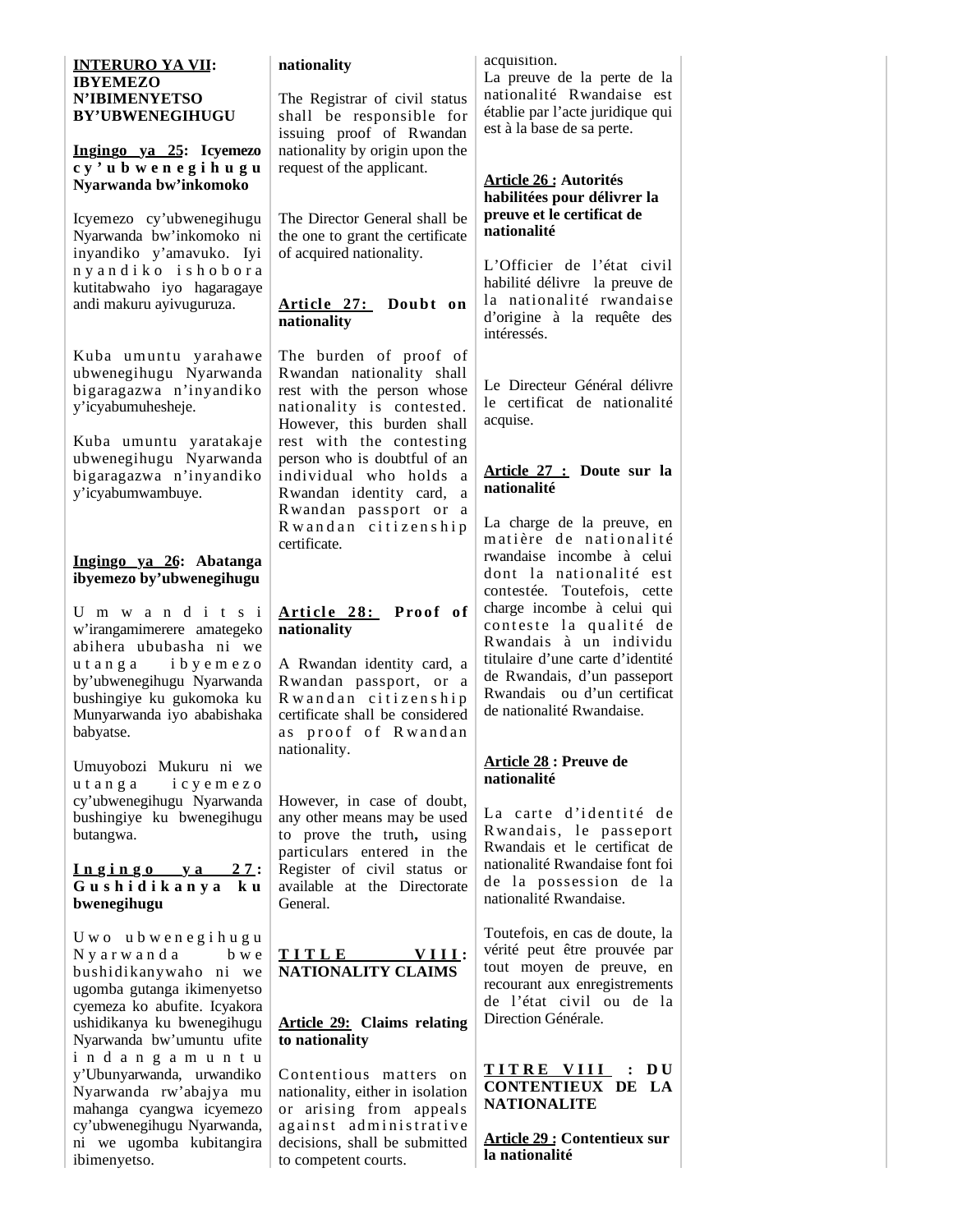### **Ingingo ya 28: Ibimenyetso by'ubwenegihugu**

I n d a n g a m u n t u y'ubunyarwanda, urwandiko Nyarwanda rw'abajya mu mahanga cyangwa icyemezo cy'ubwenegihugu Nyarwanda bi fat wa nk'i bi m enyet so by'ubwenegihugu Nyarwanda.

Icyakora, iyo hari ugushidikanya, hashobora gukoreshwa uburyo ubwo ari bwo bwose mu kugaragaza u kuri, hifashishijwe ibyanditswe mu bitabo by'irangamimerere cyangwa mu Buyobozi Bukuru.

#### **INTERURO YA VIII: IMANZA ZEREKEYE UBWENEGIHUGU**

#### **Ingingo ya 29: Imanza zerekeye ubwenegihugu**

Imanza zerekeye u b w e n e g i h u g u , z a b a ziburanywe ukwazo cyangwa zibyukijwe n'ubujurire b u k o r e w e i b y e m e z o by'ubutegetsi, ziregerwa inkiko zibifitiye ububasha.

I n g i n g o z i h i n y u z a umuburanyi zishingiye ku bwenegihugu cyangwa ku b u n y a m a h a n g a n i ndemyagihugu. Urukiko rugomba kuzisuzuma kabone n ' i y o a b a b u r a n y i batabyibutsa.

Izo ngingo zishingiye ku b wenegihugu zigomba g u s u z u m w a m b e r e y'urubanza, bigatuma urukiko ruba ruretse guca urubanza rwerekeye ikiburanwa

### **Ingingo ya 30: Inzego zigira uruhare mu manza zerekeye ubwenegihugu**

Imanza zerekeye ubwenegihugu zikoresha guhamagaza umuburanyi uregwa. Umuntu ushaka kwemeza ko afite cyangwa ko adafite ubwenegihugu bw'u R w and a arega Leta igahagararirwa n'Intumwa Arguments against a party based on nationality or foreign nationality are public matters which the court shall examine even if the parties do not invoke them.

Such arguments based on nationality shall be examined before the case, which may lead to the adjournment of the case related to the subject matter.

### **Article 30: Organs in charge of cases relating to nationality**

Legal proceedings related to nationality matters shall be initiated by summoning the accused party. Anybody wishing to confirm that he holds or does not hold Rwandan nationality shall sue the Government represented by the Attorney General as the only competent authority to defend such an action without prejudice to the right of intervention from any interested third parties to be entitled to have a say in such a case or to be summoned.

## **Article 31: Proceedings relating to nationality**

The Attorney General shall be the competent authority to initiate legal proceedings to demonstrate whether one holds Rwandan nationality or not. Interested third parties may also be allowed to intervene in these matters based on such action.

The Attorney General shall act on his/her own initiative or upon request by public administration or any other person who presided over the proceedings of the nationality case before any court of law that adjourned the proceedings.

The Attorney General shall be summoned even if the case of

Les contestations sur la nationalité, portant autant sur les demandes principales que sur demandes incidentes dirigées contre les actes administratifs sont portées devant les juridictions compétentes.

Les exceptions de nationalité et de statut d'étranger sont d'ordre public. Elles doivent être examinées quand bien même elles ne seraient pas soulevées par les parties.

Ces exceptions constituent devant toute juridiction, une question préjudicielle qui oblige le tribunal à surseoir à statuer.

#### **Article 30 : Instances en charge du contentieux de nationalité**

Les actions en matière de nationalité sont introduites par voie d'assignation. L'individu qui veut faire déclarer qu'il a ou qu'il n'a pas la nationalité Rwandaise assigne à cet effet l'Etat représenté par le Garde des Sceaux qui a la qualité pour assumer cette affaire, sans p r é j u d i c e d u d r o i t d'intervention des tiers intéressés.

### **Article 31 : Poursuite des affaires en matière de la nationalité**

Le Garde des Sceaux est l'autorité compétente pour saisir les juridictions en vue de déterminer si le défendeur possède ou non la nationalité rwandaise**.** Les tiers intéressés peuvent intervenir à partir de cette action.

Le Garde des Sceaux agit soit d'office, soit à la demande d'une administration publique ou d'un tiers ayant soulevé l' i d i li é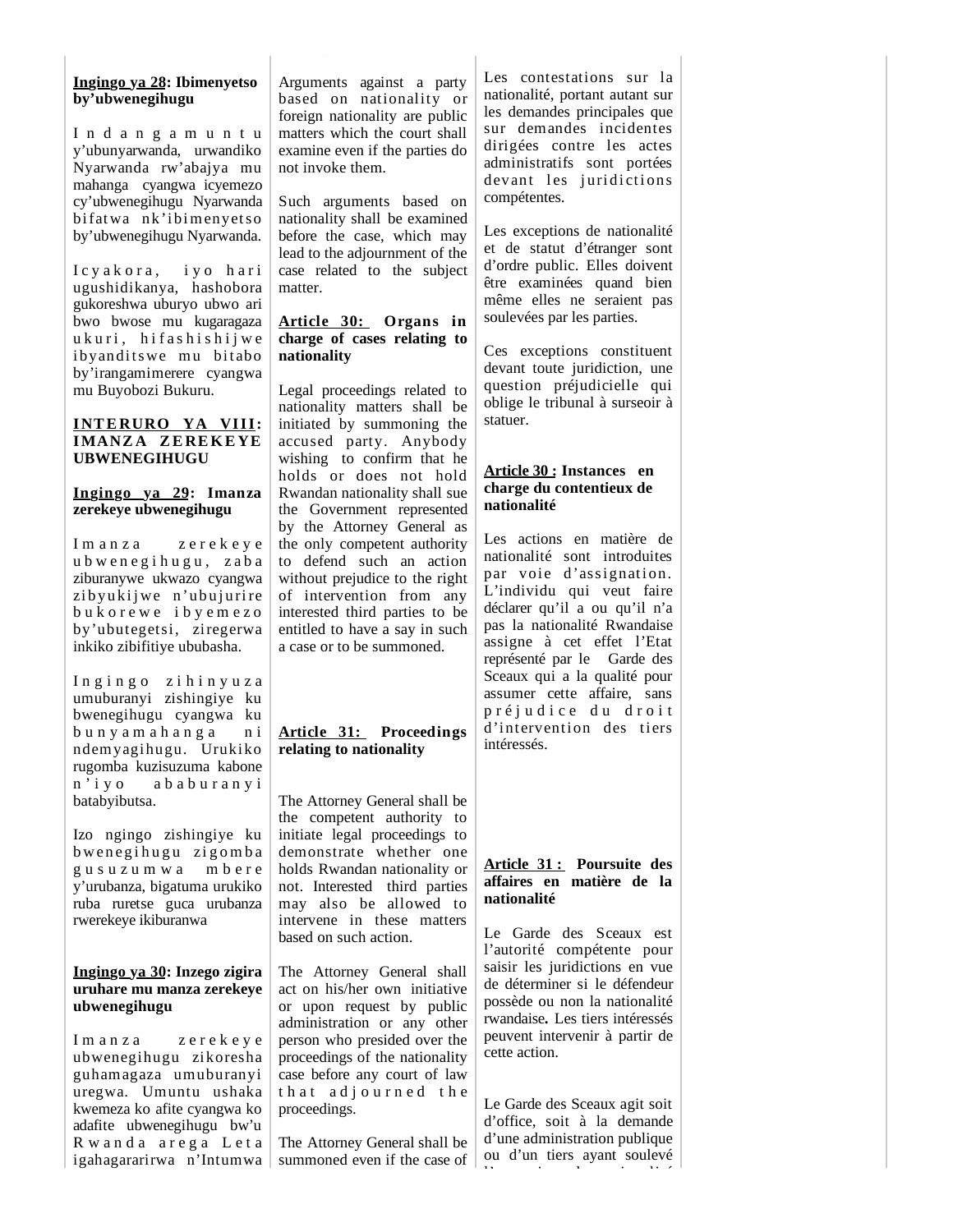Nkuru ya Leta mu kuburana urwo rubanza, ariko bitabujije n'abandi bafite aho bahuriye n'urwo rubanza kugira uburenganzira bwo kugira icyo baruvugaho cyangwa kuruhamagarwamo.

#### **Ingingo ya 31: Uko imanza z ' u b w e n e g i h u g u zikurikiranwa**

Intumwa Nkuru ya Leta niyo ifite ububasha bwo gutanga ikirego cyo kugaragaza ko uregwa afite cyangwa adafite ubwenegihugu Nyarwanda. Abandi bantu bafite aho bahuriye n'urwo rubanza bashobora kugira icyo babivugaho buririye kuri icyo kirego.

Intumwa Nkuru ya Leta ibigira ibyibwirije cyangwa ibisabwe n'Ubutegetsi bwa Leta cyangwa undi muntu w a b y u k i j e i n g i n g o y'ubwenegihugu mu rukiko r w a h a g a r i t s e i c i b w a ry'urubanza.

Intumwa Nkuru ya Leta igomba guhamagazwa n'iyo ikibazo cy'ubwenegihugu cyaza cyuririye ku kibazo shingiro kandi urukiko r u g o m b a k u m v a i b y o Intumwa Nkuru ya Leta isaba.

#### **Ingingo ya 32: Kwiha ubwenegihugu**

Um unyam ahanga wi gi ze U munyarwanda kimwe n'Umunyarwanda wabihamije abeshya ahanwa n'amategeko y'u Rwanda.

**I N T E R U R O Y A I X : I K E M U R W A R Y ' I B I B A Z O BYATURUKA KU KUBA UMUNTU AFITE UBWENEGIHUGU BURENZE BUMWE**

**Ingingo ya 33: Impaka ku bweneg ihu gu b u ren ze**  nationality is not principal and the court must listen to the submissions of the Attorney General.

**Article 32: Attempting to have a nationality**

A foreigner who pretends to be Rwandan as well as a Rwandan who has testified falsely that a foreigner is Rwandan shall be punished by the Rwandan law.

**T I T L E I X : S E T T L E M E N T O F DISPUTES RELATING T O D U A L NATIONALITY**

## **Article 33: Disputes relating to dual nationality**

For persons holding more than one nationality, including that of Rwanda, only the latter shall be considered in cases involving compliance with Rwandan laws.

In case there is a problem of knowing the nationality that should be considered for a person with more than one nationality, the nationality of the country the person with many nationalities resides in shall be the one to be considered. In other cases, consideration shall be given to the nationality of the country with which he or she has the closest relationship.

**TITLE X**: **MISCELLANEOUS AND FINAL PROVISIONS**

### **Article 34: Fees relating to application and acquisition of Rwandan nationality**

Fees to be paid by a foreigner or a stateless person on application for and upon being granted Rwandan nationality shall be determined by Presidential

l'exception de nationalité devant la juridiction ayant sursis à statuer.

Le Garde des Sceaux doit être assigné même si la question de nationalité ne se pose qu'à titre additionnel ou reconventionnel entre particuliers et ses conclusions doivent être entendues.

#### **Article 32 : Usurpation de la nationalité**

L'étranger qui se fait passer pour un citoyen rwandais ainsi que le citoyen rwandais qui affirme faussement qu'un étranger est citoyen rwandais est puni conformément à la législation rwandaise.

### **T I T R E I X : D U R E G L E M E N T D E S CONFLITS RELATIFS A L A D O U B L E NATIONALITE**

### **Article 33: Contestation sur la double nationalité**

Pour les personnes ayant la double nationalité, dont l'une de ses nationalités est rwandaise, celle-ci est la seule qui, à l'égard de la loi rwandaise, doit être prise en considération.

En cas de conflits de double nationalité, c'est la nationalité de l'Etat dans lequel celui qui a la double nationalité a sa résidence habituelle ou à défaut, celle de l'Etat avec lequel il a les liens les plus étroits, qui doit être prise en considération.

#### **TITRE X: DES DISPOSITIONS DIVERSES ET FINALES**

**Article 34: Frais relatifs à la demande et à l'acquisition de la nationalité Rwandaise**

L f i é l d l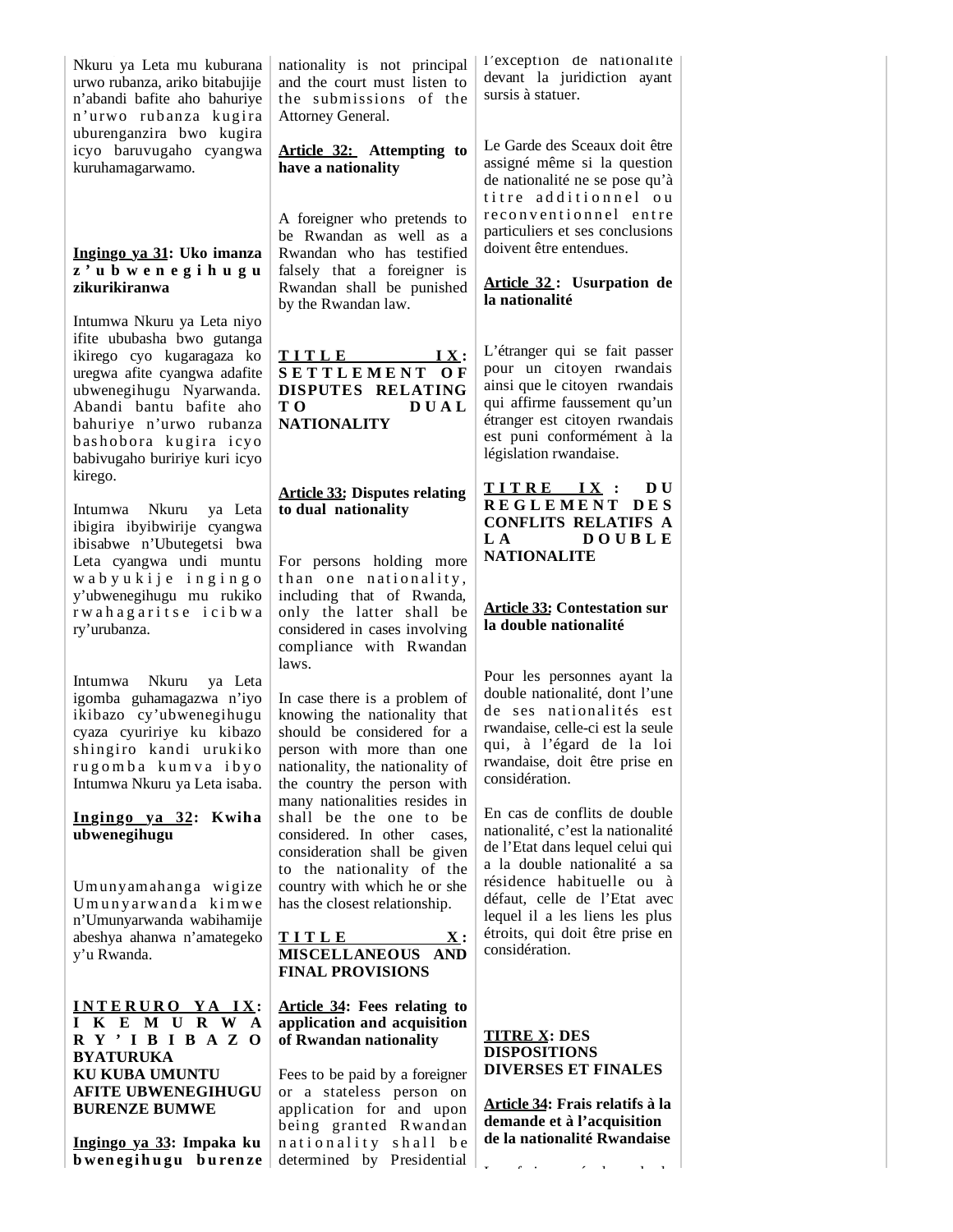#### **bumwe**

Ku bantu bafite ubwenegihugu burenze bumwe, harimo n'ubw'u R wanda ubwenegihugu Nyarwanda ni bwo bwonyine b wit a b w a h o i y o h a ri am at egeko y'u R wanda agomba kubahirizwa.

Iyo hari ikibazo cyo kumenya ubwenegihugu bugomba kwitabwaho ku muntu ufite ubwenegihugu burenze bum we, ubwenegihugu b w' I g i h u g u u fit e ubwenegihugu burenze bumwe atuyemo ni bwo bwitabwaho, haba hadahari, hakitabwa ku bwenegihugu b w ' I g i h u g u a f i t e m o ibimuhuza nacyo bya hafi.

### **I N T E R U R O Y A X : INGINGO ZINYURANYE N'IZISOZA**

#### **Ingingo ya 34: Amafaranga atangwa mu gusaba no mu guhabwa ubwenegihugu Nyarwanda**

Amafaranga atangwa mu gihe Umunyamahanga cyangwa u m u n t u u u d a fit e u b w e n e g i h u g u a s a b y e ubwenegihugu Nyarwanda, n'igihe abuhawe ateganywa n'Iteka rya Perezida.

#### **Ingingo ya 35: Indahiro, icyemezo cy'ubwenegihugu no gutangazwa**

Umunyamahanga cyangwa u m u n t u u d a fit e ubwenegihugu wasabye ubwenegihugu Nyarwanda, iyo abuhawe, mbere yo g u h a b w a i c y e m e z o cy'ubwenegihugu Nyarwanda, arahira muri aya magambo :

« Jyewe, ……………………………… .., ndahiriye ku mugaragaro ko nzubaha, ngakunda byimazeyo Igihugu cy'u Rwanda kandi nkubahiriza I t e g e k o N s h i n g a r y a Repubulika y'u Rwanda n'andi mategeko. Imana ibimfashemo ».

Order.

### **Article 35: Oath, certificate and publication**

Upon being granted Rwandan nationality, a foreigner or a stateless person who has acquired Rwandan nationality shall take an oath as follows:

**«** I , ……………………………… , do solemnly swear that I will be faithful and bear true allegiance to the Republic of Rwanda and that I will pay respect to the Constitution of the Republic of Rwanda and other laws. So help me God."

Once a person has been issued with a certificate of nationality, he or she shall be published in the Official Gazette of the Republic of Rwanda. The competent organ to administer oath, certificate of nationality form at and relevant modalities shall be provided for by a Presidential Order.

### **Article 36: Registration due**  to the acquisition of **nationality**

Any foreigner who has been granted Rwandan nationality shall be registered as a Rwandan in the Registry of civil status in the area where he/she resides or in the Rwandan Embassy/Consulate depending on where he/she lives.

### **Article 37: Declaration of dual nationality**

Any Rwandan with dual nationality shall be required to declare it before the Directorate General or, when living abroad, to the Rwandan Embassy or Consulate when he or she is not in Rwanda, within a period not exceeding three (3) months from the period when Les frais versés lors de la demande et de l'acquisition de la nationalité rwandaise par un étranger ou un apatride sont déterminés par arrêté présidentiel.

#### **Article 35: Serment, certificat de nationalité et publication**

Avant l'obtention de l'acte de nationalité l'étranger ou l'apatride ayant acquis la nationalité rwandaise prête serment dans les termes suivants :

«Moi, ………………………, je jure solennellement de garder fidélité et de porter sincère allégeance à la République du Rwanda et de respecter la Constitution de la République du Rwanda et les autres lois. Que Dieu m'assiste.»

Après délivrance du certificat de nationalité, le concerné est publié au Journal Officiel de la République du Rwanda. L'organe de réception du serment, le format du certificat de nationalité et les modalités y relatives sont prévus par Arrêté Présidentiel.

### **Article 36 : Enregistrement consécutive à l'acquisition de la nationalité**

Tout étranger ayant acquis la nationalité rwandaise se fait enregistrer comme citoyen rwandais à l'Office de l'état civil de sa résidence ou devant le Représentant de la mission diplomatique Rwandaise ou consulaire selon le lieu de sa résidence.

### **Article 37 : Déclaration de la double nationalité**

Tout citoyen rwandais disposant de la double nationalité, doit en faire une déclaration à la Direction Générale, ou devant les représentants des missions diplomatiques ou consulaires d i 'il '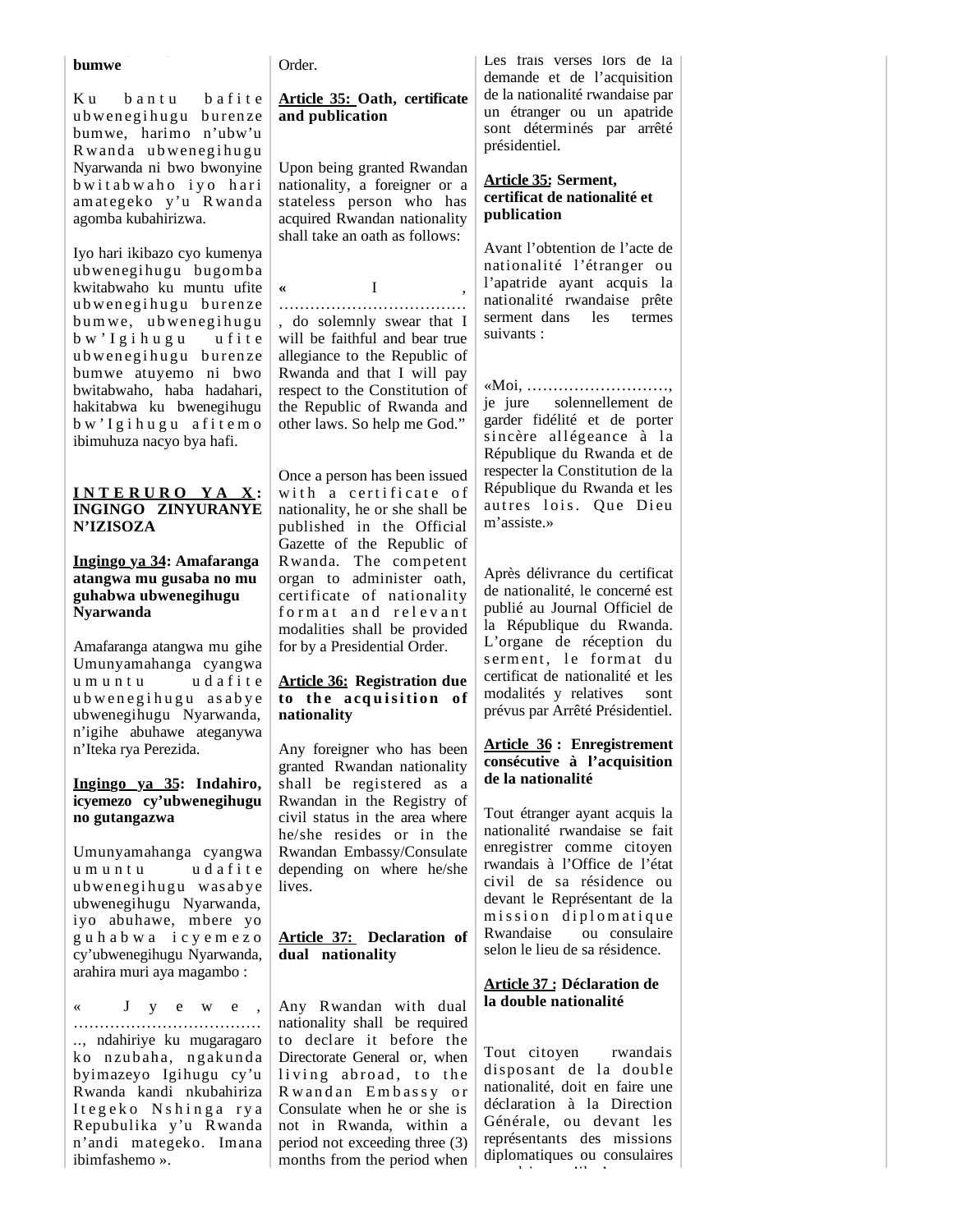Iyo amaze guhabwa icyemezo cy'ubwenegihugu atangazwa mu Igazeti ya Leta ya Repubulika y'u Rwanda. Urwego rwakira indahiro, i m i t e r e r e y ' i c y e m e z o cy'ubwenegihugu n'uburyo bikorwa biteganywa n'Iteka rya Perezida.

### $I$  **n**  $g$  **i**  $h$  **g**  $o$  **y**  $a$  **3**  $6$  **: Kwiyandikisha k'uwahawe ubwenegihugu**

Umunyamahanga wese uhawe ubwenegihugu Nyarwanda y i y a n d i k i s h a nk'Umunyarwanda mu biro by'irangamimerere by'aho aba cyangwa k'uhagarariye u Rwanda mu mahanga bitewe n'aho uwahawe ubwenegihugu aba.

#### **I n g i n g o y a 3 7 : K u m e n y e k a n i s h a u b wen egih u gu b u ren ze bumwe**

Buri Munyarwanda ufite ubwenegihugu burenze b u m w e , a t e g e t s w e ku b i m e n y e k an i s h a k u Buyobozi Bukuru cyangwa ku bahagarariye u Rwanda mu mahanga, mu gihe atari mu Rwanda, bitarenze amezi atatu (3) uhereye igihe aboneye ubundi bwenegihugu.

Imenyekanisha ryakorewe ku bahagarariye u Rwanda mu m ah anga, rim en y esh wa Ubuyobozi Bukuru mu gihe kitarenze ukwezi imenyekanisha rikozwe.

#### **Ingingo ya 38: Agaciro k ' u b u s h y i n g i r a n w e bwakorewe mu mahanga**

Haseguriwe ibiteganywa n'ingingo ya 11 y'iri tegeko ngenga, ubushyingiranwe bwakorewe mu mahanga buhabwa agaciro ari uko butanyuranyije n'amategeko y'Igihugu bwabereyemo kandi bwubahiriza ibiteganywa n'Itegeko Nshinga rya he/she acquired another nationality.

Any declaration made before the Ambassador or Consulate representing Rwanda shall be forwarded to the Directorate General within one month from the date of the declaration.

## **Article 38: Validity of marriage contracted abroad**

Notwithstanding provisions of Article 11 of this Organic Law, marriage that was contracted abroad shall be valid if it was legally concluded in the country it has been celebrated and it respects the provisions of the Constitution of the Republic of Rwanda. Such marriage shall be registered in the Rwandan Registry of civil status. All the preceding years for this marriage shall be taken into account.

### **Article 39: Abrogating provisions**

The Organic Law nº 29/2004 of 03/12/2004 on Rwandan nationality and all prior legal provisions contrary to this Organic Law are hereby repealed.

### **Article 40: Commencement**

This Organic Law shall come into force on the date of its publication in the Official Gazette of the Republic of Rwanda.

Kigali, on 25/07/2008

The President of the Republic **KAGAME Paul** (sé)

> The Prime Minister **MAKUZA Bernard** (sé)

rwandaises s'il n'est pas au Rwanda, dans un délai ne dépassant pas trois (3) mois à compter de la date d'acquisition d'une autre nationalité.

Les déclarations faites devant les représentants des missions diplomatiques ou consulaires rwandaises sont portées à la connaissance de la Direction Générale dans un délai ne dépassant pas un mois à compter de la date desdites déclarations.

### **Article 38 : Validité du m a r i a g e c o n t r a c t é à l'étranger.**

Sans préjudice des dispositions de l'article 11 de la présente loi organique, le mariage célébré à l'étranger n'est valide que s'il a été légalement conclu dans le pays où il a été célébré et qu'il respecte les dispositions de la Constitution de la République du Rwanda. Ce mariage est consigné au registre de l'état civil rwandais. Il est pris en de la durée du mariage passée avant l'enregistrement.

### **Article 39: Disposition abrogatoire**

La loi organique nº 29/2004 du 03/12/2004 portant code de la nationalité rwandaise et toutes les dispositions légales antérieures contraires à la présente loi organique sont abrogées.

### **Article 40: Entrée en vigueur**

La présente loi organique entre en vigueur le jour de sa publication au Journal Officiel de la République du Rwanda.

Kigali, le 25/07/2008

 Le Président de la  $\mathbb{R}^n$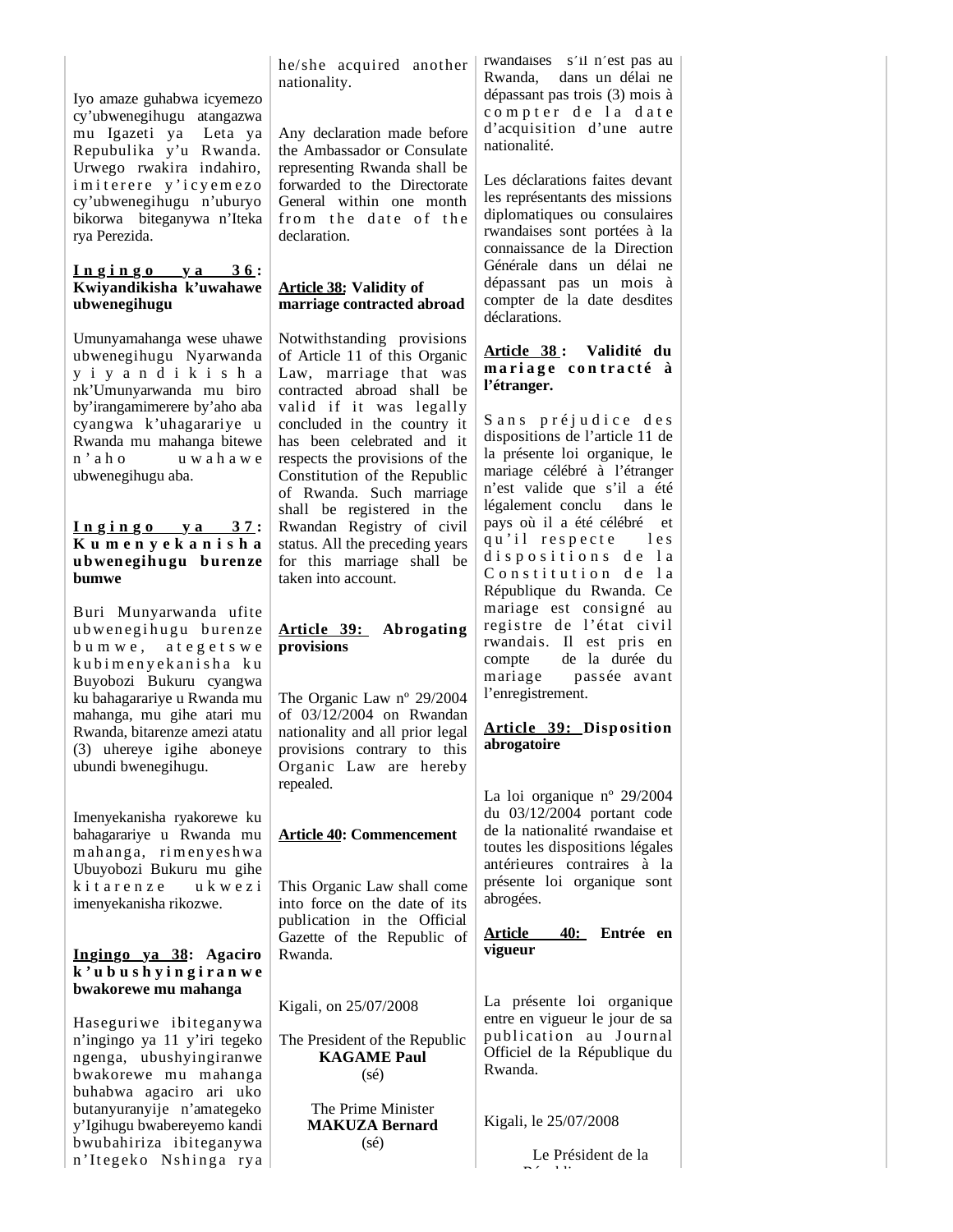| Repubulika y'u Rwanda.<br>Ubwo bushyingiranywe<br>bwandikwa mu gitabo<br>cy'irangamimerere cy'u<br>Rwanda.<br>Imyaka bamaze<br>bashyingiranywe yitabwaho.<br>Ingingo ya 39: Ivanwaho<br>ry'ingingo zinyuranyije<br>n'iri tegeko ngenga<br>Itegeko Ngenga n° 29/2004<br>ryo ku wa 03/12/2004<br>ryerekeye ubwenegihugu<br>Nyarwanda ingingo zose<br>z'andi amategeko abanziriza<br>iri tegeko ngenga kandi<br>zinyuranyije na ryo<br>bivanyweho.<br>Ingingo ya 40: Igihe itegeko<br>ritangira<br>ngenga<br>gukurikizwa<br>Iri tegeko ngenga ritangira<br>gukurikizwa ku munsi<br>ritangarijweho mu Igazeti ya<br>Leta ya Repubulika y'u<br>Rwanda. | Seen and sealed with the<br><b>Seal of the Republic:</b><br>The Minister of Justice/<br><b>Attorney General</b><br><b>KARUGARAMA Tharcisse</b><br>$(s\acute{e})$ | <b>République</b><br><b>KAGAME Paul</b><br>$(s\acute{e})$<br>Le Premier Ministre<br><b>MAKUZA Bernard</b><br>$(s\acute{e})$<br>Vu et scellé du Sceau de la<br>République:<br>Le Ministre de la Justice/<br>Garde des Sceaux<br><b>KARUGARAMA Tharcisse</b><br>$(s\acute{e})$ |  |
|---------------------------------------------------------------------------------------------------------------------------------------------------------------------------------------------------------------------------------------------------------------------------------------------------------------------------------------------------------------------------------------------------------------------------------------------------------------------------------------------------------------------------------------------------------------------------------------------------------------------------------------------------|------------------------------------------------------------------------------------------------------------------------------------------------------------------|------------------------------------------------------------------------------------------------------------------------------------------------------------------------------------------------------------------------------------------------------------------------------|--|
| Kigali, ku wa 25/07/2008<br>Perezida wa Repubulika<br><b>KAGAME</b> Paul<br>$(s\acute{e})$<br>Minisitiri w' Intebe<br><b>MAKUZA Bernard</b><br>$(s\acute{e})$<br><b>Bibonywe kandi</b><br>bishyizweho Ikirango cya<br>Repubulika:<br>Minisitiri w'Ubutabera/<br>Intumwa<br>Nkuru ya Leta<br><b>KARUGARAMA Tharcisse</b><br>$(s\acute{e})$                                                                                                                                                                                                                                                                                                         |                                                                                                                                                                  |                                                                                                                                                                                                                                                                              |  |

| <b>ITEGEKO NGENGA N° 53/2008   TABLE OF CONTENTS</b> |                                                            | LOI ORGANIQUE Nº 53/2008 DU |
|------------------------------------------------------|------------------------------------------------------------|-----------------------------|
| $RYO$ KU WA 02/09/2008                               |                                                            | 02/09/2008 PORTANT CREATION |
| RISHYIRAHO URWEGO                                    |                                                            | DE L'OFFICE POUR LA         |
|                                                      | RUSHINZWE ITERAMBERE MU   CHAPTER ONE: GENERAL             | <b>PROMOTION</b><br>DU      |
| RWANDA (RDB) RIKANAGENA   PROVISIONS                 |                                                            | DEVELOPPEMENT AU RWANDA     |
| INSHINGANO, IMITERERE                                |                                                            | (RDB) ET DETERMINANT SA     |
| <b>N'IMIKORERE BYARWO</b>                            |                                                            | MISSION, SON ORGANISATION   |
|                                                      | Article one: Scope of application of ET SON FONCTIONNEMENT |                             |
|                                                      | this Organic Law                                           |                             |
|                                                      |                                                            |                             |
| <b>ISHAKIRO</b>                                      | <b>Article 2: Headquarters of RDB</b>                      | <b>TABLE DES MATIERES</b>   |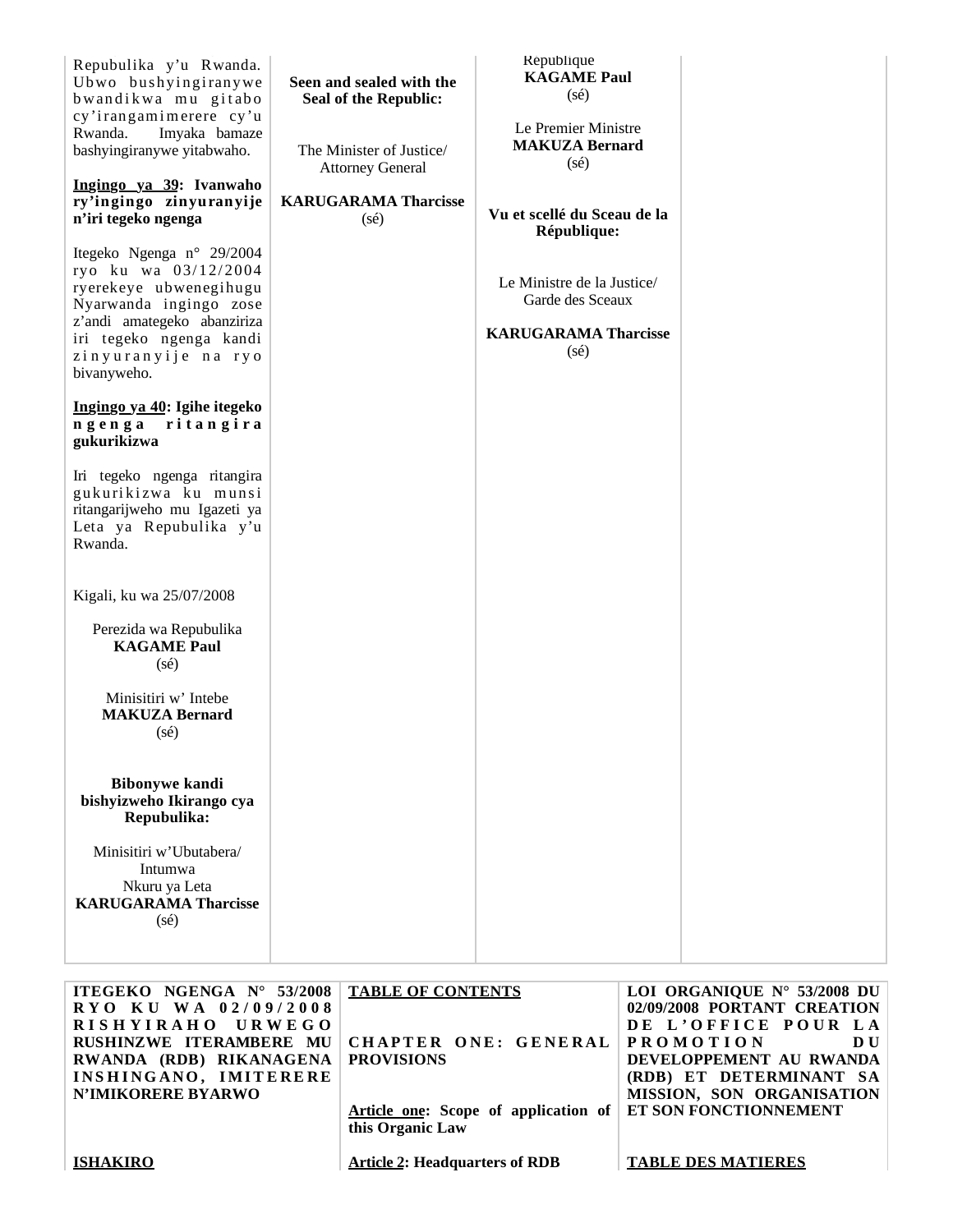| UMUTWE WA MBERE: INGINGO<br><b>RUSANGE</b>                                                               | <b>CHAPTER II: RESPONSIBILITIES</b><br><b>OF RDB</b>                                                           | <b>CHAPITRE PREMIER: DES</b><br><b>DISPOSITIONS GENERALES</b>                                 |
|----------------------------------------------------------------------------------------------------------|----------------------------------------------------------------------------------------------------------------|-----------------------------------------------------------------------------------------------|
| Ingingo ya mbere: Ikigamijwe n'iri<br>tegeko ngenga                                                      | <b>Article 3: Responsibilities of RDB</b>                                                                      | Article premier : Objet de la présente<br>loi organique                                       |
| Ingingo ya 2: Icyicaro cya RDB                                                                           | <b>CHAPTER III:</b><br><b>SUPERVISING</b><br><b>AUTHORITY OF RDB</b>                                           | Article 2 : Siège de RDB                                                                      |
| UMUTWE WA II: INSHINGANO                                                                                 | Article 4: Supervising authority of<br>RDB and the contract of performance                                     | CHAPITRE II: DES MISSIONS<br>DE RDB                                                           |
| <b>ZA RDB</b><br>Ingingo ya 3: Inshingano za RDB                                                         | Article 5: Contents of the contract of<br>performance                                                          | <b>Article 3 : Missions de RDB</b>                                                            |
| UMUTWE WA III: URWEGO                                                                                    | <b>Article 6: Advisory Committee</b>                                                                           | <b>CHAPITRE III : DE L'ORGANE</b><br>DE TUTELLE DE RDB                                        |
| <b>RUREBERERA RDB</b><br>Ingingo ya 4: Urwego rureberera RDB                                             |                                                                                                                | Article 4 : Organe de tutelle et contrat<br>de performance                                    |
| n'amasezerano ya gahunda<br>y'ibikorwa                                                                   | <b>CHAPTER IV: ORGANISATION</b><br>AND FUNCTIONING OF RDB                                                      | Article 5: Contenu du contrat de<br>performance                                               |
| Ingingo ya 5: Ibikubiye mu<br>masezerano yerekeye gahunda                                                | <b>Article 7: Administrative Organs of</b><br><b>RDB</b>                                                       | <b>Article 6 : Comité Consultatif</b>                                                         |
| y'ibikorwa                                                                                               | <b>Section one: Board of Directors</b>                                                                         |                                                                                               |
| Ingingo ya 6: Komite Ngishwanama                                                                         | <b>Article 8: Board of Directors of RDB</b><br>Article 9: Appointment of Board<br>members                      | <b>CHAPITRE</b><br>IV:<br>DE.<br>L'ORGANISATION ET DU<br><b>FONCTIONNEMENT DE RDB</b>         |
| UMUTWE WA IV: IMITERERE<br><b>N'IMIKORERE BYA RDB</b>                                                    | <b>Article 10: Responsibilities of the</b>                                                                     | Article 7: Organes de direction de<br><b>RDB</b>                                              |
| Ingingo ya 7: Inzego z'Ubuyobozi za<br><b>RDB</b>                                                        | <b>Board of Directors</b><br>Article 11: Convening and holding                                                 | Section première : Du Conseil<br>d'Administration                                             |
| Icyiciro cya mbere: Inama<br>y'Ubuyobozi                                                                 | meetings of the Board of Directors<br><b>Article 12: Provisions of RDB's rules</b>                             | Article 8: Conseil d'Administration<br>de RDB                                                 |
| Ingingo ya 8: Inama y`Ubuyobozi ya<br><b>RDB</b>                                                         | and procedures<br><b>Article 13: Procedures through which</b>                                                  | <b>Article 9: Nomination des membres</b><br>du Conseil d'Administration                       |
| Ingingo ya 9: Ishyirwaho ry'abagize<br>Inama y'Ubuyobozi                                                 | a member of the Board of Directors<br>makes a notification of personal<br>interest in issues under examination | Article 10: Attributions du Conseil<br>d'Administration                                       |
| Ingingo ya 10: Inshingano z'Inama<br>y'Ubuyobozi                                                         | <b>Article 14: Invitation of a non Board</b><br>members                                                        | <b>Article 11: Convocation et tenue des</b><br>réunions<br>Conseil<br>d u<br>d'Administration |
| Ingingo ya 11: Itumirwa n'iterana<br>ry'inama z'Inama y'Ubuyobozi                                        | <b>Article 15: Resolutions and Minutes of</b><br><b>Board meetings</b>                                         | Article 12: Contenu du Règlement<br>d'ordre intérieur de RDB                                  |
| Ingingo ya 12: Ibiteganywa<br>n'amategeko ngengamikorere ya RDB                                          | <b>Article 16:</b> Sitting allowance for<br>members of the Board of Directors                                  | Article 13 : Modalités de notification<br>par un membre du Conseil                            |
| Ingingo ya 13: Uburyo ugize Inama<br>y'Ubuyobozi amenyesha ko afite<br>inyungu bwite mu bibazo bisuzumwa | <b>Article 17:</b> Incompatibilities with<br>membership of the Board of Directors                              | d'Administration d'intérêt lié aux<br>points sous examen                                      |
| Ingingo ya 14: Itumira ry'abandi                                                                         | <b>Article 18: Reasons for termination of</b>                                                                  | Article 14: Invitation d'autres<br>personnes aux réunions du Conseil                          |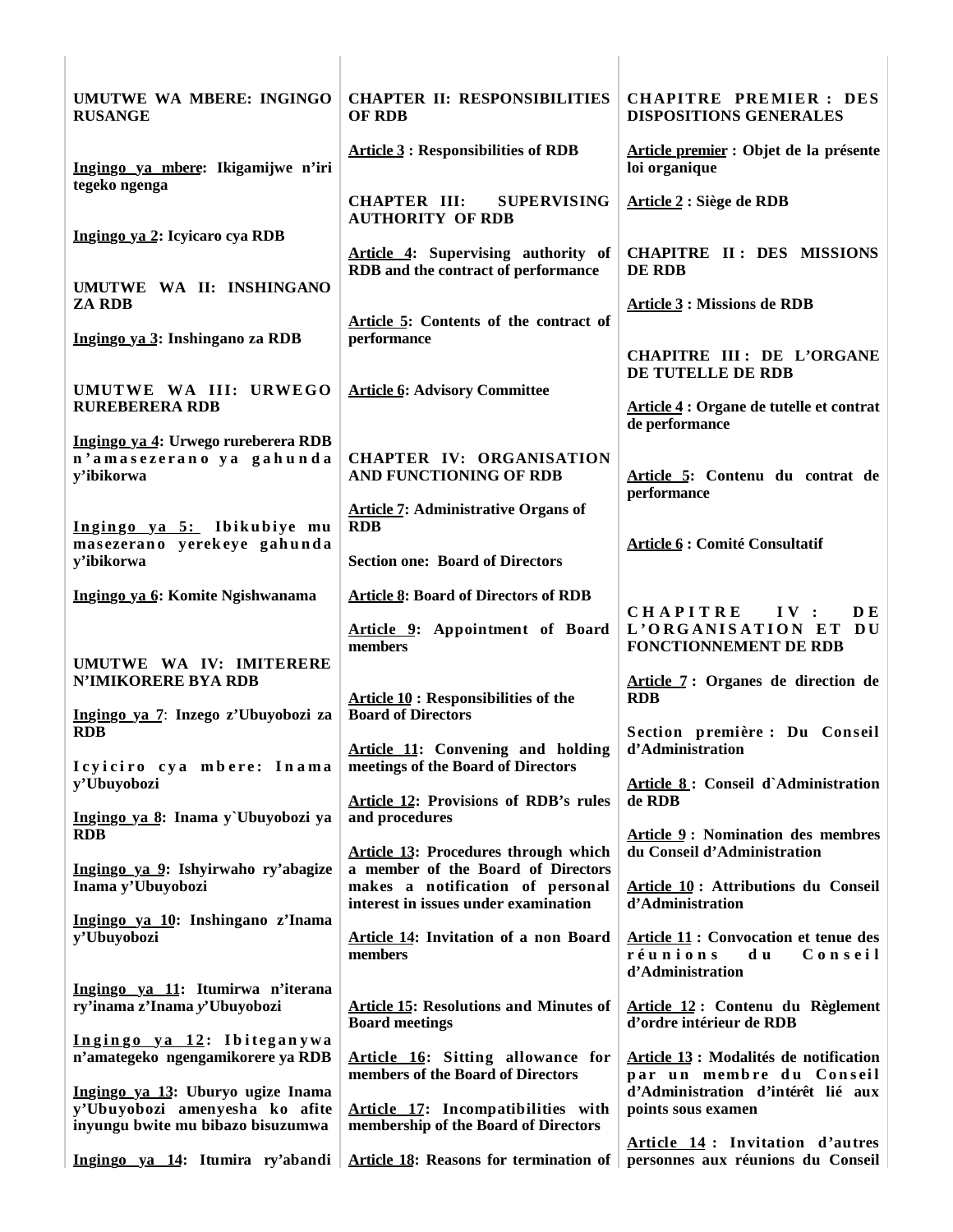| mu nama y'Inama<br>bantu<br>y'Ubuyobozi                                       | membership in the Board of Directors                                                                                  | d'Administration                                                                                                    |
|-------------------------------------------------------------------------------|-----------------------------------------------------------------------------------------------------------------------|---------------------------------------------------------------------------------------------------------------------|
| Ingingo ya 15: Inyandiko y'ibyemezo                                           | <b>Section 2: General Directorate</b>                                                                                 | Article 15: Résolutions et procès-<br>verbaux des réunions du Conseil                                               |
| n'inyandikomvugo by'inama z'Inama<br>y'Ubuyobozi                              | Article 19: Members of the General<br><b>Directorate</b>                                                              | d'Administration<br>Article 16 : Jetons de présence des                                                             |
| Ingingo ya 16: Ibigenerwa abagize<br>Inama y'Ubuyobozi bitabiriye inama       | Article 20: Responsibilities of the<br><b>General Directorate of RDB</b>                                              | $m$ e $m$ b $r$ e $s$<br>Conseil<br>d u<br>d'Administration                                                         |
| Ingingo ya 17: Ibitabangikanywa no<br>kuba mu nama y'Ubuyobozi                | <b>Article 21:</b> Appointment and removal<br>of the Chief Executive Officer of RDB                                   | Article 17 : Incompatibilités avec la<br>fonction de membre du Conseil<br>d'Administration                          |
| Ingingo ya 18: Impamvu zo kuva mu<br>Nama y'Ubuyobozi                         | and his or her Deputies                                                                                               | Article 18: Motif de cessation de la                                                                                |
| Icyiciro cya 2: Ubuyobozi Bukuru                                              | Article 22: Replacement of the Chief<br>Executive Officer in case of his or her                                       | qualité de membre du Conseil<br>d'Administration                                                                    |
| Ingingo ya 19: Abagize Ubuyobozi<br><b>Bukuru bwa RDB</b>                     | absence                                                                                                               | <b>Section 2 : De la Direction Générale</b>                                                                         |
| Ingingo ya 20 : Inshingano<br>z'Ubuyobozi Bukuru bwa RDB                      | <b>Article 23: Responsibilities of the Chief</b><br><b>Executive Officer of RDB</b>                                   | Article 19 : Composition de la<br>Direction Générale de RDB                                                         |
| Ingingo ya 21: Ishyirwaho<br>n'ikurwaho ry'Umukuru                            | <b>Article 24: Responsibilities of Deputy</b><br><b>Chief Executive Officers</b>                                      | Article 20: Attributions de la<br><b>Direction Générale</b>                                                         |
| w'Ubuyobozi<br>b w a<br>RDB<br>n'Abamwungirije                                | <b>Article 25:</b> Contract of performance<br>between the Chief Executive Officer<br>and other members of the General | <b>Article 21 : Nomination et révocation</b><br>du Directeur Général en Chef et de                                  |
| Ingingo ya 22: Isimbura ry'Umukuru<br>w'Ubuyobozi bwa RDB igihe adahari       | <b>Directorate of RDB</b>                                                                                             | ses Adjoints                                                                                                        |
| Ingingo ya 23: Inshingano<br>z'Umukuru w'Ubuyobozi bwa RDB                    | Section 3: RDB Management and its<br>responsibilities                                                                 | Article 22: Remplacement du<br>Directeur Général en Chef de RDB en<br>cas d'absence                                 |
| Ingingo ya 24 Inshingano<br>z`Abungirije Umukuru w'Ubuyobozi<br>bwa RDB       | Article 26: Members of the<br>management of RDB                                                                       | <b>Article 23: Attributions du Directeur</b><br>Général en Chef de RDB                                              |
| Ingingo ya 25: Amasezerano hagati<br>y'Umukuru n'abandi bagize                | Article 27: Responsibilities of the<br><b>Management</b>                                                              | Article 24: Attributions des<br>Directeurs Généraux Adjoints                                                        |
| Ubuyobozi Bukuru bwa RDB                                                      | <b>Article 28: Emoluments to the General</b><br>Directorate and staff of RDB                                          | Article 25: Contrat de performance<br>entre le Directeur Général en Chef et                                         |
| Icyiciro cya 3: Ubuyobozi bwa RDB<br>n'inshingano zabwo                       | CHAPTER V: PATRIMONY AND<br><b>FINANCE</b>                                                                            | les autres membres de Direction<br>Générale de RDB                                                                  |
| Ingingo ya 26: Abagize Ubuyobozi<br>bwa RDB                                   |                                                                                                                       | Section 3 : De la Direction de RDB et<br>ses attributions                                                           |
| Ingingo ya 27: Inshingano<br>z`Ubuyobozi                                      | Article 29: Patrimony of RDB and its<br>source                                                                        | Article 26 : Composition de la<br><b>Direction de RDB</b>                                                           |
| Ingingo ya 28: Ibigenerwa abagize<br>Ubuyobozi Bukuru<br>bwa RDB<br>n'abakozi | Article 30: Transfer of Public<br><b>Institution Patrimony</b>                                                        | Article 27 : Attributions de la<br><b>Direction</b>                                                                 |
| UMUTWE WA V: UMUTUNGO<br><b>N'IMARI</b>                                       | <b>Article 31: Use, management and audit</b><br>of the patrimony                                                      | Article 28: Appointements accordés<br>aux membres de la Direction<br>Générale et aux membres du<br>personnel de RDB |
|                                                                               | <b>Article 32: Approval and management</b><br>of the Budget of RDB                                                    | <b>CHAPITRE V: DU PATRIMOINE</b><br><b>ET DES FINANCES</b>                                                          |
| Ingingo ya 29: Umutungo wa RDB<br>n'inkomoko yawo                             | <b>Article 33: Annual financial report</b>                                                                            |                                                                                                                     |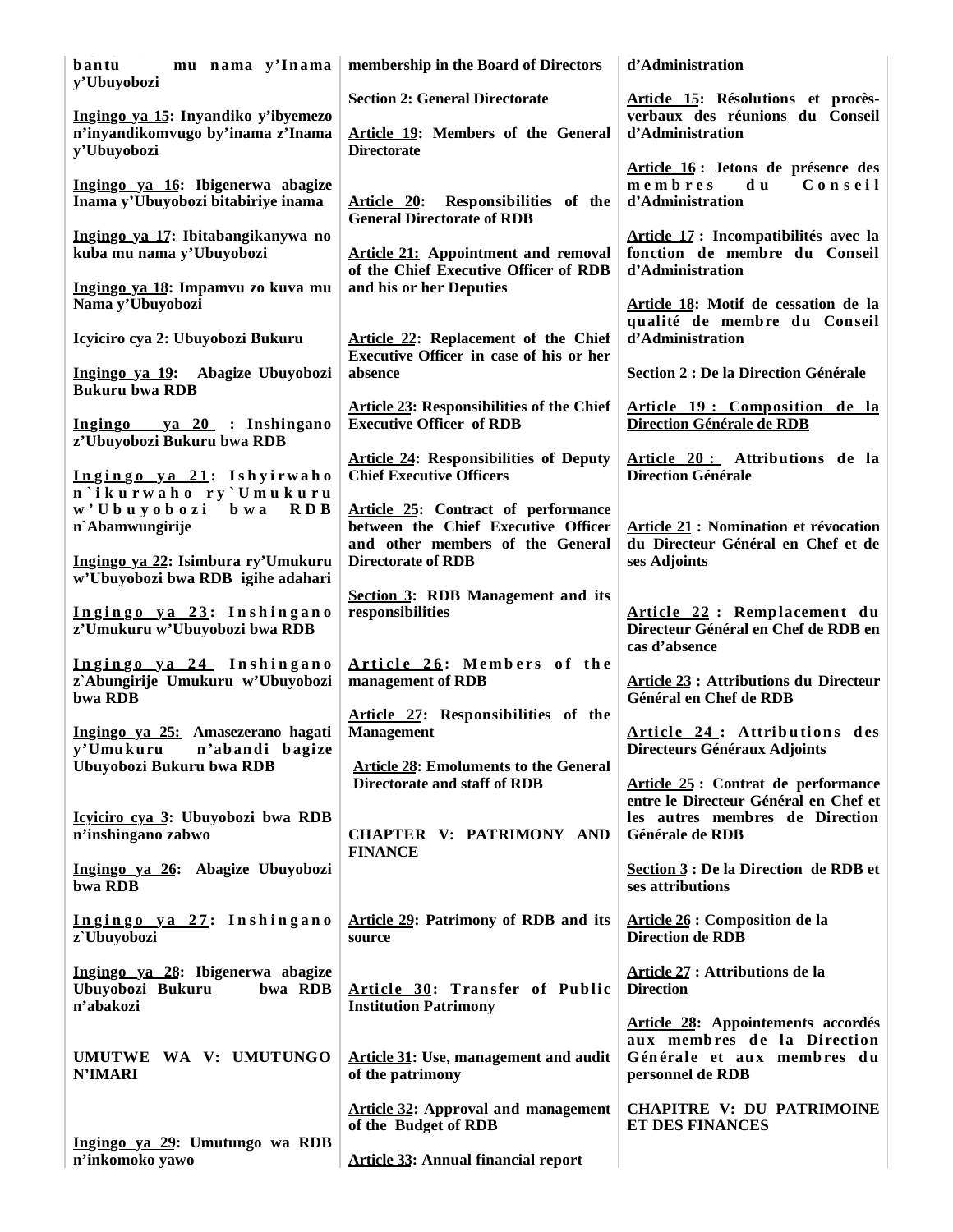| Ingingo ya 30: Kwegurirwa<br>umutungo w'ibigo                                                                                                                                                                                                                                          | CHAPTER VI: TRANSITIONAL<br><b>AND FINAL PROVISIONS</b>                                                                                                                                 | Article 29 : Patrimoine de RDB et ses<br>sources                                                                                                                                                                              |
|----------------------------------------------------------------------------------------------------------------------------------------------------------------------------------------------------------------------------------------------------------------------------------------|-----------------------------------------------------------------------------------------------------------------------------------------------------------------------------------------|-------------------------------------------------------------------------------------------------------------------------------------------------------------------------------------------------------------------------------|
| Ingingo ya 31: Imikoreshereze,<br>imicungire n'imigenzurire<br>by'umutungo                                                                                                                                                                                                             | <b>Article 34: Transitional period</b><br><b>Article 35: Repealing of inconsistent</b><br>provisions                                                                                    | Article 30: Transfert du patrimoine<br>des Etablissements publics<br>Article 31 : Utilisation, gestion et<br>audit du patrimoine                                                                                              |
| Ingingo ya 32: Iyemeza n'imicungire<br>by'ingengo y'imari ya RDB                                                                                                                                                                                                                       | <b>Article 36: Commencement</b>                                                                                                                                                         | Article 32: Adoption et gestion du<br>budget de RDB                                                                                                                                                                           |
| Ingingo ya 33: Raporo y'umwaka<br>w'ibaruramari                                                                                                                                                                                                                                        |                                                                                                                                                                                         | Article 33: Rapport annuel de<br>l'exercice comptable                                                                                                                                                                         |
| UMUTWE WA VI: INGINGO<br>Z'INZIBACYUHO N'IZISOZA                                                                                                                                                                                                                                       |                                                                                                                                                                                         | CHAPITRE<br>VI.<br>$\cdot$<br><b>DES</b><br>DISPOSITIONS TRANSITOIRES                                                                                                                                                         |
| Ingingo ya 34: Igihe cy'inzibacyuho                                                                                                                                                                                                                                                    |                                                                                                                                                                                         | <b>ET FINALES</b>                                                                                                                                                                                                             |
| Ingingo ya 35: Ivanwaho ry'ingingo<br>zinyuranyije n'iri tegeko                                                                                                                                                                                                                        |                                                                                                                                                                                         | <b>Article 34 : Période transitoire</b>                                                                                                                                                                                       |
| Ingingo ya 36: Igihe iri tegeko ngenga<br>ritangira gukurikizwa                                                                                                                                                                                                                        |                                                                                                                                                                                         | <b>Article 35 : Disposition abrogatoire</b>                                                                                                                                                                                   |
|                                                                                                                                                                                                                                                                                        |                                                                                                                                                                                         | Article 36 : Entrée en vigueur                                                                                                                                                                                                |
|                                                                                                                                                                                                                                                                                        | ORGANIC LAW Nº 53/2008 OF<br>02/9/2008 ESTABLISHING<br>RWANDA DEVELOPMENT BOARD<br>(RDB) AND DETERMINING ITS<br>RESPONSIBILITIES,<br><b>ORGANISATION</b><br>A N D<br><b>FUNCTIONING</b> |                                                                                                                                                                                                                               |
| ITEGEKO NGENGA N° 53/2008<br>RYO KU WA 02/9/2008<br><b>RISHYIRAHO</b><br>URWEGO<br>RUSHINZWE ITERAMBERE MU<br>RWANDA (RDB) RIKANAGENA<br>INSHINGANO, IMITERERE<br><b>N'IMIKORERE BYARWO</b><br>ORGANIC LAW Nº 53/2008 OF<br>02/09/2008 ESTABLISHING<br><b>RWANDA DEVELOPMENT BOARD</b> |                                                                                                                                                                                         | LOI ORGANIQUE Nº 53/2008 DU<br>02/9/2008 PORTANT CREATION<br>DE L'OFFICE POUR LA<br><b>PROMOTION</b><br><b>DU</b><br>DEVELOPPEMENT AU RWANDA<br>(RDB) ET DETERMINANT SA<br>MISSION, SON ORGANISATION<br>ET SON FONCTIONNEMENT |
| (RDB) AND DETERMINING ITS<br>RESPONSIBILITIES,<br><b>ORGANISATION</b><br>A N D<br><b>FUNCTIONING</b>                                                                                                                                                                                   | The headquarters of RDB is situated in<br>the Kigali City, the Capital of the                                                                                                           |                                                                                                                                                                                                                               |
| Twebwe, KAGAME Paul,<br>Perezida wa Repubulika;                                                                                                                                                                                                                                        | Republic of Rwanda. It may be<br>transferred elsewhere in Rwanda if<br>deemed necessary.                                                                                                | <b>Nous, KAGAME Paul,</b><br>Président de la République;                                                                                                                                                                      |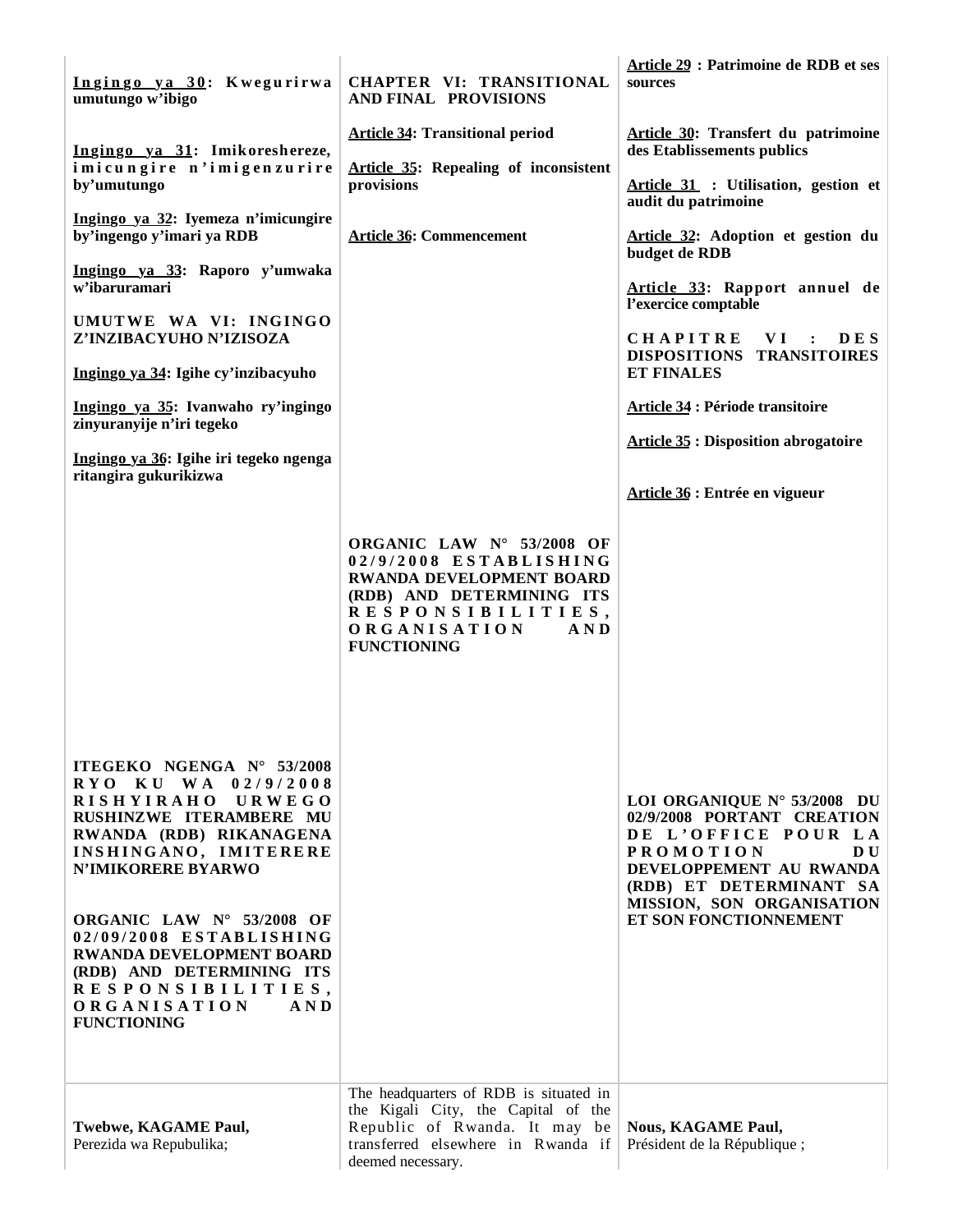**INTEKO ISHINGA AMATEGEKO Y E M E J E N O N E N A T W E D U H A M I J E , D U T A N G A J E ITEGEKO NGENGA RITEYE RITYA, KANDI DUTEGETSE KO RYANDIKWA MU IGAZETI YA LETA YA REPUBULIKA Y'U RWANDA.**

### **INTEKO ISHINGA AMATEGEKO:**

Umutwe w'Abadepite, mu nama yawo yo ku wa 14 Kanama 2008;

Umutwe wa Sena, mu nama yawo yo ku wa 13 Kanama 2008;

Ishingiye ku Itegeko Nshinga rya Repubulika y'u Rwanda ryo ku wa 04 Kamena 2003, nk'uko ryavuguruwe kugeza ubu, cyane cyane mu ngingo zaryo, iya 62, iya 66, iya 67, iya 88, iya 89, iya 90, iya 93, iya 94, iya 95, iya 108, iya 113, iya 118, iya 121, iya 176, iya 183 n'iya 201;

Ishingiye ku Itegeko Ngenga nº 04/2005 ryo ku wa 08/04/2005 rigena uburyo bwo kurengera, kubungabunga no guteza imbere ibidukikije mu Rwanda, cyane cyane mu ngingo yaryo ya 69;

Isubiye ku Itegeko n° 45/2006 ryo ku wa 05/10/2006 rigena inshingano, imiterere n'imikorere by'Ikigo cy'Igihugu Gishinzwe Guteza Imbere Ishoramari n'Ibicuruzwa Byoherezwa mu Mahanga (RIEPA);

Isubiye ku Itegeko n° 46/2006 ryo ku wa 05/10/2006 rigena inshingano, imiterere n'imikorere by'Ikigo cy'Igihugu cy'Ikoranabuhanga mu Itangazabumenyi no mu Itumanaho (RITA);

Isubiye ku Itegeko n° 39/2006 ryo ku wa 30/09/2006 rigena inshingano, imiterere, n'imikorere by'Ikigo cy'Ubukerarugendo na Pariki z'Igihugu mu Rwanda (ORTPN);

Isubiye ku Itegeko n° 32/2007 ryo ku wa 30/07/2007 rishyiraho Ikigo cy'Igihugu Gishinzwe Iyandikisha mu by'Ubucuruzi (RCRSA) rikanagena inshingano, imiterere n'imikorere byacyo;

Isubiye ku Itegeko n° 03/2007 ryo ku wa 22/01/2007 rigena inshingano, imiterere n'imikorere by'Ikigo cya Leta Gishinzwe Kongera Ubushobozi bw'Abakozi n'ubw'Inzego (HIDA);

RDB may have branches elsewhere in the country and abroad if deemed necessary, upon approval by an Order of the Prime Minister, in order to fulfill its responsibilities.

### **CHAPTER II: RESPONSIBILITIES OF RDB**

### **Article 3 : Responsibilities of RDB**

The main responsibilities of RDB shall be:

1° to fast track development activities and to facilitate Government and the private sector and undertake an active role;

to promote local and foreign direct investments in Rwanda ;

3° to promote exports to regional and international markets of goods and services as well as adding value;

4° to participate in initiating and implementing policies and strategies in matters relating to tourism and conservation of National Parks and other protected areas in matters relating to tourism, and to advise Government on the promotion of the tourism sector;

5° to participate in initiating and implementing policies and strategies in the field of Information and Communication Technology and to advise Government on the promotion of the sector;

6° to provide guidelines, analyze project proposals and follow up on the implementation of Government decisions in line with public and private investment;

7° to carry out privatization programmes, monitor them and advise Government accordingly ;

to promote entrepreneurship and support the creation and development of private enterprises ;

9° to initiate, implement and follow up the activities relating to modernizing, harness relationship and **LE PARLEMENT A ADOPTE ET N O U S S A N C T I O N N O N S , P R O M U L G U O N S L A L O I ORGANIQUE DONT LA TENEUR SUIT ET ORDONNONS QU'ELLE SOIT PUBLIEE AU JOURNAL OFFICIEL DE LA REPUBLIQUE DU RWANDA.**

### **LE PARLEMENT :**

La Chambre des Députés, en sa séance du 14 août 2008 ;

Le Sénat, en sa séance du 13 août 2008 ;

Vu la Constitution de la République du Rwanda du 4 juin 2003 telle que révisée à ce jour, spécialement en ses articles 62, 66, 67, 88, 89, 90, 93, 94, 95, 108, 113, 118, 121, 176, 183 et 201 ;

Vu la Loi Organique nº 04/2005 du 08/04/2005 portant modalités de protéger, sauvegarder et promouvoir l'environnement au Rwanda, spécialement en son article 69 ;

Revu la Loi n° 45/2006 du 05/10/2006 portant attributions, organisation et fonctionnement de l'Agence Rwandaise pour la Promotion des Investissements et des Exportations (RIEPA) ;

Revu la Loi n° 46/2006 du 05/10/2006 portant attributions, organisation et fonctionnement de l'Office National de Technologie de l'Information et de la Communication (RITA) ;

Revu la Loi n° 39/2006 du 30/09/2006, portant attributions, organisation et fonctionnement de l'Office Rwandais du Tourisme et des Parcs Nationaux (ORTPN) ;

Revu la Loi n° 32/2007 du 30/07/2007 portant création, missions, organisation et fonctionnement de l'Agence Nationale d'Enregistrement Commercial (RCRSA) ;

Revu la Loi n° 03/2007 du 22/01/2007, portant attributions, organisation et fonctionnement de l'Agence de Développement des Ressources Humaines et Institutionnelles (HIDA) ;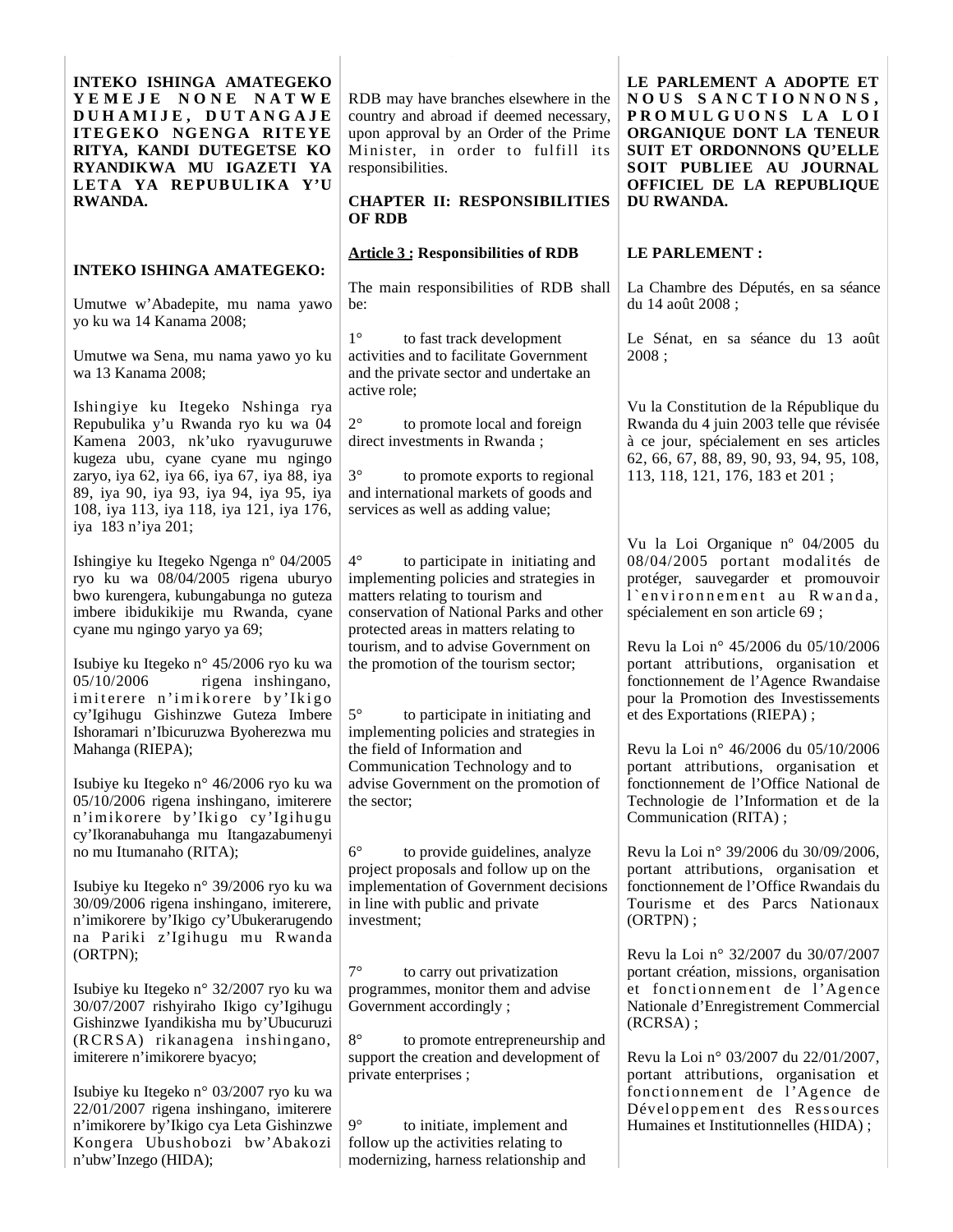| YEMEJE:                                                                                                                                                                 | registering, trading companies and<br>businesses, secured transactions,<br>intellectual property rights and activities<br>to initiate, exercise and halt business                                                    | <b>ADOPTE:</b><br><b>CHAPITRE PREMIER: DES</b>                                                                                                                                                                                                                   |
|-------------------------------------------------------------------------------------------------------------------------------------------------------------------------|----------------------------------------------------------------------------------------------------------------------------------------------------------------------------------------------------------------------|------------------------------------------------------------------------------------------------------------------------------------------------------------------------------------------------------------------------------------------------------------------|
| UMUTWE WA MBERE: INGINGO<br><b>RUSANGE</b>                                                                                                                              | activities;                                                                                                                                                                                                          | <b>DISPOSITIONS GENERALES</b><br>Article premier : Objet de la présente<br>loi organique                                                                                                                                                                         |
| Ingingo ya mbere: Ikigamijwe n'iri<br>tegeko ngenga                                                                                                                     | $10^{\circ}$<br>to insure appropriate<br>mechanisms of building pro-development<br>institutions in the Public, private and<br>civil society sectors and increase staff<br>capacity building in those institutions in | La présente loi organique porte création<br>de l'organe spécialisé appelé Office pour<br>la Promotion du Développement au<br>Rwanda, dénommé "RWANDA                                                                                                             |
| Iri tegeko ngenga rishyiraho urwego<br>rwihariye rushinzwe kwihutisha<br>iterambere mu Rwanda rwitwa "Rwanda<br>Development Board", RDB mu<br>magambo ahinnye y'ururimi | order to improve their efficiency and<br>competitiveness on both the national and<br>international labor market;                                                                                                     | DEVELOPMENT BOARD", (RDB) en<br>sigle anglais. Cette loi organique<br>détermine également ses missions, sa<br>structure et son fonctionnement.                                                                                                                   |
| rw'icyongereza. Iri tegeko ngenga rigena<br>kandi inshingano, imiterere n'imikorere<br>byarwo.<br>RDB ifite ubuzimagatozi n'ubwigenge                                   | $11^{\circ}$<br>to facilitate and help investors<br>meet environmental standards in the<br>execution of their projects;                                                                                              | RDB est doté de la personnalité<br>juridique et de l'autonomie financière et<br>administrative et est gérée<br>conformément aux dispositions de la<br>présente loi organique.                                                                                    |
| mu miyoborere, mu micungire<br>y'umutungo n'abakozi bayo, kandi<br>icungwa hakurikijwe ingingo                                                                          | $12^{\circ}$<br>to cooperate and collaborate with<br>other regional and international<br>institutions having similar                                                                                                 | Article 2 : Siège de RDB                                                                                                                                                                                                                                         |
| zitandukanye z`iri tegeko ngenga.<br>Ingingo ya 2: Icyicaro cya RDB                                                                                                     | responsibilities;                                                                                                                                                                                                    | Le siège de RDB est établi dans la Ville<br>de Kigali, Capitale de la République du<br>Rwanda. Il peut, en cas de nécessité,                                                                                                                                     |
| Icyicaro cya RDB kiri mu Mujyi wa<br>Kigali, Umurwa Mukuru wa Repubulika                                                                                                | $13^{\circ}$<br>to advise Government on all<br>activities which can fast track<br>development in Rwanda.                                                                                                             | être transféré en tout autre lieu du<br>territoire de la République du Rwanda.                                                                                                                                                                                   |
| y'u Rwanda. Gishobora kwimurirwa<br>ahandi hose mu Rwanda, igihe bibaye<br>ngombwa.                                                                                     | CHAPTER III: SUPERVISING<br><b>AUTHORITY OF RDB</b>                                                                                                                                                                  | Pour mieux s'acquitter de sa mission,<br>RDB peut, en cas de nécessité, sur<br>Arrêté du Premier Ministre, établir des<br>agences en tout autre lieu du territoire                                                                                               |
| RDB ishobora kugira amashami ahandi<br>hose mu Gihugu no hanze y'igihugu<br>bibaye ngombwa, kugira ngo igere ku<br>nshingano zayo, byemejwe n'Iteka rya                 | Article 4: Supervising authority of<br>RDB and the contract of performance                                                                                                                                           | national ou à l'étranger.<br><b>CHAPITRE II: DES MISSIONS</b><br>DE RDB                                                                                                                                                                                          |
| Minisitiri w'Intebe.<br>UMUTWE WA II: INSHINGANO                                                                                                                        | RDB is a permanent, independent<br>national organ with administrative and<br>financial autonomy.                                                                                                                     | <b>Article 3: Missions de RDB</b>                                                                                                                                                                                                                                |
| <b>ZA RDB</b>                                                                                                                                                           | RDB shall be supervised by the Office of                                                                                                                                                                             | Les principales missions de RDB sont<br>les suivantes :                                                                                                                                                                                                          |
| Ingingo ya 3: Inshingano za RDB<br>Inshingano z'ingenzi za RDB ni izi<br>zikurikira:                                                                                    | the President of the Republic.<br>The Ministry in charge of commerce shall                                                                                                                                           | $1^{\circ}$<br>Accélérer le développement<br>économique et faciliter les activités de<br>l'Etat et du secteur privé en la matière ;                                                                                                                              |
| $1^{\circ}$<br>kwihutisha ibikorwa bigamije<br>iterambere ry'ubukungu no gufasha Leta<br>n'abikorera kubigiramo uruhare<br>rugaragara;                                  | ensure the smooth running of technical<br>and administrative matters. There shall be<br>concluded between the afore mentioned<br>Ministry and the Board of Directors a<br>performance contract determining           | $2^{\circ}$<br>promouvoir l'investissement<br>local et l'investissement étranger au<br>Rwanda;                                                                                                                                                                   |
| $2^{\circ}$<br>guteza imbere ishoramari<br>ry'abenegihugu n'iry'abanyamahanga mu<br>Rwanda;                                                                             | competences, rights and responsibilities<br>of each party in achieving the objectives<br>of RDB.<br>This contract shall have a duration                                                                              | $3^\circ$<br>promouvoir les exportations<br>des produits et services locaux vers les<br>marchés tant régionaux<br>qu'internationaux et leur valeur ajoutée ;                                                                                                     |
| $3^\circ$<br>guteza imbere ibicuruzwa<br>bikorerwa mu Rwanda n'amaserivisi<br>byoherezwa ku masoko yo mu karere no<br>ku masoko mpuzamahanga byongerewe<br>agaciro;     | equivalent to the term of office of the<br>members of the Board of Directors and it<br>shall be signed by the Chairperson of the<br>Board of Directors and the Minister in<br>charge of commerce.                    | $4^{\circ}$<br>contribuer à la proposition et à<br>l'exécution des politiques et des<br>stratégies en rapport avec le tourisme et<br>la conservation des parcs nationaux et<br>d'autres zones protégées en matière du<br>tourisme, et conseiller le Gouvernement |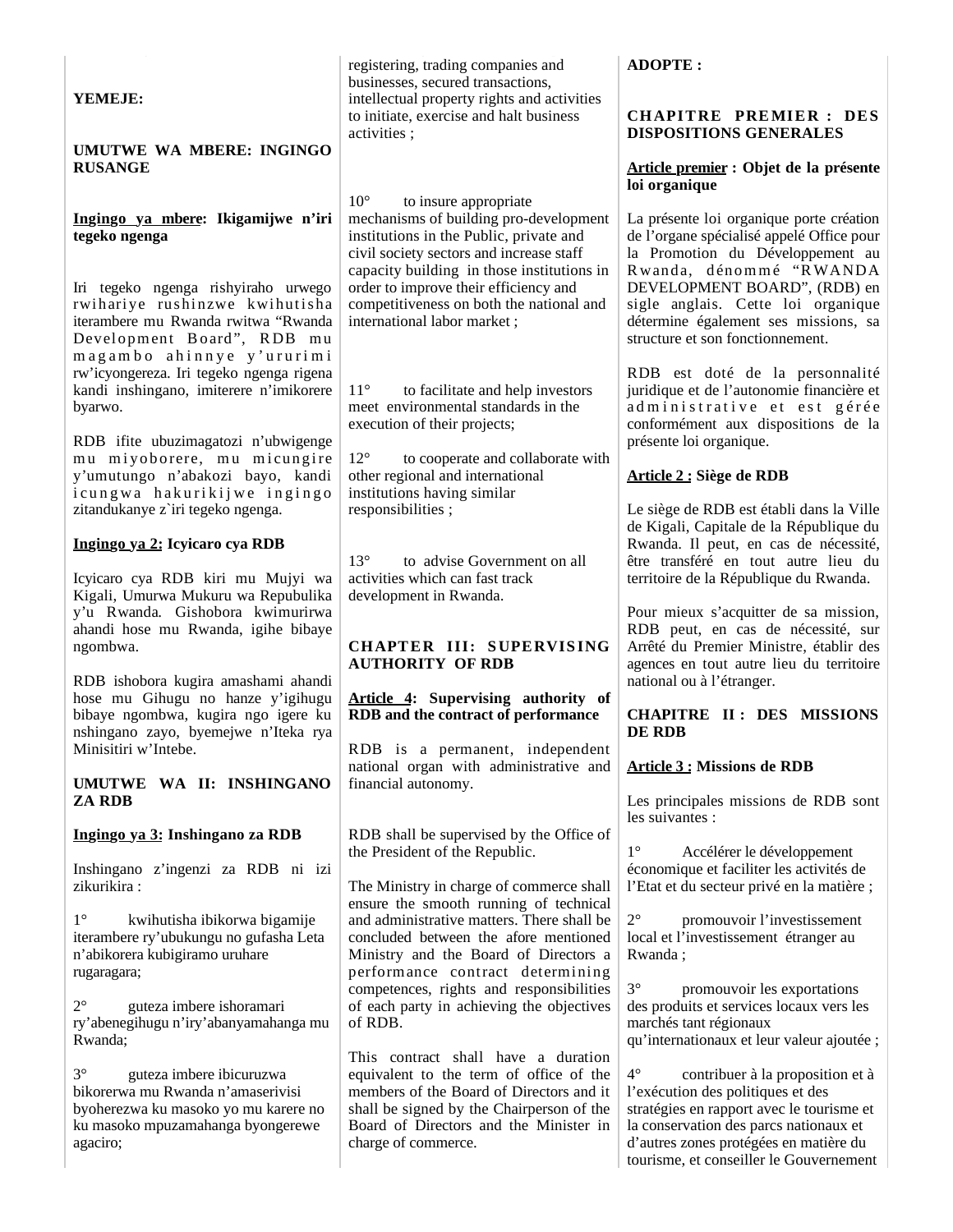| $4^\circ$<br>kugira uruhare mu gusembura<br>no gushyira mu bikorwa politiki<br>n'ingamba birebana n'ubukerarugendo no<br>kubungabunga Pariki z'Igihugu n'ahandi<br>hantu hakomye mu bijyanye<br>n'ubukerarugendo, no kugira inama<br>Guverinoma ku buryo byatezwa imbere; | Article 5: Contents of the contract of<br>performance<br>Among the contents of the contract<br>mentioned in Article 4 that should be<br>provided for in a clear way are : | en matière de promotion de ce secteur ;<br>$5^{\circ}$<br>contribuer à la proposition et à<br>l'exécution des politiques et des<br>stratégies du Gouvernement en matière<br>de technologie de l'information et de la<br>communication et conseiller le<br>Gouvernement en matière de promotion |
|---------------------------------------------------------------------------------------------------------------------------------------------------------------------------------------------------------------------------------------------------------------------------|---------------------------------------------------------------------------------------------------------------------------------------------------------------------------|------------------------------------------------------------------------------------------------------------------------------------------------------------------------------------------------------------------------------------------------------------------------------------------------|
| $5^{\circ}$<br>kugira uruhare mu gusembura<br>no gushyira mu bikorwa politiki<br>n'ingamba bya Guverinoma mu rwego<br>rw'Ikoranabuhanga mu Itangazabumenyi<br>no mu Itumanaho no kugira inama<br>Guverinoma ku buryo byatezwa imbere;                                     | $1^{\circ}$<br>the responsibilities of the Board<br>of Directors and the management as well<br>as the main organs of RDB;<br>$2^{\circ}$<br>expected results of RDB;      | de ce secteur;<br>$6^{\circ}$<br>donner l'orientation, analyser<br>toute proposition et assurer le suivi des<br>décisions du Gouvernement concernant<br>les investissements publics et privés ;                                                                                                |
| $6^{\circ}$<br>gutanga umurongo mbonera,<br>gusesengura imishinga no gukurikirana<br>ishyirwa mu bikorwa ry'ibyemezo bya<br>Guverinoma mu rwego rwo gushora<br>imari ya Leta n'iy'abikorera;                                                                              | $3^\circ$<br>the sources of the property of<br>RDB; its sources functioning and<br>permanent audit procedures.<br><b>Article 6: Advisory Committee</b>                    | $7^\circ$<br>exécuter les programmes de<br>privatisation, en assurer le suivi et<br>conseiller le Gouvernement en la<br>matière;                                                                                                                                                               |
| $7^{\circ}$<br>gushyira mu bikorwa gahunda<br>zo kwegurira ibigo bya Leta abikorera,<br>kuzikurikirana no kugira inama Leta<br>muri urwo rwego;                                                                                                                           | There shall be hereby established an<br>Advisory committee which shall be<br>chaired by the Minister in charge of trade<br>and composed of:                               | $8^{\circ}$<br>promouvoir l'entreprenariat et<br>appuyer la création et le développement<br>des entreprises privées;<br>$9^\circ$<br>proposer, assurer et faire le                                                                                                                             |
| $8^{\circ}$<br>guteza imbere umuco wo<br>kwihangira imirimo no gufasha ivuka<br>n'iterambere ry'ibigo by'abikorera;                                                                                                                                                       | $1^{\circ}$<br>the Minister in charge of finance<br>and economic planning;                                                                                                | suivi des activités en rapport avec le<br>partenariat, la promotion et<br>l'enregistrement des sociétés<br>commerciales et associations<br>commerciales, des garanties de                                                                                                                      |
| $9^\circ$<br>kugena, gushyira mu bikorwa<br>no gukurikirana imirimo yerekeranye no<br>guteza imbere, kunoza imikoranire no<br>kwandika amasosiyete                                                                                                                        | $2^{\circ}$<br>the Minister in charge of science<br>and technology;<br>$3^{\circ}$<br>the Minister in charge of labor;                                                    | transactions, des droits de la propriété<br>intellectuelle, la liberté d'entreprise,<br>d'exercice et de cessation d'activités<br>commerciales;                                                                                                                                                |
| n'amashyirahamwe y'ubucuruzi, ingwate<br>z'amasezerano, uburenganzira ku<br>mutungo bwite mu by'ubwenge<br>n'uburenganzira bwo gutangira, gukora<br>no guhagarika imirimo y'ubucuruzi;                                                                                    | $4^{\circ}$<br>the Minister in charge of natural<br>resources;<br>$5^{\circ}$<br>the Minister in charge of<br>infrastructure;                                             | $10^{\circ}$<br>établir un mécanisme approprié<br>de développement institutionnel dans le<br>secteur public, privé et la société civile<br>et renforcer les capacités et les<br>compétences des ressources humaines                                                                            |
| $10^{\circ}$<br>gushyiraho uburyo buboneye<br>bwo kubaka ubushobozi bw'inzego za<br>Leta, iz'abikorera n'iz'imiryango itari iya<br>Leta hagamijwe iterambere ry'abakozi<br>b'izo nzego no kubongerera ubumenyi<br>n'ubushobozi byabafasha gukora neza no                  | $6^{\circ}$<br>the Minister in charge of<br>agriculture and livestock;<br>$7^{\circ}$<br>the Minister in charge of foreign<br>affairs;                                    | oeuvrant au sein de ces secteurs en vue<br>d'améliorer leur efficience et<br>compétitivité au marché de travail<br>national et international;                                                                                                                                                  |
| kubasha gupiganwa n'abandi ku isoko<br>ry'akazi ku rwego rw'Igihugu no ku<br>rwego mpuzamahanga;<br>$11^{\circ}$                                                                                                                                                          | $8^{\circ}$<br>the Chairperson of the Private<br>Sector.                                                                                                                  | $11^{\circ}$<br>faciliter et aider les<br>investisseurs à se conformer aux normes<br>de protection de l'environnement;<br>$12^{\circ}$<br>établir des relations et                                                                                                                             |
| korohereza no gufasha<br>abashoramari kubahiriza amategeko<br>asabwa mu kubungabunga ibidukikije;<br>$12^{\circ}$<br>gushyikirana no gukorana                                                                                                                             | An Advisory Committee may seek<br>assistance from any person as may<br>required.                                                                                          | collaborer avec les autres agences tant<br>régionales qu'internationales ayant les<br>attributions similaires;                                                                                                                                                                                 |
| n'izindi nzego zihuje inshingano zo ku<br>rwego rw'akarere cyangwa<br>mpuzamahanga;                                                                                                                                                                                       | The Advisory Committee shall meet once<br>every term and whenever deemed<br>necessary.                                                                                    | $13^{\circ}$<br>conseiller le Gouvernement sur<br>toutes les actions pouvant accélérer le<br>développement au Rwanda.                                                                                                                                                                          |
| $13^{\circ}$<br>kugira inama Guverinoma ku<br>bindi byose byakwihutisha iterambere                                                                                                                                                                                        | The advisory committee shall be in<br>charge of refining and to designing a                                                                                               | CHAPITRE III : DE L'ORGANE<br>DE TUTELLE DE RDB                                                                                                                                                                                                                                                |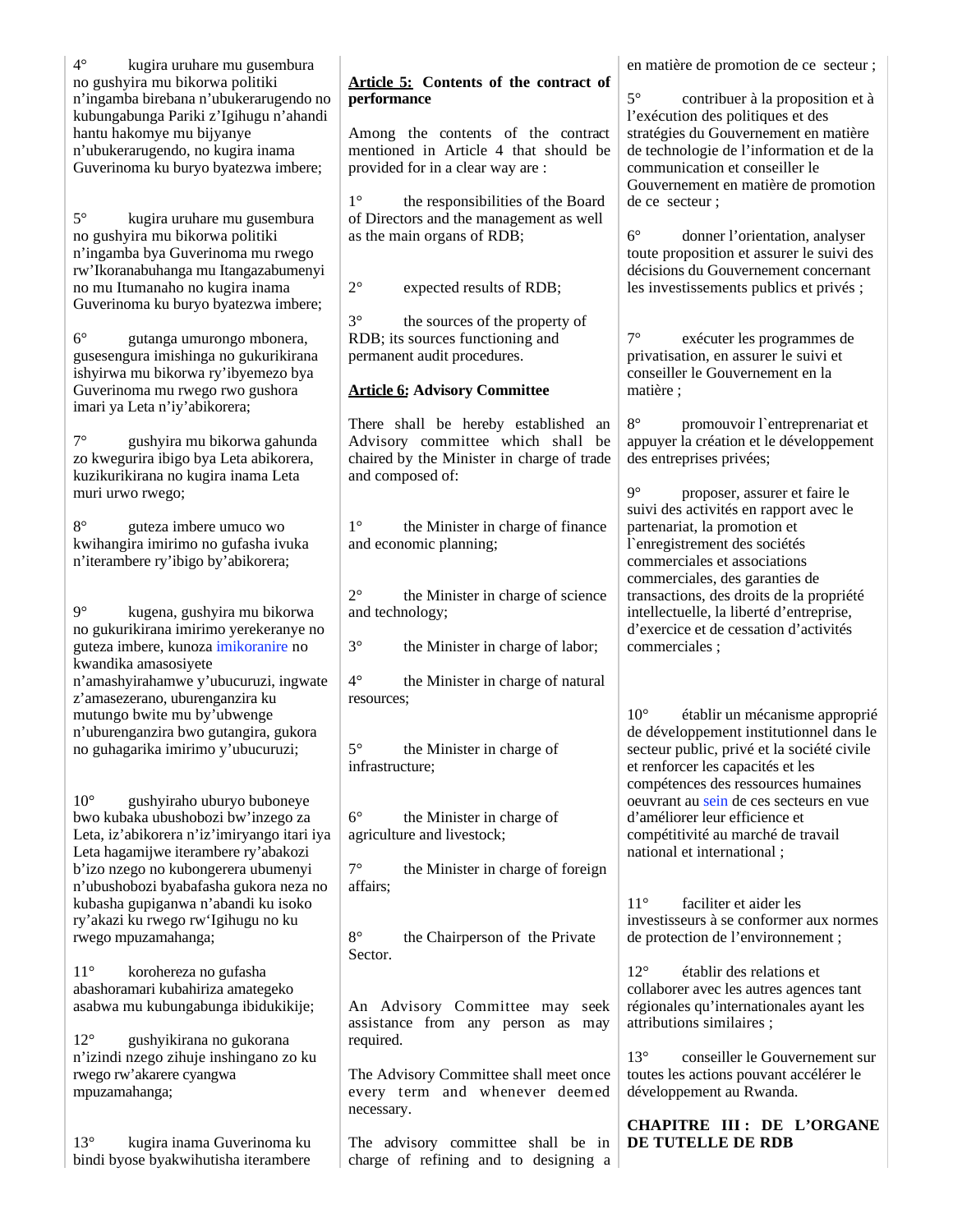| mu Rwanda.                                                                                                                                                                                                                                                         | policy guideline and to ensure its<br>implementation.                                                                                                                                                                                                                                                 | Article 4 : Organe de tutelle et contrat<br>de performance                                                                                                                                                                                                                    |
|--------------------------------------------------------------------------------------------------------------------------------------------------------------------------------------------------------------------------------------------------------------------|-------------------------------------------------------------------------------------------------------------------------------------------------------------------------------------------------------------------------------------------------------------------------------------------------------|-------------------------------------------------------------------------------------------------------------------------------------------------------------------------------------------------------------------------------------------------------------------------------|
| UMUTWE WA III: URWEGO<br><b>RUREBERERA RDB</b><br>Ingingo ya 4: Urwego rureberera RDB<br>n'amasezerano ya gahunda                                                                                                                                                  | Its decisions shall be forwarded to RDB<br>Management within seven (7) days from<br>the time of their approval, and the<br>President's office shall be given a copy.                                                                                                                                  | RDB est un organe public permanent,<br>indépendant et doté de l'autonomie<br>administrative et financière.                                                                                                                                                                    |
| y'ibikorwa<br>RDB ni urwego rw'Igihugu ruhoraho,<br>rwigenga kandi rufite ubwisanzure mu<br>mitegekere bwite no mu micungire<br>y'imari n'umutungo.                                                                                                                | <b>CHAPTER IV: ORGANISATION</b><br>AND FUNCTIONING OF RDB                                                                                                                                                                                                                                             | RDB est placé sous tutelle de la<br>Présidence de la République.<br>Le Ministère ayant le Commerce dans<br>ses attributions assure la supervision sur<br>le plan administratif et technique. Il est                                                                           |
| RDB irebererwa na Perezidansi ya<br>Repubulika.<br>Minisiteri ifite Ubucuruzi mu nshingano<br>zayo ikurikirana RDB mu bijyanye<br>n'ibikorwa ku rwego rw'ubuyobozi na                                                                                              | Article 7: Administrative Organs of<br><b>RDB</b><br>RDB is comprised of the following three<br>(3) administrative organs:                                                                                                                                                                            | signé, entre ce Ministère et le Conseil<br>d'Administration, un contrat de<br>performance déterminant les<br>compétences, les droits et les<br>obligations de chaque partie en vue de<br>la réalisation de la mission de RDB.                                                 |
| tekiniki. Hagati y'iyo Minisiteri n'Inama<br>y'Ubuyobozi hakorwa amasezerano<br>yerekeye gahunda y'ibikorwa agaragaza<br>ububasha, uburenganzira n'inshingano za<br>buri ruhande mu kugeza RDB ku<br>nshingano zayo.                                               | $1^{\circ}$<br>the Board of Directors;<br>$2^{\circ}$<br>the General Directorate;<br>$3^\circ$<br>Management;                                                                                                                                                                                         | Ce contrat est valide pour une durée<br>égale au mandat des membres du<br>Conseil d'Administration et est<br>conjointement signé par le Président du<br>Conseil d'Administration et le Ministre<br>ayant le Commerce dans ses<br>attributions.                                |
| Ayo masezerano amara igihe gihwanye<br>na manda y'abagize Inama y'Ubuyobozi,<br>ashyirwaho umukono na Perezida<br>w'Inama y'Ubuyobozi na Minisitiri ufite<br>ubucuruzi mu nshingano ze.<br>Ingingo ya 5: Ibikubiye mu<br>masezerano yerekeye gahunda<br>y'ibikorwa | <b>Section one: Board of Directors</b><br><b>Article 8: Board of Directors of RDB</b><br>The Board of Directors of RDB is the<br>supreme authority which oversees it. It<br>shall have full powers and<br>responsibilities to manage RDB resources<br>in order for it to fulfil its responsibilities. | Article 5: Contenu du contrat de<br>performance<br>Le contrat visé à l'article 4 doit préciser<br>notamment les points suivants:<br>$1^{\circ}$<br>les attributions du Conseil<br>d'Administration, celles de la Direction<br>et de tous les organes principaux de<br>$RDB$ ; |
| Mu byo amasezerano avugwa mu ngingo<br>ya 4 agomba guteganya mu buryo<br>bwumvikana harimo:                                                                                                                                                                        | <b>Article 9: Appointment of Board</b><br>members                                                                                                                                                                                                                                                     | $2^{\circ}$<br>les réalisations attendues de                                                                                                                                                                                                                                  |
| $1^{\circ}$<br>inshingano z'Inama<br>y'Ubuyobozi, iz'Ubuyobozi n'iz'inzego<br>zose z'ingenzi za RDB;<br>$2^{\circ}$<br>ibigomba kugerwaho na RDB;                                                                                                                  | The Board of Directors is composed of<br>the Chief Executive Officer who is the<br>Chairperson of RDB, the Deputy<br>Chairperson who is in charge of<br>promoting private sector activities and<br>other members appointed from outside<br>RDB.                                                       | $RDB$ ;<br>$3^{\circ}$<br>source du patrimoine de RDB,<br>ses modalités de fonctionnement et<br>d'audit permanent.<br><b>Article 6: Comité Consultatif</b>                                                                                                                    |
| $3^\circ$<br>aho umutungo wa RDB<br>ukomoka, imikorere yayo n'uburyo<br>buhoraho bwo kubigenzura.                                                                                                                                                                  | The Deputy Chairperson shall be chosen<br>from members of the Board of Directors<br>who are not employees of RDB and other<br>members of the Board of Directors                                                                                                                                       | Il est créé un Comité Consultatif<br>présidé par le Ministre ayant le<br>commerce dans ses attributions et<br>composé du :                                                                                                                                                    |
| Ingingo ya 6: Komite Ngishwanama<br>Hashyizweho Komite Ngishwanama                                                                                                                                                                                                 | appointed by an Order of the Prime<br>Minister.                                                                                                                                                                                                                                                       | $1^{\circ}$<br>Ministre ayant les finances et                                                                                                                                                                                                                                 |
| iyoborwa na Minisitiri ufite ubucuruzi<br>mu nshingano ze igizwe n'aba<br>bakurikira:                                                                                                                                                                              | Other Deputies of the Chief Executive<br>Officer of RDB shall attend the Board of<br>Directors meeting but shall not vote.                                                                                                                                                                            | la planification économique dans ses<br>attributions;<br>$2^{\circ}$<br>Ministre ayant la science et la<br>technologie dans ses attributions;                                                                                                                                 |
| $1^{\circ}$<br>Minisitiri ufite imari                                                                                                                                                                                                                              | At least thirty per cent (30 %) of the                                                                                                                                                                                                                                                                |                                                                                                                                                                                                                                                                               |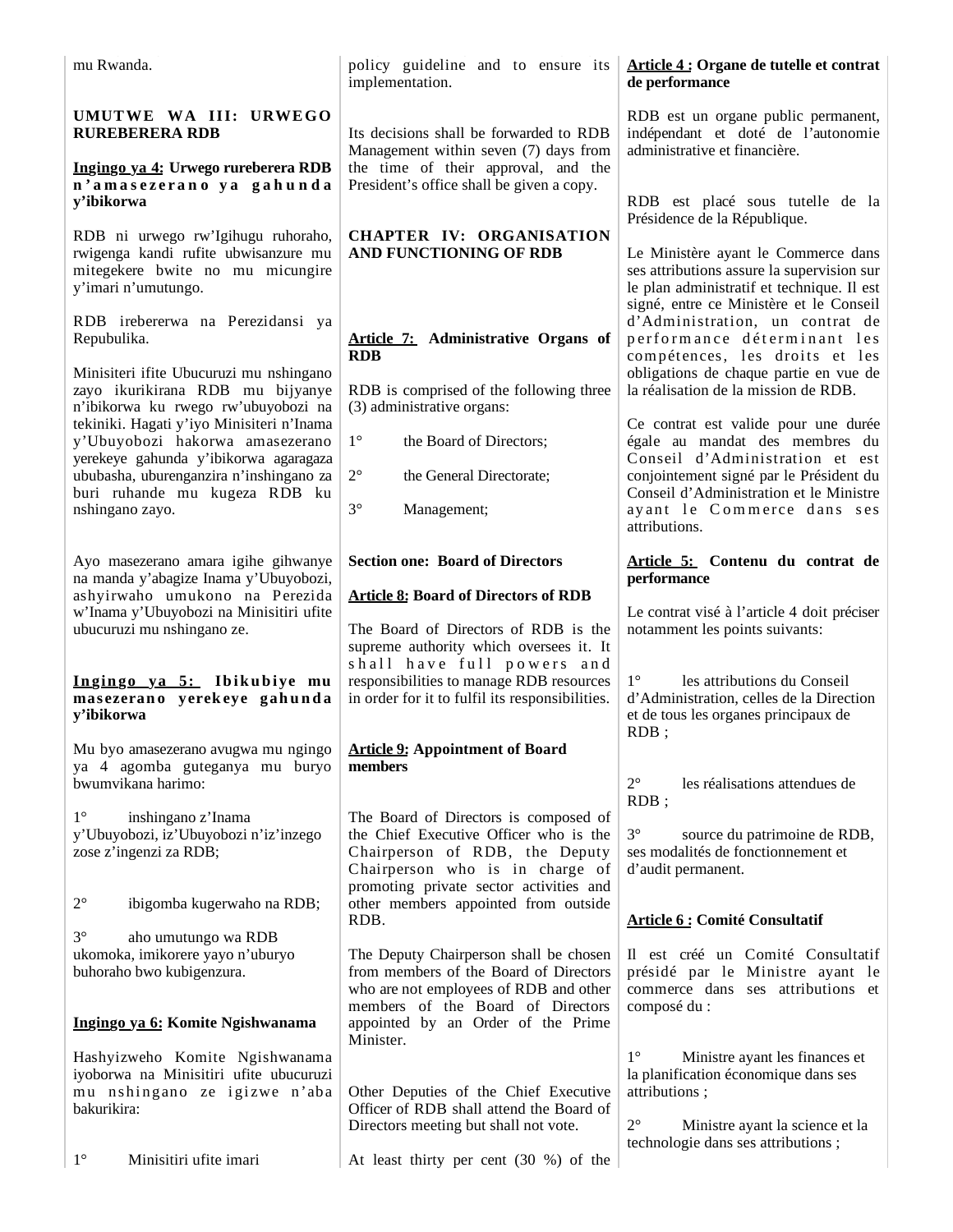| n'igenamigambi mu nshingano ze;                                                                                                                        | members of the Board of Directors shall<br>be women.                                                                                          | $3^\circ$<br>Ministre ayant le travail dans<br>ses attributions;<br>$4^{\circ}$<br>Ministre ayant les ressources                                                              |
|--------------------------------------------------------------------------------------------------------------------------------------------------------|-----------------------------------------------------------------------------------------------------------------------------------------------|-------------------------------------------------------------------------------------------------------------------------------------------------------------------------------|
| $2^{\circ}$<br>Minisitiri ufite ubumenyi<br>n'ikoranabuhanga mu nshingano ze;                                                                          | The Director General of general Services<br>shall be the Rapporteur of the Board of<br>Directors.                                             | naturelles dans ses attributions;<br>$5^\circ$<br>Ministre ayant les                                                                                                          |
| $3^\circ$<br>Minisitiri ufite umurimo mu<br>nshingano ze;                                                                                              | Members of the Board of Directors shall                                                                                                       | infrastructures dans ses attributions;                                                                                                                                        |
| $4^\circ$<br>Minisitiri ufite umutungo<br>kamere mu nshingano ze;                                                                                      | be selected from nationals or foreigners in<br>accordance with their capacity and<br>experience in matters related to<br>development.         | $6^{\circ}$<br>Ministre ayant l'agriculture et<br>les ressources animales dans ses<br>attributions;                                                                           |
| $5^\circ$<br>Minisitiri ufite ibikorwa remezo<br>mu nshingano ze;                                                                                      | External members of the Board of                                                                                                              | $7^\circ$<br>Ministre ayant les affaires<br>étrangères dans ses attributions;                                                                                                 |
| Minisitiri ufite ubuhinzi<br>$6^{\circ}$<br>n'ubworozi mu nshingano ze;                                                                                | Directors shall be appointed for a period<br>of five (5) years. They shall not be<br>allowed to serve for more than two<br>consecutive terms. | $8^{\circ}$<br>Président de la Fédération du<br>Secteur Privé.                                                                                                                |
| $7^\circ$<br>Minisitiri ufite ububanyi<br>n'amahanga mu nshingano ze;                                                                                  | Article 10: Responsibilities of the<br><b>Board of Directors</b>                                                                              | Le Comité consultatif peut faire recours<br>à toute autre personne.                                                                                                           |
| $8^{\circ}$<br>Perezida w'Urugaga<br>rw'Abikorera.                                                                                                     | Responsibilities of the Board of Directors<br>of RDB shall be:                                                                                | Le Comité consultatif se réunit une fois<br>par trimestre et chaque fois que de<br>besoin.                                                                                    |
| Komite Ngishwanama ishobora<br>kwiyambaza undi muntu wese.                                                                                             | $1^{\circ}$<br>to provide the strategic vision<br>and the plan of action of RDB and follow<br>up their implementation;                        | Le Comité consultatif est chargé<br>d'harmoniser et de donner l'orientation                                                                                                   |
| Komite Ngishwanama iterana rimwe mu<br>gihembwe n'igihe cyose bibaye<br>ngombwa.                                                                       | $2^{\circ}$<br>to approve the draf of the<br>internal rules and procedures of RDB<br>which shall be established by a                          | politique et d'en assurer la mise en<br>application.                                                                                                                          |
| Komite Ngishwanama ishinzwe kunoza<br>no guha RDB umurongo wa politiki no<br>kugenzura uko ushyirwa mu bikorwa.                                        | Presidential Order;<br>$3^\circ$<br>to approve personnel statutes, in<br>accordance with laws;                                                | Ses décisions sont transmises à la<br>Direction de RDB endéans sept (7)<br>jours à compter de la date de leur<br>approbation, avec copie à la Présidence<br>de la République. |
| Ibyemezo byayo bigezwa ku buyobozi<br>bwa RDB mu gihe cy'iminsi irindwi (7)<br>uhereye igihe byemerejwe, Perezidansi ya<br>Repubulika ikagenerwa kopi. | $4^{\circ}$<br>to aprove the draft of<br>organisational structure of RDB which<br>shall be established by a Prime<br>Minister's Order;        | <b>CHAPITRE</b><br>D E<br>IV:<br>L'ORGANISATION ET<br>DU<br>FONCTIONNEMENT DE RDB                                                                                             |
| UMUTWE WA IV: IMITERERE<br><b>N'IMIKORERE BYA RDB</b>                                                                                                  | $5^{\circ}$<br>to approve the annual budget<br>proposal before it is transmitted to<br>relevant authorities;                                  |                                                                                                                                                                               |
|                                                                                                                                                        |                                                                                                                                               | Article 7: Organes de direction de<br><b>RDB</b>                                                                                                                              |
| Ingingo ya 7: Inzego z'Ubuyobozi za<br><b>RDB</b>                                                                                                      | $6^{\circ}$<br>to evaluate the performance of<br>RDB in accordance with the plan of<br>action and the budget;                                 | RDB est doté de trois (3) organes de<br>direction suivants :                                                                                                                  |
| RDB igizwe n' inzego z'ubuyobozi<br>eshatu (3) zikurikira:                                                                                             | $7^{\circ}$<br>to approve the activity and<br>financial reports of the previous year;                                                         | $1^{\circ}$<br>le Conseil d'Administration;<br>$2^{\circ}$<br>la Direction Générale;                                                                                          |
| $1^{\circ}$<br>Inama y'Ubuyobozi;                                                                                                                      | $8^{\circ}$<br>to appoint and dismiss Directors<br>General of Departments and other staff                                                     | $3^{\circ}$<br>la Direction.                                                                                                                                                  |
| $2^{\circ}$<br>Ubuyobozi Bukuru;                                                                                                                       | members of RDB;                                                                                                                               |                                                                                                                                                                               |
| $3^\circ$<br>Ubuyobozi.                                                                                                                                | $9^{\circ}$<br>to monitor the performance of<br>the management and personnel of RDB;                                                          | Section première : Du Conseil<br>d'Administration                                                                                                                             |
| Icyiciro cya mbere: Inama<br>y'Ubuyobozi                                                                                                               | $10^{\circ}$<br>to submit an activity report to<br>the President's office and to the Advisory<br>Committee on a quarterly basis and when      | Article 8: Conseil d'Administration<br>de RDB<br>Le Conseil d'Administration de RDB                                                                                           |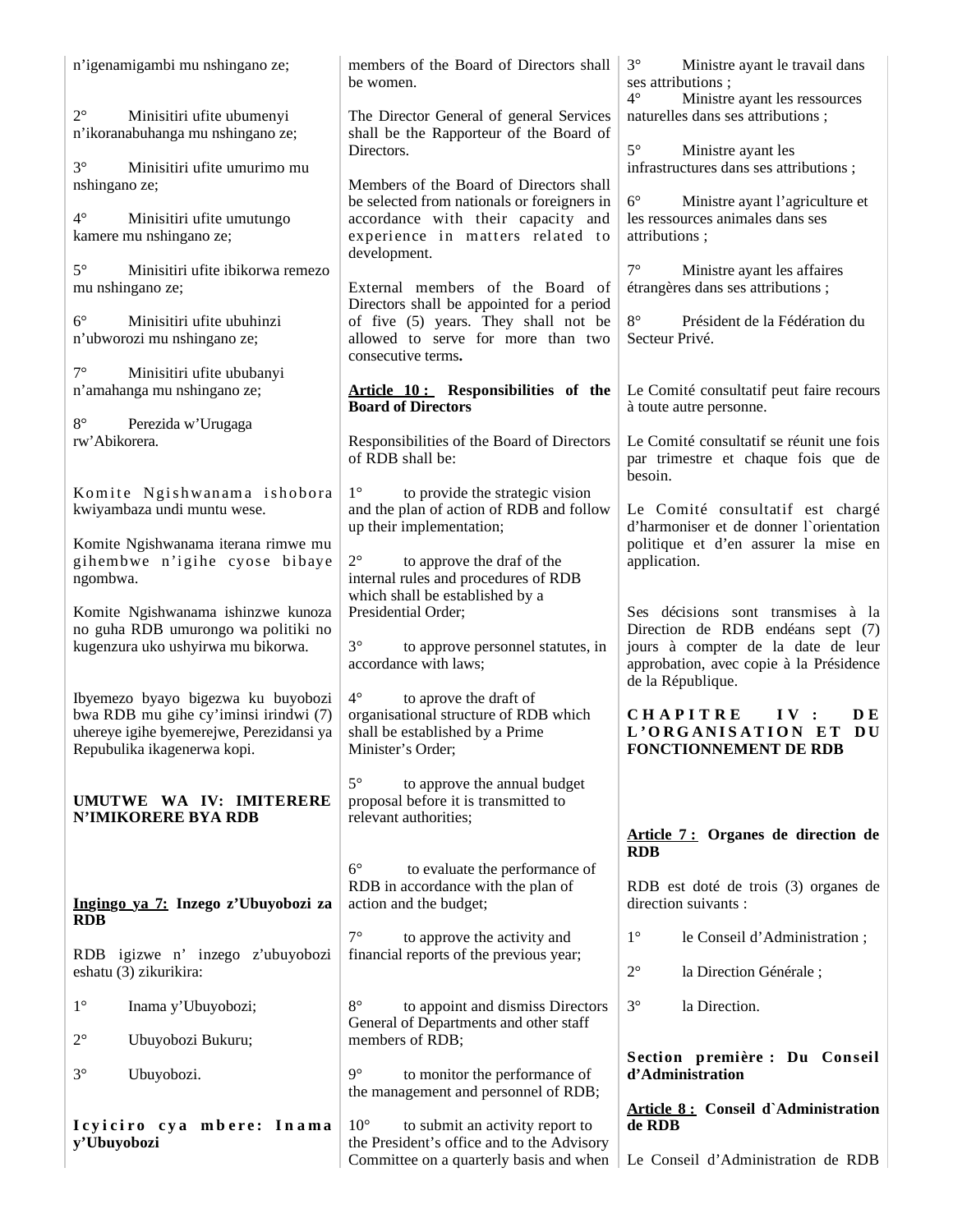| Ingingo ya 8: Inama y Ubuyobozi ya                                         | deemed necessary.                                                                    | est l'organe suprême de direction. Il est                                    |
|----------------------------------------------------------------------------|--------------------------------------------------------------------------------------|------------------------------------------------------------------------------|
| <b>RDB</b>                                                                 |                                                                                      | investi des pouvoirs étendus et de la                                        |
|                                                                            | <b>Article 11: Convening and holding</b>                                             | mission d'assurer la gestion du                                              |
| Inama y'Ubuyobozi ya RDB ni rwo                                            | meetings of the Board of Directors                                                   | patrimoine de RDB en vue de permettre                                        |
| rwego rukuru ruyiyobora. Ifite ububasha                                    |                                                                                      | à celui-ci de s'acquitter de sa mission.                                     |
| busesuye n'inshingano byo gucunga<br>umutungo wa RDB kugira ngo ishobore   | The meeting of the Board of Directors of<br>RDB shall be held once every term and at | <b>Article 9: Nomination des membres</b>                                     |
| kugera ku nshingano zayo.                                                  | any time it is deemed necessary upon                                                 | du Conseil d'Administration.                                                 |
|                                                                            | invitation of the Chairperson or the Vice                                            |                                                                              |
|                                                                            | Chairperson, in case of absence of its                                               | Le Conseil d'administration de RDB                                           |
| Ingingo ya 9: Ishyirwaho ry'abagize                                        | Chairperson, at their own initiative, or                                             | est composé du Directeur Général en                                          |
| Inama y'Ubuyobozi                                                          | upon proposal in writing by a third $(1/3)$                                          | Chef de RDB qui en est le Président,                                         |
|                                                                            | of its members. The invitation shall be                                              | du Directeur Général Adjoint chargé de                                       |
| Inama y'Ubuyobozi ya RDB igizwe                                            | submitted in writing to the Board of                                                 | la promotion du secteur privé et d'autres                                    |
| n'Umukuru w'Ubuyobozi bwa RDB ari                                          | Directors at least five (5) days before the                                          | membres externes.                                                            |
| na we Perezida, umwungirije ushinzwe                                       | meeting is held. However, the extra                                                  |                                                                              |
| guteza imbere ibikorwa by'abikorera                                        | ordinary meeting shall be convened in                                                | Le Vice-Président est choisi parmi les                                       |
| n'abandi bantu batoranywa hanze ya                                         | writing at least three (3) days before the                                           | membres du Conseil d'Administration                                          |
| RDB.                                                                       | meeting is held.                                                                     | qui ne travaillent pas au sein de RDB et<br>d'autres membres du Conseil      |
| Visi Perezida atoranywa mu bagize                                          |                                                                                      | d'Administration nommés par Arrêté du                                        |
| Inama y'Ubuyobozi badakora muri RDB                                        | At every quarter, the Board of Directors                                             | Premier Ministre.                                                            |
| n'abandi bagize Inama y'Ubuyobozi                                          | shall examine the financial and activities                                           |                                                                              |
| bashyirwaho n'Iteka rya Minisitiri                                         | reports of the previous quarter which hall                                           | Les autres Directeur Général Adjoint                                         |
| w'Intebe.                                                                  | be transmitted to the President's Office.                                            | participent aux réunions du Conseil                                          |
|                                                                            | The Advisory Committee shall be                                                      | d'Administration mais n'ont pas de                                           |
|                                                                            | reserved a copy.                                                                     | voix délibérative.                                                           |
| Abandi bungirije Umukuru w'Ubuyobozi<br>bwa RDB bajya mu Nama y'Ubuyobozi  | <b>Article 12: Provisions of RDB's rules</b>                                         |                                                                              |
| ariko ntibatora.                                                           | and procedures                                                                       | Au moins trente pour cent (30%) des<br>membres du Conseil d'Administration   |
|                                                                            |                                                                                      | sont de sexe féminin.                                                        |
|                                                                            | There shall be included the following                                                |                                                                              |
| Nibura mirongo itatu ku ijana (30%)                                        | provisions in the rules and procedures of                                            | Le Directeur Général chargé des Services                                     |
| by'abagize Inama y'Ubuyobozi bagomba                                       | RDB:                                                                                 | Généraux est le rapporteur du Conseil                                        |
| kuba ari abagore.                                                          |                                                                                      | d'Administration.                                                            |
|                                                                            | $1^{\circ}$<br>determination o the person who                                        |                                                                              |
| Umuyobozi Mukuru w`Imirimo Rusange<br>ni umwanditsi w'Inama y'Ubuyobozi.   | convenes and presides over Board of<br>Director meetings in case of absence of       | Les membres du Conseil<br>d'Administration sont spécialement                 |
|                                                                            | the Chairman and the Vice Chairman                                                   | choisis parmi les nationaux ou étrangers                                     |
| Abagize Inama y'Ubuyobozi batoranywa                                       | absence:                                                                             | possédant de larges connaissances et                                         |
| mu banyarwanda cyangwa                                                     |                                                                                      | expériences dans le domaine du                                               |
| abanyamahanga hakurikijwe ubushobozi                                       | $2^{\circ}$<br>modalities on how the meeting                                         | développement.                                                               |
| n'ubuzobere mu bijyanye n'iterambere.                                      | convenes and how decisions are taken;                                                |                                                                              |
|                                                                            |                                                                                      | Les membres du Conseil                                                       |
|                                                                            | $3^\circ$<br>modalities on how a member of                                           | d'Administration qui ne proviennent                                          |
| Abagize Inama y'Ubuyobozi baturuka                                         | the Board Directors shall inform of his or                                           | pas au sein de RDB sont désignés pour                                        |
| hanze ya RDB bahabwa manda y'imyaka<br>itanu (5). Ntibemerewe gukora manda | her private interests in the items under<br>examination or to be examined            | un mandat de cinq (5) ans. Ils ne<br>peuvent pas servir plus de deux mandats |
| zirenze ebyiri (2) zikurikirana.                                           | immediately and the penalties he or she                                              | consécutifs.                                                                 |
|                                                                            | may be imposed upon by a competent                                                   |                                                                              |
|                                                                            | organ in accordance with Article 13 of                                               | Article 10: Attributions du Conseil                                          |
| Ingingo ya 10: Inshingano z'Inama                                          | this Organic Law.                                                                    | d'Administration                                                             |
| y'Ubuyobozi                                                                |                                                                                      |                                                                              |
|                                                                            |                                                                                      | Les attributions du Conseil                                                  |
| Inshingano z'Inama y'Ubuyobozi ya                                          | <b>Article 13:</b> Procedures through which                                          | d'Administration de RDB sont les<br>suivantes :                              |
| RDB ni izi zikurikira:                                                     | a member of the Board of Directors                                                   |                                                                              |
|                                                                            | makes a notification of personal                                                     | $1^{\circ}$<br>déterminer la vision                                          |
| $1^{\circ}$<br>gutanga icyerekezo cy'ibikorwa                              | interest in issues under examination                                                 | stratégique et le plan d'action de RDB                                       |
| na gahunda y'imikorere bya RDB no                                          |                                                                                      | et faire le suivi de leur mise en oeuvre ;                                   |
| gukurikirana uko bishyirwa mu bikorwa;                                     | When a member of the Board of Directors                                              | $2^{\circ}$<br>adopter le projet de règlement                                |
| $2^{\circ}$<br>kwemeza umushinga                                           | has direct or indirect personal interests in                                         | d'ordre intérieur de RDB qui doit être                                       |
| w'amategeko ngengamikorere ya RDB                                          | the issues under examination or one                                                  | approuvé par Arrêté Presidential;                                            |
| ashyirwaho n'Iteka rya Perezida;                                           | which will be examined soon, he or she                                               |                                                                              |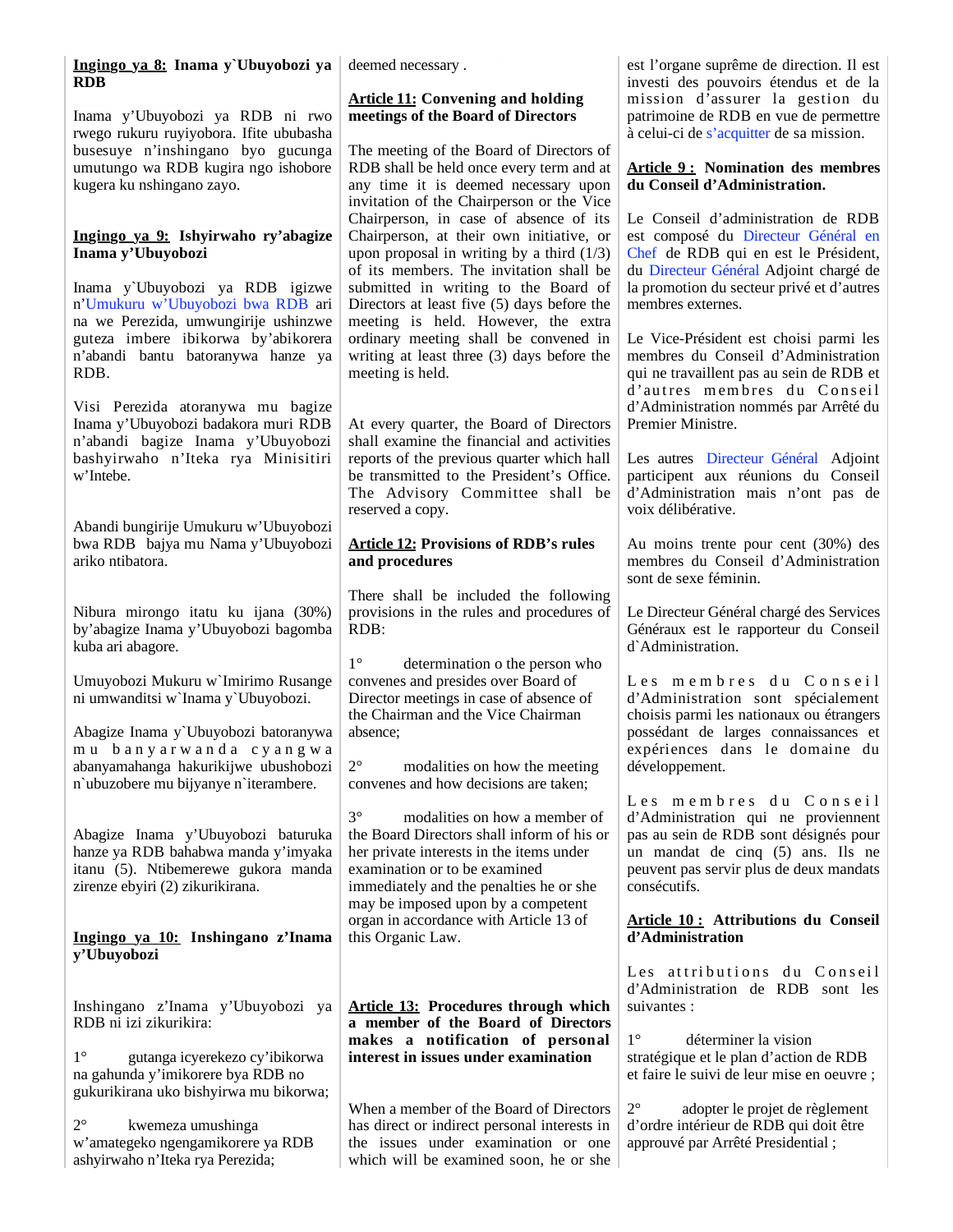| $3^{\circ}$<br>kwemeza sitati igenga abakozi<br>ba RDB hakurikijwe amategeko;<br>$4^{\circ}$<br>kwemeza umushinga<br>w'imiterere y'inzego z'imirimo za RDB<br>zishyirwaho n'Iteka rya Minisitiri<br>w'Intebe;<br>$5^{\circ}$<br>kwemeza imbanzirizamushinga<br>y'ingengo y'imari ya buri mwaka, mbere<br>yo kuyishyikiriza inzego zibishinzwe;<br>$6^{\circ}$<br>gusuzuma imikorere ya RDB<br>hakurikijwe gahunda y'ibikorwa<br>n'ingengo y'imari;<br>$7^{\circ}$<br>kwemeza raporo y'ibikorwa na<br>raporo y'imikoreshereze y'umutungo<br>, z'umwaka urangiye; | is required, as soon as he or she is<br>informed of the agenda, to immediately<br>inform the Board of Directors of the basis<br>of his or her interests. A person who<br>notifies about his or her interest on the<br>issue under examination shall not vote<br>during decision taking on such an issue.<br>The Chief Executive Officer does not<br>attend meetings where the decisions to be<br>made affect him or her.<br>When majority or all of the Board<br>members have interests, direct or indirect<br>in a matter being discussed or to be<br>discussed, to the extent that a decision<br>can not be taken, the issue(s) is forwarded<br>to the organ supervising RDB. | $3^\circ$<br>adopter le statut du<br>personnel de RDB conformément aux<br>lois;<br>$4^{\circ}$<br>adopter le projet de cadre<br>organique de RDB qui est approuvé par<br>Arrêté du Premier Ministre;<br>$5^{\circ}$<br>approuver l'avant-projet de<br>budget annuel avant de le transmettre<br>aux organes compétents ;<br>$6^{\circ}$<br>évaluer les performances de<br>RDB sur base du plan d'action et du<br>budget;<br>$7^\circ$<br>approuver le rapport d'activités<br>et le rapport d'utilisation du patrimoine<br>pour l'exercice précédent ;                                                                         |
|-----------------------------------------------------------------------------------------------------------------------------------------------------------------------------------------------------------------------------------------------------------------------------------------------------------------------------------------------------------------------------------------------------------------------------------------------------------------------------------------------------------------------------------------------------------------|---------------------------------------------------------------------------------------------------------------------------------------------------------------------------------------------------------------------------------------------------------------------------------------------------------------------------------------------------------------------------------------------------------------------------------------------------------------------------------------------------------------------------------------------------------------------------------------------------------------------------------------------------------------------------------|------------------------------------------------------------------------------------------------------------------------------------------------------------------------------------------------------------------------------------------------------------------------------------------------------------------------------------------------------------------------------------------------------------------------------------------------------------------------------------------------------------------------------------------------------------------------------------------------------------------------------|
| $8^{\circ}$<br>gushyiraho no gukuraho<br>abayobozi bakuru b'amashami y'imirimo<br>n'abandi bakozi ba RDB;                                                                                                                                                                                                                                                                                                                                                                                                                                                       | Article 14: Invitation of non Board<br>members                                                                                                                                                                                                                                                                                                                                                                                                                                                                                                                                                                                                                                  | $8^{\circ}$<br>nommer et renvoyer les<br>directeurs généraux des départements et<br>autre personnel de RDB                                                                                                                                                                                                                                                                                                                                                                                                                                                                                                                   |
| $9^{\circ}$<br>gukurikirana imikorere<br>y'Ubuyobozi bwa RDB n'abakozi bayo;<br>$10^{\circ}$<br>gutanga raporo y`ibikorwa ya<br>buri gihembwe kuri Perezidansi ya<br>Repubulika no kuri Komite<br>Ngishwanama n'igihe cyose bibaye<br>ngombwa.                                                                                                                                                                                                                                                                                                                  | The Board of Directors may invite in its<br>meeting any person from whom it may<br>seek advice on a certain issue on the<br>agenda. The invitee is not allowed to<br>vote and follow the debates of other<br>items on the agenda.                                                                                                                                                                                                                                                                                                                                                                                                                                               | $9^{\circ}$<br>faire le suivi de performance de<br>la Direction de RDB et de son<br>personnel;<br>$10^{\circ}$<br>transmettre trimetriellement et<br>chaque fois que de besoin un rapport<br>d'activités à la Présidence de la<br>République et au Comité Consultatif.                                                                                                                                                                                                                                                                                                                                                       |
|                                                                                                                                                                                                                                                                                                                                                                                                                                                                                                                                                                 |                                                                                                                                                                                                                                                                                                                                                                                                                                                                                                                                                                                                                                                                                 |                                                                                                                                                                                                                                                                                                                                                                                                                                                                                                                                                                                                                              |
| Ingingo ya 11:<br>Itumirwa n'iterana<br>ry'inama z'Inama y'Ubuyobozi                                                                                                                                                                                                                                                                                                                                                                                                                                                                                            | <b>Article 15: Resolutions and Minutes of</b><br><b>Board meetings</b>                                                                                                                                                                                                                                                                                                                                                                                                                                                                                                                                                                                                          | <b>Article 11: Convocation et tenue des</b><br>réunions<br>d u<br>Conseil                                                                                                                                                                                                                                                                                                                                                                                                                                                                                                                                                    |
| Inama y'Ubuyobozi ya RDB iterana buri<br>gihembwe n'igihe cyose bibaye<br>ngombwa, itumijwe na Perezida wayo<br>cyangwa Visi-Perezida igihe Perezida<br>adahari, babyibwirije cyangwa bisabwe<br>mu nyandiko nibura na kimwe cya gatatu<br>(1/3) cy'abayigize. Ubutumire bukorwa<br>mu nyandiko ishyikirizwa abagize Inama<br>y'Ubuyobozi hasigaye nibura iminsi<br>itanu (5) ngo inama iterane. Icyakora,<br>inama idasanzwe itumizwa mu nyandiko<br>hasigaye nibura iminsi itatu (3) kugira<br>ngo iterane.                                                   | Resolutions of the Board of Directors<br>meeting shall be signed by its members<br>immediately at its completion and its<br>copy shall be submotted sent to the<br>President's Office in a period not<br>exceeding five (5) days.<br>Copy of the document shall be given to<br>the members of the Advisory committee<br>The minutes of the meeting shall be<br>approved by the next Board of Directors<br>meeting and signed by both the<br>Chairperson and the Rapporteur.                                                                                                                                                                                                     | d'Administration<br>Le Conseil d'Administration de RDB<br>se réunit une fois par trimestre et chaque<br>tois que de besoin, sur convocation de<br>son Président ou de son Vice-Président<br>en cas d'absence du Président, de leur<br>propre initiative, ou à la demande écrite<br>d'au moins un $(1/3)$ de ses membres. La<br>convocation est faite par notification<br>écrite et doit parvenir aux membres du<br>Conseil d'Administration au moins<br>cinq (5) jours avant la tenue de la<br>réunion. Toutefois, en cas de réunion<br>extraordinaire, la convocation se fait par<br>notification écrite au moins trois (3) |
| Buri gihembwe Inama y'Ubuyobozi<br>igomba gusuzuma raporo<br>y'imikoreshereze y'imari n'iy'ibikorwa<br>byerekeranye n'igihembwe kirangiye<br>zigashyikirizwa Perezidansi ya<br>Repubulika, Komite Ngishwanama<br>igahabwa kopi.                                                                                                                                                                                                                                                                                                                                 | The minutes shall be forwarded to the<br>Office of the President in a period not<br>exceeding five (5) days, and the advisory<br>committee shall be given copies.<br><b>Article 16: Sitting allowance for</b><br>members of the Board of Directors                                                                                                                                                                                                                                                                                                                                                                                                                              | jours avant sa tenue.<br>Chaque trimestre, le Conseil<br>d'Administration doit examiner le<br>rapport financier et le rapport d'activités<br>pour le trimestre écoulé et les soumettre<br>à la Présidence de la République, avec<br>copie au Comité Consultatif.                                                                                                                                                                                                                                                                                                                                                             |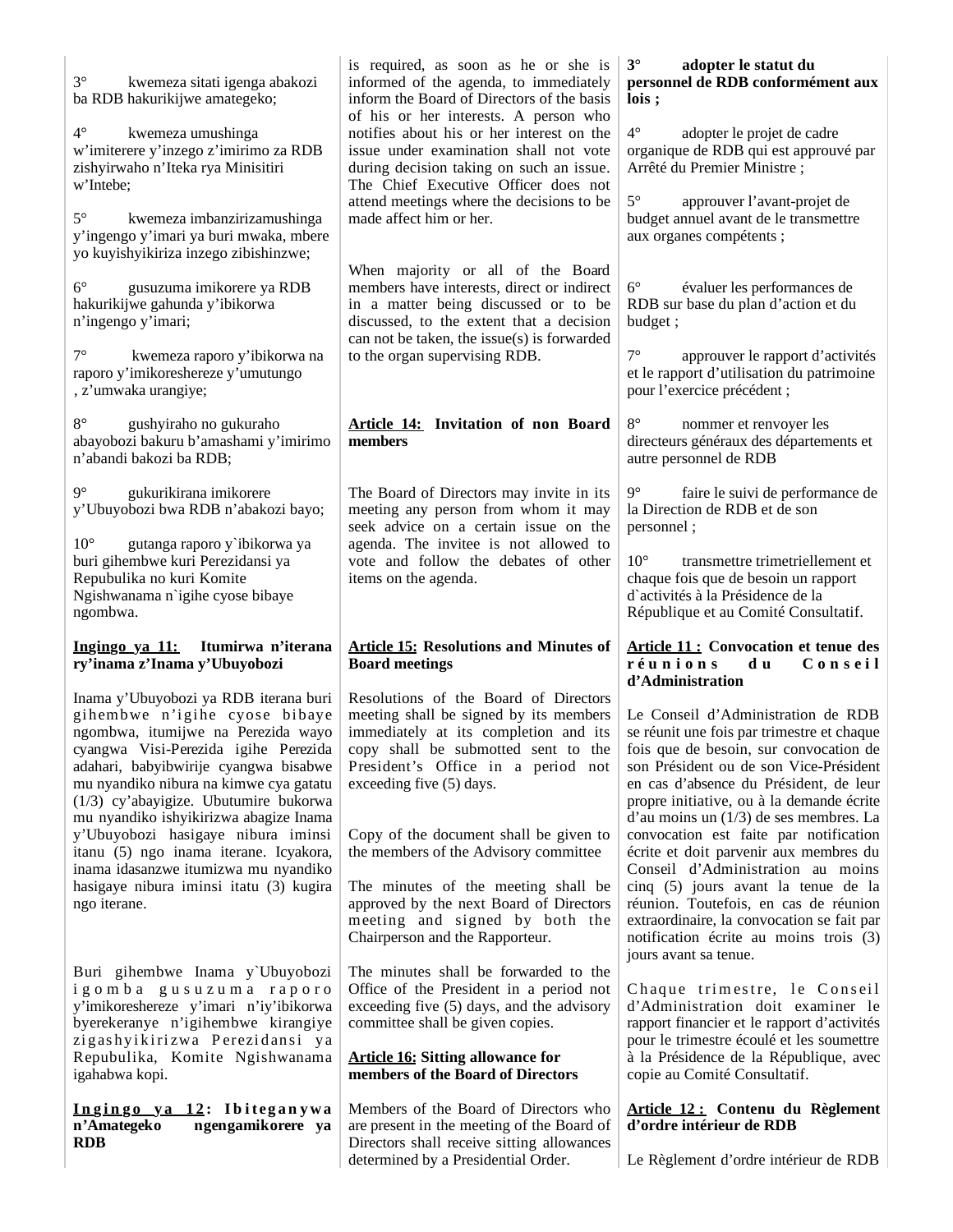Mu byo amategeko ngengamikorere ya RDB ateganya, harimo:

1° kugena utumiza akanayobora inama z'Inama y'Ubuyobozi igihe Perezida na Visi-Perezida badahari cyangwa bagize impamvu;

2° uburyo inama ziterana n'uko ibyemezo bifatwa;

3° uburyo uri mu bagize Inama y'Ubuyobozi amenyesha ko afite inyungu bwite mu bibazo bisuzumwa cyangwa bizasuzumwa vuba n'ibihano ashobora gusabirwa ku rwego rubifitiye ububasha hakurikijwe ingingo ya 13 y'iri tegeko ngenga.

### **Ingingo ya 13: Uburyo ugize Inama y'Ubuyobozi amenyesha ko afite inyungu bwite mu bibazo bisuzumwa**

Iyo uri mu bagize Inama y'Ubuyobozi afite inyungu bwite itaziguye cyangwa iziguye mu bibazo bisuzumwa cyangwa byasuzumwa vuba, agomba, akimenya ibizasuzumwa, kumenyesha bidatinze Inama y'Ubuyobozi, aho inyungu ze zishingiye. Umenyesheje inyungu afite ku kibazo cyigwa, ntashobora gutora mu gihe bafata ibyemezo kuri icyo kibazo. Umukuru w'Ubuyobozi bwa RDB ntajya mu nama zifata ibyemezo bimureba.

Iyo bigararagaye ko benshi cyangwa bose mu bagize Inama y'Ubuyobozi bafite inyungu bwite itaziguye cyangwa iziguye mu bibazo bisuzumwa cyangwa by a suzumwa vuba, ku buryo bidashoboka gufata ibyemezo kuri ibyo bibazo, ibyo bibazo bishyikirizwa urwego rureberera RDB.

### **Ingingo ya 14: Itumira ry'abandi b an tu mu n ama y'In ama y'Ubuyobozi**

Inama y'Ubuyobozi ishobora gutumira mu nama yayo umuntu wese ibona ashobora kuyungura inama ku ngingo runaka ifite ku murongo w'ibyigwa. Uwatumiwe ntiyemerewe gutora no gukurikira iyigwa ry'izindi ngingo ziri ku murongo w'ibyigwa.

### **Article 17: Incompatibilities with membership of the Board of Directors**

With exception of the Chief Executive Officer and his or her Deputy, other members of the Board of Directors are not allowed to conduct any remunerated activity in RDB.

Board members or companies in which Board members are shareholders are not allowed to bid on RDB contracts.

### **Article 18: Reasons for termination of membership from the Board of Directors**

A member of the Board of Directors shall vacate his or her office if: 1° his or her term of office expires;

2° he or she resigns in writing;

3° he or she is no longer able to perform his or her duties due to physical or a mental disability certified by an authorized medical doctor;

he or she is definitively sentenced to a term of imprisonment equal or exceeding six (6) months with no suspension of the sentence;

5° he or she is absent from meetings for three (3) consecutive times in one year with no justified reasons;

6° he or she no longer fulfils the requirements considered at the time of his or her appointment in the Board of Directors;

7° he or she demonstrates behaviors contrary to his or her responsibilities;

8° he or she jeopardizes the interests of RDB;

9° he or she confesses and pleads guilty to the crime of genocide;

 $10^{\circ}$  he or she dies.

In case one of the members of the Board of Directors leaves his or her duties before the expiration of his or her term of office, the competent authorities shall appoint his or her replacement. The appointee shall complete the remaining term of office.

A Board member may resign from his or her duties by informing the Prime jour. La personne invitée n'a pas de

prévoit notamment les points suivants :

désigner la personne qui convoque et préside les réunions du Conseil d'Administration en cas d'absence ou d'empêchement du Président et du Vice-président ;

2° modalités de réunion et de prise de décisions ;

3° les modalités d'après lesquelles un membre du Conseil d'Administration notifie que les points en cours d'examen ou ceux devant être examinés prochainement sont liés à ses intérêts personnels ainsi que les peines à requérir à son encontre auprès de l'organe compétent conformément à l'article 13 de la présente loi organique.

### **Article 13 : Modalités de notification**  par un membre du Conseil **d'Administration d'intérêt lié aux points sous examen**

Lorsqu'un membre du Conseil d'Administration a un intérêt personnel direct ou indirect lié aux points sous examen ou devant être examinés prochainement, il doit, aussitôt qu'il est informé de l'ordre du jour, informer sans délai le Conseil d'Administration, du lien entre ses intérêts et les points à l'ordre du jour. Il est interdit à la personne qui notifie son intérêt sur le point inscrit à l'ordre du jour de participer à la prise de décision sur ce point. Il est interdit au Directeur Général en Chef de prendre part aux réunions qui traitent des points qui le concernent personnellement.

Lorsqu'il s'avère que plusieurs ou tous les membres du Conseil d'Administration ont un intérêt personnel direct ou indirect lié aux points sous examen ou devant être examinés prochainement, de telle sorte qu'il est impossible de prendre une décision sur ses points, l'examen de ces points est transféré à l'organe de tutelle de RDB.

### **Article 14 : Invitation d'autres personnes aux réunions du Conseil d'Administration**

Le Conseil d'Administration peut, au cours de ses réunions, inviter toute personne qu'il juge compétente pour l'examen d'un point inscrit à l'ordre du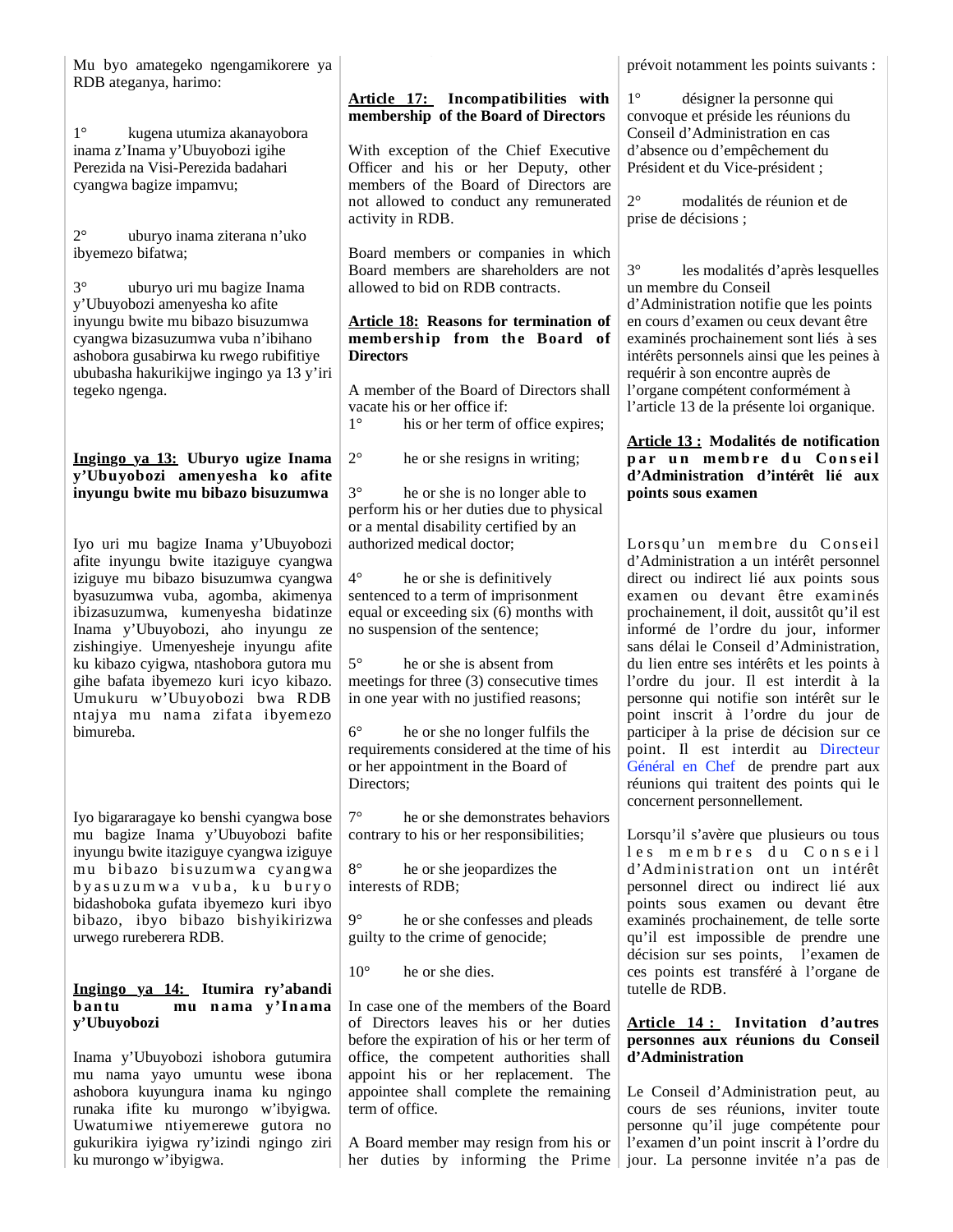| Ingingo ya 15: Inyandiko y'ibyemezo<br>n'inyandikomvugo by'inama z'Inama                                                                            | Minister in writing. The decision of the<br>Prime Minister shall be taken in a period<br>not exceeding one month from reception<br>of the resignation letter. If it exceeds that | voix délibérative et participe<br>uniquement aux débats concernant le<br>point sur lequel elle est consultée.                                                                                    |
|-----------------------------------------------------------------------------------------------------------------------------------------------------|----------------------------------------------------------------------------------------------------------------------------------------------------------------------------------|--------------------------------------------------------------------------------------------------------------------------------------------------------------------------------------------------|
| y'Ubuyobozi                                                                                                                                         | period, the resignation shall be presumed<br>definitively approved.                                                                                                              | Article 15: Résolutions et procès-<br>verbaux des réunions du Conseil                                                                                                                            |
| Inyandiko y'ibyemezo by'inama y'Inama<br>y'Ubuyobozi ishyirwaho umukono<br>n'abayigize inama ikirangira, inyandiko                                  | <b>Section 2: General Directorate</b>                                                                                                                                            | d'Administration<br>Les résolutions du Conseil                                                                                                                                                   |
| yayo ikohererezwa Perezidansi ya<br>Repubulika mu gihe kitarenze iminsi                                                                             |                                                                                                                                                                                  | d'Administration sont signées par les<br>membres présents immédiatement après                                                                                                                    |
| itanu $(5)$ .                                                                                                                                       | <b>Article 19:</b> Members of the General<br><b>Directorate</b>                                                                                                                  | la séance et transmises à la Présidence<br>de la République dans un délai ne<br>dépassant pas cinq (5) jours.                                                                                    |
| Abagize Komite Ngishwanama<br>bagenerwa kopi y'izo nyandiko.                                                                                        | The General Directorate of RDB<br>comprises of the following:                                                                                                                    | Une copie des résolutions est réservée<br>aux membres du Comité Consultatif.                                                                                                                     |
| Inyandikomvugo y'inama yemezwa mu<br>nama ikurikira igashyirwaho umukono<br>n'Umuyobozi w'Inama y'Ubuyobozi<br>n'umwanditsi.                        | $1^{\circ}$<br>the manager of RDB who is<br>referred to as the "Chief Executive<br>Officer", CEO in brief terms of the<br>English language;                                      | Le procès-verbal de la réunion du<br>Conseil d'Administration est approuvé<br>à la prochaine séance et signé par le<br>Président et le Rapporteur.                                               |
| Iyo nyandikomvugo yohererezwa                                                                                                                       | $2^{\circ}$<br>the Deputy Chief Executive                                                                                                                                        |                                                                                                                                                                                                  |
| ya Repubulika mu gihe<br>Perezidansi<br>kitarenze iminsi itanu (5), Komite<br>Ngishwanama ikagenerwa Kopi.                                          | Officer in charge of promotion of the<br>private sector;                                                                                                                         | Ce procès verbal est transmis à la<br>Présidence de la République avec copie<br>au Comité Consultatif endéans cinq (5)<br>jours de son adoption.                                                 |
| Ingingo ya 16: Ibigenerwa abagize<br>Inama y'Ubuyobozi bitabiriye inama                                                                             | $3^\circ$<br>the Deputy Chief Executive<br>Officer in charge of tourism and<br>conserving national parks and other<br>protected areas for tourism activities;                    | Article 16 : Jetons de présence des<br>membres<br>Conseil<br>d u<br>d'Administration                                                                                                             |
| Abagize Inama y'Ubuyobozi bitabiriye<br>inama z'Inama y'Ubuyobozi bagenerwa<br>amafaranga agenwa n'Iteka rya Perezida.                              | $4^{\circ}$<br>the Deputy Chief Executive                                                                                                                                        | Les membres du Conseil<br>d'Administration présents à la réunion                                                                                                                                 |
| Ingingo ya 17: Ibitabangikanywa no                                                                                                                  | Officer in charge of information and<br>technology communication;                                                                                                                | bénéficient de jetons de présence dont le<br>montant est déterminé par Arrêté                                                                                                                    |
| kuba mu nama y'Ubuyobozi                                                                                                                            | $5^{\circ}$<br>the Deputy Chief Executive                                                                                                                                        | Présidentiel.                                                                                                                                                                                    |
| Uretse Umukuru w'Ubuyobozi bwa RDB<br>n'Umwungirije, abandi bagize Inama<br>y'Ubuyobozi<br>ntibemerewe gukora                                       | Officer in charge of Human Resource and<br>institutional capacity building;                                                                                                      | Article 17 : Incompatibilités avec la<br>fonction de membre du Conseil                                                                                                                           |
| umurimo ugenerwa igihembo muri<br>RDB.                                                                                                              | $6^{\circ}$<br>The Director General of the<br><b>General Services</b>                                                                                                            | d'Administration                                                                                                                                                                                 |
| Abagize Inama y'Ubuyobozi<br>ntibemerewe kandi, haba ku giti cyabo<br>cyangwa ibigo bafitemo imigabane,<br>gupiganira amasoko atangwa na RDB.       | The term of Chief Executive Officer of<br>RDB shall be five (5) years. She or he<br>shall not be allowed to serve for more<br>than two (2) consecutive terms.                    | Sauf le Directeur Général en Chef et le<br>Directeur Général Adjoint de RDB, il<br>est interdit aux membres du Conseil<br>d'Administration d'exercer des<br>fonctions rémunérées au sein de RDB. |
| Ingingo ya 18: Impamvu zo kuva mu<br>Nama y'Ubuyobozi                                                                                               | The term of office of other members of<br>the General Directorate is five (5) years<br>which may be renewed in accordance with                                                   | Il est interdit aux membres du Conseil<br>d'Administration ou aux sociétés dont<br>ils sont associés de soumissionner pour                                                                       |
| Ugize Inama y'Ubuyobozi ava muri uwo<br>mwanya iyo:                                                                                                 | the capacity demonstrated.                                                                                                                                                       | les marchés de RDB.                                                                                                                                                                              |
| $1^{\circ}$<br>manda ye irangiye;                                                                                                                   | Article 20: Responsibilities of the<br><b>General Directorate of RDB</b>                                                                                                         | Article 18: Motif de cessation de la<br>qualité de membre du Conseil<br>d'Administration                                                                                                         |
| $2^{\circ}$<br>yeguye akoresheje inyandiko;                                                                                                         | The General Directorate shall be<br>responsible for:                                                                                                                             | $C$ on seil<br>membre<br>d u<br>$U_{n}$                                                                                                                                                          |
| $3^{\circ}$<br>atagishoboye gukora imirimo ye<br>kubera ubumuga bw'umubiri cyangwa<br>uburwayi bwo mu mutwe, byemejwe na<br>muganga wemewe na Leta; | $1^{\circ}$<br>preparing and coordinating the<br>activities of RDB                                                                                                               | d'Administration perd la qualité de<br>membre dans les cas suivants :<br>$1^{\circ}$<br>expiration du mandat;                                                                                    |
| $4^{\circ}$<br>akatiwe burundu igihano                                                                                                              | $2^{\circ}$<br>refining documents to be<br>examined by the Board of Directors of                                                                                                 | $2^{\circ}$<br>démission par notification<br>écrite;                                                                                                                                             |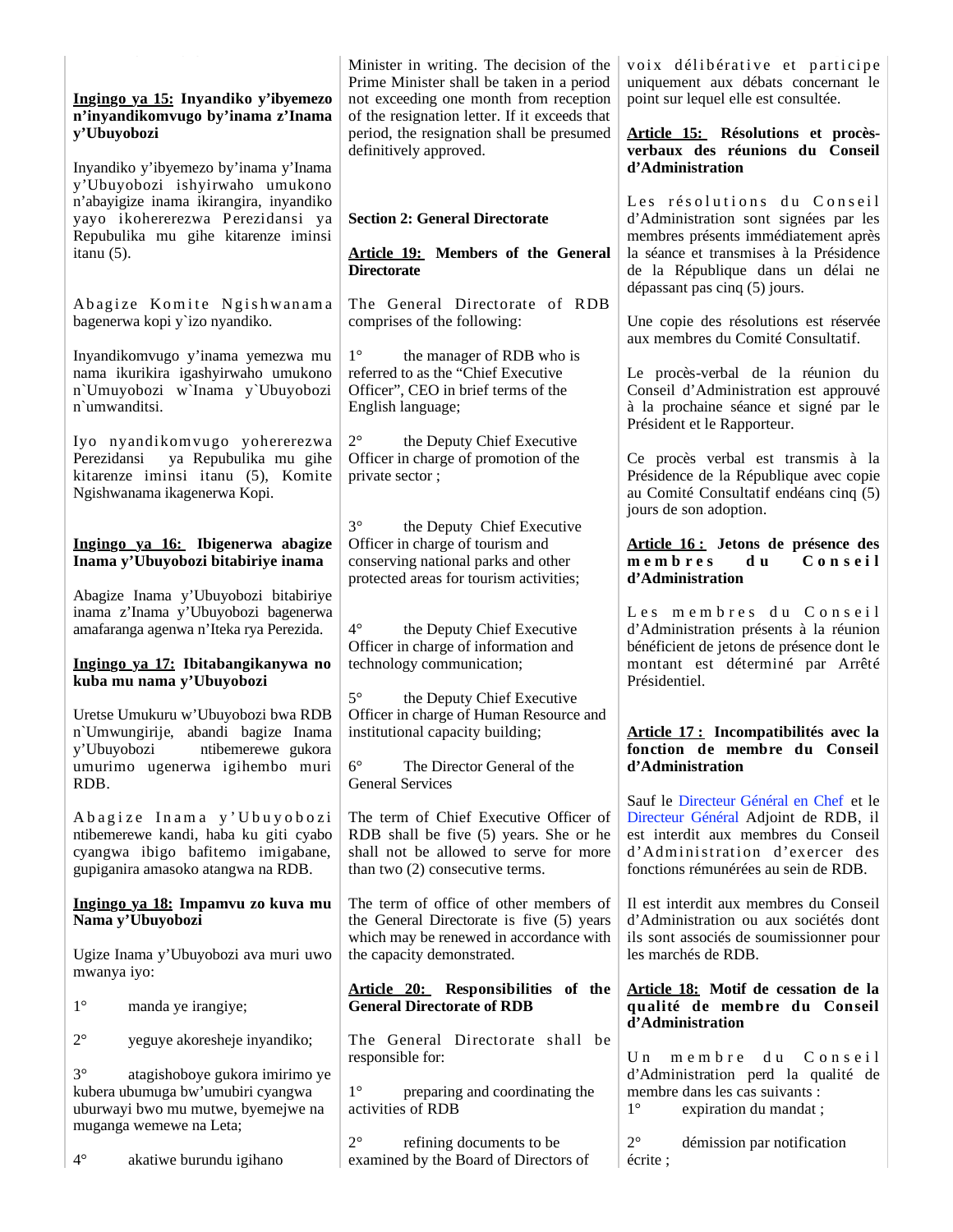| cy'igifungo kingana cyangwa kirengeje<br>amezi atandatu (6) nta subikagihano;                                                                                                                                                                                                                             | RDB;<br>$3^{\circ}$<br>implementing decisions of the                                                                                                                                             | $3^\circ$<br>incapacité physique ou mentale                                                                                                                                                                            |
|-----------------------------------------------------------------------------------------------------------------------------------------------------------------------------------------------------------------------------------------------------------------------------------------------------------|--------------------------------------------------------------------------------------------------------------------------------------------------------------------------------------------------|------------------------------------------------------------------------------------------------------------------------------------------------------------------------------------------------------------------------|
| $5^{\circ}$<br>asibye inama inshuro eshatu (3)<br>zikurikirana mu mwaka umwe nta<br>mpamvu zifite ishingiro;                                                                                                                                                                                              | <b>Board of Directors;</b><br>$4^\circ$<br>carrying out any activities that<br>may promote RDB.                                                                                                  | constatée par un médecin agréé;                                                                                                                                                                                        |
| $6^{\circ}$<br>bigaragaye ko atacyujuje<br>ibyashingiweho ashyirwa mu Nama<br>y'Ubuyobozi;                                                                                                                                                                                                                | <b>Article 21:</b> Appointment and removal<br>of the Chief Executive Officer of RDB<br>and his or her Deputies                                                                                   | $4^\circ$<br>condamnation définitive à une<br>peine d'emprisonnement supérieure ou<br>égale à six $(6)$ mois sans sursis;<br>$5^{\circ}$<br>trois (3) absences consécutives                                            |
| $7^\circ$<br>agaragaje imyitwarire itajyanye<br>n'inshingano ze;                                                                                                                                                                                                                                          | The Chief Executive Officer of RDB<br>shall be appointed and removed from<br>office by a Presidential Order.                                                                                     | dans une année aux réunions sans<br>raisons valables;                                                                                                                                                                  |
| $8^{\circ}$<br>abangamira inyungu za RDB;<br>$9^{\circ}$<br>yireze akemera icyaha cya<br>jenoside;                                                                                                                                                                                                        | Other Deputy Chief Executive Officers<br>of General Directorate shall be appointed<br>and removed from office by an order of<br>the Prime Minister.                                              | $6^{\circ}$<br>constat qu'il ne remplit plus<br>les conditions sur base desquelles il<br>avait été nommé au Conseil<br>d'Administration;                                                                               |
| $10^{\circ}$<br>apfuye.                                                                                                                                                                                                                                                                                   | <b>Article 22: Replacement of the Chief</b><br>Executive Officer in case of his or her<br>absence                                                                                                | $7^{\circ}$<br>comportement incompatible<br>avec ses fonctions;                                                                                                                                                        |
| Iyo umwe mu bagize Inama y'Ubuyobozi<br>avuye mu mirimo ye mbere y'uko manda<br>ye irangira, ubuyobozi bubifitiye<br>ububasha bushyiraho umusimbura.<br>Ushyizweho arangiza iyo manda.                                                                                                                    | In case of the absence of the Chief<br>Executive Officer, he or she shall be<br>replaced by the Deputy Chief Executive<br>Officer in charge of promotion of<br>activities of the Private sector. | $8^{\circ}$<br>agissement compromettant les<br>intérêts de RDB;<br>$9^{\circ}$<br>aveu et plaidoyer de culpabilité<br>pour crime de génocide;<br>$10^{\circ}$<br>décès.                                                |
| Uri mu bagize Inama y'Ubuyobozi<br>ashobora kwegura ku mirimo ye<br>abimenyesheje, mu nyandiko, Minisitiri<br>w'Intebe. Icyemezo cya Minisitiri<br>w'Intebe kigomba gufatwa mu gihe<br>kitarenze ukwezi kumwe uhereye ku<br>iyakirwa ry'ibaruwa ibisaba. Iyo icyo<br>gihe kirenze, kwegura bifatwa nk'aho | <b>Article 23: Responsibilities of the Chief</b><br><b>Executive Officer of RDB</b><br>The Chief Executive Officer has the<br>following responsibilities:                                        | Si un membre du Conseil<br>d'Administration perd la qualité de<br>membre avant l'expiration de son<br>mandat, l'autorité compétente désigne le<br>remplaçant. Celui-ci termine le mandat<br>de celui qu'il a remplacé. |
| byemewe.                                                                                                                                                                                                                                                                                                  | $1^{\circ}$<br>to coordinate the activities of<br>RDB;<br>$2^{\circ}$<br>to ensure the effective                                                                                                 | membre<br>$C$ on seil<br>U <sub>n</sub><br>d u<br>d'Administration peut démissionner de<br>ses fonctions par une lettre adressée au<br>Premier Ministre. La décision du                                                |
| Icyiciro cya 2: Ubuyobozi Bukuru                                                                                                                                                                                                                                                                          | management of RDB;                                                                                                                                                                               | Premier Ministre doit être prise dans un<br>délai ne dépassant pas un mois à dater                                                                                                                                     |
| Ingingo ya 19: Abagize Ubuyobozi<br><b>Bukuru bwa RDB</b>                                                                                                                                                                                                                                                 | $3^{\circ}$<br>to organise the organisational<br>services of RDB;                                                                                                                                | du jour de la réception de la lettre de<br>démission. Passé ce délai sans l'avis du<br>Premier Ministre, la démission est                                                                                              |
| Ubuyobozi Bukuru bwa RDB bugizwe<br>n'aba bakurikira:<br>$1^{\circ}$<br>Umukuru w'Ubuyobozi bwa<br>RDB wiswe "Chief Executive Officer"                                                                                                                                                                    | $4^{\circ}$<br>to represent RDB before the law<br>and to make public its activities;                                                                                                             | réputée acceptée.<br><b>Section 2 : De la Direction Générale</b>                                                                                                                                                       |
| CEO mu magambo ahinnye y'ururimi<br>rw'icyongereza;                                                                                                                                                                                                                                                       | $5^{\circ}$<br>to implement the decisions and<br>regulations as assigned to him/her by<br>superior organs;                                                                                       | Article 19: Composition de la<br>Direction Générale de RDB                                                                                                                                                             |
| $2^{\circ}$<br>Uwungirije Umukuru<br>w'Ubuyobozi bwa RDB ushinzwe guteza<br>imbere ibikorwa by'abikorera;                                                                                                                                                                                                 | $6^{\circ}$<br>to submit a report on the                                                                                                                                                         | La Direction Générale de RDB est<br>composée des personnes suivantes :<br>$1^{\circ}$                                                                                                                                  |
| $3^\circ$<br>Uwungirije Umukuru<br>w'Ubuyobozi bwa RDB ushinzwe<br>ubukerarugendo no kubungabunga pariki<br>n'ahandi hakomwe hakorerwa                                                                                                                                                                    | activities and management of RDB;<br>$7^{\circ}$<br>any other activities that may be<br>assigned to him/her by the Board of<br>Directors.                                                        | le Directeur de RDB<br>dénommé «Chief Executive Officer»,<br>CEO en sigle anglais;                                                                                                                                     |
| ubukerarugendo;<br>$4^{\circ}$<br>Uwungirije Umukuru                                                                                                                                                                                                                                                      | <b>Article 24:</b> Responsibilities of Deputy                                                                                                                                                    | $2^{\circ}$<br>le Directeur Général Adjoint<br>chargé de la promotion du secteur<br>privé;                                                                                                                             |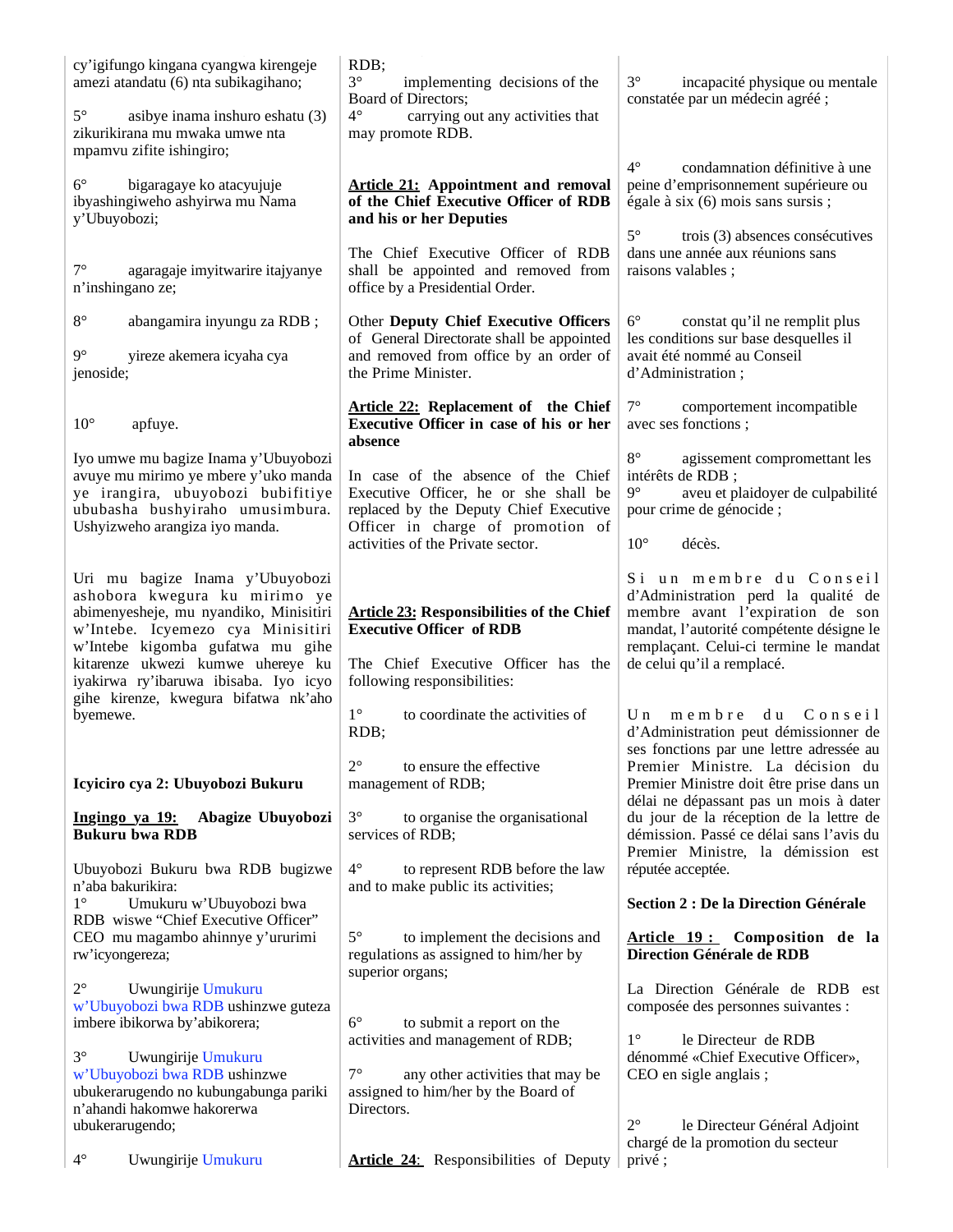| w'Ubuyobozi bwa RDB ushinzwe<br>Ikoranabuhanga mu Itumanaho;                                                                | Chief Executive Officers of RDB                                                                                                                                     |                                                                                                                                                                                                           |
|-----------------------------------------------------------------------------------------------------------------------------|---------------------------------------------------------------------------------------------------------------------------------------------------------------------|-----------------------------------------------------------------------------------------------------------------------------------------------------------------------------------------------------------|
| $5^{\circ}$<br>Uwungirije Umukuru<br>w'Ubuyobozi bwa RDB ushinzwe guteza                                                    | Deputy Chief Executive Officers of CEO<br>shall have the following responsibilities:                                                                                | $3^\circ$<br>le Directeur Général Adjoint<br>chargé du tourisme et de la conservation<br>des parcs nationaux et autres zones                                                                              |
| imbere ubumenyi bw'abakozi no<br>kongerera ubushobozi inzego;                                                               | $1^{\circ}$<br>The Deputy Chief Executive<br>Officer in charge of promotion of Private<br>sector activities shall particularly be                                   | protégées réservés au tourisme ;<br>$4^\circ$<br>le Directeur Général Adjoint                                                                                                                             |
| $6^{\circ}$<br>Umuyobozi Mukuru w`Imirimo<br>Rusange.                                                                       | responsible for ensuring the following:                                                                                                                             | chargé des Technologies de<br>l'Information;                                                                                                                                                              |
| Manda y'Umukuru w'Ubuyobozi bwa<br>RDB ni imyaka itanu (5). Ntiyemerewe<br>gukora manda zirenze ebyiri (2)<br>zikurikirana. | investment promoting;<br>a)<br>b)<br>export promoting;<br>facilitating the development of<br>c)<br>private enterprises;                                             | $5^{\circ}$<br>le Directeur Général Adjoint<br>chargé du développement des ressources<br>humaines et des capacités                                                                                        |
| Manda y`abandi bagize Ubuyobozi<br>Bukuru ni imyaka itanu (5), ishobora<br>kongerwa hakurikijwe ubushobozi                  | facilitation of investors to get<br>d)<br>access to necessary services;<br>e)<br>facilitating the investors in                                                      | institutionnelles;<br>$6^\circ$<br>le Directeur Général des<br>services généraux.                                                                                                                         |
| bagaragaje.                                                                                                                 | respecting environmental laws;                                                                                                                                      | Le Directeur Général en Chef a un                                                                                                                                                                         |
| Ingingo ya 20: Inshingano<br>z'Ubuyobozi Bukuru bwa RDB                                                                     | organizing activities relating to<br>f)<br>trade registration;                                                                                                      | mandat de cinq (5) ans. Il ne lui est pas<br>permis de servir plus de deux (2)<br>mandats consécutifs.                                                                                                    |
| Ubuyobozi Bukuru bwa RDB bushinzwe<br>ibi bikurikira:<br>$1^{\circ}$<br>gutegura no guhuza ibikorwa<br>bya RDB;             | replacing Chief Executive<br>g)<br>Officer in his or her absence or in case of<br>any reason;<br>Implementing all decisions<br>h)<br>provided by superior organs.   | Les autres membres de la Direction<br>Générale ont un mandat de cinq (5) ans<br>renouvelable en fonction de leurs<br>performances.                                                                        |
| $2^{\circ}$<br>kunoza inyandiko zisuzumwa<br>n'Inama y'Ubuyobozi ya RDB;<br>$3^{\circ}$<br>gushyira mu bikorwa ibyemezo     | $2^{\circ}$<br>The Deputy Chief Executive<br>Officer in charge of tourism and                                                                                       | Article 20: Attributions de la<br><b>Direction Générale</b>                                                                                                                                               |
| by'Inama y'Ubuyobozi;<br>$4^\circ$<br>gukora ibikorwa byose                                                                 | conservation of national parks and other<br>protected areas shall particularly be                                                                                   |                                                                                                                                                                                                           |
| bishobora guteza imbere RDB.                                                                                                | responsible for coordinating and ensuring<br>the following:                                                                                                         | Les attributions de la Direction Générale<br>de RDB sont les suivantes :                                                                                                                                  |
| Ingingo ya 21: Ishyirwaho<br>n'ikurwaho ry'Umukuru<br>w'Ubuyobozi bwa<br>RDB<br>n'Abamwungirije                             | promoting tourism;<br>a)<br>publicizing and marketing<br>b)<br>tourism;                                                                                             | $1^{\circ}$<br>assurer la préparation et la<br>coordination des activités de RDB;<br>$2^{\circ}$<br>assurer le perfectionnement des<br>documents soumis à l'examen du Conseil<br>d'Administration de RDB; |
| Umukuru w'Ubuyobozi bwa RDB<br>ashyirwaho kandi agakurwaho n'Iteka rya                                                      | conserving national parks and<br>C)<br>other tourist protected areas;                                                                                               | $3^\circ$<br>assurer la mise en application<br>des décisions du Conseil                                                                                                                                   |
| Perezida.<br>Abandi bagize Ubuyobozi Bukuru                                                                                 | d)<br>ensuring and promoting hotel<br>activities;                                                                                                                   | d'Administration;<br>$4^\circ$<br>mener toute action pouvant<br>permettre le développement de RDB.                                                                                                        |
| bashyirwaho kandi bagakurwaho n'Iteka<br>rya Minisitiri w'Intebe.                                                           | implementing all decisions<br>e)<br>provided by superior organs.                                                                                                    | <b>Article 21: Nomination et révocation</b><br>du Directeur Général en Chef et des                                                                                                                        |
| <u>Ingingo ya 22:</u> Isimburwa ry'<br>Umukuru w'Ubuyobozi bwa RDB<br>igihe adahari                                         | 3° The Deputy Chief Executive Officer in<br>charge of Information Technology in<br>Communication shall particularly be<br>responsible for coordinating and ensuring | Directeurs Généraux Adjoints<br>Le Directeur Général en Chef de RDB<br>est nommé et révoqué par Arrêté du<br>Présidentiel.                                                                                |
| Igihe Umukuru w'Ubuyobozi bwa RDB<br>adahari, asimburwa n'umwungirije<br>ushinzwe guteza imbere ibikorwa<br>by'abikorera.   | the following:<br>ensuring that Information<br>a)<br>Technology in Communication facilitates<br>in fast tracking of development;                                    | Les Directeurs Généraux Adjoints sont<br>nommés et révoqués par l'Arrêté du<br>Premier Ministre.                                                                                                          |
| Ingingo ya 23: Inshingano                                                                                                   | promoting science and<br>b)<br>technology;                                                                                                                          | Article 22: Remplacement du CEO<br>de RDB en cas d'absence                                                                                                                                                |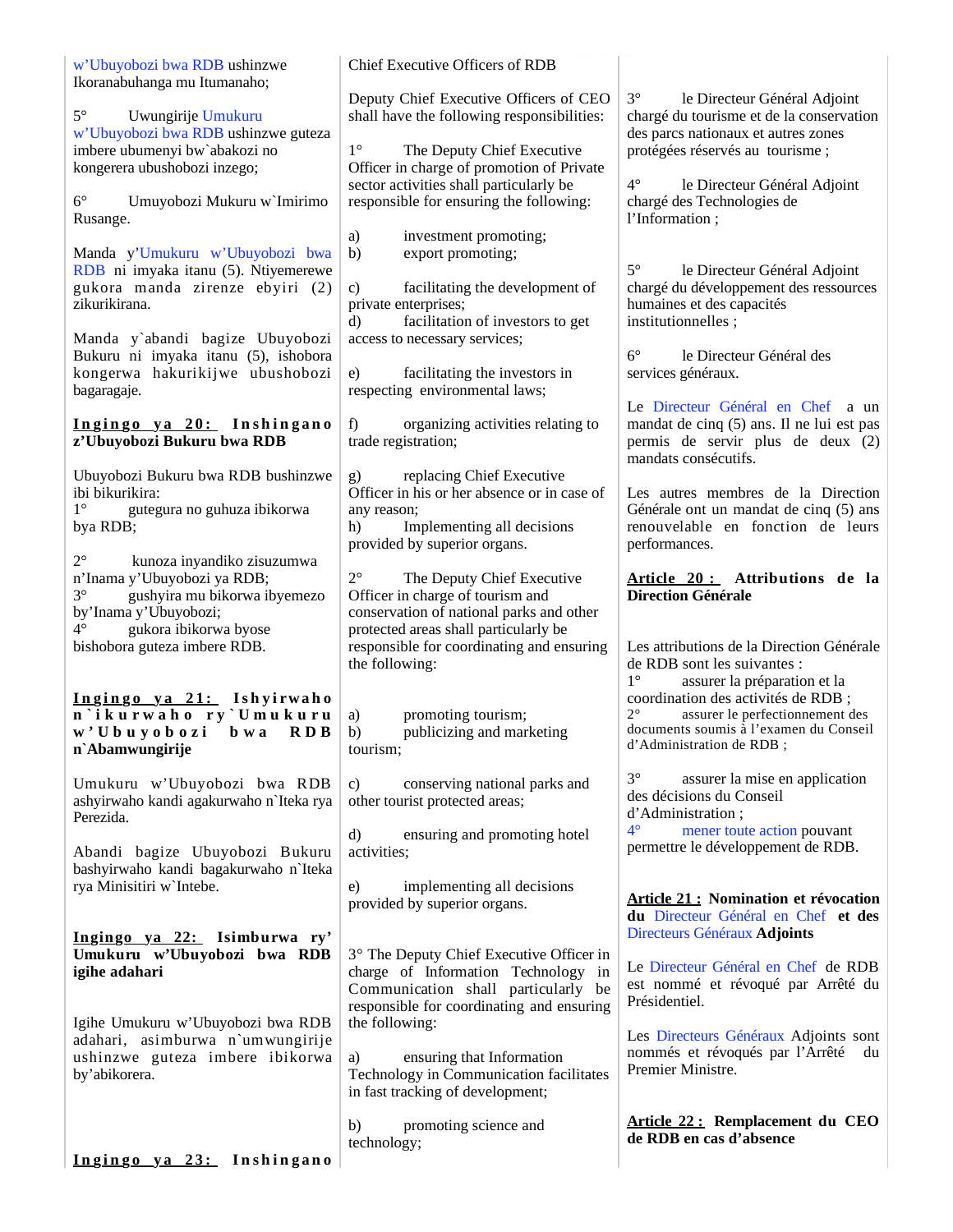| z'Umukuru w'Ubuyobozi bwa RDB                                                                                                                             |                                                                                                                                                                         |                                                                                                                                                                                                    |
|-----------------------------------------------------------------------------------------------------------------------------------------------------------|-------------------------------------------------------------------------------------------------------------------------------------------------------------------------|----------------------------------------------------------------------------------------------------------------------------------------------------------------------------------------------------|
| Umukuru w'Ubuyobozi bwa RDB afite<br>inshingano zikurikira:                                                                                               | promoting business in<br>c)<br>technology;                                                                                                                              | En cas d'absence, le Directeur Général<br>en Chef est remplacé par le Directeur<br>Général Adjoint chargé de la promotion<br>du secteur privé.                                                     |
| $1^{\circ}$<br>guhuza ibikorwa bya RDB;                                                                                                                   | turning information technology<br>$\mathbf{d}$<br>an activity that is profitable;                                                                                       |                                                                                                                                                                                                    |
| $2^{\circ}$<br>gukurikirana imicungire myiza<br>za RDB;                                                                                                   | implementing all decisions that<br>e)<br>may be provided by superior organs.                                                                                            | Article 23 : Attributions du CEO de<br><b>RDB</b>                                                                                                                                                  |
| $3^\circ$<br>gutunganya inzego z'imirimo ya<br>RDB;                                                                                                       | 4° The Deputy Chief Executive Officer<br>in charge of Human and Institutional                                                                                           | Le Directeur Général en Chef de RDB                                                                                                                                                                |
| $4^\circ$<br>guhagararira RDB imbere<br>y'amategeko no kumenyekanisha<br>ibikorwa byayo;                                                                  | capacity Development shall particularly<br>be in charge of coordinating and ensuring<br>the following:                                                                  | est responsable de :<br>$1^{\circ}$<br>coordonner les activités de<br>$RDB$ ;                                                                                                                      |
| $5^{\circ}$<br>gushyira mu bikorwa ibyemezo<br>n'amabwiriza ahabwa n'inzego<br>zimukuriye;                                                                | developing national local<br>a)<br>expertise and capacity;<br>instituting mechanisms of<br>b)<br>increasing experts in the country;<br>refining the management of<br>c) | $2^{\circ}$<br>suivre la bonne gestion de<br>$RDB$ ;                                                                                                                                               |
| $6^{\circ}$<br>gutanga raporo ku bikorwa<br>n'imicungire ya RDB;                                                                                          | foreign experts who render assistance to<br>national institutions;                                                                                                      | $3^\circ$<br>organiser les services de<br>$RDB$ ;                                                                                                                                                  |
| $7^{\circ}$<br>indi mirimo yashingwa n'Inama<br>y'Ubuyobozi.                                                                                              | d)<br>developing institutional<br>capacity;<br>implementing all decisions his<br>e)<br>or her superior organs may provide.                                              | $4^{\circ}$<br>assurer la représentation légale<br>de RDB et la publicité de ses services ;                                                                                                        |
| Ingingo ya 24: Inshingano<br>z`Abungirije<br>Umukuru w'Ubuyobozi<br>bwa RDB                                                                               | <b>Article 25:</b> Contract of performance<br>between the Chief Executive Officer<br>and other members of the General<br><b>Directorate of RDB</b>                      | $5^\circ$<br>mettre en application les<br>décisions et les instructions des<br>instances supérieures ;                                                                                             |
| Abungirije Umukuru w'Ubuyobozi bwa<br>RDB bafite inshingano zikurikira:                                                                                   | Deputy Chief Executive Officers shall be<br>supervised by the Chief Executive Officer                                                                                   | $6^{\circ}$<br>transmettre les rapports<br>d'activités et de gestion de RDB ;                                                                                                                      |
| $1^{\circ}$<br>Uwungirije Umukuru<br>w'Ubuyobozi bwa RDB ushinzwe guteza<br>imbere ibikorwa by`abikorera ashinzwe<br>by'umwihariko guhuza no gukurikirana | and required to submit to him or her an<br>activity report every month and at any<br>time it is considered to be necessary.                                             | $7^\circ$<br>toute autre tâche lui assignée<br>par le Conseil d'Administration.                                                                                                                    |
| ibi bikurikira:<br>guteza imbere ishoramari;                                                                                                              | There shall be concluded a contract of<br>performance between the Chief Executive<br>Officer and other members of General                                               | Article 24: Attributions des CEO<br><b>Adjoints</b>                                                                                                                                                |
| guteza imbere ubucuruzi<br>bw'ibyoherezwa mu mahanga;<br>gufasha ibigo by`abikorera gutera                                                                | Directorate of RDB relating to a plan of<br>action indicating at least relations of each<br>party and the necessary requirements in                                     | Les Directeurs Généraux Adjoints de<br>RDB sont responsables de :                                                                                                                                  |
| imbere;<br>gufasha abashoramari kubonera<br>hamwe kandi ku buryo<br>bworoshye serivisi bakeneye;                                                          | order for RDB to fulfill its<br>responsibilities.                                                                                                                       | $1^{\circ}$<br>Le Directeur Général Adjoint<br>en charge de la promotion des<br>opérations du secteur privé est<br>spécialement chargé de coordonner et de<br>superviser les activités suivantes : |
| gufasha abashoramari kubahiriza<br>amategeko y'ibidukikije;                                                                                               | Section 3: RDB Management and its<br>responsibilities                                                                                                                   | a)<br>la promotion de<br>l'investissement;                                                                                                                                                         |
| gutunganya imirimo y'iyandikisha<br>mu by'ubucuruzi;                                                                                                      |                                                                                                                                                                         | la promotion de l'exportation;<br>b)                                                                                                                                                               |
| gusimbura Umukuru w'Ubuyobozi<br>bwa RDB iyo adahari cyangwa                                                                                              | <b>Article 26: Members of the</b><br>management of RDB                                                                                                                  | l'appui au développement des<br>C)<br>entreprises privées ;<br>la facilitation aux investisseurs<br>d)                                                                                             |
| agize impamvu;                                                                                                                                            | The Management of RDB is composed<br>of:                                                                                                                                | de recevoir tous les services nécessaires<br>à un guichet unique;                                                                                                                                  |
| gushyira mu bikorwa ibyemezo<br>byose ahabwa n'inzego                                                                                                     |                                                                                                                                                                         | l'appui aux investisseurs à se<br>e)<br>conformer aux normes de                                                                                                                                    |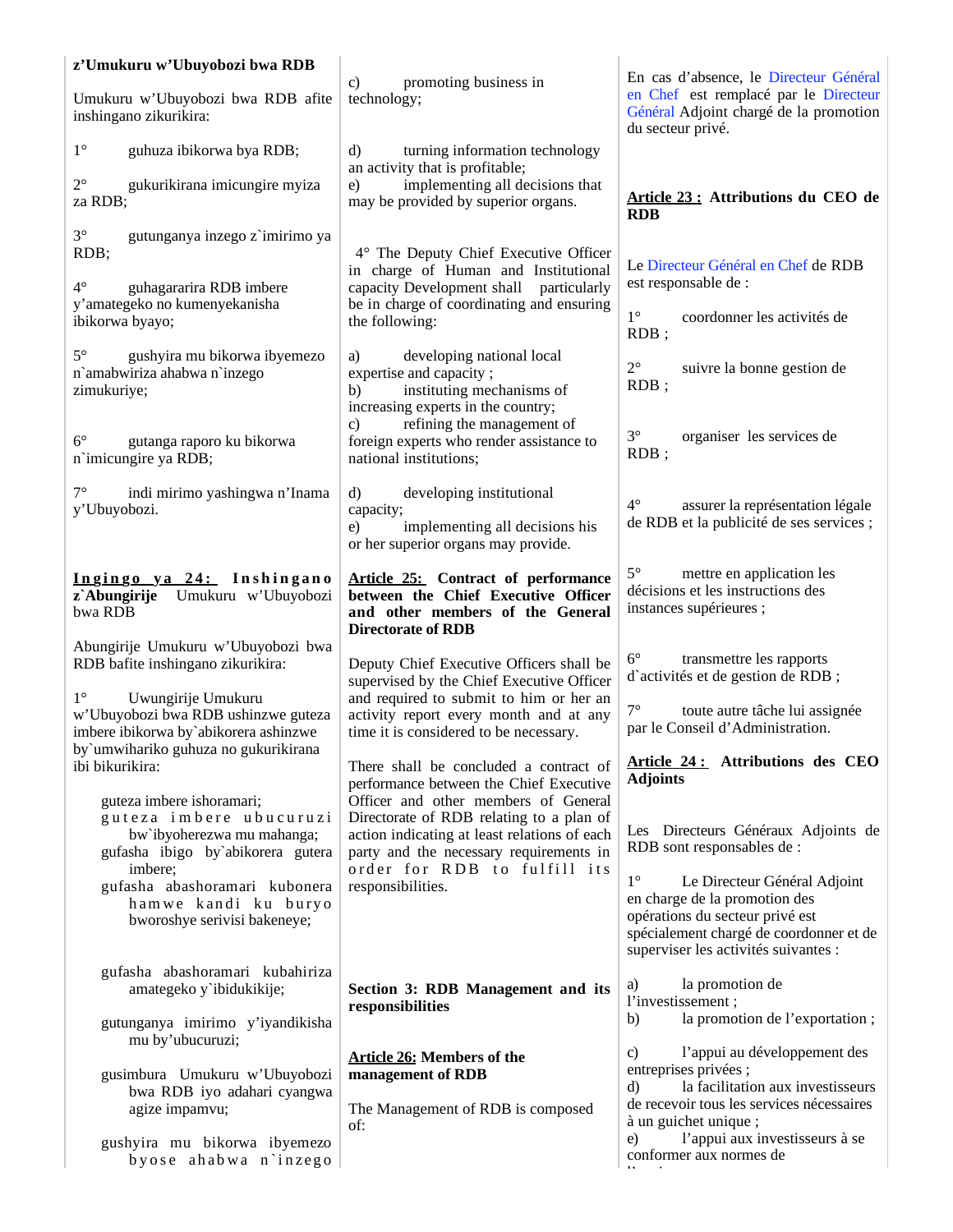| zimukuriye.                                                                                                                              | $1^{\circ}$<br>Chief Executive Officer;                                                                                                               | l'environnement;<br>l'organisation des activités<br>f)                                                                                                     |
|------------------------------------------------------------------------------------------------------------------------------------------|-------------------------------------------------------------------------------------------------------------------------------------------------------|------------------------------------------------------------------------------------------------------------------------------------------------------------|
| $2^{\circ}$<br>Uwungirije Umukuru<br>w'Ubuyobozi bwa RDB ushinzwe<br>Ubukerarugendo no kubungabunga Pariki<br>n'ahandi hakomwe hakorerwa | $2^{\circ}$<br>Deputy Chief Executive<br>Officers;                                                                                                    | relatives à l'enregistrement commercial;<br>le remplacement du Directeur<br>g)<br>Général en Chef en cas d'absence ou<br>d'empêchement;                    |
| ubukerarugendo ashinzwe by'umwihariko<br>guhuza no gukurikirana ibi bikurikira:                                                          | $3^\circ$<br>General Director in charge of<br>General Services;                                                                                       | l'exécution de toutes les<br>h)<br>décisions des instances supérieures.                                                                                    |
| guteza imbere ubukerarugendo;<br>a)<br>b)<br>kwamamaza no gucuruza                                                                       | $4^\circ$<br>Departmental Directors;                                                                                                                  | $2^{\circ}$<br>Le Directeur Général Adjoint<br>en charge du tourisme et de la                                                                              |
| ubukerarugendo;<br>kubungabunga pariki n'ahandi<br>$\mathbf{c})$<br>hakomwe hakorerwa ubukerarugendo;                                    | $5^{\circ}$<br>other members of staff<br>determined by the Board of Directors.                                                                        | Conservation des Parcs Nationaux et<br>autres zones réservées est spécialement<br>chargé de coordonner et de superviser                                    |
| gukurikirana no guteza imbere<br>$\rm d$<br>ibikorwa by'amahoteri;<br>gushyira mu bikorwa ibyemezo<br>e)                                 | <b>Article 27: Responsibilities of the</b><br><b>Management</b>                                                                                       | les activités suivantes :                                                                                                                                  |
| byose yahabwa n'inzego zimukuriye.<br>3° Uwungirije Umukuru w'Ubuyobozi                                                                  | The Management shall have the<br>following responsibilities :                                                                                         | la promotion du tourisme;<br>a)<br>la publicité et le marketing du<br>b)<br>tourisme;                                                                      |
| bwa RDB ushinzwe Ikoranabuhanga mu<br>Itumanaho ashinzwe by'umwihariko<br>guhuza no gukurikirana ibi bikurikira:                         | $1^{\circ}$<br>assisting the General Directorate<br>of RDB in fulfilling its responsibilities;                                                        | la conservation des parcs et<br>$\mathbf{c})$<br>autres zones réservées au tourisme;<br>la supervision et la promotion<br>d)                               |
| gukora ku buryo<br>a)                                                                                                                    | $2^{\circ}$<br>implementing the decisions of<br>the General Directorate.                                                                              | de l'hôtelerie ;<br>la mise en exécution de toutes<br>e)<br>les décisions des instances supérieures.                                                       |
| Ikoranabuhanga mu Itumanaho rifasha<br>kwihutisha iterambere;                                                                            | Executive officers and the members of<br>are appointed in accordance with<br>staff<br>RDB statutes.                                                   |                                                                                                                                                            |
| guteza imbere ubumenyi mu<br>b)<br>Ikoranabuhanga;                                                                                       | <b>Article 28: Emoluments to the General</b><br><b>Directorate and staff of RDB</b>                                                                   | 3° Le Directeur Général Adjoint en<br>charge de la Technologie de<br>l'Information est spécialement chargé de<br>coordonner et de superviser les activités |
| guteza imbere ikoranabuhanga<br>C)<br>mu bucuruzi;                                                                                       | The benefits to be allocated to the                                                                                                                   | suivantes :                                                                                                                                                |
| kugira ikoranabuhanga umurimo<br>d)<br>ubyara inyungu;<br>gushyira mu bikorwa ibyemezo<br>e)<br>byose yahabwa n'inzego zimukuriye.       | members of the General Directorate of<br>RDB shall be determined by a<br>Presidential Order. Benefits of other<br>members of RDB Management and other | faire de la Technologie de<br>a)<br>l'information un outil de<br>Développement;                                                                            |
| 4° Uwungirije Umukuru w'Ubuyobozi                                                                                                        | members of staff shall be determined by<br>the Board of Directors.                                                                                    | la promotion de la technologie<br>b)<br>de l'information;                                                                                                  |
| bwa RDB ushinzwe guteza imbere<br>ubumenyi bw'abakozi no kongerera<br>ubushobozi inzego ashinzwe                                         | <b>CHAPTER V: PATRIMONY AND</b><br><b>FINANCE</b>                                                                                                     | la promotion de la technologie<br>C)<br>de l'information en matière des affaires ;                                                                         |
| by'umwihariko guhuza no gukurikirana<br>ibi bikurikira:                                                                                  | <b>Article 29: Patrimony of RDB and its</b>                                                                                                           | $\mathbf{d}$<br>faire de la technologie une<br>activité génératrice de revenus ;<br>exécuter toutes les décisions<br>e)                                    |
| kubaka ubumenyi n'ubushobozi<br>bw'abakozi mu Gihugu;<br>gushyiraho uburyo bwo kongera                                                   | source                                                                                                                                                | des instances supérieures.                                                                                                                                 |
| impuguke mu Gihugu;<br>konoza imicungire y'impuguke<br>z'abanyamahanga zunganira                                                         | The patrimony of RDB comprises<br>movables and immovable.                                                                                             | 4° Le Directeur Général Adjoint en<br>charge du développement des ressources                                                                               |
| inzego z'imirimo mu Gihugu;<br>kubaka ubushobozi bw'inzego                                                                               | It comes from the following:                                                                                                                          | humaines et institutionnelles est<br>spécialement chargé de coordonner et de                                                                               |
| z'imirimo;<br>gushyira mu bikorwa ibyemezo                                                                                               | $1^{\circ}$<br>the State budget allocation;                                                                                                           | superviser les activités suivantes :                                                                                                                       |
| byose yahabwa n'inzego<br>zimukuriye.                                                                                                    | $2^{\circ}$<br>State or donnorsz subsidies;                                                                                                           | le développement des capacités<br>a)<br>des ressources humaines dans le pays;<br>la mise en place des<br>b)                                                |
| Ingingo ya 25: Amasezerano hagati<br>y'Umukuru w'Ubuyobozi bwa RDB                                                                       | $3^\circ$<br>funds from its services;                                                                                                                 | mécanismes de développement de<br>l'expertise locale;                                                                                                      |
| n'abandi bagize Ubuyobozi Bukuru<br>bwa RDB                                                                                              | $4^{\circ}$<br>interest from its investment;                                                                                                          | la gestion de l'assistance<br>C)<br>institutionnelle des consultants                                                                                       |
|                                                                                                                                          | $5^{\circ}$<br>loans extended to RDB,                                                                                                                 | expatriés;                                                                                                                                                 |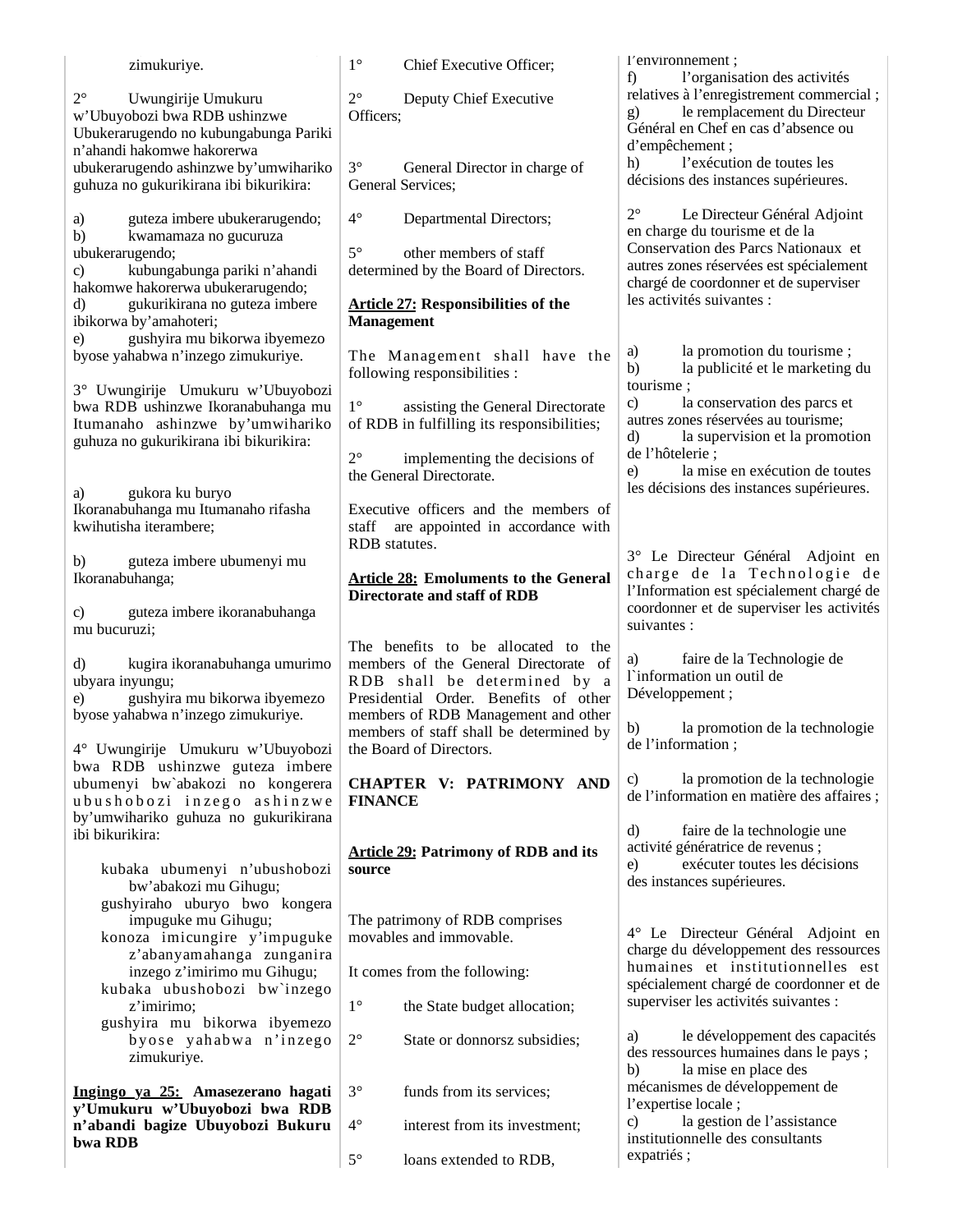| Abungirije Umukuru w'Ubuyobozi bwa<br>RDB bayoborwa na we kandi bakamuha<br>raporo y'ibikorwa bya buri kwezi n'igihe<br>cyose bibaye ngombwa.           | approved by the Minister in charge of<br>finance:                                                                                    | d)<br>le développement<br>institutionnel;<br>l'exécution de toutes les<br>e)                                                                                   |
|---------------------------------------------------------------------------------------------------------------------------------------------------------|--------------------------------------------------------------------------------------------------------------------------------------|----------------------------------------------------------------------------------------------------------------------------------------------------------------|
|                                                                                                                                                         | $6^{\circ}$<br>donation and bequest;                                                                                                 | décisions des instances supérieures.                                                                                                                           |
| Hagati y'Umukuru w'Ubuyobozi bwa<br>RDB n'abandi bagize Ubuyobozi Bukuru<br>bwa RDB hakorwa amasezerano yerekeye<br>gahunda y'ibikorwa agaragaza nibura | $7^{\circ}$<br>patrimony of merged public<br>institutions provided for in this Organic<br>Law.                                       | Article 25 : Contrat de performance<br>entre le Directeur Général en Chef et<br>les autres membres de la Direction<br>Générale de RDB                          |
| inshingano za buri ruhande<br>n'ibyangombwa bikenewe kugira ngo<br>RDB igere ku nshingano zayo.                                                         | Article 30: Transfer of Public<br><b>Institution Patrimony</b>                                                                       | Les Directeurs Généraux Adjoints sont<br>placés sous la direction du Directeur<br>Général en Chef et lui font un rapport                                       |
|                                                                                                                                                         | Movable, immovable property, liabilities<br>and the denominations of the following<br>institutions are hereby transferred to<br>RDB: | d'activités mensuelles et chaque fois<br>que de besoin.<br>Il est signé, entre le Directeur Général                                                            |
| Icyiciro cya 3: Ubuyobozi bwa RDB<br>n'inshingano zabwo                                                                                                 | $1^{\circ}$<br>Rwanda Investment and Export<br>Promotion Agency (RIEPA);                                                             | en Chef de RDB et les autres membres<br>de la Direction Générale de RDB, un<br>contrat de performance déterminant au<br>moins les obligations de chaque partie |
| Ingingo ya 26: Abagize Ubuyobozi<br>bwa RDB                                                                                                             | $2^{\circ}$<br>Rwanda Information and<br><b>Communication Technology Agency</b><br>(RITA);                                           | et les besoins nécessaires à la réalisation<br>de la mission de RDB.                                                                                           |
| Ubuyobozi bwa RDB bugizwe n'aba<br>bakurikira:                                                                                                          | $3^\circ$<br>Rwanda Office of Tourism and                                                                                            |                                                                                                                                                                |
| $1^{\circ}$<br>Umukuru w'Ubuyobozi bwa                                                                                                                  | National Parks (ORTPN);                                                                                                              |                                                                                                                                                                |
| RDB;                                                                                                                                                    | $4^{\circ}$<br>Rwanda Commercial<br><b>Registration of Services Agency</b>                                                           | Section 3 : De la Direction de RDB et<br>ses attributions                                                                                                      |
| $2^{\circ}$<br>Abungirije Umukuru<br>w'Ubuyobozi bwa RDB;                                                                                               | (RCRSA);                                                                                                                             | Article 26 : Composition de la                                                                                                                                 |
|                                                                                                                                                         |                                                                                                                                      |                                                                                                                                                                |
| $3^\circ$<br>Umuyobozi Mukuru ushinzwe<br>Imirimo Rusange;                                                                                              | $5^{\circ}$<br>Human Resource and<br><b>Institutional Capacity Development</b><br>Agency (HIDA);                                     | <b>Direction de RDB</b><br>La Direction de RDB est composée des<br>personnes suivantes :                                                                       |
| $4^\circ$<br>Abayobozi b'Amashami<br>y'Imirimo;                                                                                                         | $6^\circ$<br>Privatization Secretariat.                                                                                              | $1^{\circ}$<br>Directeur Général en Chef;                                                                                                                      |
| $5^\circ$<br>Abandi bakozi bagenwa n'Inama<br>y'Ubuyobozi ya RDB.                                                                                       | <b>Article 31: Use, management and audit</b>                                                                                         | $2^{\circ}$<br>Directeurs Généraux Adjoints;                                                                                                                   |
| Ingingo ya 27: Inshingano<br>z' Ubuyobozi                                                                                                               | of the patrimony<br>The use, management and audit of the                                                                             | $3^\circ$<br>Directeur Général chargé des<br>Services Généraux ;                                                                                               |
| Ubuyobozi bufite inshingano zikurikira:                                                                                                                 | patrimony of RDB shall be carried out in<br>accordance with relevant legal provisions.                                               | $4^{\circ}$<br>Directeurs d'Unité;                                                                                                                             |
| kunganira Ubuyobozi Bukuru<br>$1^{\circ}$                                                                                                               | The audit responsible for daily auditing<br>of the use of the property of RDB shall<br>submit a report to the Board of Directors.    | $5^\circ$<br>autres agents déterminés par le<br>Conseil d'Administration de RDB.                                                                               |
| bwa RDB mu kurangiza inshingano<br>zabwo;                                                                                                               | <b>Article 32: Approval and management</b>                                                                                           | Article 27: Attributions de la<br><b>Direction</b>                                                                                                             |
| $2^{\circ}$<br>gushyira mu bikorwa ibyemezo<br>by'Ubuyobozi Bukuru;                                                                                     | of the Budget of RDB                                                                                                                 | La Direction est responsable de :                                                                                                                              |
| Abayobozi n'abakozi bashyirwaho<br>hakurikije sitati ya RDB.                                                                                            | The budget of RDB shall be approved<br>and managed in accordance with relevant<br>legal provisions.                                  | $1^{\circ}$<br>appuyer la Direction Générale<br>de RDB dans la réalisation de sa                                                                               |
| Ingingo ya 28: Ibigenerwa abagize<br>Ubuyobozi Bukuru<br>bwa RDB                                                                                        |                                                                                                                                      | mission;                                                                                                                                                       |
| n'abakozi                                                                                                                                               | <b>Article 33: Annual financial Report</b>                                                                                           | $2^{\circ}$<br>mettre en exécution les<br>décisions de la Direction Générale.                                                                                  |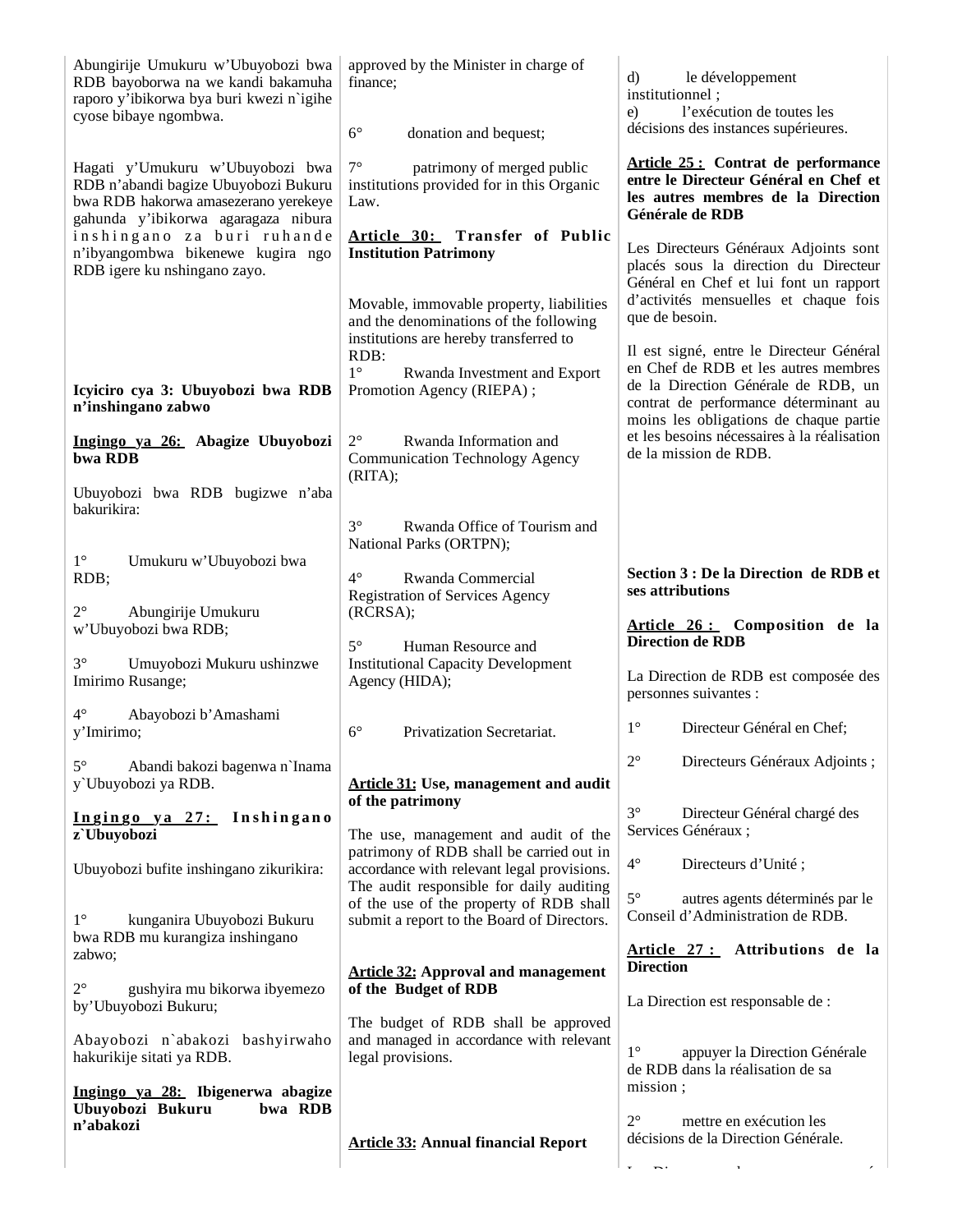| Ibigenerwa abagize Ubuyobozi Bukuru<br>bwa RDB bigenwa n'Iteka rya Perezida.                                   | Within three (3) months following the                                                                                                                                                                                 | Les Directeurs et les agents sont recrutés<br>conformément au statut de RDB.                                                                 |
|----------------------------------------------------------------------------------------------------------------|-----------------------------------------------------------------------------------------------------------------------------------------------------------------------------------------------------------------------|----------------------------------------------------------------------------------------------------------------------------------------------|
| Ibigenerwa abandi bagize Ubuyobozi bwa<br>RDB n'abandi bakozi bigenwa n'Inama<br>y'Ubuyobozi.                  | closure of the financial year, the CEO of<br>RDB shall submit an annual financial<br>report to the Office of the President of the<br>Republic after its approval by the Board<br>of Directors in accordance with laws | <b>Article 28:</b> Appointements accordés<br>aux membres de la Direction<br>Générale et aux membres du<br>personnel de RDB                   |
| UMUTWE WA V: UMUTUNGO<br><b>N'IMARI</b>                                                                        | governing management of State finance<br>and property.                                                                                                                                                                | Les appointements accordés aux<br>membres de la Direction Générale de                                                                        |
| Ingingo ya 29: Umutungo wa RDB<br>n'inkomoko yawo                                                              | A copy of the report shall be reserved to<br>the Advisory committee.                                                                                                                                                  | RDB sont fixés par Arrêté Présidentiel.<br>Ceux des autres membres de la<br>Direction de RDB ainsi que ceux du                               |
| Umutungo wa RDB ugizwe n'ibintu<br>byimukanwa n'ibitimukanwa.                                                  | <b>CHAPTER VI: TRANSITIONAL</b><br>AND FINAL PROVISIONS                                                                                                                                                               | personnel sont fixés par le Conseil<br>d'Administration.                                                                                     |
| Ukomoka kuri ibi bikurikira:                                                                                   | <b>Article 34: Transitional period</b>                                                                                                                                                                                | <b>CHAPITRE V: DU PATRIMOINE</b><br>ET DES FINANCES                                                                                          |
| $1^{\circ}$<br>ingengo y'imari igenerwa na<br>Leta:                                                            | RDB is given a period not exceeding one<br>year in order to merge the activities that<br>were formerly operated by the following<br>institutions from the day this law is                                             | Article 29 : Patrimoine de RDB et ses<br>sources                                                                                             |
| $2^{\circ}$<br>inkunga zaba iza Leta cyangwa<br>iz'abaterankunga;                                              | published in the Official Gazette of the<br>Republic of Rwanda. The institutions<br>are:                                                                                                                              | Le patrimoine de RDB comprend les<br>biens meubles et immeubles.                                                                             |
| $3^\circ$<br>ibituruka ku mirimo ikora;                                                                        |                                                                                                                                                                                                                       | Il provient des sources suivantes :                                                                                                          |
| $4^\circ$<br>inyungu ku mutungo wayo;                                                                          | $1^{\circ}$<br>Rwanda Investment and Export<br>Promotion Agency (RIEPA);                                                                                                                                              | $1^{\circ}$<br>les dotations budgétaires de<br>l'Etat;                                                                                       |
| $5^\circ$<br>inguzanyo zihabwa RDB<br>zemewe na Minisitiri ufite imari mu<br>nshingano ze;                     | $2^{\circ}$<br>Rwanda Information and<br>Communication Technology (RITA);                                                                                                                                             | $2^{\circ}$<br>les subventions de l'Etat ou<br>des donateurs ;                                                                               |
| $6^{\circ}$<br>impano n'indagano;<br>$7^\circ$<br>umutungo w'ibigo byahujwe<br>bivugwa muri iri tegeko ngenga. | $3^\circ$<br>Rwanda Office of Tourism and<br>National Parks (ORTPN);<br>Rwanda Commercial<br>$4^\circ$<br>Registration of Services Agency<br>(RCRSA);                                                                 | $3^\circ$<br>le produit des services prestés<br>par RDB;                                                                                     |
| Ingingo ya 30: Kwegurirwa<br>umutungo w'ibigo                                                                  | $5^\circ$<br>Human Resource and<br><b>Institutional Capacity Development</b><br>Agency (HIDA);                                                                                                                        | $4^{\circ}$<br>les revenus de son patrimoine;<br>$5^\circ$<br>les emprunts accordés à RDB<br>acceptés par le Ministre ayant les              |
|                                                                                                                | $6^{\circ}$<br>Privatization Secretariat.                                                                                                                                                                             | finances dans ses attributions;                                                                                                              |
| Imitungo yimukanwa, itimukanwa,<br>imyenda n'amazina by'ibigo bikurikira<br>byeguriwe RDB:                     | <b>Article 35: Repealing of inconsistent</b>                                                                                                                                                                          | $6^{\circ}$<br>les dons et legs;<br>$7^\circ$<br>le patrimoine des                                                                           |
| $1^{\circ}$<br>Ikigo cy'Igihugu Gishinzwe<br>Guteza Imbere Ishoramari n'Ibicuruzwa                             | provisions                                                                                                                                                                                                            | établissements fusionnés visés dans la<br>présente loi organique.                                                                            |
| Byoherezwa mu Mahanga (RIEPA);                                                                                 | All prior legal provisions contrary to this<br>law are hereby repealed.                                                                                                                                               | <b>Article 30:</b> Transfert du patrimoine<br>des Etablissements publics                                                                     |
| $2^{\circ}$<br>Ikigo cy'Igihugu<br>cy'lkoranabuhanga mu Itangazabumenyi<br>no mu Itumanaho (RITA);             | <b>Article 36: Commencement</b>                                                                                                                                                                                       | Les biens meubles et immeubles, le<br>passif et les appellations des                                                                         |
| $3^\circ$<br>Ikigo cy'Ubukerarugendo na<br>Pariki z'Igihugu mu Rwanda (ORTPN);                                 | This Law shal come into force on the<br>date of its publication in the Official<br>Gazette of the Republic of Rwanda.                                                                                                 | établissements publics ci-après sont<br>transférés à RDB:<br>$1^{\circ}$<br>Agence Rwandaise pour la<br>Promotion des Investissements et des |
| $4^\circ$<br>Ikigo cy'Igihugu gishinzwe<br>Iyandikisha mu by'Ubucuruzi (RCRSA);                                | Kigali, on 02/09/2008                                                                                                                                                                                                 | Exportations (RIEPA);<br>$2^{\circ}$                                                                                                         |
| $5^{\circ}$<br>Ikigo cya Leta Gishinzwe<br>Kongera Ubushobozi bw'Abakozi<br>n'ubw'Inzego (HIDA);               | The President of the Republic<br><b>KAGAME Paul</b><br>$(s\acute{e})$                                                                                                                                                 | Office National de Technologie<br>de l'Information et de la<br>Communication (RITA);<br>$\sim$ $\sim$                                        |
|                                                                                                                |                                                                                                                                                                                                                       |                                                                                                                                              |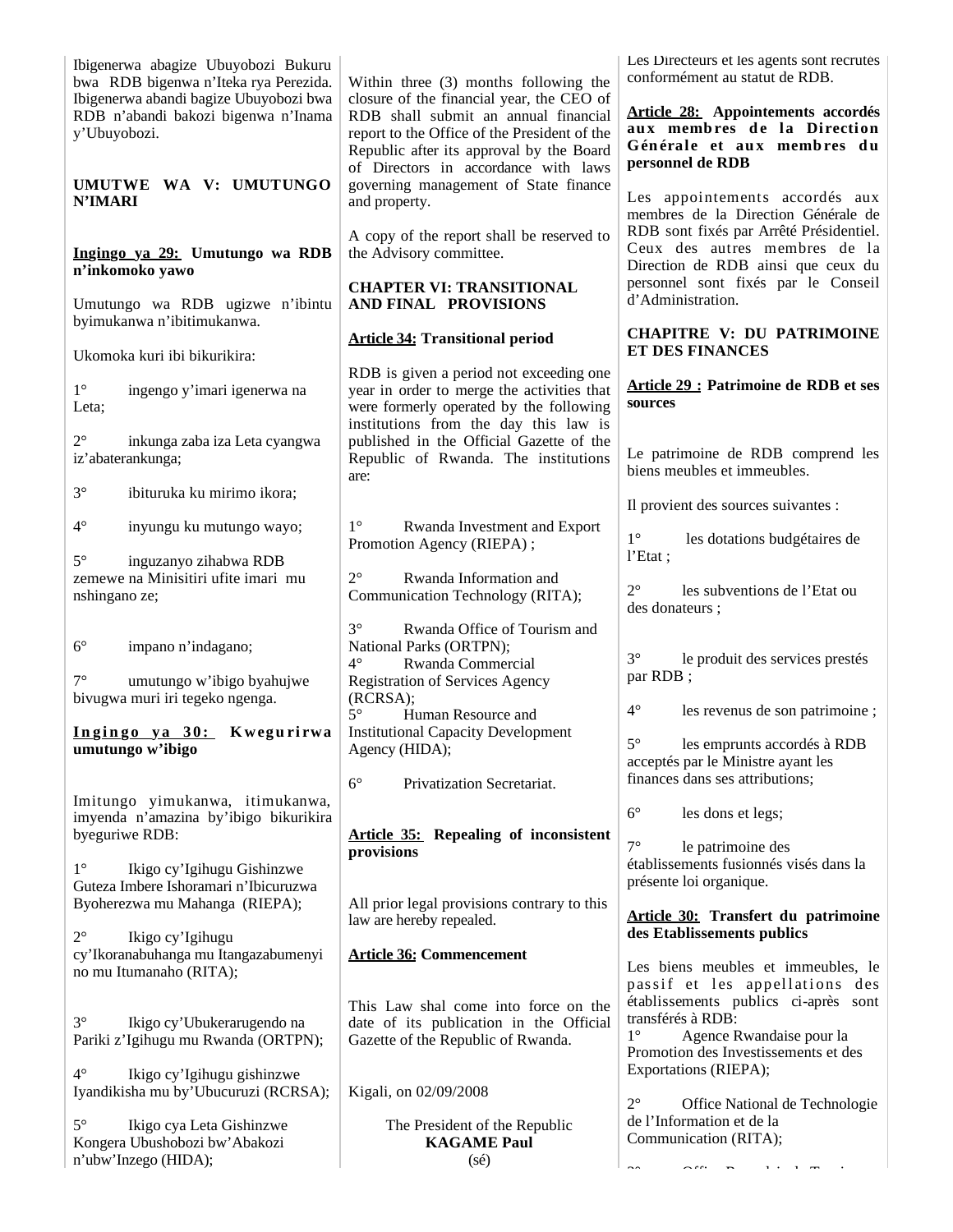**Ingingo ya 31: Imikoreshereze,**  imicungire n'imigenzurire **by'umutungo**

I m i k o r e s h e r e z e, i m i c u n g i r e n'imigenzurire by'umutungo wa RDB bikorwa hakurikijwe amategeko abigenga. Ubugenzuzi bushinzwe igenzura rya buri munsi ry'imikoreshereze y'umutungo wa RDB buha raporo Inama y'Ubuyobozi.

#### **Ingingo ya 32: Iyemeza n'imicungire by'ingengo y'imari ya RDB**

Ingengo y'imari ya RDB yemezwa kandi igacungwa hakurikijwe amategeko abigenga.

### **Ingingo ya 33: Raporo y'umwaka w'ibaruramari**

Mu mezi atatu (3) akurikira impera z'umwaka w'ibaruramari, Umukuru wa R DB ashyikiriza P erezidansi ya Repubulika raporo y'umwaka w'ibaruramari, imaze kwemezwa n'Inama y'Ubuyobozi hakurikijwe amategeko agenga imicungire y'imari n'umutungo bya Leta.

Komite Ngishwanama ihabwa kopi ya raporo.

### **UMUT WE WA VI: ING ING O Z'INZIBACYUHO N'IZISOZA**

### **Ingingo ya 34: Igihe cy'inzibacyuho**

RDB ihawe igihe kitarenze umwaka umwe kugira ngo ibe yahuje imirimo yakorwaga n'ibigo bikurikira uhereye umunsi iri tegeko ritangarijwe mu Igazeti ya Leta ya Repubulika y'u Rwanda. Ibyo bigo ni ibi:

1° Ikigo cy'Igihugu Gishinzwe Guteza Imbere Ishoramari n'Ibicuruzwa Byoherezwa mu Mahanga (RIEPA); 2° Ikigo cy'Igihugu cy'Ikoranabuhanga mu Itangazabumenyi no mu Itumanaho (RITA);

#### The Prime Minister **MAKUZA Bernard** (sé)

**Seen and sealed with the Seal of the Republic:**

> **KARUGARAMA Tharcisse**  $(sé)$

The Minister of Justice/Attorney General

3° Office Rwandais du Tourisme et des Parcs Nationaux (ORTPN);

4° Agence Nationale d'Enregistrement Commercial (RCRSA);

5° Agence de développement des ressources humaines et des capacités institutionnelles (HIDA) ;

6° Secrétariat de Privatisation.

### **Article 31 : Utilisation, gestion et audit du patrimoine**

L'utilisation, la gestion et l'audit du patrimoine de RDB sont effectués conformément aux dispositions légales en la matière. Le service d'audit interne de RDB transmet son rapport au Conseil d'Administration.

### **Article 32: Adoption et gestion du budget de RDB**

Le budget de RDB est adopté et géré conformément aux dispositions légales en la matière.

### **Article 33: Rapport annuel de l'exercice comptable**

Le CEO de RDB soumet à la Présidence de la République dans les trois (3) mois qui suivent la fin de l'exercice comptable, un rapport de l'exercice comptable approuvé par le  $\overline{C}$  on s e i  $\overline{C}$  d'Administration conformément aux dispositions régissant les finances et le patrimoine de l'Etat.

Une copie de ce rapport est réservée au Comité Consultatif.

### **C H A P I T R E V I : D E S DISPOSITIONS TRANSITOIRES ET FINALES**

### **Article 34 : Période transitoire**

RDB dispose d'un délai ne dépassant pas une année pour fusionner les services qui étaient assurés par les établissements suivants à partir de la date de publication de la présente loi au Journal Officiel de la République du Rwanda. Ces établissements sont: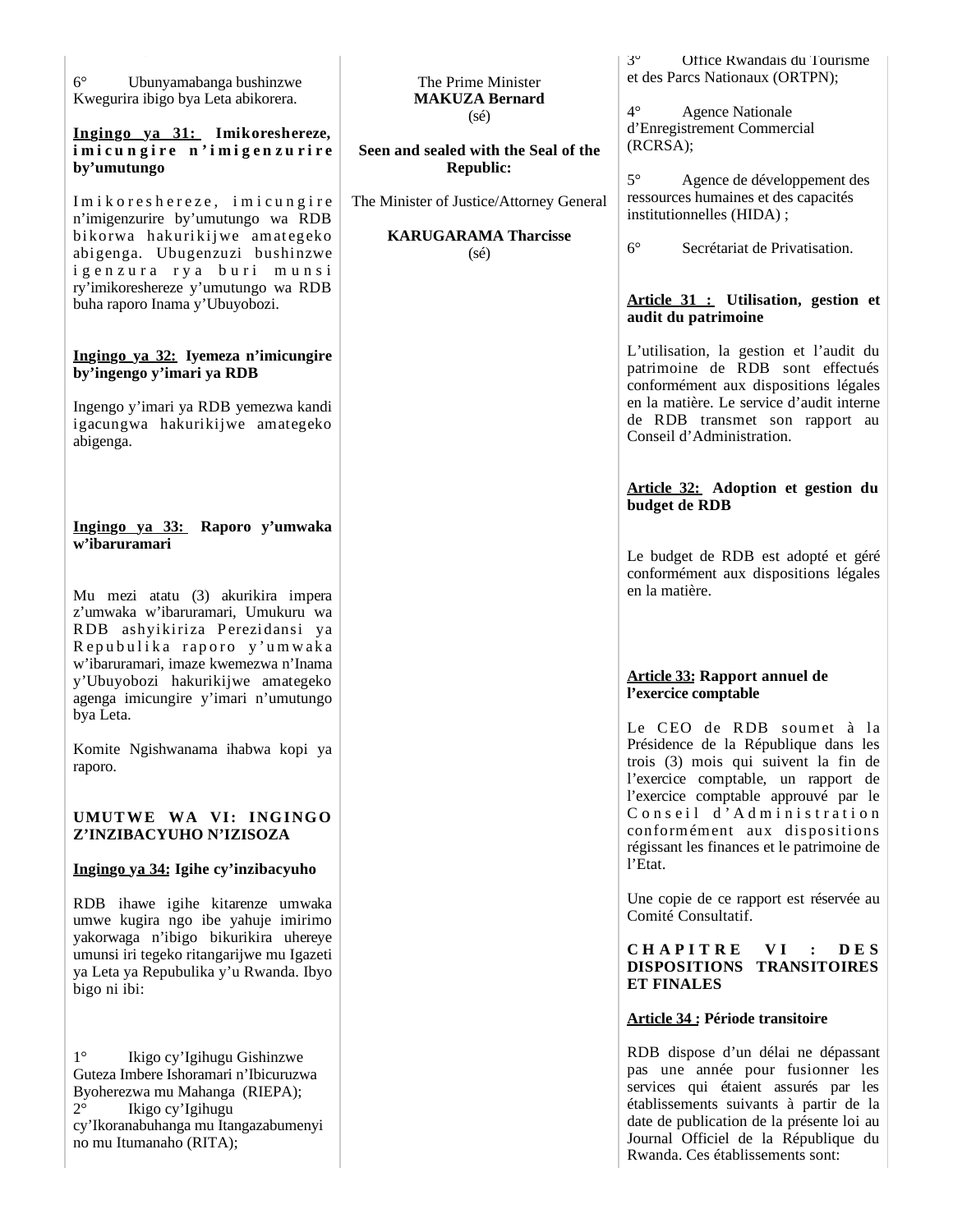3° Ikigo cy'Ubukerarugendo na Pariki z'Igihugu mu Rwanda (ORTPN); 4° Ikigo cy'Igihugu gishinzwe Iyandikisha mu by'Ubucuruzi (RCRSA); 5° Ikigo cya Leta Gishinzwe Kongera Ubushobozi bw'Abakozi n'ubw'Inzego (HIDA); 6° Ubunyamabanga bushinzwe Kwegurira ibigo bya Leta abikorera.

### **Ingingo ya 35: Ivanwaho ry'ingingo zinyuranyije n'iri tegeko ngenga**

Ingingo zose z'amategeko abanziriza iri kandi zinyuranyije na ryo zivanyweho.

#### **Ingingo ya 36: Igihe iri tegeko ngenga ritangira gukurikizwa**

Iri tegeko ritangira gukurikizwa ku munsi ritangarijweho mu Igazeti ya Leta ya Repubulika y'u Rwanda.

Kigali, ku wa 02/09/2008

Perezida wa Repubulika **KAGAME Paul** (sé)

Minisitiri w'Intebe **MAKUZA Bernard** (sé)

#### **Bibonywe kandi bishyizweho Ikirango cya Repubulika:**

Minisitiri w'Ubutabera/Intumwa Nkuru ya Leta **KARUGARAMA Tharcisse** (sé)

**We, KAGAME Paul,**  President of the Republic;

**T H E P A R L I A M E N T H A S ADOPTED AND WE SANCTION, PROMULGATE THE FOLLOWING ORGANIC LAW AND ORDER IT B E P U B L I S H E D I N T H E OFFICIAL GAZETTE OF THE REPUBLIC OF RWANDA.**

### **THE PARLIAMENT:**

The Chamber of Deputies, in its session of 14 August 2008;

1° l'Agence Rwandaise pour la Promotion des Investissements et des Exportations (RIEPA);<br>2° 1'Office Nation 2° l'Office National de Technologie de l'Information et de la Communication (RITA);<br>3° l'Office Rwanda l'Office Rwandais du Tourisme et des Parcs Nationaux (ORTPN); 4° l'Agence Nationale d'Enregistrement Commercial (RCRSA); 5° l'Agence de développement des ressources humaines et des capacités institutionnelles (HIDA) ;

6° le Secrétariat de Privatisation.

### **Article 35 : Disposition abrogatoire**

Toutes les dispositions légales antérieures contraires à la présente loi sont abrogées.

#### **Article 36 : Entrée en vigueur**

La présente loi entre en vigueur le jour de sa publication au Journal Officiel de la République du Rwanda.

Kigali, le 02/09/2008

Le Président de la République **KAGAME Paul** (sé)

> Le Premier Ministre **MAKUZA Bernard** (sé)

**Vu et scellé du Sceau de la République :**

Le Ministre de la Justice/Garde des sceaux

**KARUGARAMA Tharcisse** (sé)